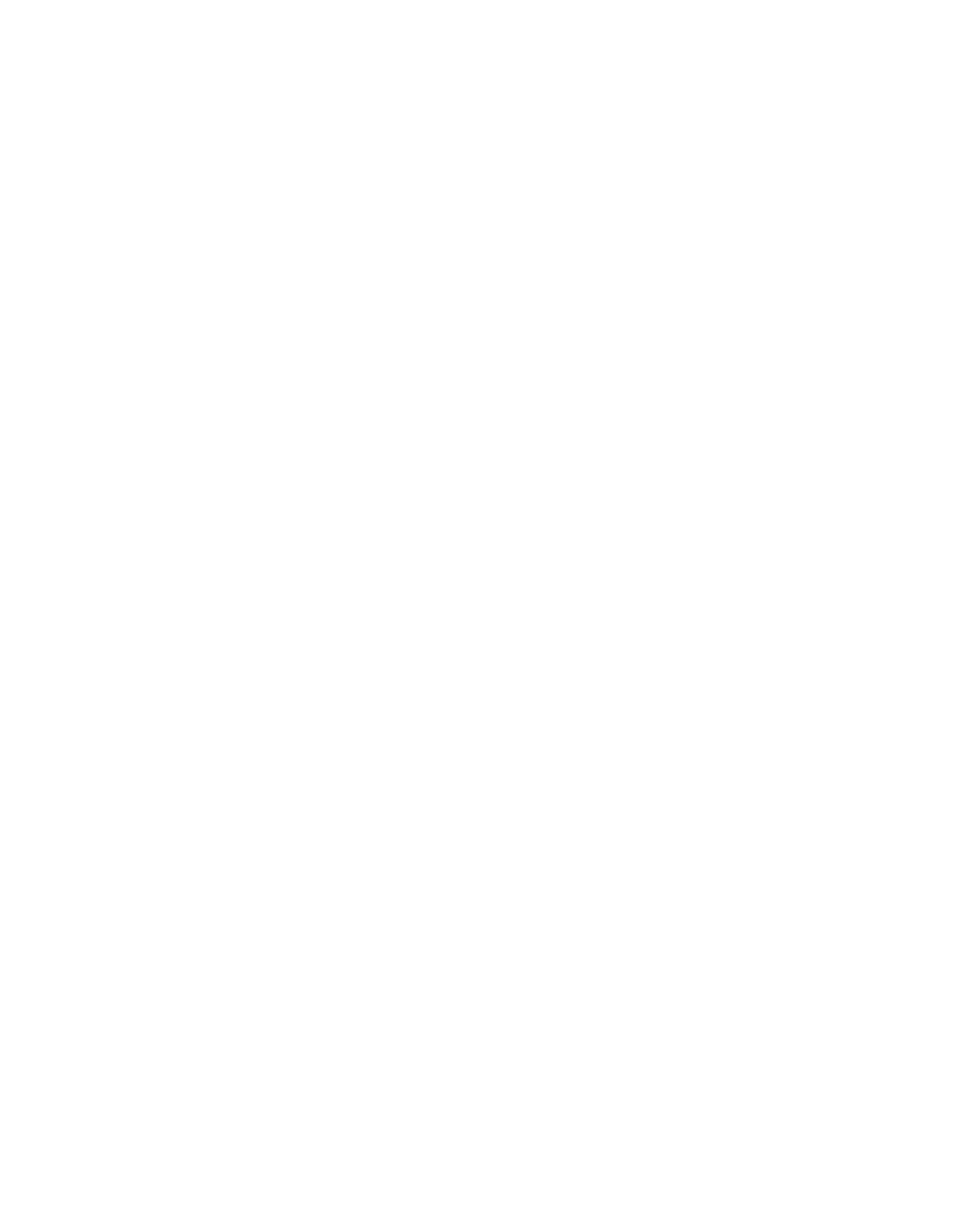# **Contents**

| 2. Incorporate on-bill repayment or low-cost financing to minimize or eliminate the      |  |
|------------------------------------------------------------------------------------------|--|
|                                                                                          |  |
| 4. Streamline rebates and incentivize in-unit measures to overcome split incentives  14  |  |
| 5. Coordinate or integrate programs across electric, gas, and water utilities to make it |  |
| 6. Encourage deeper retrofits by providing escalating incentives to achieve greater      |  |
| 7. Serve both low-income and market-rate multifamily households  19                      |  |
| 8. Combine utility-customer-funded programs with public funding available at time of     |  |
| 9. Partner with the local multifamily housing industry to market programs directly to    |  |
|                                                                                          |  |
|                                                                                          |  |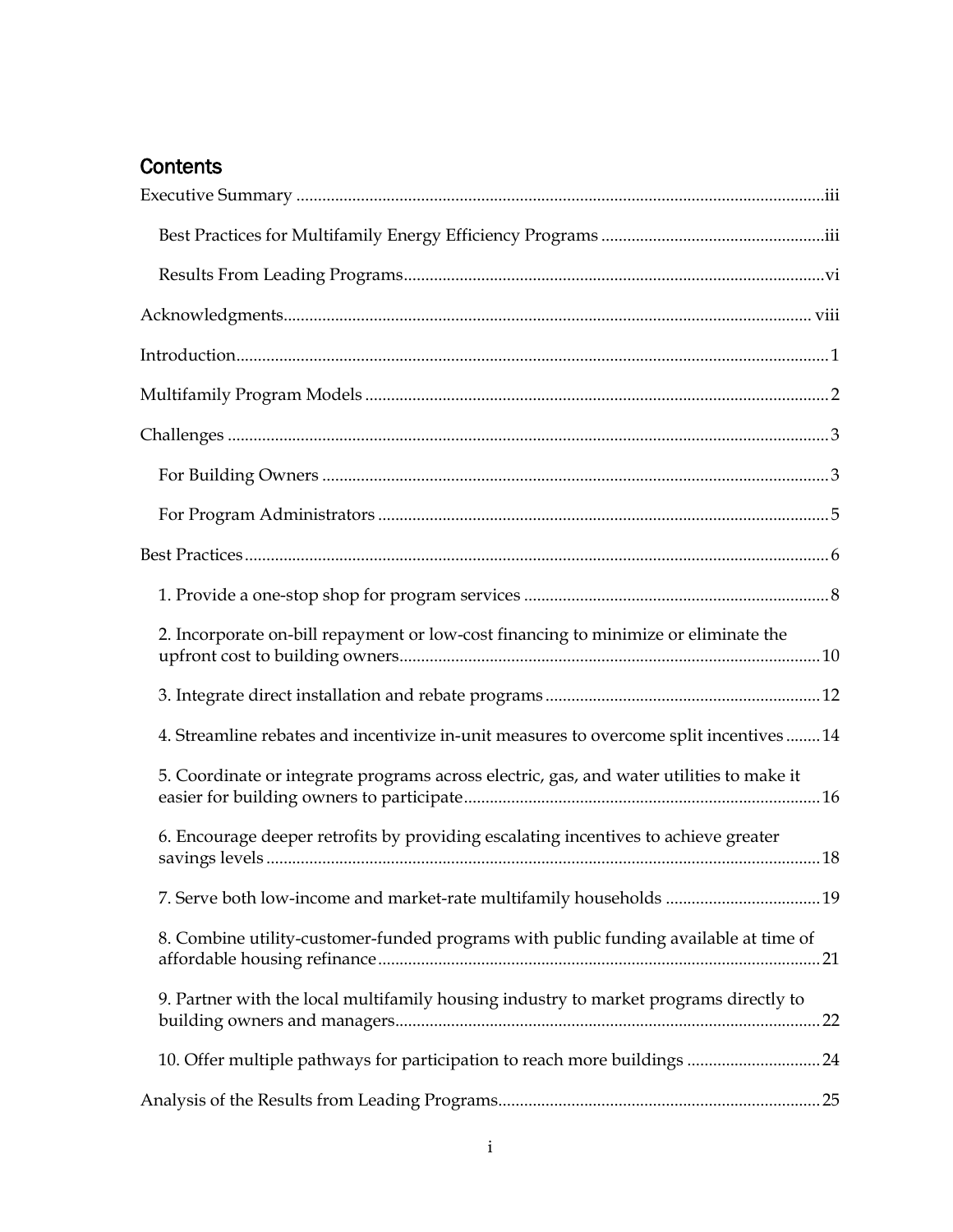| New York State Energy Research and Development Authority (NYSERDA) -            |
|---------------------------------------------------------------------------------|
| Public Service Electric and Gas (PSE&G) - Residential Multi-Family Program 49   |
|                                                                                 |
| Sacramento Municipal Utility District - Multifamily Home Performance Program 55 |
|                                                                                 |
|                                                                                 |
| DC Sustainable Energy Utility (DC SEU) - Low-Income Multifamily Comprehensive   |
| ComEd, Nicor Gas, Peoples Gas, and North Shore Gas - Multifamily Comprehensive  |
|                                                                                 |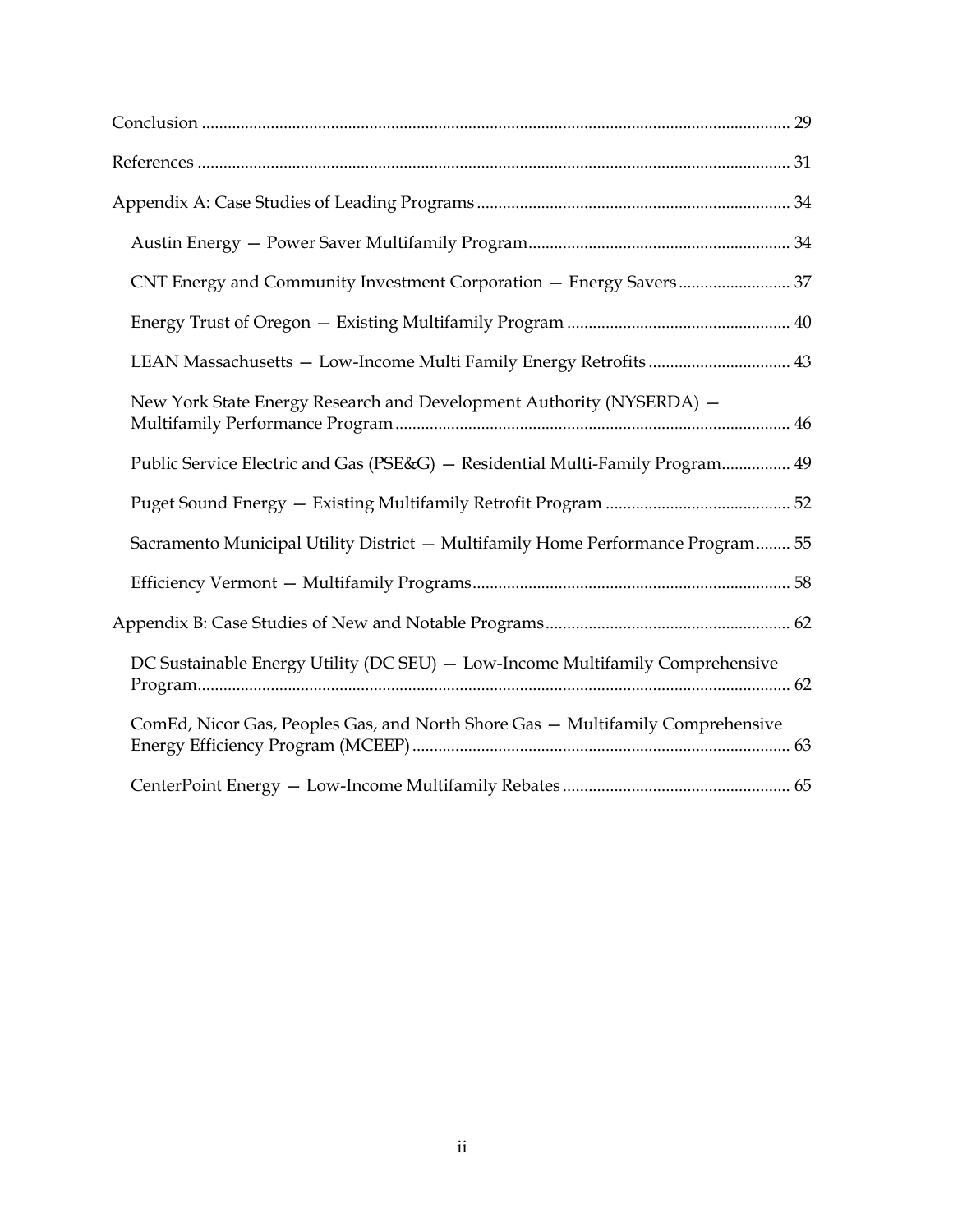## <span id="page-4-0"></span>Executive Summary

In the hunt for energy savings, multifamily buildings are widely seen by energy efficiency program administrators as hard to reach. A number of challenges face multifamily building owners in undertaking energy efficiency in their properties, and program administrators in designing and implementing effective multifamily programs. Due to these challenges, multifamily households are often underserved by the energy efficiency programs they help to fund. A number of leading programs from across the country, however, are demonstrating that these challenges can be overcome, and that there is significant opportunity for cost-effective energy savings from the multifamily sector. This report recommends 10 best practices for designing and implementing effective multifamily programs and includes examples from leading programs. The results from these programs provide a snapshot of the possibilities for energy savings and reaching new customers.

## <span id="page-4-1"></span>*BEST PRACTICES FOR MULTIFAMILY ENERGY EFFICIENCY PROGRAMS*

The best practices we recommend provide strategies that program administrators can use to help building owners, managers, and developers overcome barriers to energy efficiency. These barriers include split incentives, limited financial and technical resources, uncertainty surrounding the potential benefits, and the time and complexity of tapping into energy efficiency programs. The best practices also help to confront some of the challenges program administrators face in designing programs that specifically target multifamily buildings. These challenges include integrating programs across commercial and residential portfolios as well as electric, gas, and water utilities, cost-effectiveness requirements, minimizing administrative costs, and encouraging owners to undertake projects with deep savings.

Case studies of programs currently utilizing these best practices are provided. The examples are not meant to be an exhaustive list but are used to illustrate how programs are incorporating one or more of the best practices.

The best practices and examples of programs using them are:

1. *Provide a one-stop shop for program services.* By providing building owners with a single point of contact throughout program participation (either at the utility or a partner organization), one-stop-shop programs can simplify the steps involved in each energy efficiency project and streamline any technical assistance that building owners may require.

### **Examples**

- CNT Energy and Community Investment Corporation Energy Savers
- Low-Income Energy Affordability Network (LEAN) and the Massachusetts Utilities — Low-Income Multifamily Retrofit Program
- 2. *Incorporate on-bill repayment or low-cost financing.* Limiting or eliminating the upfront cost to building owners can enable them to undertake more substantial energy efficiency projects and to overcome traditional barriers related to the competition for scarce funding for capital projects. Low-interest financing and on-bill repayment can help owners spread out over time the cost of energy efficiency projects.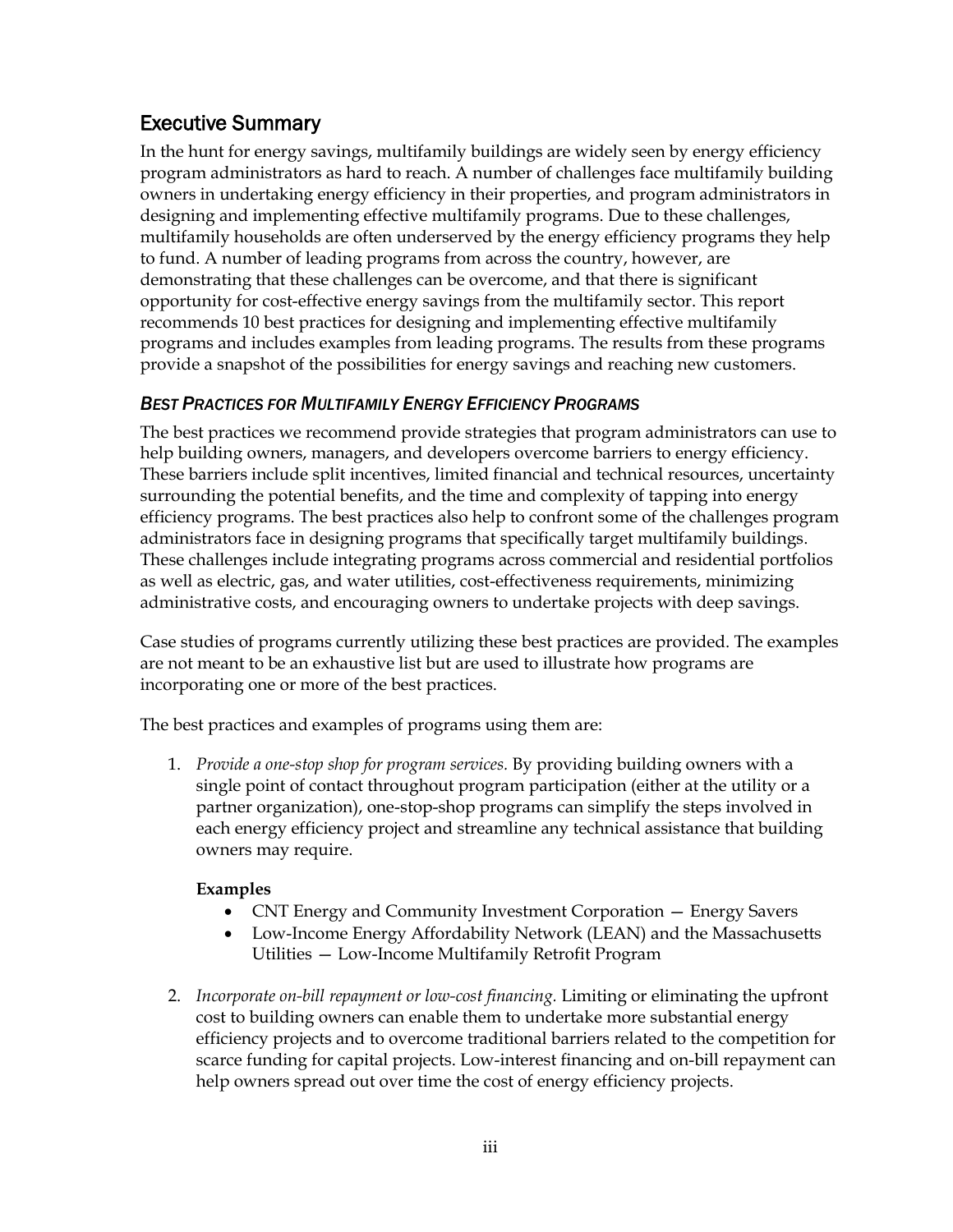#### **Example**

- Public Service Electric and Gas (PSE&G) Residential Multi-Family Program
- 3. *Integrate direct installation and rebate programs.* Direct installation programs which offer no-cost energy efficiency measures can provide an opportunity to connect with building owners, complete an onsite energy assessment, and encourage owners to take advantage of rebates for more extensive improvements such as HVAC upgrades, weatherization, common area lighting retrofits, and other building shell improvements. The dual approach also allows programs to address both common areas and residential units.

#### **Examples**

- Puget Sound Energy Existing Multifamily Building Program
- ComEd, Nicor Gas, North Shore Gas, and Peoples Gas Multifamily Comprehensive Energy Efficiency Program
- 4. *Streamline rebates and incentivize in-unit measures to overcome split incentives.* Program administrators should combine both commercial and residential rebates into one easy process. They should also provide incentives to building owners that are sufficient to encourage them to invest in high efficiency products in their tenants' spaces, even if owners do not benefit directly from the energy savings.

#### **Examples**

- Austin Energy Power Saver Multifamily Rebates
- Energy Trust of Oregon Existing Multifamily Program
- 5. *Coordinate programs across electric, gas, and water utilities.* For owners who want to undertake comprehensive retrofits or just participate in a direct installation program, it is a burden to participate in separate programs for each utility. Coordinating programs can simplify the process for building owners, allow them to benefit from greater overall savings, and minimize the disruption to tenants.

#### **Examples**

- ComEd, Nicor Gas, North Shore Gas, and Peoples Gas Multifamily Comprehensive Energy Efficiency Program
- Puget Sound Energy and the Saving Water Partnership
- Austin Energy and Austin Water
- 6. *Provide escalating incentives for achieving greater savings levels.* In order to encourage building owners to take on more extensive projects (likely more expensive and time consuming), program administrators can require a significant but achievable level of energy savings and offer escalating incentives based on the projected and realized savings for a project.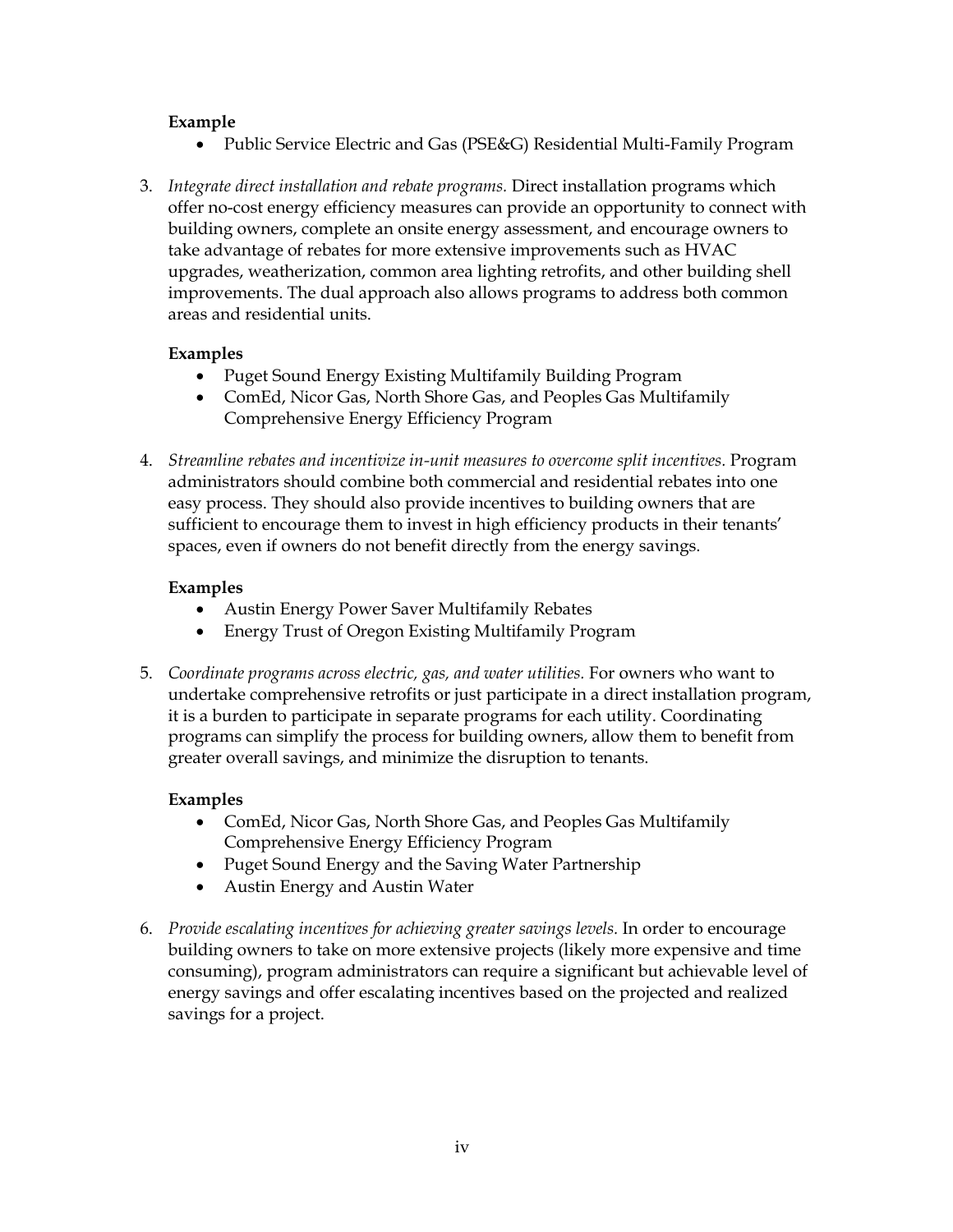### **Examples**

- New York State Energy Research and Development Authority (NYSERDA) Multifamily Performance Program
- Sacramento Municipal Utility District (SMUD) Multifamily Home Performance Program
- 7. *Serve both low-income and market-rate multifamily households.* Either through programs designed specifically for low-income housing or by providing extra services and incentives for low-income-qualified buildings, program administrators should account for the unique challenges associated with low-income housing.

#### **Examples**

- Efficiency Vermont Market-Rate and Low Income Multifamily Retrofit Programs
- CenterPoint Energy Low-Income Multifamily Bonus Rebates
- 8. *Align utility and housing finance programs.* Incorporating utility customer funding at the time of such affordable housing refinance and redevelopment can yield deeper, more comprehensive energy efficiency improvements. These extensive renovations involve replacing outdated building systems, and utility customer funds can be used to help cover the incremental cost of installing more efficient equipment than would otherwise be required.

#### **Example**

- District of Columbia Sustainable Energy Utility (DC SEU) Low-Income Comprehensive Retrofit Program
- 9. *Partner with the local multifamily housing industry.* While the multifamily housing sector is complex, it is relatively well organized, with robust local networks of property managers and owners. Taking advantage of these networks to create partnerships with local associations of multifamily owners, managers, and contractors can help program administrators identify and connect directly with potential program participants.

### **Examples**

- Austin Energy and the Austin Apartment Association
- Massachusetts Low Income Energy Affordability Network (LEAN)
- Efficiency Vermont and the Vermont Housing and Conservation Board
- 10. *Offer multiple pathways for participation to reach more buildings.* Not every building owner will be ready, financially or otherwise, to take on a substantial retrofit project. By offering multiple pathways to participation, programs can reach and build relationships with building owners who are interested in faster, less extensive projects.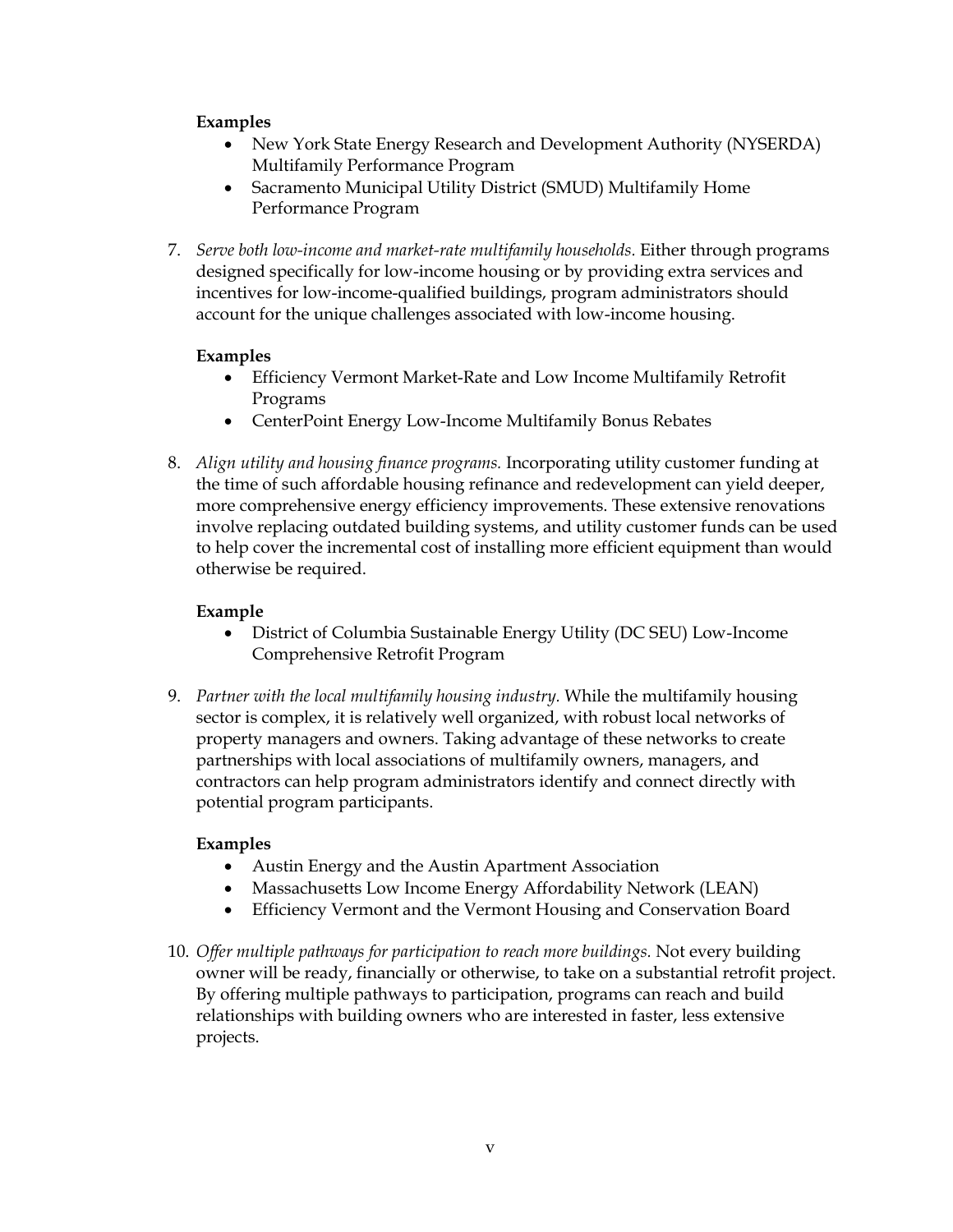#### **Examples**

 $\overline{a}$ 

- ComEd, Nicor Gas, North Shore Gas, and Peoples Gas
- DC SEU
- Efficiency Vermont
- Energy Trust of Oregon
- NYSERDA
- Puget Sound Energy
- SMUD

#### <span id="page-7-0"></span>*RESULTS FROM LEADING PROGRAMS*

The programs featured throughout this report demonstrate that well-designed multifamily energy efficiency programs that utilize the best practices recommended above can deliver significant cost-effective savings. The following table summarizes the savings per apartment unit for each of the programs, as well as the levelized cost of saved energy and costeffectiveness testing results. <sup>1</sup>

|                                                                                      |                      |                                                  |                                         | Levelized cost of<br>saved energy |                                                                          |
|--------------------------------------------------------------------------------------|----------------------|--------------------------------------------------|-----------------------------------------|-----------------------------------|--------------------------------------------------------------------------|
| Program                                                                              | <b>Annual budget</b> | Annual<br>participation                          | <b>Annual savings</b><br>per unit       | (\$ per kWh and<br>therm $)^1$    | <b>Benefit-cost</b><br>ratios <sup>2</sup>                               |
| <b>CNT Energy</b><br><b>Energy Savers</b>                                            | \$2,505,952          | Units: 4,126<br>Projects: 110                    | 650 kWh<br>240 therms                   | Electric: \$0.10<br>Gas: \$1.00   | TRC: 2.10 gas                                                            |
| <b>Austin Energy</b><br>Power Saver Multifamily<br>Rebates                           | \$1,600,000          | Units: 18,213                                    | 433 kWh                                 | Electric: \$.0732                 | TRC: 1.3<br><b>UCT: 2.18</b>                                             |
| Energy Trust of Oregon<br><b>Existing Multifamily</b><br>Program                     | \$6,046,110          | Units: 21,765<br>Sites: 1,080                    | 731 kWh<br>4 therms                     | Electric: \$0.025<br>Gas: \$0.412 | UCT: 2.7<br><b>SCT: 4.7</b>                                              |
| <b>LEAN Massachusetts</b><br>Low-Income Multi Family<br>Energy Retrofit <sup>3</sup> | \$38,372,271         | Units:<br>6,715(gas),<br>14,535<br>(electric)    | 165 therms<br>1209 kWh                  | Electric: \$.145<br>Gas: \$1.24   | TRC: 1.73<br>electric, 1.43 gas                                          |
| <b>NYSERDA</b><br><b>Multifamily Performance</b><br>Program                          | \$49,099,9214        | Units: 28,429<br>Buildings: 411<br>Projects: 172 | 526 kWh<br>69 therms<br>$(2007 - 2012)$ | Electric: \$.0395                 | S.I.R: 1.8                                                               |
| <b>Puget Sound Energy</b><br><b>Existing Multifamily</b><br>Retrofit Program         | \$10,296,500         | Units: 39,489                                    | 581 kWh<br>2 therms                     | Electric: \$.037<br>Gas: \$.367   | TRC: 2.42<br>electric, .91 gas<br><b>UCT: 2.96</b><br>electric, 2.63 gas |

<sup>&</sup>lt;sup>1</sup>The levelized cost of saved energy represents the costs to the program administrator or utility of acquiring the lifetime energy savings resulting from the program. It is calculated by discounting the costs of the program over the lifetime of the savings. Discount rates vary based on state regulatory guidelines.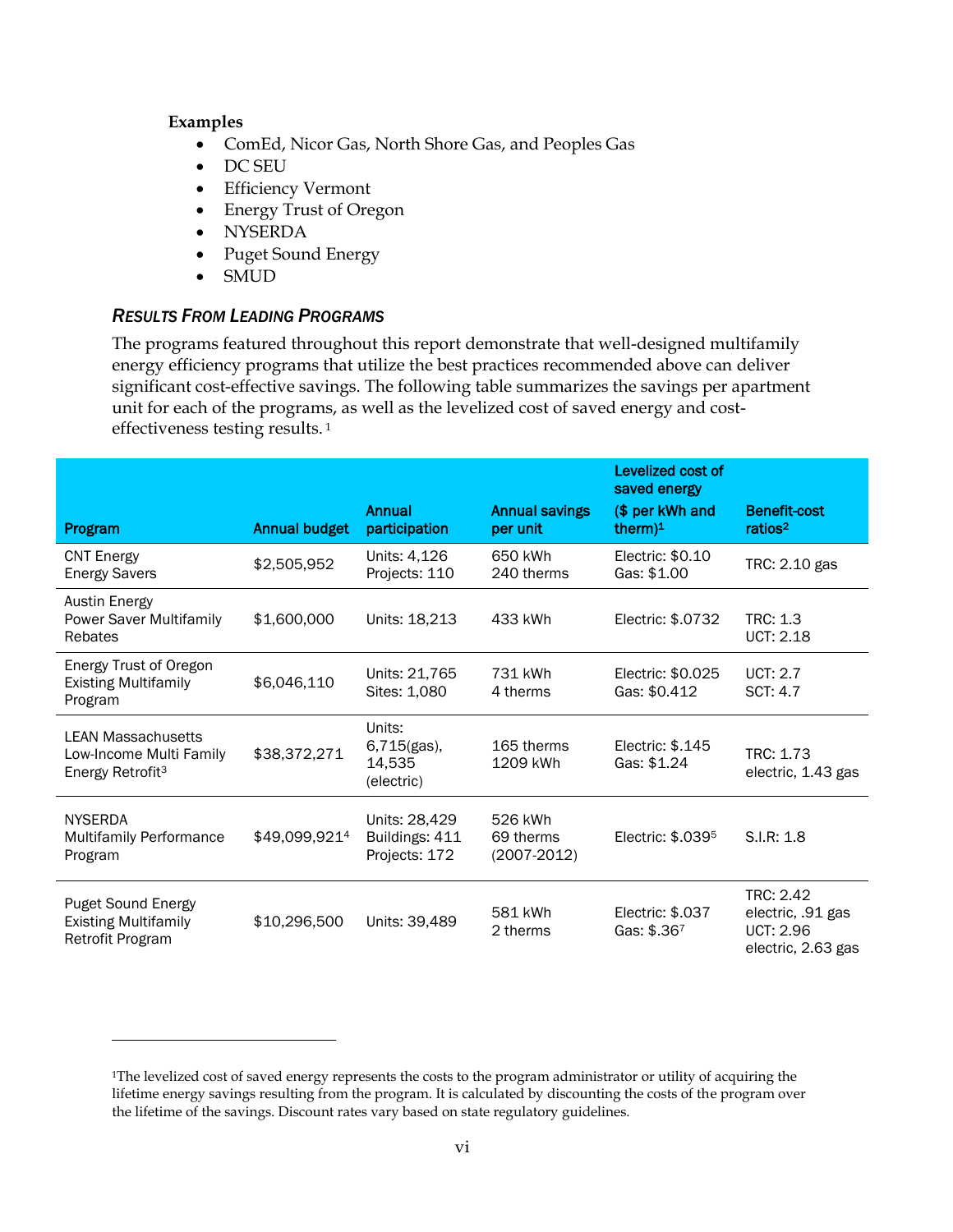|                                                                                                               |                      |                                                                           |                                                    | Levelized cost of<br>saved energy       |                                            |
|---------------------------------------------------------------------------------------------------------------|----------------------|---------------------------------------------------------------------------|----------------------------------------------------|-----------------------------------------|--------------------------------------------|
| Program                                                                                                       | <b>Annual budget</b> | <b>Annual</b><br>participation                                            | <b>Annual savings</b><br>per unit                  | (\$ per kWh and<br>therm $)^1$          | <b>Benefit-cost</b><br>ratios <sup>2</sup> |
| <b>Public Service Electric</b><br>and Gas (PSE&G)<br><b>Residential Multi-Family</b>                          | \$14,042,4576        | Units: 2,295<br>Buildings: 79<br>Projects: 11                             | 810 kWh<br>153 terms                               | Electric: Approx.<br>\$.03 to \$.05 per | <b>UCT: 1.39</b><br><b>TRC: 2.9</b>        |
| <b>Efficiency Vermont</b><br>Multifamily Program for<br>New Construction & Major<br>Rehabilitation            | \$1,940,381          | <b>Units: 450</b><br>comprehensive<br>services +<br>additional<br>rebates | Not available                                      | Electric: \$.07                         | TRC: 2.79                                  |
| Sacramento Municipal<br>Utility District (SMUD)<br><b>Multifamily Home</b><br>Performance Program             | \$1,700,000          | Units: 1,200<br>(goal)                                                    | 1,980 kWh<br>42 therms per<br>unit (2009-<br>2012) | Electric: \$.08                         | Not available                              |
| New and Notable<br>Programs                                                                                   |                      |                                                                           |                                                    |                                         |                                            |
| CenterPoint Energy Low-<br>Income Multifamily<br>rebates                                                      | \$287,250            | Not yet<br>available                                                      | Not yet<br>available                               | Gas: \$0.16 <sup>8</sup>                | UTC: 4.56<br>SCT: 4.70<br>PCT: 6.70        |
| ComEd, Nicor Gas, and<br>People's Gas Multifamily<br><b>Comprehensive Energy</b><br><b>Efficiency Program</b> | \$19,000,000         | Units: 88,750<br>(goal)<br>Projects: 900<br>(goal)                        | 437 kWh (goal)<br>101 therms<br>(goal)             | Not available                           | Not available                              |
| DC SEU Low-Income<br>Multifamily<br>Comprehensive                                                             | \$1,200,000          | <b>Units: 348</b><br>Projects: 5                                          | 2,222 kWh<br>33 therms                             | Not available                           | SCT: 1.88                                  |

Notes and sources: All figures are as reported through information requests submitted by each of the programs unless noted. <sup>1</sup>Levelized costs are as reported unless noted. 2Benefit-cost ratios are determined using standard testing methods including the Total Resource Cost Test (TRC), Utility Cost Test (UCT), Societal Cost Test (SCT), and Savings to Investment Ratios (SIR). A value of 1 means the program costs and benefits, which are defined differently depending on the methodology used, are equal.3 Participation, savings and benefit-cost ratios for the Massachusetts Low-Income Retrofit Program are reported statewide to the Massachusetts Energy Efficiency Advisory Committee (MA EEAC 2013). Levelized cost of saved energy was calculated using reported annual savings, utility costs, and average measure life and an assumed real discount rate of 5%. 4 Eight year NYSERDA program budget annualized. 5Levelized cost of saved energy for System Benefit Charge funded activities only using a 5.5% discount rate as reported in NYSERDA 2012, Table 2-12. <sup>6</sup>Actual PSE&G 2012 expenditure as reported in Nowak et al 2013. <sup>7</sup>Levelized cost of saved energy calculated using PSE's reported savings, utility costs, and estimated average measure life (PSE 2013) and an assumed real discount rate of 5%. 8CenterPoint Energy's levelized cost of saved energy calculated using projected savings, utility costs, and average measure life and an assumed real discount rate of 5%.

The opportunity for energy savings in the more than 20 million multifamily units nationwide is tremendous, making apartment buildings well worth the hunt for energy efficiency programs. The best practices recommended here and the programs that are utilizing them can help program administrators get on track to reach this large and growing sector.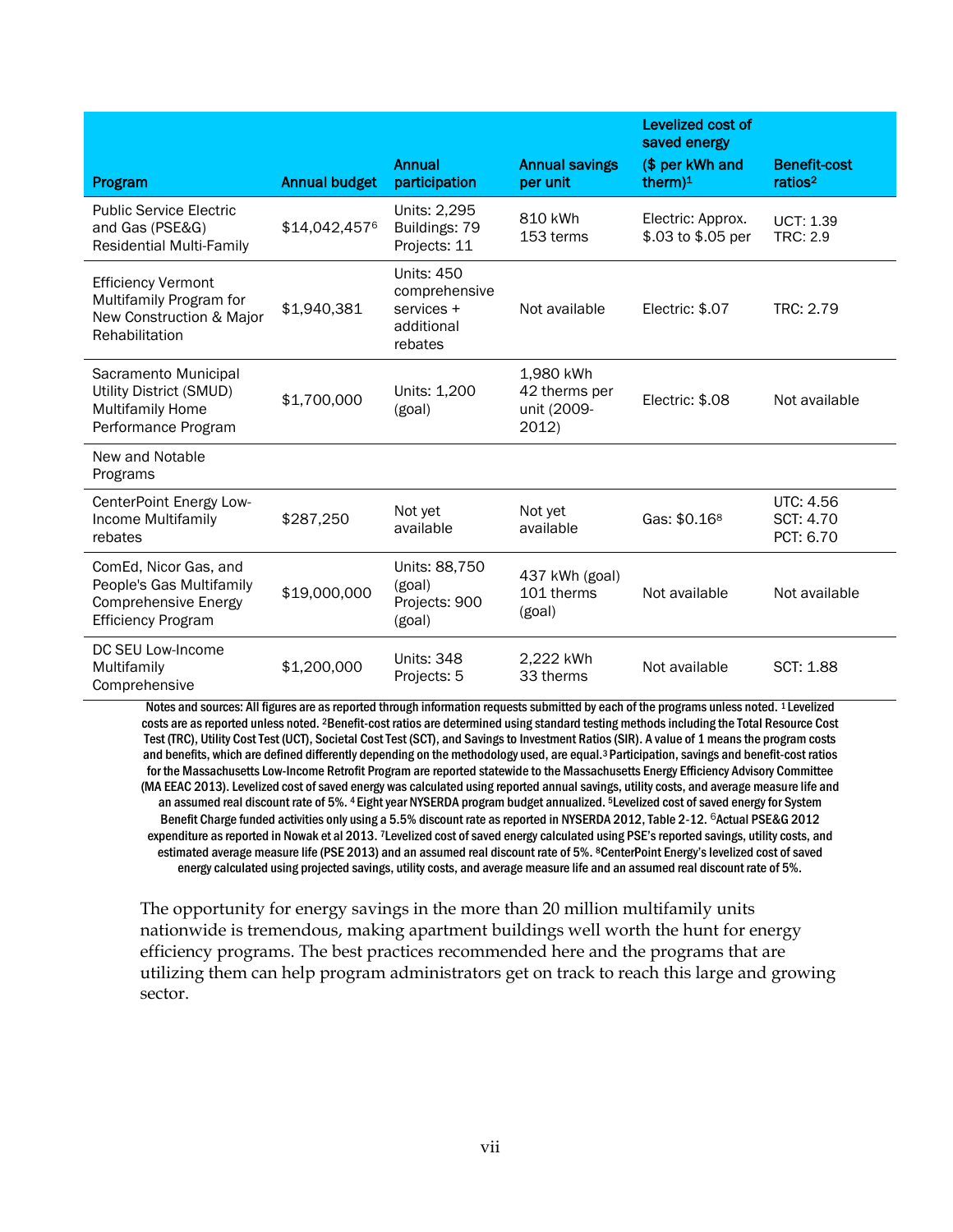## <span id="page-9-0"></span>Acknowledgments

Generous support for this report and ACEEE's ongoing Multifamily Energy Savings Project is provided by the John D. and Catherine T. MacArthur Foundation. The author would like to thank the many individuals who have provided input and review throughout the development of this report. These individuals include Anne McKibbin of CNT Energy, Michael Bodaken and Todd Nedwick of the National Housing Trust, Steve Morgan of Clean Energy Solutions, Rick Samson of Stewards of Affordable Housing for the Future, Laura Giannini of TRC Solutions, and Wayne Waite of the U.S. Department of Housing and Urban Development.

The author would especially like to thank the staff of each of the programs featured in this report for sharing their experiences and providing the program data shared throughout. Each program and the individuals who contributed to the report through interviews and responding to requests for data are listed below.

- Austin Energy Jaime D. Gómez
- CenterPoint Energy Nick Mark
- Commonwealth Edison Julie Hollensbe
- CNT Energy Jason Ransby-Sporn
- District of Columbia Sustainable Energy Utility Jogchum Poodt
- Efficiency Vermont Neil Curtis and Nikki Kuhn
- Energy Trust of Oregon Scott Van Swearingen
- Massachusetts Low-Income Multifamily Retrofit Program John Wells, Action for Boston Community Development, and Charlie Harak, National Consumer Law Center
- New York State Energy Research and Development Authority: Michael Colgrove
- Nicor Gas Mike King
- Public Service Electric and Gas Rachael P. Fredericks
- Puget Sound Energy John Forde
- Sacramento Municipal Utility District Misha Sarkovich

And finally, thank you to ACEEE staff who helped to review the report and prepare it for publication, including Steve Nadel, Dan York, Eric Mackres, Jennifer Amman, Fred Grossberg, Renee Nida, Eric Schwass, and Patrick Kiker.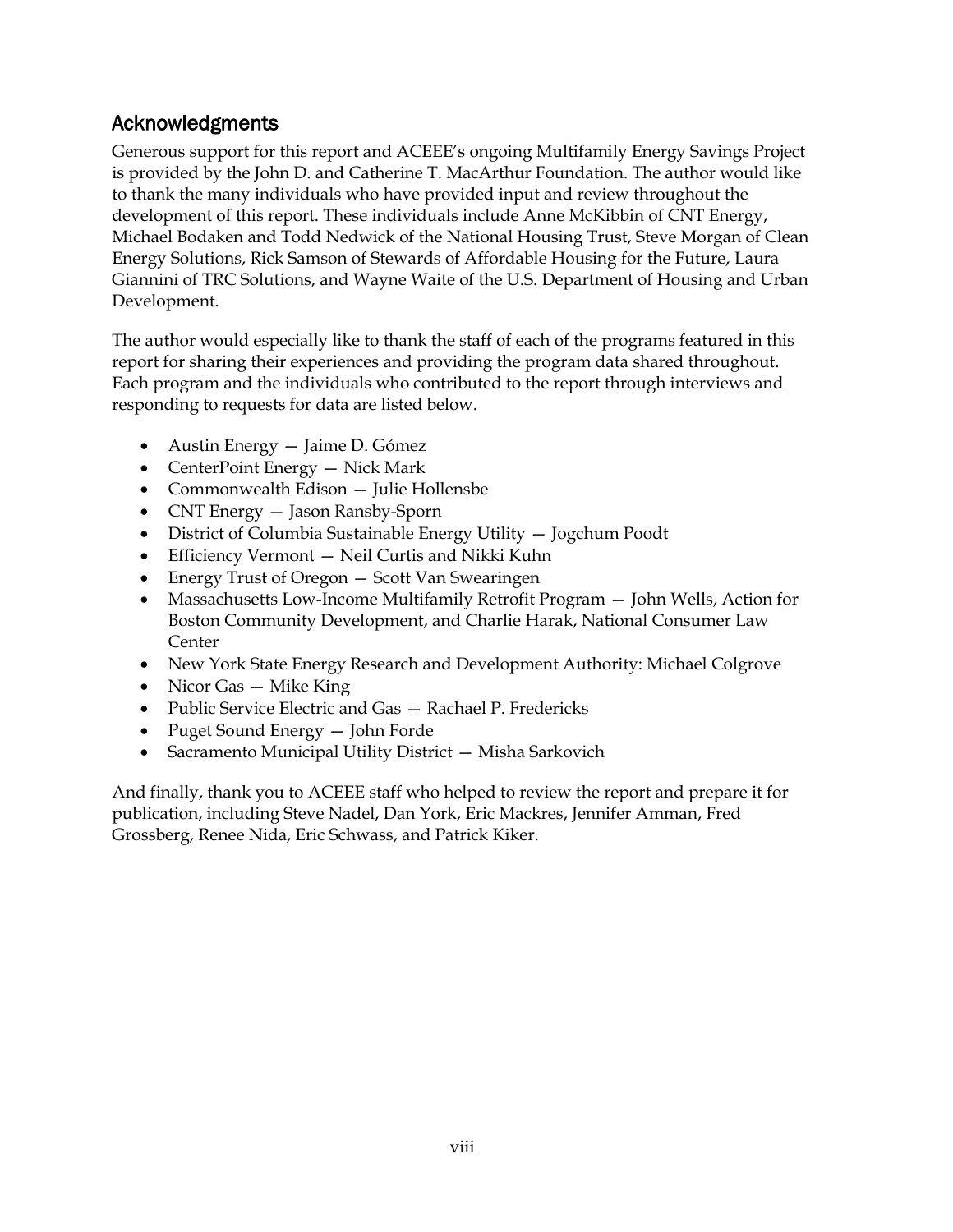## <span id="page-10-0"></span>Introduction

The benefits of energy efficiency enjoyed by an increasing number of single-family households remain out of reach for many of the more than 23 million American households living in apartments and condominiums in multifamily buildings. Multifamily buildings can be more challenging to serve than large commercial buildings and single-family homes. As a result, they are often underserved by energy efficiency programs funded by utility customers, one of the most significant sources of energy efficiency investment nationwide.

The American Council for an Energy-Efficient Economy (ACEEE) recently assessed energy efficiency programs targeting multifamily buildings in the 50 metropolitan areas with the largest number of multifamily households. The survey found that 20 of the areas were not served by a multifamily energy efficiency program (Johnson & Mackres 2013). In all but 3 of the 30 areas with programs, the share of spending on multifamily programs trailed behind its share of the housing market.

Multifamily households are underserved by energy efficiency programs despite the significant potential for energy savings in multifamily buildings. The Benningfield Group (2009) has estimated that energy efficiency of multifamily buildings could be cost effectively improved by 30% by 2020, resulting in savings to multifamily households and property owners of \$9 billion a year.

A number of challenges associated with reaching multifamily buildings explain why the energy efficiency program administrators often overlook or underserve the sector. These challenges include the financial barriers and limited time and technical capacity that building owners confront when deciding whether or not to invest in energy efficiency. Owners of assisted housing receiving funding from federal, state, and local programs to support affordable housing also face unique regulatory challenges. In addition, multifamily buildings differ from more familiar commercial and single-family residential buildings in terms of building stock, ownership, split incentives, and strategies to save energy

A number of utilities and program administrators are demonstrating that high performing programs designed to reach the multifamily sector can succeed in reaching more customers and achieving significant energy savings. This report expands on ACEEE's 2013 review of exemplary energy efficiency programs, *Leaders of the Pack,* which recognized three multifamily programs. The current report highlights additional programs using a variety of strategies to serve multifamily building owners and their tenants. The programs we highlight are by no means a comprehensive list of effective multifamily programs. Rather, we selected them to highlight a variety of approaches and diverse program administration models. Although the focus of this paper is on programs serving the existing multifamily building market, many of the concepts apply to new construction programs as well.

The report provides a summary of the challenges that effective programs must overcome to serve the multifamily sector and recommends ten best practices for the design and implementation of programs. We provide case studies of multifamily programs that have incorporated each of these best practices in an appendix. The concluding section of the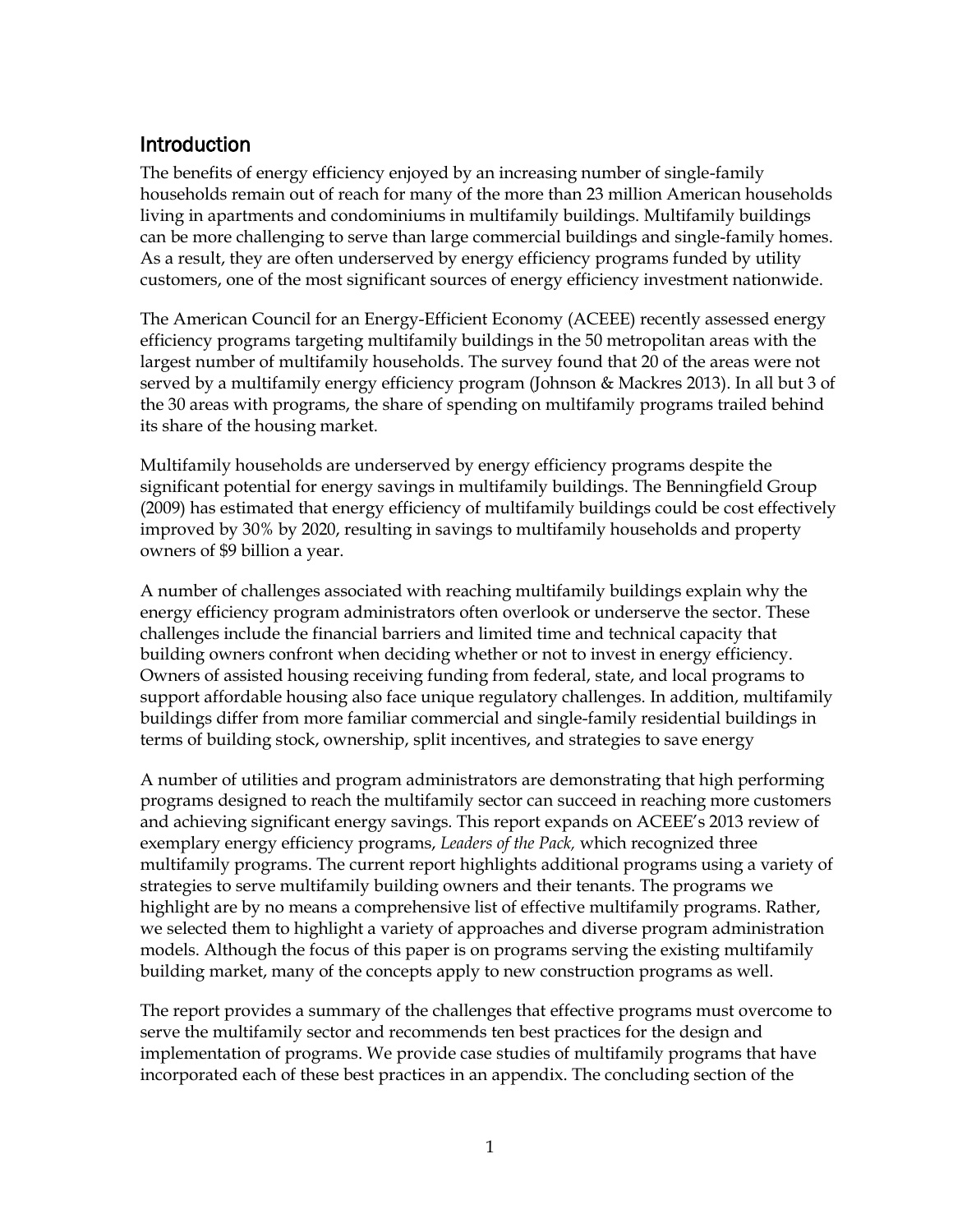report offers several recommendations for policies that will help scale up across the country programs like the ones featured here.

## <span id="page-11-0"></span>Multifamily Program Models

 $\overline{a}$ 

Energy efficiency program administrators typically define the multifamily sector as including residential buildings with five or more units.<sup>2</sup> Program administrators usually assign multifamily buildings to either their residential or commercial program portfolios, or both. Therefore it is often the case from the program perspective that multifamily buildings have a dual identity. Due to their size, ownership, and the nature of their centralized systems and equipment, multifamily buildings are often primarily served by commercial building programs. On the other hand, measures installed in residential units, especially in separately metered properties, are often defined as residential for budget and reporting purposes.

In the previous ACEEE assessment of multifamily programs (Johnson & Mackres 2013), we identified three general types of programs or levels of services for the multifamily sector:

- 1. Direct installation of no-cost energy efficiency measures such as lighting, weatherstripping, and faucet aerators
- 2. Equipment and product rebates or incentives for the purchase and installation of energy-efficient equipment such as HVAC systems, appliances, insulation, and water heating systems<sup>3</sup>
- 3. Whole building programs for new construction and comprehensive retrofits—often involving additional work beyond energy upgrades—that provide incentives for all cost-effective energy efficiency measures identified by energy audits or modeling

Low-income-qualified programs, which can use one or more of the approaches above, restrict participation based on the income qualifications of a building's tenants and often provide higher incentives than non-income-qualified programs. These include programs aimed at both publicly and privately owned low-income housing.

The focus of this report is on current program models and the best practices that are driving their success. Not included here are policy drivers that can help support the market and demand for energy-efficient multifamily housing. Emerging local building benchmarking and disclosure polices require commercial and multifamily building owners to measure and report the energy performance of their buildings. These policies can serve as a catalyst for scaling up programs as owners and their potential tenants are able to evaluate the relative efficiency of their buildings. Six cities (Austin, Boston, Chicago, Washington, New York, and Seattle) currently have benchmarking and disclosure polices for large multifamily buildings (Institute for Market Transformation 2013). Programs that support voluntary building energy benchmarking, for example by incorporating benchmarking incentives or technical

<sup>2</sup>In some service areas, multifamily programs may include buildings with 3 or 4 units, reflecting the characteristics of the local multifamily building stock.

<sup>&</sup>lt;sup>3</sup> These incentives can be awarded on a prescriptive basis (a pre-approved list of measures and rebates) or on a custom basis where the rebate level is calculated based on the performance of the equipment or system.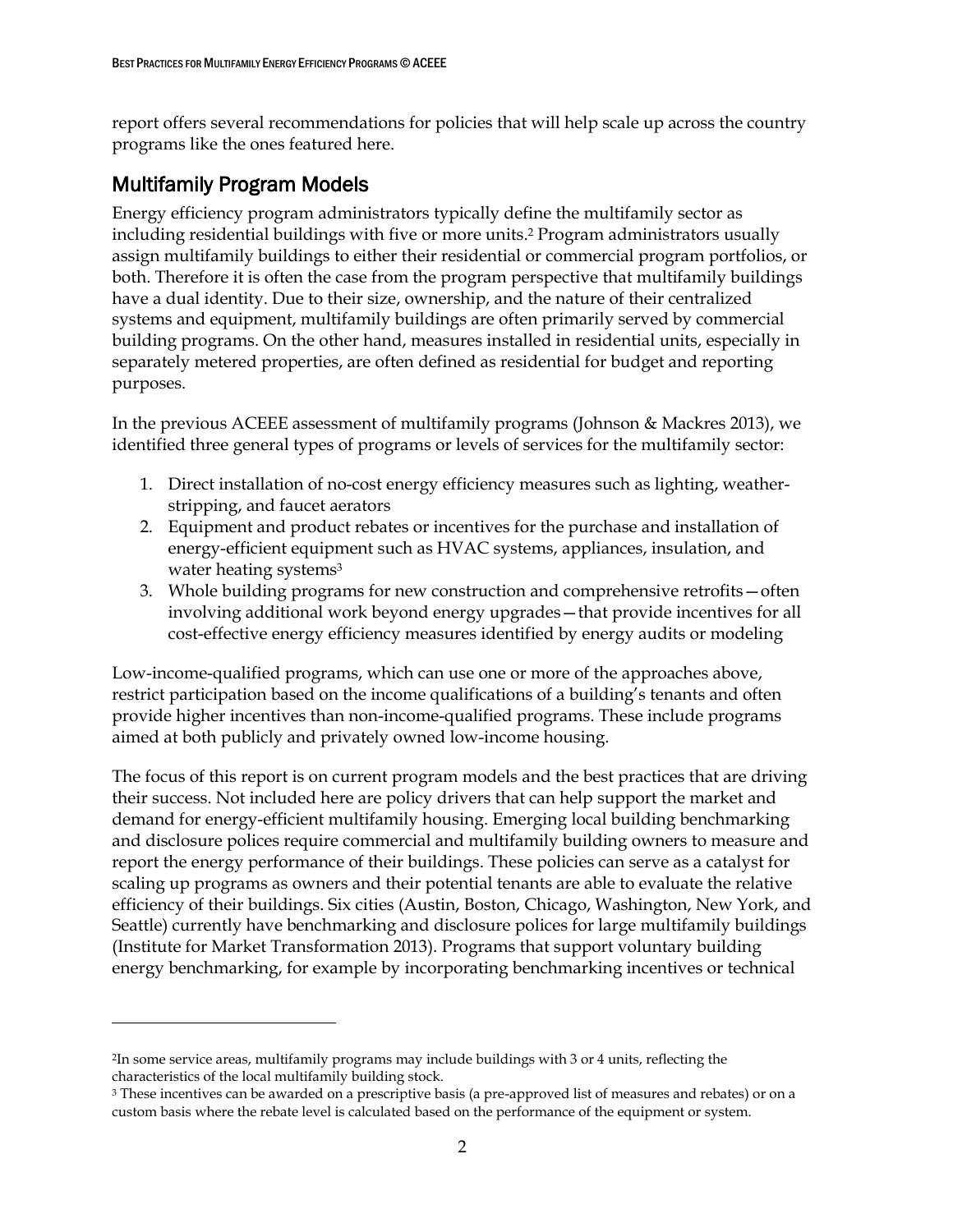support, can also help encourage building owners to evaluate their portfolios and better understand the opportunity to reduce their energy costs.

Also outside the scope of this report are emerging pay-for-performance programs that involve energy service companies in the delivery of utility energy efficiency programs. Rather than providing incentives to the building owner for undertaking energy efficiency projects, the pay-for-performance programs that have been piloted in California and New Jersey compensate energy service providers based on the actual savings they achieve through a building retrofit. The energy service providers in turn complete the retrofits at little or no cost to the building owners. This model encourages comprehensiveness, as any energy efficiency measure with demonstrated savings can be installed. Another program area with considerable potential involves behavioral programs that target residents and operations and maintenance staff to save energy through behavior change and awareness. Behavioral approaches can complement programs such as those featured here that support equipment upgrades and capital improvements.

## <span id="page-12-0"></span>Challenges

Several well established challenges are associated with delivering energy efficiency to the multifamily housing sector. The key challenges for building owners and program administrators that influence program design and implementation are summarized below. A series of joint papers by CNT Energy and ACEEE on the opportunity for partnerships between the utilities and multifamily housing community explores each of these challenges and the unique characteristics of the multifamily housing market in more detail (McKibbin et al. 2012, McKibbin 2013). The best practices we recommend and the programs described throughout this report provide strategies for overcoming these challenges. Despite the obstacles, multifamily building owners do invest in energy efficiency for a number of reasons. They may make these investments when they need to replace outdated systems and equipment and lower operation costs, when they wish to lower their own utility costs for common areas and (in many cases) hot water systems, and when they are undertaking other substantial renovation work (McKibbin et al. 2013).

### <span id="page-12-1"></span>*FOR BUILDING OWNERS*

#### Split Incentives

A split incentive occurs when one party is responsible for the cost of an energy efficiency upgrade, but another party will reap all or part of the energy savings benefit. This is the case with much of the multifamily housing stock. In buildings that are individually metered for one or more utilities, programs must encourage property owners to invest in energy efficiency measures that will save their tenants money. Overcoming split incentives, especially encouraging owners of individually metered buildings to invest in tenant spaces, has long been considered the primary barrier that energy efficiency programs for the multifamily sector must overcome. Programs can confront split incentives by providing rebates or incentives that cover the incremental cost of more energy-efficient equipment. Programs can also communicate the potential non-energy-related benefits to owners such as increasing property values, improving tenant comfort and satisfaction, and reducing operating and maintenance costs.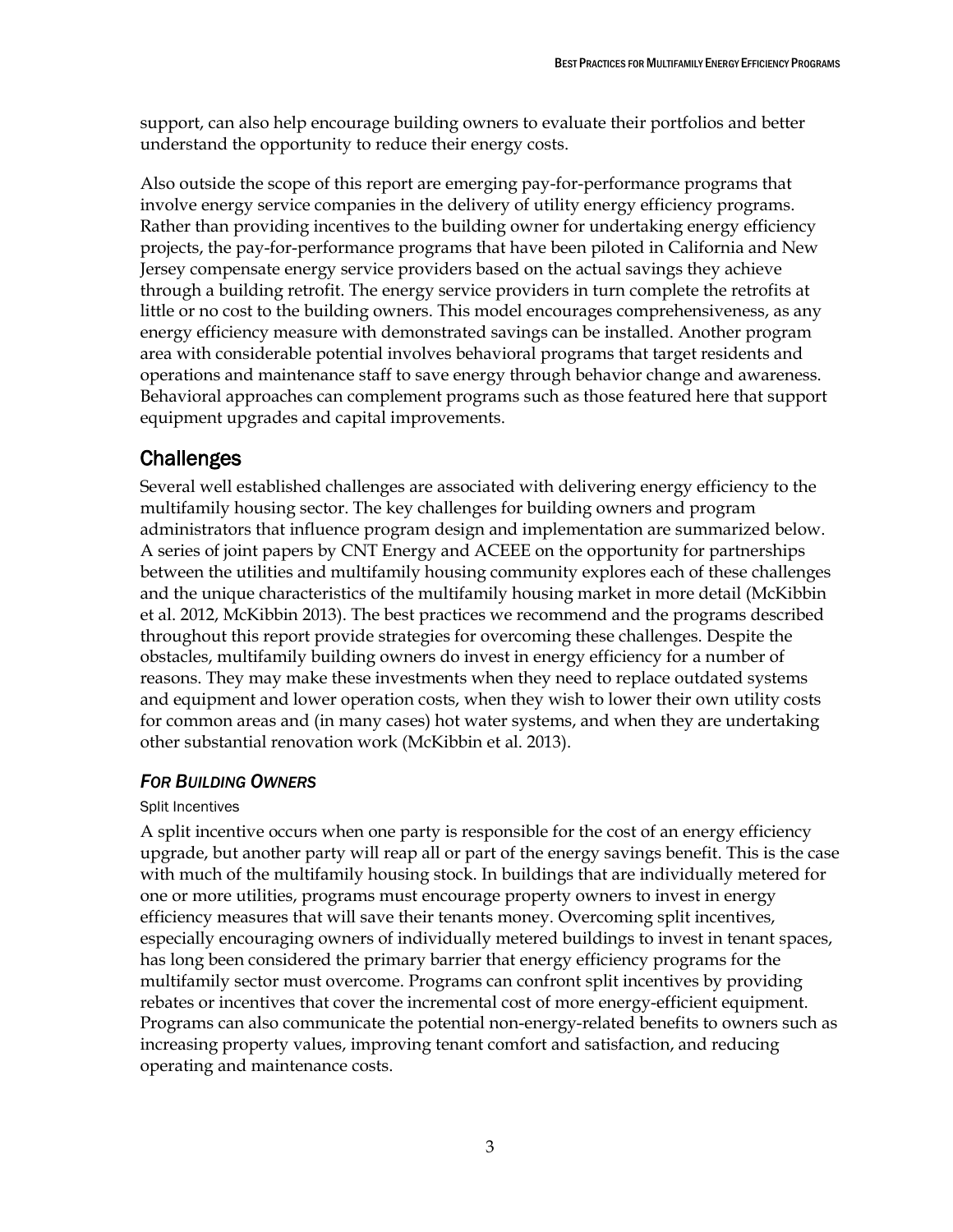Recent evaluations of California's established multifamily rebate programs have shown that split incentives may not be as critical a barrier to multifamily property owners and managers as conventionally thought. The evaluators reached this conclusion based on surveys of participating and non-participating owners and property managers. They also noted the surprisingly low share of participants choosing to install energy efficiency measures in their common areas (where they pay for utilities and split incentives are not an issue) compared to those choosing to improve their tenant spaces. This research suggests that not only can split incentives be overcome, but owners see an economic benefit in improving the energy efficiency of their apartments. Some of the benefits cited by building owners and managers include increasing their property values and improving their tenants' ability to pay rent by lowering their energy costs (Dyson, Chen & Samiullah 2010).

#### Lack of Capital to Pay for and Capacity to Manage Retrofits

Most rebate and incentive programs require owners have access to capital in order to pay a portion of the upfront cost. Energy efficiency competes with many other potential maintenance and improvement projects for limited financial and staff resources. Lowincome housing providers, in particular, have limited access to capital to pay for improvements (National Housing Trust 2013), and low-cost lending programs for energy efficiency projects are not widely available. Applying for energy efficiency funding and managing the various aspects of a retrofit project also require staff time that is in short supply. Property managers may also lack experience in the technical aspects of energy audits and in developing appropriate scopes of work.

#### Timing and Disrupting Tenants

Installing energy efficiency measures such as insulation, appliances, and air sealing will often require access to tenant spaces. Property owners and managers also need to coordinate building systems upgrades with other capital improvements and maintenance needs in order to minimize tenant disruption.

#### Multiple Decision Makers

Energy efficiency program staff may need to work with many contacts for each multifamily property including onsite maintenance and operations staff, property managers, portfolio managers, and owners. Each group has varying levels of authority to make decisions about building improvement spending and scheduling. For example, on-site property managers may have the authority to schedule a no-cost direct installation program, but will likely not be able to approve the purchase of new equipment. Decision making in buildings owned by real estate partnerships is further complicated by the different investment time horizons of the various partners. These varying horizons impact the return on investment the partners will require for capital investments.

#### Uncertainty about Energy Savings and other Non-Energy Benefits

Fluctuating fuel prices and lack of information about the aggregated energy use in their buildings can limit building owners' confidence in projected energy savings. Furthermore, many of the benefits of energy efficiency projects that matter most to owners are difficult to measure and predict. These benefits include reduced operations and maintenance costs, improved tenant comfort and lower turnover, and higher property values. Uncertainty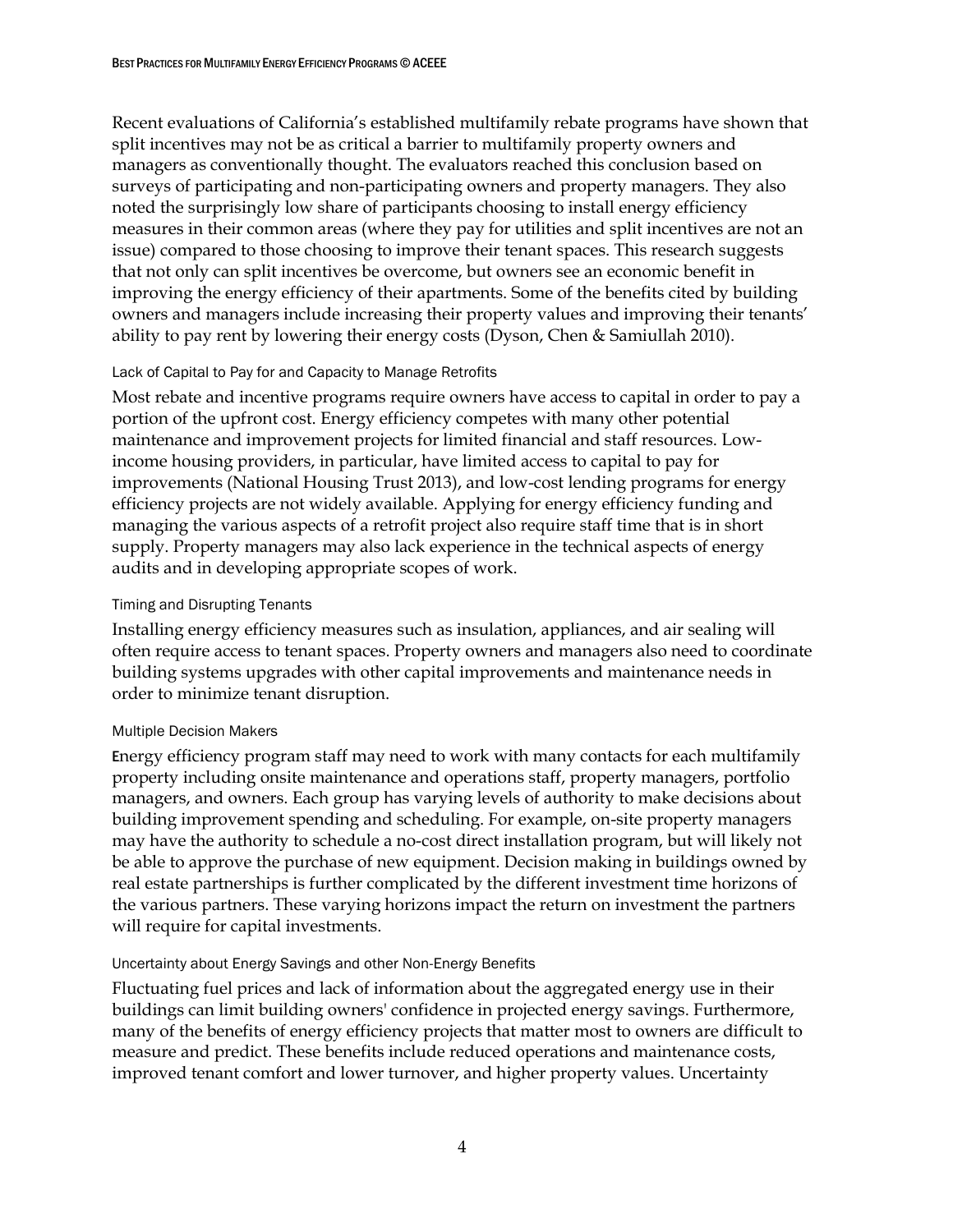about the potential benefits is heightened when owners are unfamiliar with the contractors they will need to find and hire.

#### Market Confusion and High Transaction Costs

Once building owners decide to pursue energy efficiency improvements to their properties, they may be confused about which utility-customer-funded programs they are eligible for. If a program is not targeted directly to multifamily buildings, it is hard for building owners to figure out which residential or commercial rebates they may receive. In addition, participation in these programs can require high transaction costs in terms of the time it takes to determine eligibility and complete multiple applications to separate utilities for each installed measure.

#### Regulatory Obstacles for Assisted Housing

Owners of assisted multifamily buildings, those which receive subsidies in order to maintain low rents, face unique challenges as a result of the regulations governing public assistance programs. These include restrictions on how and when owners can use capital reserves to pay for improvements as well as on their ability to monetize energy efficiency improvements through higher rents. Split-incentive challenges are exacerbated in properties receiving rental assistance from the U.S. Department of Housing and Urban Development (HUD) because of the utility allowances HUD pays to tenants. It is often the case that the savings gained through energy efficiency improvements are passed along to HUD rather than to the building owner or tenant (Bamberger 2010, Harak 2010).

### <span id="page-14-0"></span>*FOR PROGRAM ADMINISTRATORS*

#### Coordinating across Residential and Commercial Portfolios

Many program administrators have traditionally organized their program portfolios by residential versus commercial and industrial building types. This classification guides how programs are implemented, as many administrators have separate implementation contractors for their commercial and residential portfolios. The classification also guides how budgets are allocated and how savings and expenditures are reported. Multifamily buildings, however, straddle the residential and commercial categories. Creating cohesive programs targeted to multifamily buildings will often require significant internal coordination across program teams as well as externally across implementation contractors and trade allies.

#### Meeting Cost-Effectiveness Test Requirements

Regulators in nearly every state where utility customers fund energy efficiency programs require program administrators to use specific tests to show the cost effectiveness of their energy efficiency portfolios, programs, and sometimes each of the covered energy efficiency measures (Kushler, Nowak & Witte 2012). Cost-effectiveness testing is meant to ensure customers are funding the most effective programs with the greatest potential for cost savings. In practice, however, these benefit-cost tests often fail to account for non-energy benefits such as improved property values, tenant health, safety, and comfort, and reductions in operations and maintenance costs (Neme & Kushler 2010). As a result, it is often difficult for multifamily programs to pass traditional cost-effectiveness tests, and especially so for comprehensive whole-building programs and those that provide generous rebates to overcome split incentives.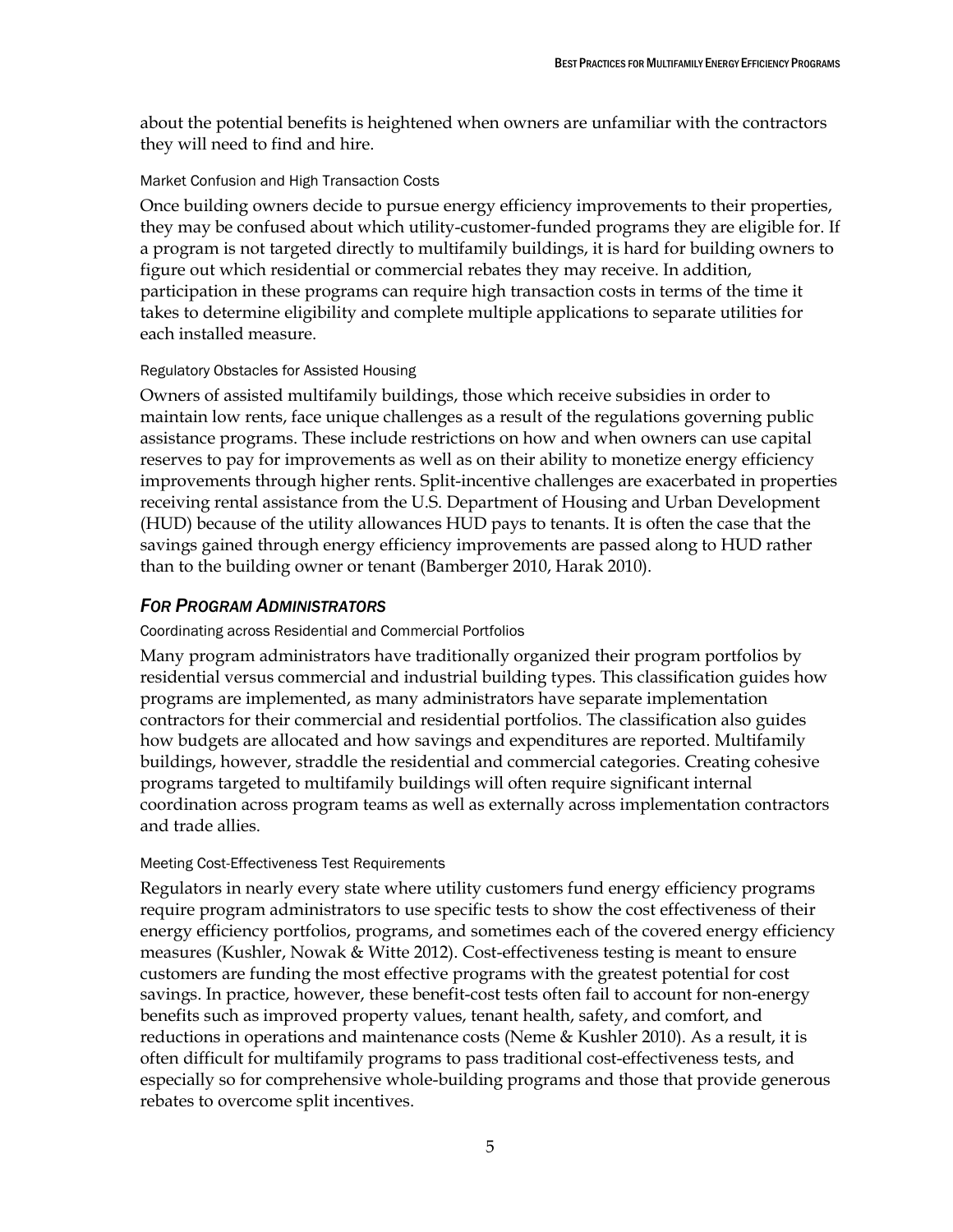#### Balancing Targeted Programs with Minimizing Administrative Costs

Effective multifamily programs must be designed for and marketed to a diverse multifamily housing market. In some areas the multifamily market is highly segmented, involving various types of owners (public, private, and nonprofit) and property management structures. Program administrators must balance (1) the need for marketing, outreach, and specialized programs to achieve high levels of participation with (2) the need to minimize administrative and indirect costs that are often limited by regulators. Several programs we highlight throughout the report have partnered with local organizations of building owners, property managers, and contractors to help maximize awareness of their programs at minimal cost.

#### Integrating Programs Across Electric and Gas Utilities

Separate programs for electric and gas energy efficiency, as well as programs sponsored by water utilities, are challenging for property owners and managers who have limited capacity to apply for and manage energy efficiency projects. Administering separate programs requires allocating budgets and savings, communicating across various program administrators and implementers, and handling different planning cycles and funding levels. Integrated programs would simplify the application process, minimize disruption to tenants, and allow for deeper overall savings for building owners. Energy efficiency measures such as insulation and air sealing deliver electricity, gas, and in some cases water savings, so the ability to coordinate programs and share in the costs and savings can be important when determining the cost effectiveness of programs.

Encouraging Owners to Go Beyond No- and Low-Cost Energy Efficiency Measures to Address Building Systems

Due to the barriers that owners face, more expensive equipment upgrades, not to mention replacing entire HVAC and lighting systems, can be a tough sell. Program administrators must balance the cost effectiveness of their programs with offering incentives (and in some cases financing) generous enough for energy efficiency to make sense to property owners who may be splitting the energy benefits with their tenants. Furthermore, deeper retrofits that address building systems can most easily be accommodated during substantial rehabilitation of a property, but the long lifecycles of financing and completing these projects do not align well with annual program planning and budget cycles.

## <span id="page-15-0"></span>Best Practices

The ten best practices recommended in this section have helped energy efficiency programs overcome the challenges of serving the multifamily sector. Table 1 below shows which best practices address the specific challenges faced by building owners. Examples of programs using each best practice are highlighted in this section, and full case studies of each program are provided in the appendix.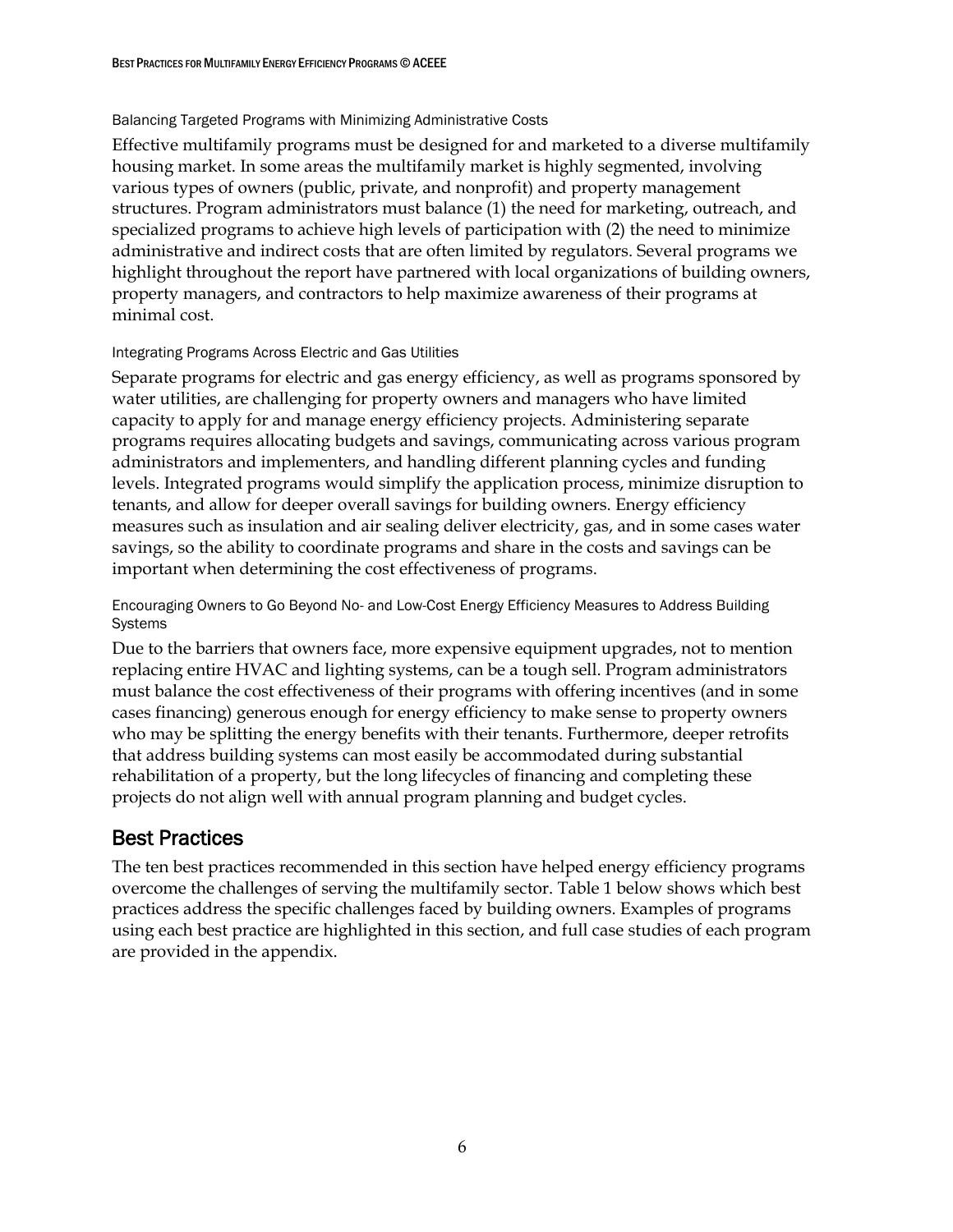| <b>Challenges</b>                  | <b>Split</b>      | Lack of | Lack of  | <b>Timing</b><br>and<br>disrupting | <b>Multiple</b><br>decision | <b>Uncertain</b> | <b>Market</b><br>confusion<br>and high<br>transaction | <b>Regulatory</b><br>obstacles<br>for<br>assisted |
|------------------------------------|-------------------|---------|----------|------------------------------------|-----------------------------|------------------|-------------------------------------------------------|---------------------------------------------------|
| <b>Best practices</b>              | <b>incentives</b> | capital | capacity | tenants                            | makers                      | benefits         | costs                                                 | housing                                           |
| 1. Provide a one-stop              |                   |         |          |                                    |                             |                  |                                                       |                                                   |
| shop for program                   |                   |         |          |                                    |                             |                  |                                                       |                                                   |
| services                           |                   |         |          |                                    |                             |                  |                                                       |                                                   |
| 2. Incorporate on-bill             |                   |         |          |                                    |                             |                  |                                                       |                                                   |
| repayment or low-                  |                   |         |          |                                    |                             |                  |                                                       |                                                   |
| cost financing                     |                   |         |          |                                    |                             |                  |                                                       |                                                   |
| 3. Integrate direct                |                   |         |          |                                    |                             |                  |                                                       |                                                   |
| installation and                   |                   |         |          |                                    |                             |                  |                                                       |                                                   |
| rebate programs                    |                   |         |          |                                    |                             |                  |                                                       |                                                   |
| 4. Streamline                      |                   |         |          |                                    |                             |                  |                                                       |                                                   |
| rebates and<br>incentivize in-unit |                   |         |          |                                    |                             |                  |                                                       |                                                   |
| measures to                        |                   |         |          |                                    |                             |                  |                                                       |                                                   |
| overcome split                     |                   |         |          |                                    |                             |                  |                                                       |                                                   |
| incentives                         |                   |         |          |                                    |                             |                  |                                                       |                                                   |
| 5. Coordinate                      |                   |         |          |                                    |                             |                  |                                                       |                                                   |
| programs across                    |                   |         |          |                                    |                             |                  |                                                       |                                                   |
| electric and gas                   |                   |         |          |                                    |                             |                  |                                                       |                                                   |
| utilities                          |                   |         |          |                                    |                             |                  |                                                       |                                                   |
| 6. Provide escalating              |                   |         |          |                                    |                             |                  |                                                       |                                                   |
| incentives for                     |                   |         |          |                                    |                             |                  |                                                       |                                                   |
| achieving greater                  |                   |         |          |                                    |                             |                  |                                                       |                                                   |
| savings levels                     |                   |         |          |                                    |                             |                  |                                                       |                                                   |
| 7. Serve both low-                 |                   |         |          |                                    |                             |                  |                                                       |                                                   |
| income and                         |                   |         |          |                                    |                             |                  |                                                       |                                                   |
| market-rate                        |                   |         |          |                                    |                             |                  |                                                       |                                                   |
| multifamily                        |                   |         |          |                                    |                             |                  |                                                       |                                                   |
| households                         |                   |         |          |                                    |                             |                  |                                                       |                                                   |
| 8. Align utility and               |                   |         |          |                                    |                             |                  |                                                       |                                                   |
| housing finance                    |                   |         |          |                                    |                             |                  |                                                       |                                                   |
| programs                           |                   |         |          |                                    |                             |                  |                                                       |                                                   |
| 9. Partner with the                |                   |         |          |                                    |                             |                  |                                                       |                                                   |
| local multifamily                  |                   |         |          |                                    |                             |                  |                                                       |                                                   |
| housing industry                   |                   |         |          |                                    |                             |                  |                                                       |                                                   |
| 10. Offer multiple                 |                   |         |          |                                    |                             |                  |                                                       |                                                   |
| pathways for<br>participation to   |                   |         |          |                                    |                             |                  |                                                       |                                                   |
| reach more                         |                   |         |          |                                    |                             |                  |                                                       |                                                   |
| buildings                          |                   |         |          |                                    |                             |                  |                                                       |                                                   |
|                                    |                   |         |          |                                    |                             |                  |                                                       |                                                   |

### Table 1. Challenges Faced by Multifamily Building Owners and Best Practices for Overcoming Them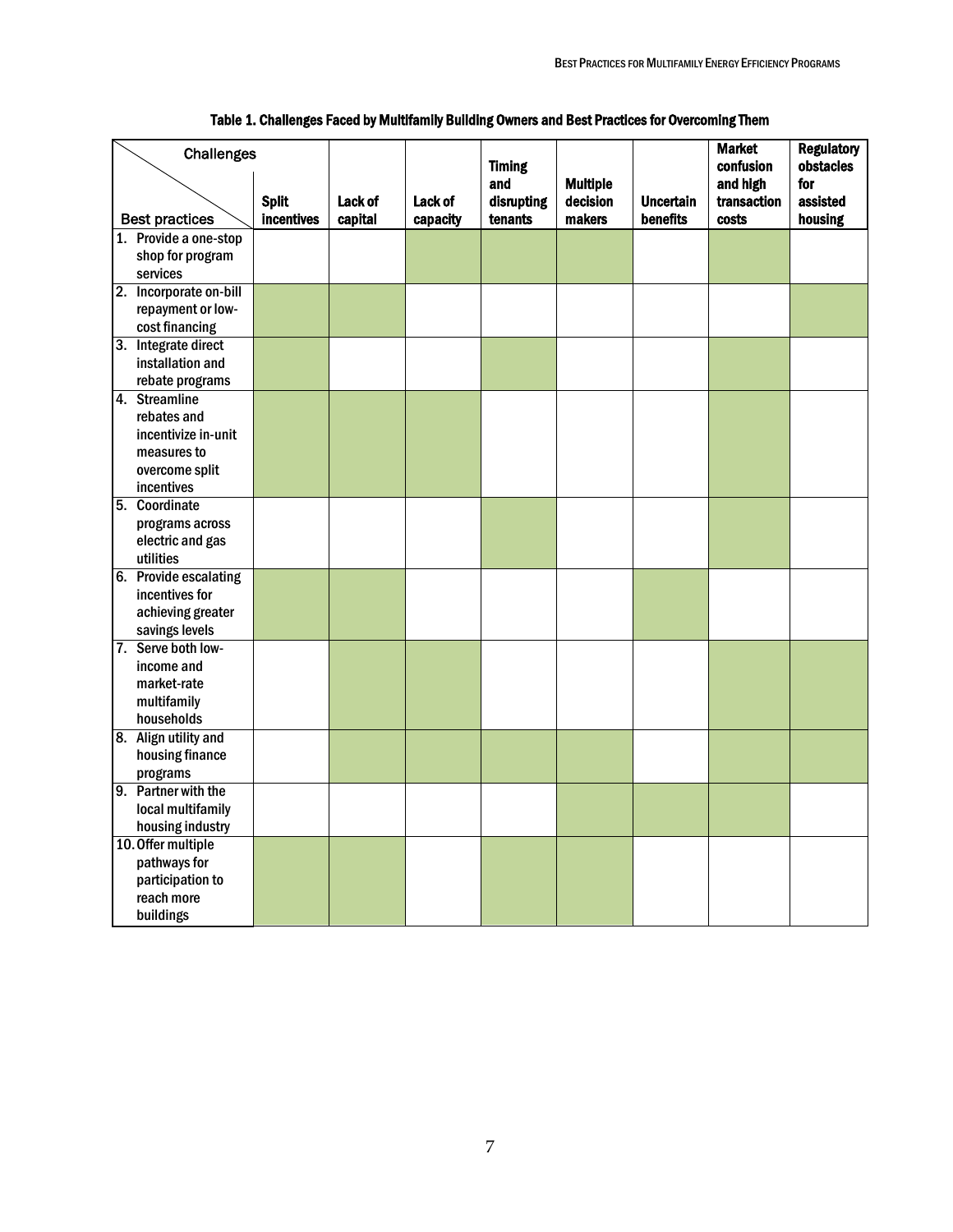### <span id="page-17-0"></span>*1. PROVIDE A ONE-STOP SHOP FOR PROGRAM SERVICES*

By providing building owners with a single point of contact (either at the utility or a partner organization) throughout program participation, one-stop-shop programs can simplify the steps involved in each energy efficiency project and streamline any technical assistance that building owners may require. For retrofit projects, one-stopshop programs may assist with the application, energy assessment, construction, quality assurance, post-installation monitoring, and verification of savings. For new construction, services may also include design review assistance. Interviews with building owners and property managers in California have shown that a one-stop shop or single point of contact that can deliver these services can go a long way toward reducing the high transaction costs, stress, and staff resources involved in planning and undertaking energy upgrades (Cities of Berkeley, Oakland, and Emeryville 2011). A true one-stop shop helps owners navigate the often overlapping utility programs (commercial or residential, low-income or market-rate) and evaluate which route and which contractors are best for them.

This continuity of contact and support is especially important for comprehensive energy efficiency retrofits or new construction programs, as building developers, managers, and owners may lack the technical expertise and staffing capacity to oversee major energy efficiency projects. The one-stop shop can reduce market confusion by helping building owners combine and apply for multiple sources of project funding and financing, including rebates from various utilities and loans from local financial institutions. This coordination is particularly

### One-Stop Shops

ENERGY SAVERS—CHICAGO

Energy Savers is an energy retrofit program of CNT Energy and the Community Investment Corporation targeting existing midto-low-income, affordable, and subsidized properties in the Chicago area. The program draws on a diverse mix of funding sources including the Illinois utilities; state, local and federal governments; and foundations to provide property owners comprehensive and cost-effective energy retrofit services.

LOW-INCOME MULTI-FAMILY RETROFIT PROGRAM — MASSACHUSETTS The Low-Income Multi-Family Retrofit program provides public, nonprofit, and for-profit owners of low-income housing with a onestop shop for cost-effective energy efficiency improvements. Services include benchmarking tools, energy assessments, technical assistance, and grant funding for energy efficiency upgrades. The program is funded by Massachusetts electric and gas utilities and implemented by the Low-Income Energy Affordability Network (LEAN) to provide consistent and streamlined services for both electric and gas energy efficiency projects statewide.

beneficial in areas served by separate electric and gas utilities.

The Energy Savers Multifamily program administered by CNT Energy and the Low-Income Multi-Family Retrofit program administered by a coalition of utilities and community organizations in Massachusetts have both created one-stop shops for multifamily retrofits. Both programs provide technical assistance and a single point of contact to owners throughout the retrofit process, starting with an energy assessment and developing a scope of work. CNT Energy then helps owners secure funding from local gas and electric utility programs as well as low-interest financing from their partner, the Community Investment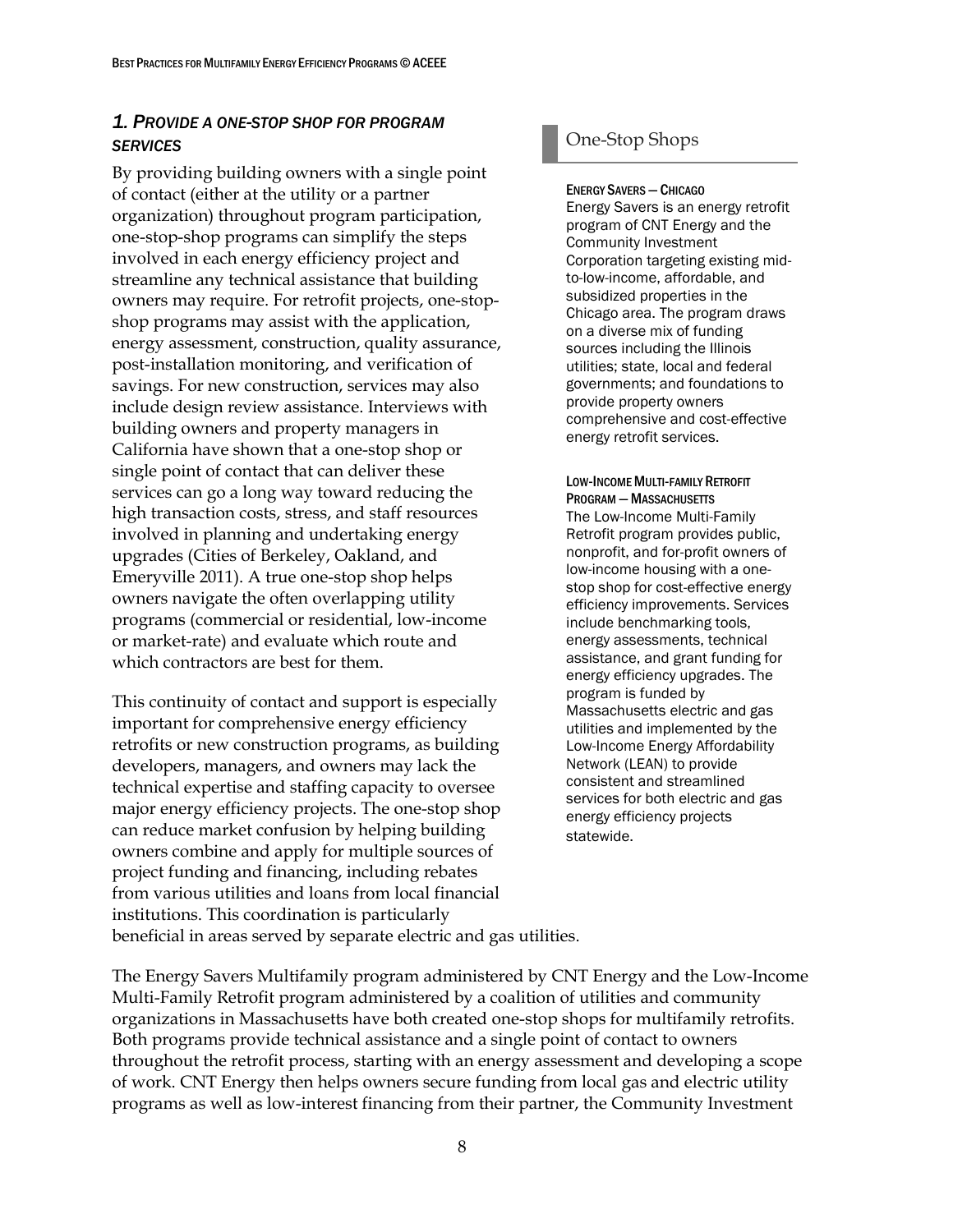Corporation, a local Community Development Financial Institution (CDFI). The community organizations implementing the Massachusetts program, Action for Boston Community Development (ABCD) and Action, Inc. Gloucester, distribute funds directly from the administering utilities. Both Energy Savers and the Massachusetts program also provide owners with a list of qualified contractors and inspect the completed work to ensure quality installation. The level of support provided by these programs has helped drive deep savings for both electricity and gas. The focus on whole-building systems has enabled average gas savings of more than 20%.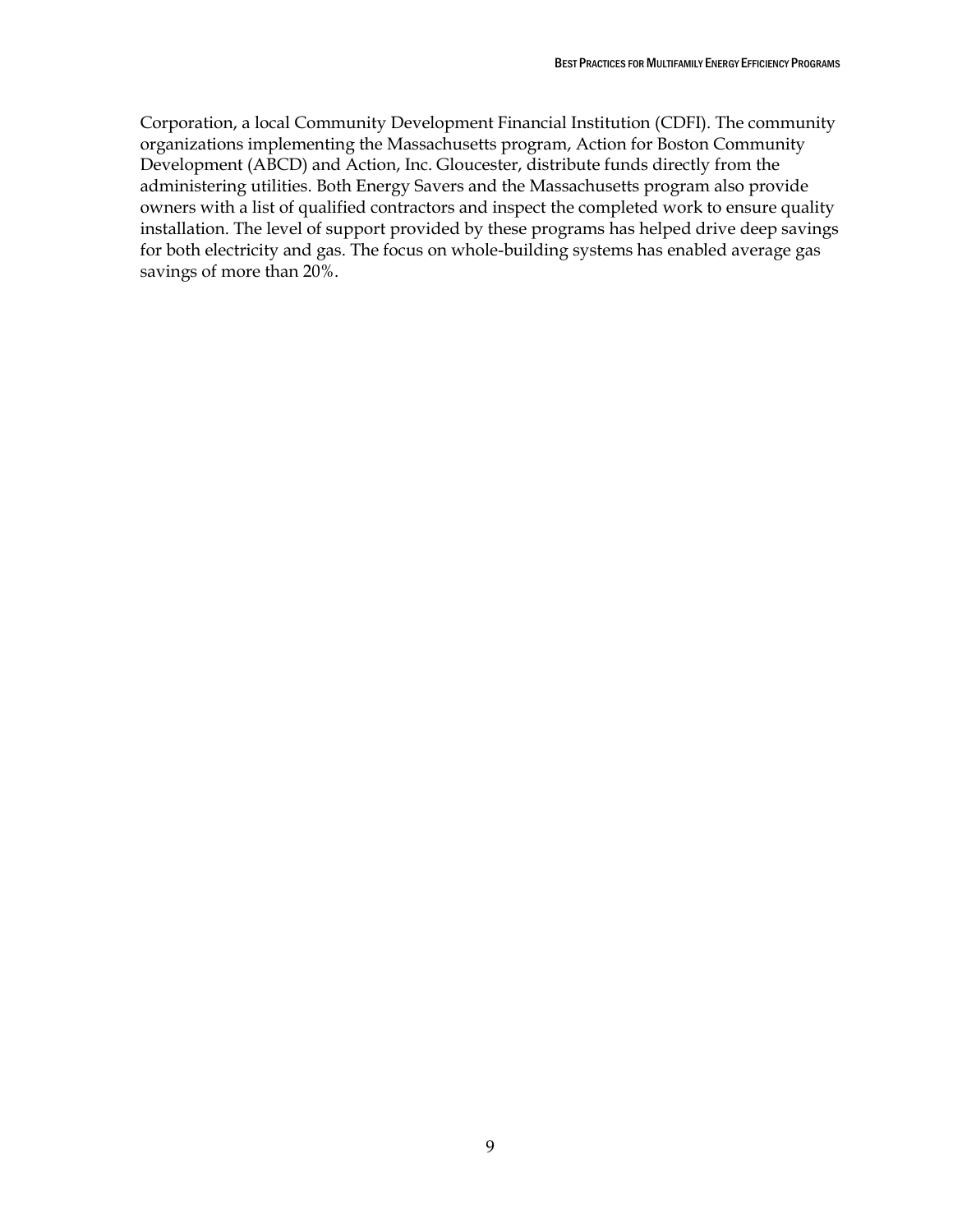### <span id="page-19-0"></span>*2. INCORPORATE ON-BILL REPAYMENT OR LOW-COST FINANCING TO MINIMIZE OR ELIMINATE THE UPFRONT COST TO BUILDING OWNERS*

If their upfront cost is limited or eliminated, building owners can undertake more substantial energy efficiency projects and compete more readily for scarce capital projects funding. Low-interest financing can help owners spread the cost of their projects over time. CNT Energy partners with the Community Investment Corporation to provide low-interest loans to the Energy Savers program. Likewise, participants in the Sacramento Municipal Utility District (SMUD) Multifamily Home Performance Program, described below, can apply for financing through the SMUD Residential Loan Program.

Not all owners, however, can or want to take on additional debt, especially if their property is already heavily leveraged or is financed by a number of parties who would have to approve new debt. Loans that are not real-estate secured, that is, not backed by the property, are especially important for these properties, as they avoid some of the high transaction costs associated with seeking approvals from other lenders. On-bill repayment or financing, which allows for energy efficiency improvements to be paid for over time through utility bills, provides unsecured financing to building owners who cannot take advantage of traditional financing.<sup>4</sup>

 $\overline{a}$ 

# On-Bill Financing Program

#### PSE&G RESIDENTIAL MULTI-FAMILY PROGRAM - NEW JERSEY

The Residential Multi-Family Program targets whole-building retrofits of multifamily housing developments. In addition to project management assistance, PSE&G provides program participants with a combination of tools to eliminate barriers to energy efficiency. All project costs are covered upfront during construction, and a permanent cash incentive buys down the customer's share of those costs. Building owners then repay their share of project costs over time on their PSE&G utility bill, interest free. Projects are designed so that the owner's share of the cost of the energy efficiency upgrades is significantly offset by the cost savings recognized as a direct result of those upgrades.

On-bill repayment and finance programs are becoming more common, but are still rare for multifamily properties. The Public Service Electric and Gas (PSE&G) Residential Multi-Family Program is the largest multifamily program to incorporate on-bill financing. PSE&G provides incentives to buy down the upfront cost of whole-building energy efficiency projects. An energy audit identifies all cost-effective energy efficiency measures with a simple payback of 15 years or less. PSE&G incentives reduce the payback by seven years, but to no less than two years. Owners then repay the remaining share of the project cost through their utility bills, with no interest over a five-year period. (Projects funded by the New Jersey Housing and Mortgage Finance Agency repay over 10 years.) The on-bill financing helps owners who lack access to capital or who are unable to take on additional debt, by converting a capital cost into an expense item that can be paid for over time. Due in large part to the program's zero upfront cost, it has been popular with building owners,

<sup>4</sup>On-bill repayment refers specifically to programs where the capital for the loans is provided by a third party rather than by the utility itself. On-bill financing refers to loans that a utility makes using its own funds that are repaid through utility bills.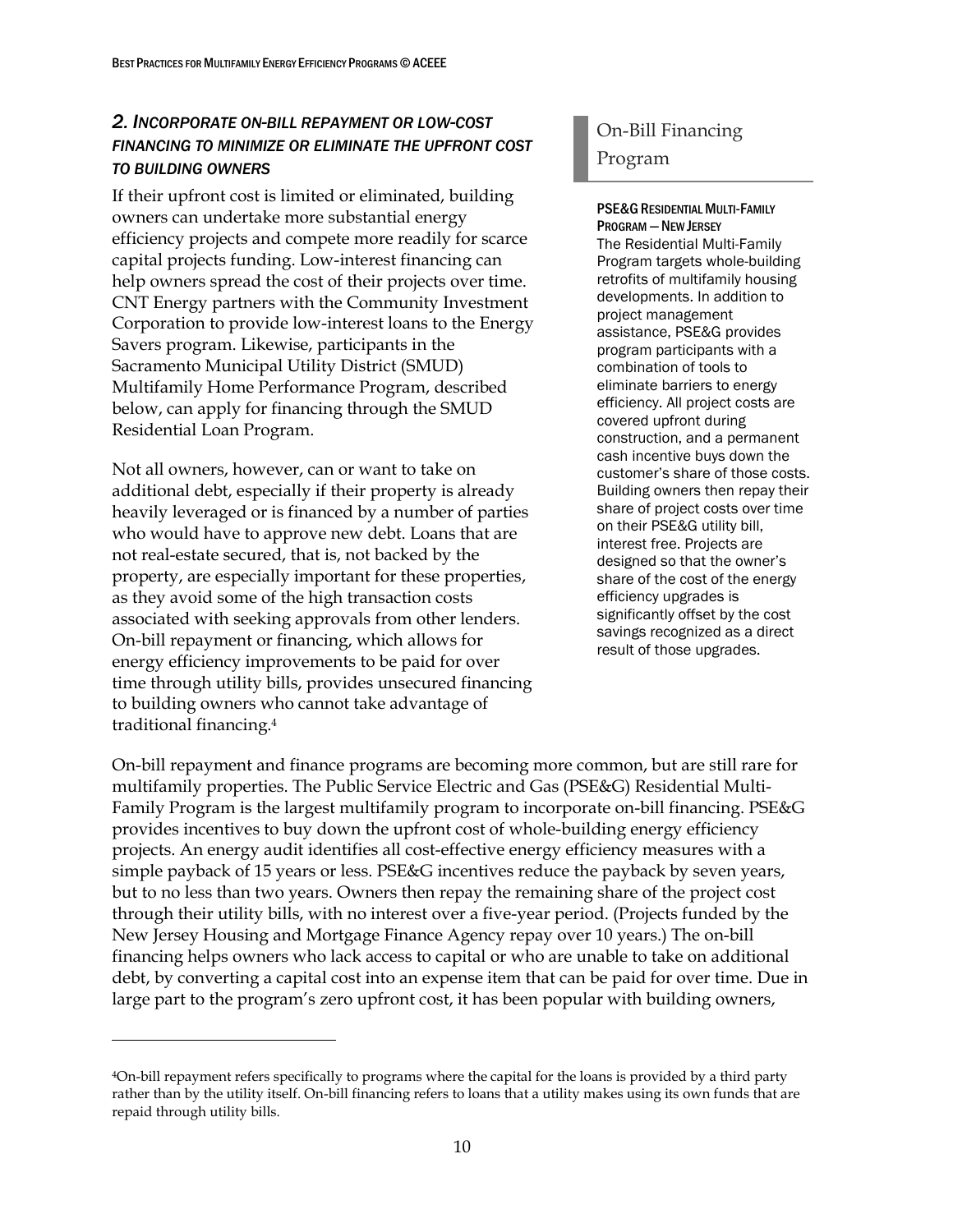leading PSE&G to extend and double its budget from \$19 to \$39 million. Since its launch in 2010, the program has enrolled more than 10,000 units in 277 buildings, with an additional 47 owners representing 9,000 units on the waiting list.

PSE&G, CNT Energy, and SMUD all offer incentives in addition to financing or on-bill repayment options. For many building owners, incentives to buy down the upfront cost may be more desirable, and many owners may choose not to finance the remaining cost if they can use existing capital reserves. So while financing can help owners take on more extensive projects, it may not be sufficient to encourage them to undertake projects without incentives that help overcome split incentives and other challenges.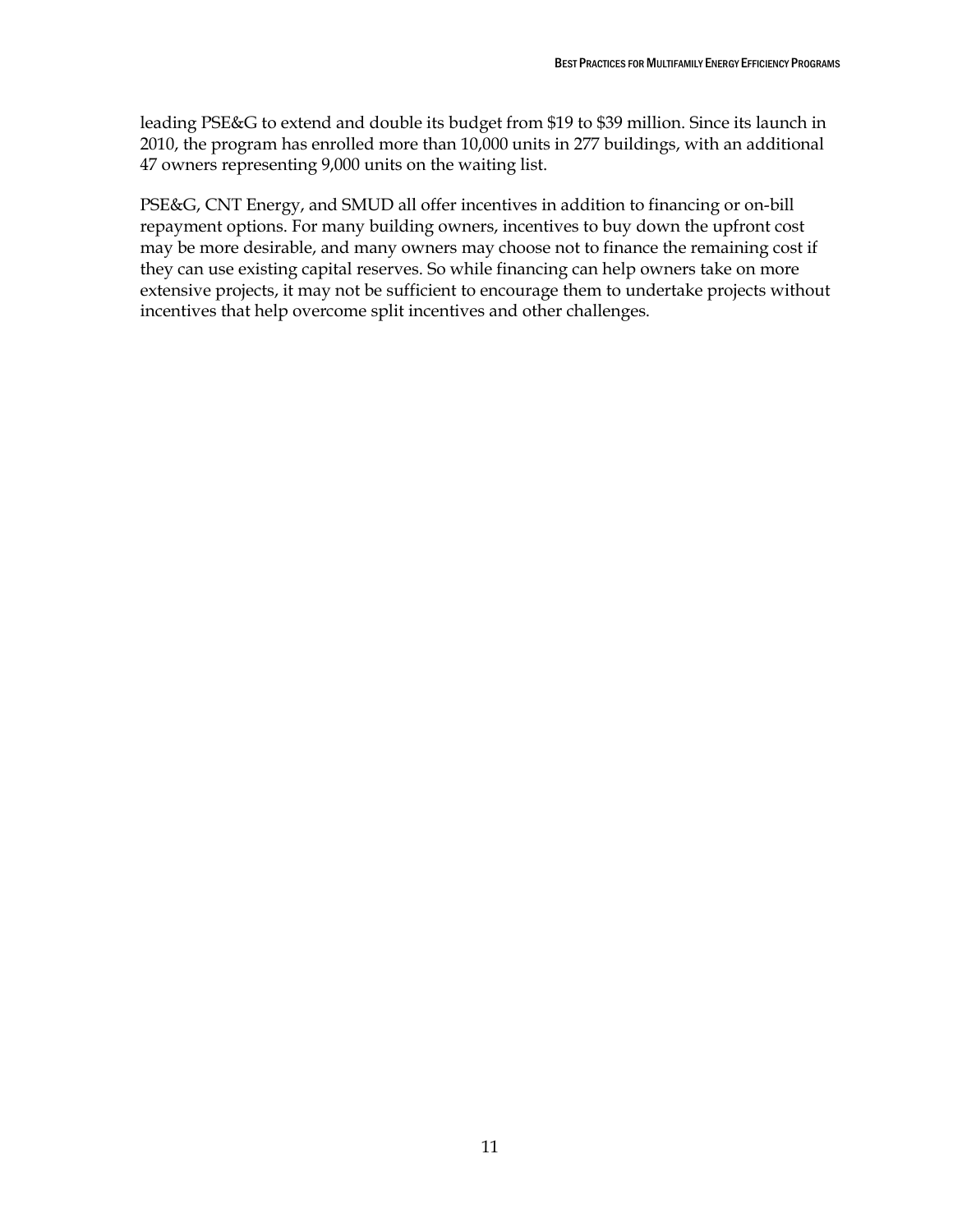### <span id="page-21-0"></span>*3. INTEGRATE DIRECT INSTALLATION AND REBATE PROGRAMS*

Because they do not cost anything, direct installation programs that offer no-cost measures are an easy way to connect with building owners, offer them an onsite energy assessment, and encourage them to take advantage of rebates for more extensive improvements. These may include HVAC upgrades, weatherization, common area lighting retrofits, and other building shell improvements. While direct installation can achieve a high volume of participation, the typical measures (CFLs, low-flow fixtures) on their own provide relatively shallow energy savings compared to the energy efficiency measures typically covered by incentive programs such as replacing equipment and upgrading building systems.

Follow-up by programs and their trade allies is necessary to make the connection between no-cost measures and capital investments, especially when different decision makers are involved with direct install and more extensive projects. Based on recent market research and process evaluations completed by the Energy Trust of Oregon (Forrest 2013, Research into Action 2013), onsite property managers typically have the authority to schedule direct installation services, while the authority to agree to capital projects lies at the ownership level. No-cost measures do not always lead to more extensive improvements. Building owners might not even be aware that the measures have been

# Integrated Direct Installation and Rebate Programs

PUGET SOUND ENERGY MULTIFAMILY RETROFIT PROGRAM - SEATTLE, WA The Puget Sound Energy Multifamily Retrofit Program provides incentives and direct installation of electric and gas energy efficiency measures for multifamily buildings and complexes. The program works with an alliance of contractors to follow up on recommendations identified by free onsite energy audits that are required for participation.

COMED, NICOR GAS, NORTH SHORE GAS, AND PEOPLES GAS MULTIFAMILY COMPREHENSIVE ENERGY EFFICIENCY PROGRAM —CHICAGO The four electric and gas utilities serving the Chicago area offer a joint program that combines (1) direct installation of in-unit measures and an energy assessment at no cost with (2) a variety of prescriptive and custom rebates and discounted installation services from the utilities' trade ally partners.

installed, and onsite property managers may not follow up with owners on the capital investments recommended by the energy assessments. The Energy Trust of Oregon research underscores the need for program administrators to understand the local multifamily market and to target appropriate messages to the various decision makers.

The Puget Sound Energy (PSE) Multi-Family Retrofit Program provides customers with a single point of contact to tie together the energy audit, direct installation, and additional measures offered by the program, all of which can be bundled together with one application and payment. By bundling direct installation services with measures like requiring insulation upgrades when replacing windows and providing a free energy audit, the program encourages deeper savings than would be achieved with single measures. In addition, the program uses measures that are attractive to owners (e.g., windows) to encourage projects with greater savings (e.g., insulation and air sealing). PSE works with a network of contractors to follow up with property owners who have received direct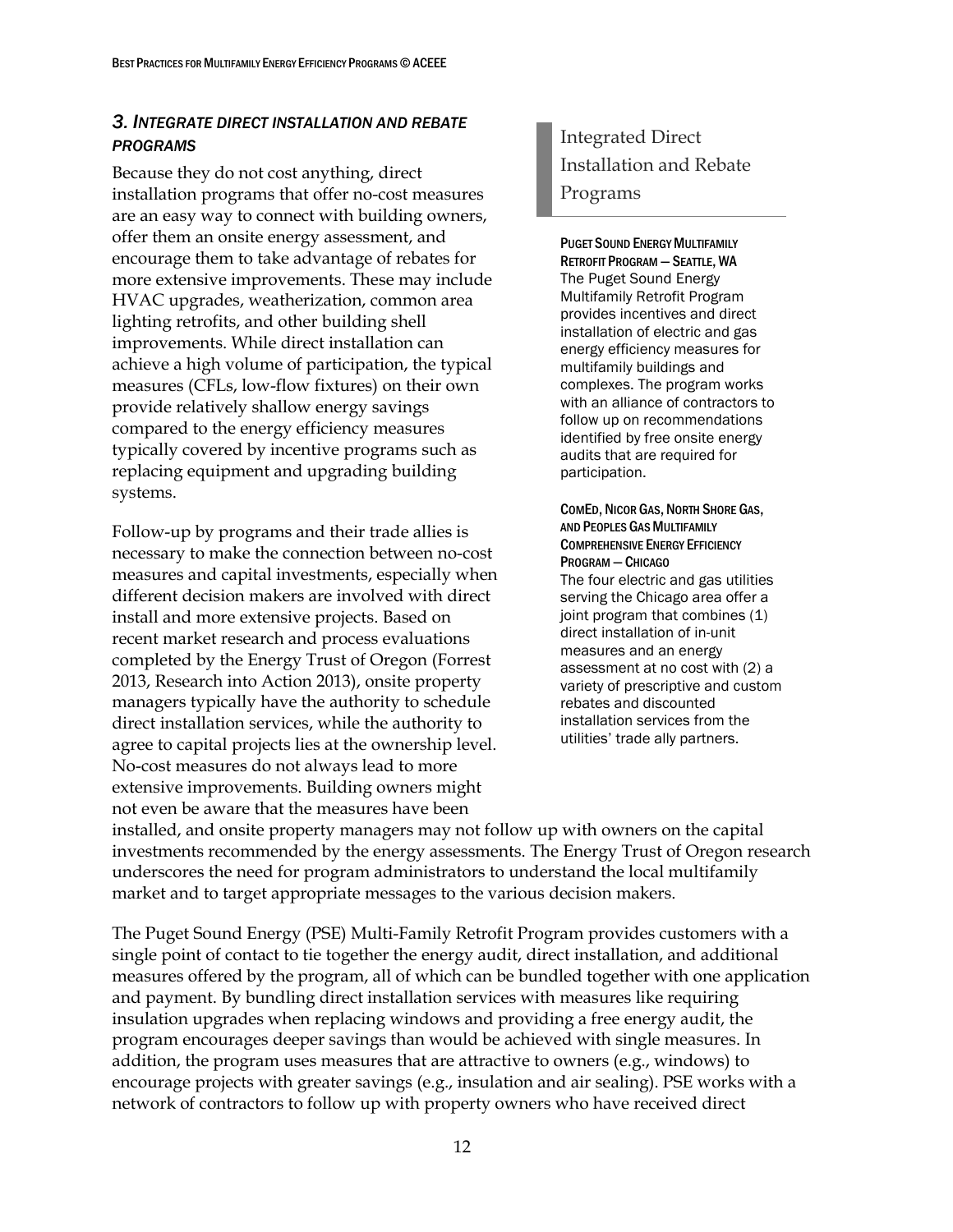installation services. PSE also helps coordinate bids from various contractors within their network and refers contractors directly to the customers.

Treating its direct installation services as a gateway to property owners, the PSE program has penetrated a significant share of the multifamily market in its territory (49% or approximately 120,000 units) and encouraged 34% of the sites receiving services to complete additional energy efficiency projects (Forde 2013).The Chicago area electric and gas utilities recently launched an expansion of their joint program for multifamily building owners. Similar to PSE, the program combines no-cost direct installation of energy efficiency measures with an assessment to identify additional energy efficiency opportunities. The program then offers a variety of rebates and discounts on installation services provided by a network of trade allies.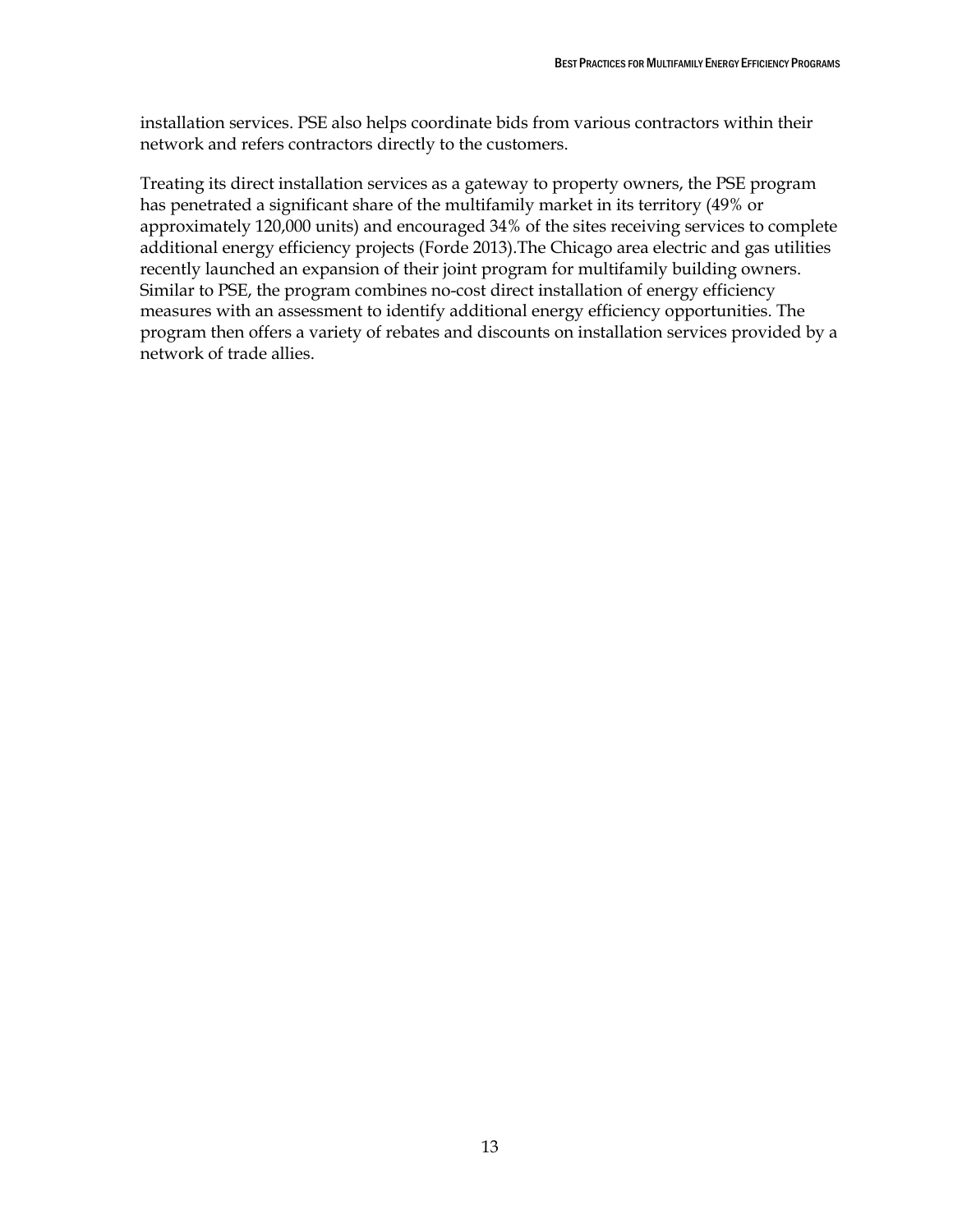### <span id="page-23-0"></span>*4. STREAMLINE REBATES AND INCENTIVIZE IN-UNIT MEASURES TO OVERCOME SPLIT INCENTIVES*

While multifamily buildings are often eligible for commercial or residential rebate programs, building owners have difficulty determining the incentives for which they are eligible. Another issue is that program administrators are often required to budget and report separately for program dollars spent on residential and commercial customers. Depending on how they are metered, multifamily buildings may fall into both categories. As a result, owners often have to apply separately for measures installed in their residential units and their commercially metered common areas. To ease this burden, program administrators should combine commercial and residential rebates into one easy application and participation process regardless of whether equipment is for residential or common areas.

To further break down the split-incentive barriers, programs should provide sufficient incentives to building owners to encourage them to invest in high-efficiency products in their tenants' spaces, even if the owners do not benefit directly from the energy savings. Bundling measures that target common areas like lighting retrofits with in-unit measures will also encourage owners to invest in tenant spaces.

Austin Energy's long-running multifamily rebate program starts with a free onsite rebate audit which gives property owners options for energy efficiency measures and an estimated rebate amount. Owners then choose which measures they will install, including windows, insulation, air duct sealing, solar window screens, and lighting. In order to ensure savings for tenants as well as owners, Austin Energy requires that measures be installed throughout the property. The only exception is

## Streamlined Rebate Programs

#### AUSTIN ENERGY POWER SAVER MULTIFAMILY REBATES

Austin Energy's multifamily rebate program provides cash incentives to property owners for the installation of energy efficiency measures in their common areas and dwelling units. A rebate audit identifies what measures an owner may qualify for and estimates the value of the rebates. The program delivers savings to tenants as well as owners by requiring that measures be installed throughout the property.

ENERGY TRUST OF OREGON EXISTING MULTIFAMILY PROGRAM The Energy Trust of Oregon standalone program for existing multifamily buildings provides cash incentives for a variety of energy efficiency measures. Free onsite surveys help owners identify the incentives for which they may be eligible, and business development staff work directly with owners to guide them through the application process. The program captures energy savings opportunities at the point of equipment failure and replacement by providing incentives directly to equipment distributors.

HVAC system replacement, which requires that at least four systems (air conditioning or heat pumps) be replaced. Since its launch in 1989, the program has reached a large share of the multifamily housing units in Austin, including 90% of the largest existing communities (those more than 5 years old with over 200 rental units).

The Energy Trust of Oregon (ETO) Existing Multifamily Program offers incentives to building owners through one application process regardless of whether the measure is installed in units or common areas. Each ETO business development staff member works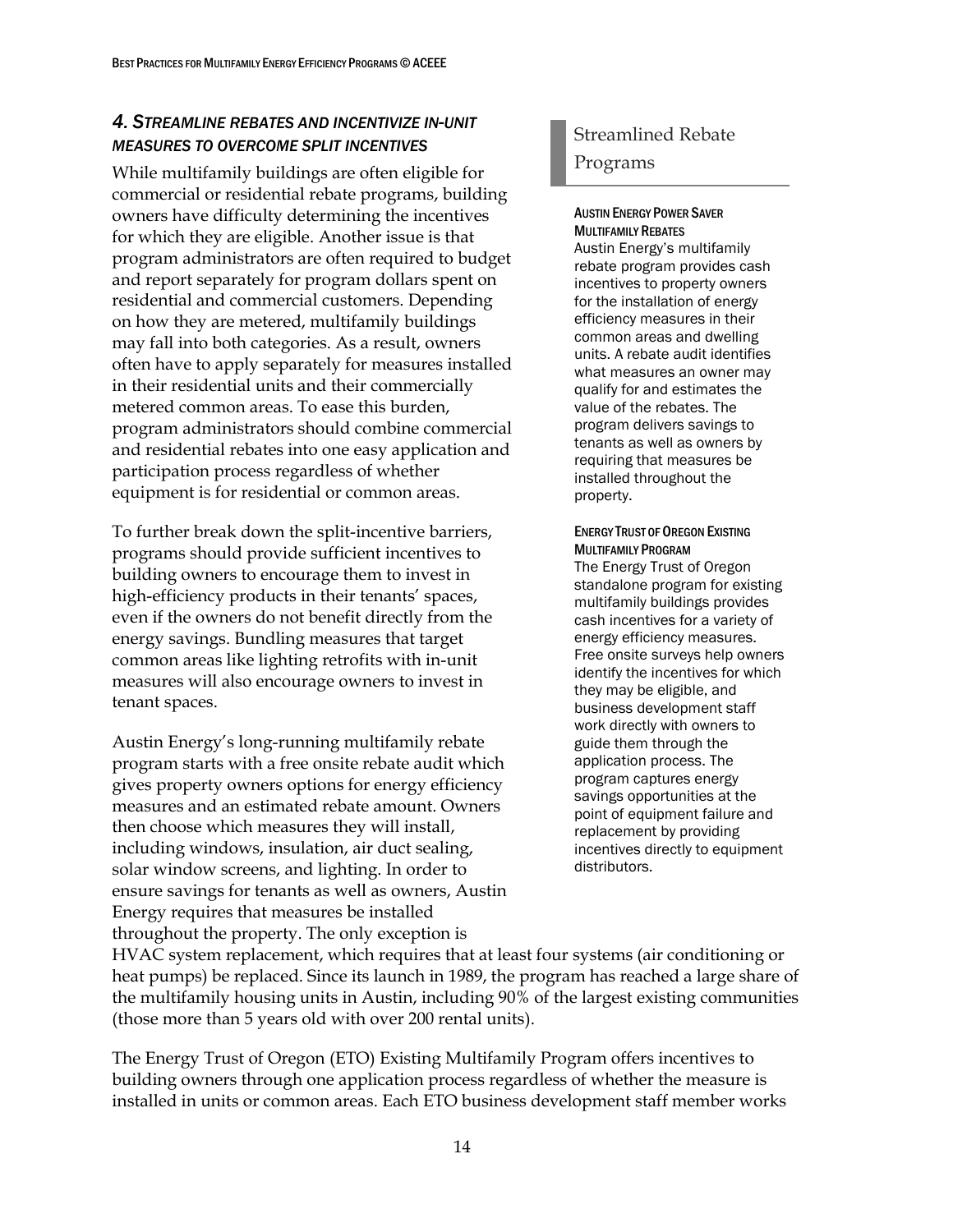with a subsegment of the multifamily market (e.g., affordable or condominiums) to develop relationships with owners and guide them through the application process. To further streamline the process and capture opportunities when equipment fails and needs to be replaced, ETO works upstream with major equipment distributors. With no need for the owner to apply, the distributor applies the value of the incentives directly to buy down the cost of energy-efficient products. The distributor then collects all the information that ETO needs from the owner in order to process the incentive payment. The upstream incentives make participation easier and quicker, increasing project volume and lowering transaction costs for property owners as well as for the program administrator. The upstream incentives helped ETO reach more than double the number of properties in 2012 compared to 2011 before the incentives were in place.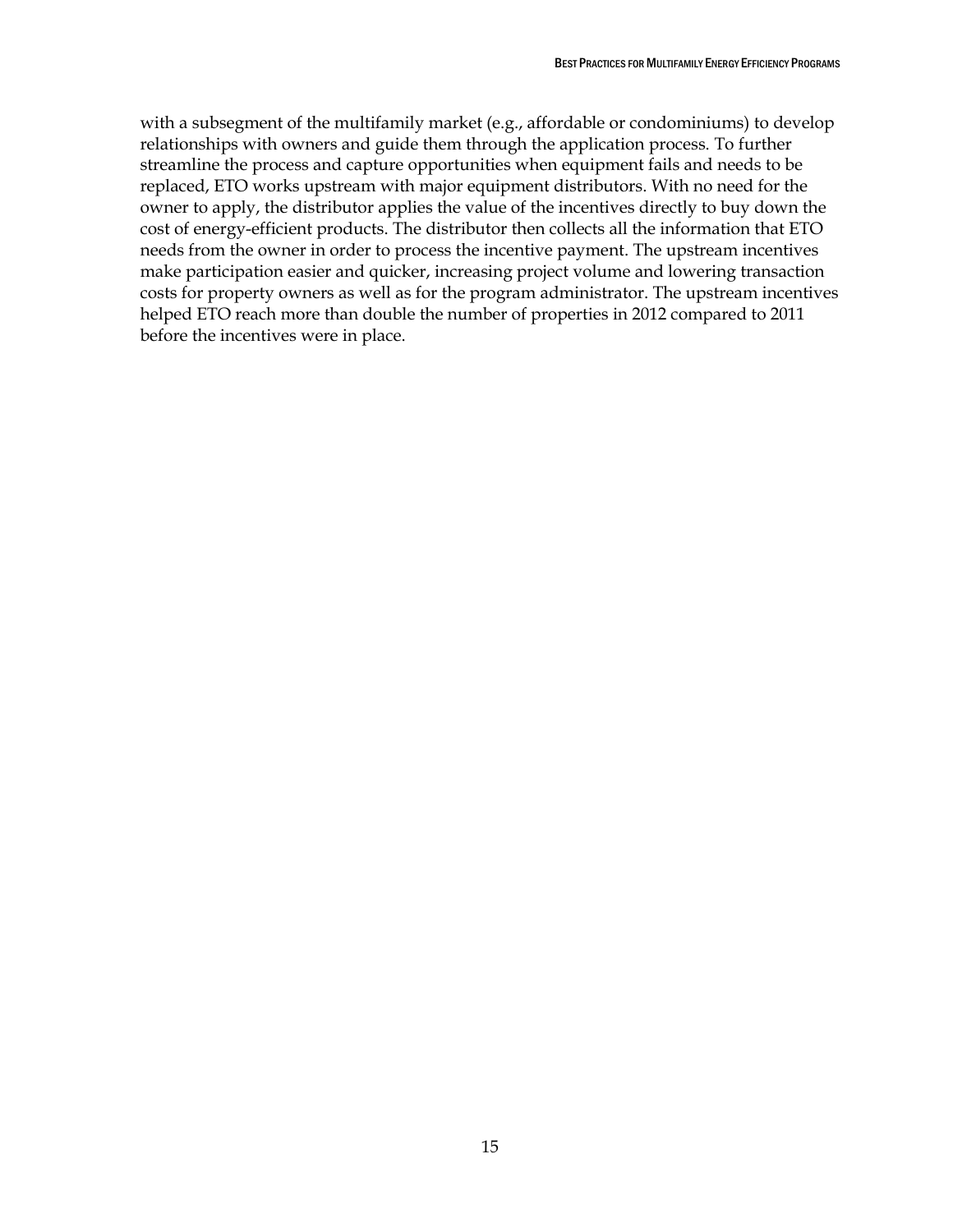### <span id="page-25-0"></span>*5. COORDINATE OR INTEGRATE PROGRAMS ACROSS ELECTRIC, GAS, AND WATER UTILITIES TO MAKE IT EASIER FOR BUILDING OWNERS TO PARTICIPATE*

Multifamily buildings often receive their electricity, natural gas, and water from separate utilities. For owners who want to undertake comprehensive retrofits or just participate in a direct installation program, it is burdensome to participate in separate programs for each utility. Coordinating programs can simplify the process for building owners, allow them to benefit from greater overall savings, and minimize the disruption to tenants. Additionally, sharing the marketing and implementation expenses provides for a more cost-effective program from the perspective of the program administrators. While simply coordinating the marketing and timing of services can help, the best strategy is a truly integrated program that creates the one-stop shop recommended above and allows building owners to apply for electric and gas incentives through a single process.

In Northern Illinois, electricity is predominately supplied by ComEd while gas is supplied by one of three gas utilities: Peoples Gas, North Shore Gas, or Nicor Gas. Recognizing the potential to achieve higher savings and participation and the benefit to building owners of offering both electric and gas measures through one integrated program, the utilities began coordinating their no-cost direct installation program for multifamily buildings in 2011. Building on their previous collaboration, the new Multifamily Comprehensive Energy

## Integrated Electric, Gas, Water Programs

#### MULTIFAMILY COMPREHENSIVE ENERGY EFFICIENCY PROGRAM —CHICAGO AREA ELECTRIC AND GAS UTILITIES

The four Chicago-area electric and gas utilities–ComEd, North Shore Gas, Nicor Gas, and Peoples Gas– jointly administer the newly launched MCEEP program to provide integrated incentives and services for electricity and gas savings. The utilities coordinate the program planning, implementation, and reporting behind the scenes while providing building owners with no-cost energy assessments, free direct installs, prescriptive and custom rebates, and discounted installation services through their trade allies all under one roof. By coordinating across the gas utilities, the program offers one standardized program to building owners with properties in multifamily service territories.

INTEGRATED WATER AND ENERGY PROGRAMS Puget Sound Energy: Provides rebates and energy/water audits in partnership with the Saving Water Partnership, a partnership of the Seattle and King County water utilities.

Austin Energy: In partnership with Austin Water, provides rebates for holistic energy and water savings projects. The water utility provides free high-efficiency kitchen and bathroom aerators and showerheads.

Efficiency Program (MCEEP) provides incentives for an expanded set of electric and gas measures through one streamlined process.

Integrated programs require significant behind-the-scenes coordination between program administrators and their implementation contractors. One approach is to identify a single utility as the lead administrator. The Chicago-area partners have identified the gas utility as the lead, as the majority of the savings from typical multifamily projects are from gas measures.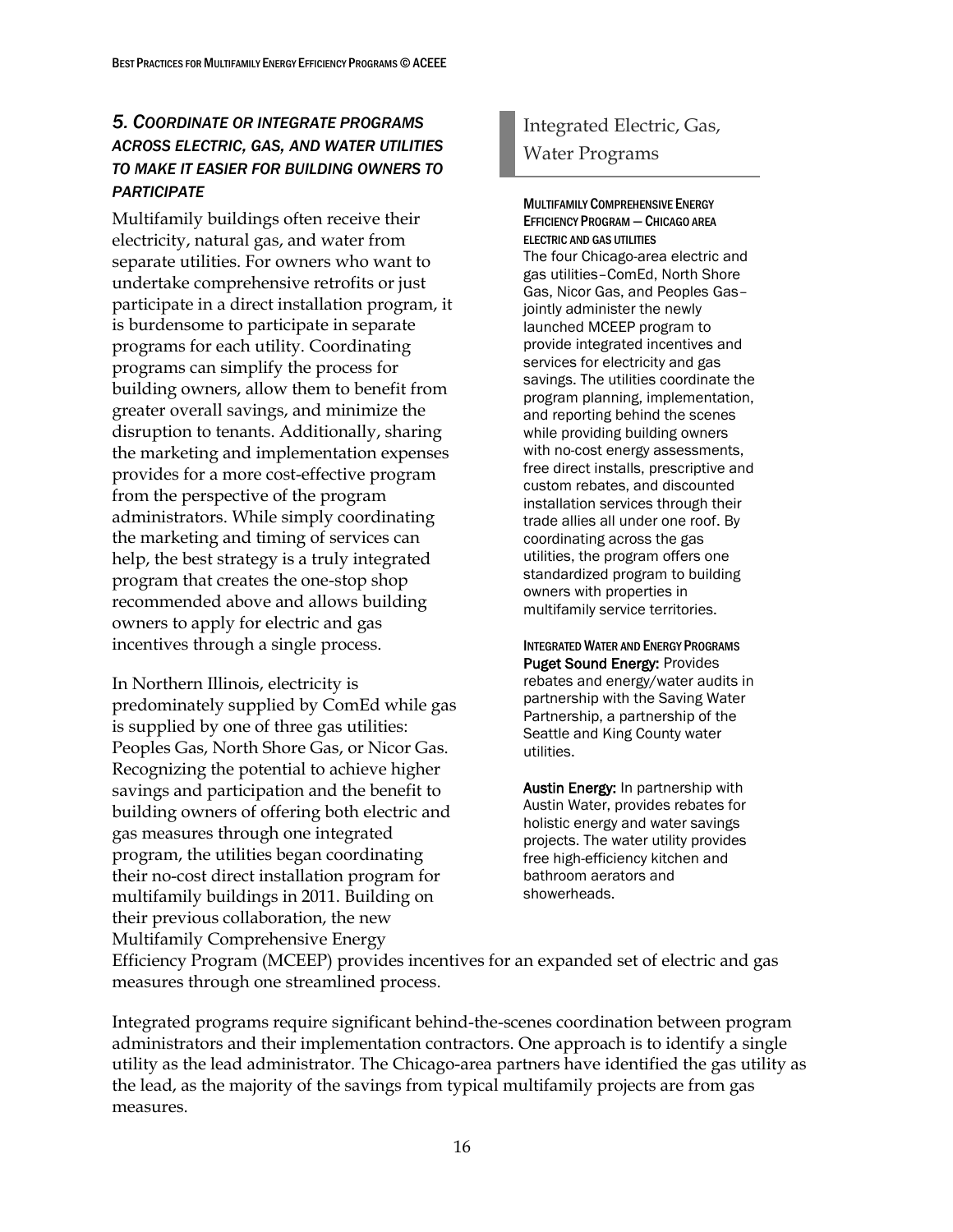An alternate approach is to have a third-party organization integrate funding from the separate utilities. In the Massachusetts Low-Income Multifamily Retrofit Program, the program implementers, Action Inc. and Action for Community Development, coordinate funding and program requirements across the utilities to deliver integrated services to property owners. Similarly, the Energy Savers program described above also helps owners identify and apply for funding from a variety of sources.

Going even further, energy utilities can partner with local water utilities to help building owners save energy and water at the same time. As water bills are most often paid directly by owners, water savings can be more attractive financially to building owners than the energy savings they split with their tenants. Both the Austin Energy and Puget Sound Energy programs described above have partnered with local water utilities to jointly fund and administer programs (Young 2013). These partnerships allow the programs to identify both energy and water savings opportunities through the free assessments they offer. The programs also provide incentives for energy and water saving equipment and appliances such as clothes washers, dishwashers, and irrigation systems. The sharing of costs and savings across the utilities also helps to improve their cost effectiveness.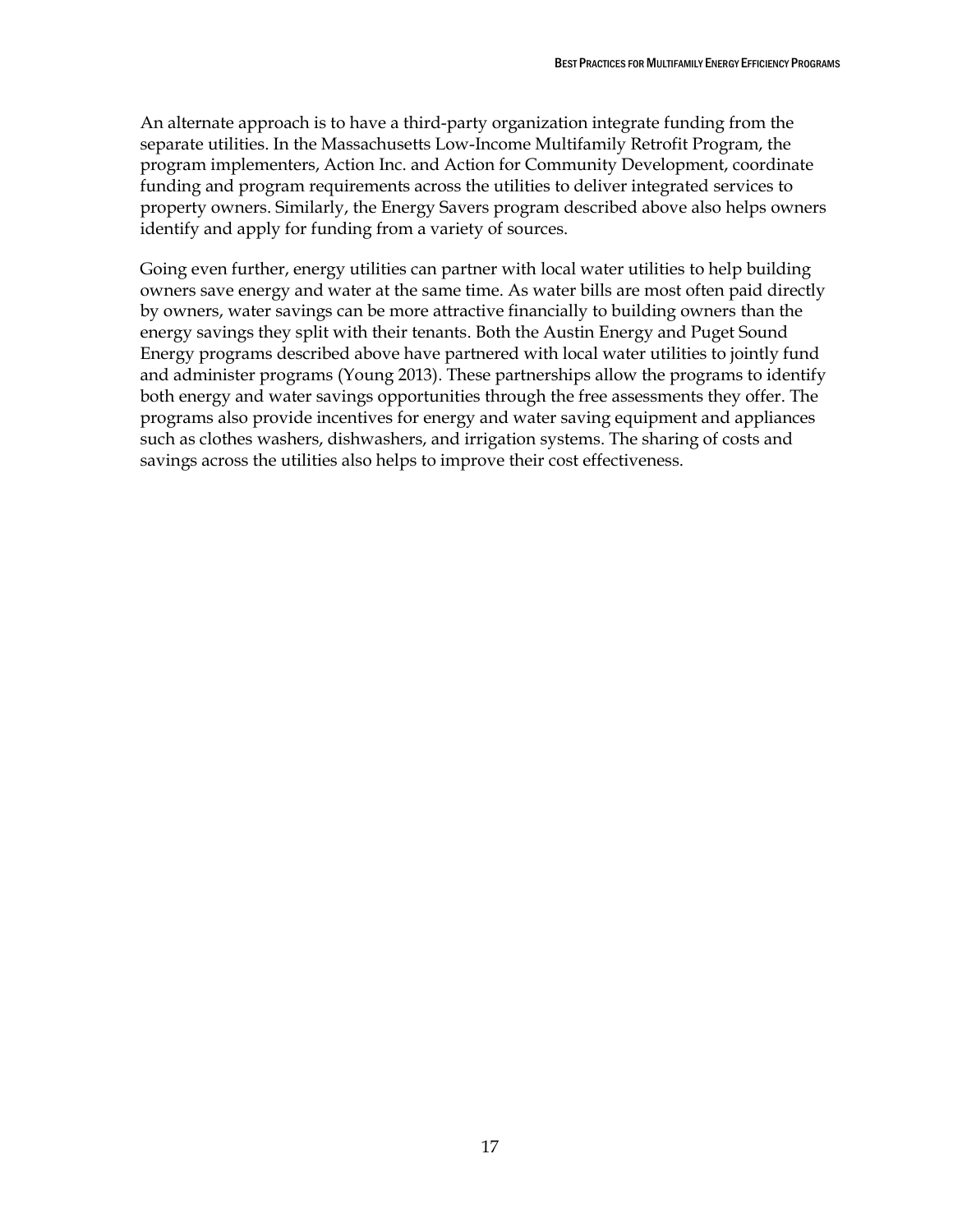### <span id="page-27-0"></span>*6. ENCOURAGE DEEPER RETROFITS BY PROVIDING ESCALATING INCENTIVES TO ACHIEVE GREATER SAVINGS LEVELS*

In order to encourage building owners to take on more extensive (and likely more expensive and time consuming) projects, program administrators can require a significant but achievable level of energy savings and offer escalating incentives based on the projected and realized savings for a project. Escalating incentives for higher levels of energy savings encourage owners to go beyond what will meet the program requirements in order to earn the more valuable incentives. The higher incentive levels not only support projects with deeper savings, but they help to compensate owners for the perceived risk and uncertainty associated with projected energy savings. Typical performance programs begin with an energy audit and the creation of a customized energy reduction plan or scope of work. Owners can then choose which measures they want to install, as long as they are projected to meet the minimum energy savings requirement. Post-retrofit evaluation measures the actual level of savings.

Both the NYSERDA and Sacramento Municipal Utility District (SMUD) performance programs follow this model. Each provides a per-unit incentive for reaching the baseline requirement (15% electric and gas savings for NYSERDA and 10% electric savings for SMUD) and escalating incentives.<sup>5</sup> Participants are rewarded for actual rather than projected savings. NYSERDA pays incentives in stages, beginning with the approval of the scope of work and culminating with the final performance payment upon a one-year-post-project evaluation of actual energy savings. SMUD pays the full incentive after a post-retrofit audit completed by a certified energy rater. The energy raters are also eligible for incentives, which are paid in stages with final payment after completion of a post-retrofit analysis to confirm that the project has exceeded the 10% improvement threshold. The performance incentives have helped both programs achieve average savings per project that are significantly greater than the minimum requirements (23% electric and gas savings for NYSERDA and 29% electric savings for SMUD).

 $\overline{a}$ 

# Performance-Based Programs

#### NYSERDA MULTIFAMILY

PERFORMANCE PROGRAM - NEW YORK The Multifamily Performance Program (MPP) provides perunit incentives as well as lowcost financing for new construction and retrofits of existing multifamily buildings that achieve 15% energy savings (electric and gas). A member of NYSERDA's network of service providers performs an energy audit and creates an energy reduction plan to identify the possible opportunities to achieve the 15% target. Escalating performance incentives are paid to owners for achieving savings over 20%.

#### SACRAMENTO MUNICIPAL UTILITY DISTRICT MULTIFAMILY HOME PERFORMANCE PROGRAM The Multifamily Home Performance Program (HPP-MF) targets existing multifamily buildings which commit to achieving 10% electricity savings through HVAC system upgrades and additional efficiency measures including windows, insulation, lighting, and hot water systems. SMUD provides an escalating performance incentive of \$40 per unit for each additional 1% of energy savings.

<sup>5</sup> NYSERDA per-unit performance incentives escalate from a 15-19% energy savings baseline where they pay \$700 for market-rate and \$1,000 for affordable housing. Incentives increase by \$150 for 20-22% savings, \$200 for 23-25%, \$250 for 26-28%, and \$300 for 29% and above. SMUD per-unit performance payments escalate from a 10% energy savings baseline that pays \$500, adding \$40 for each additional 1% up to 50%.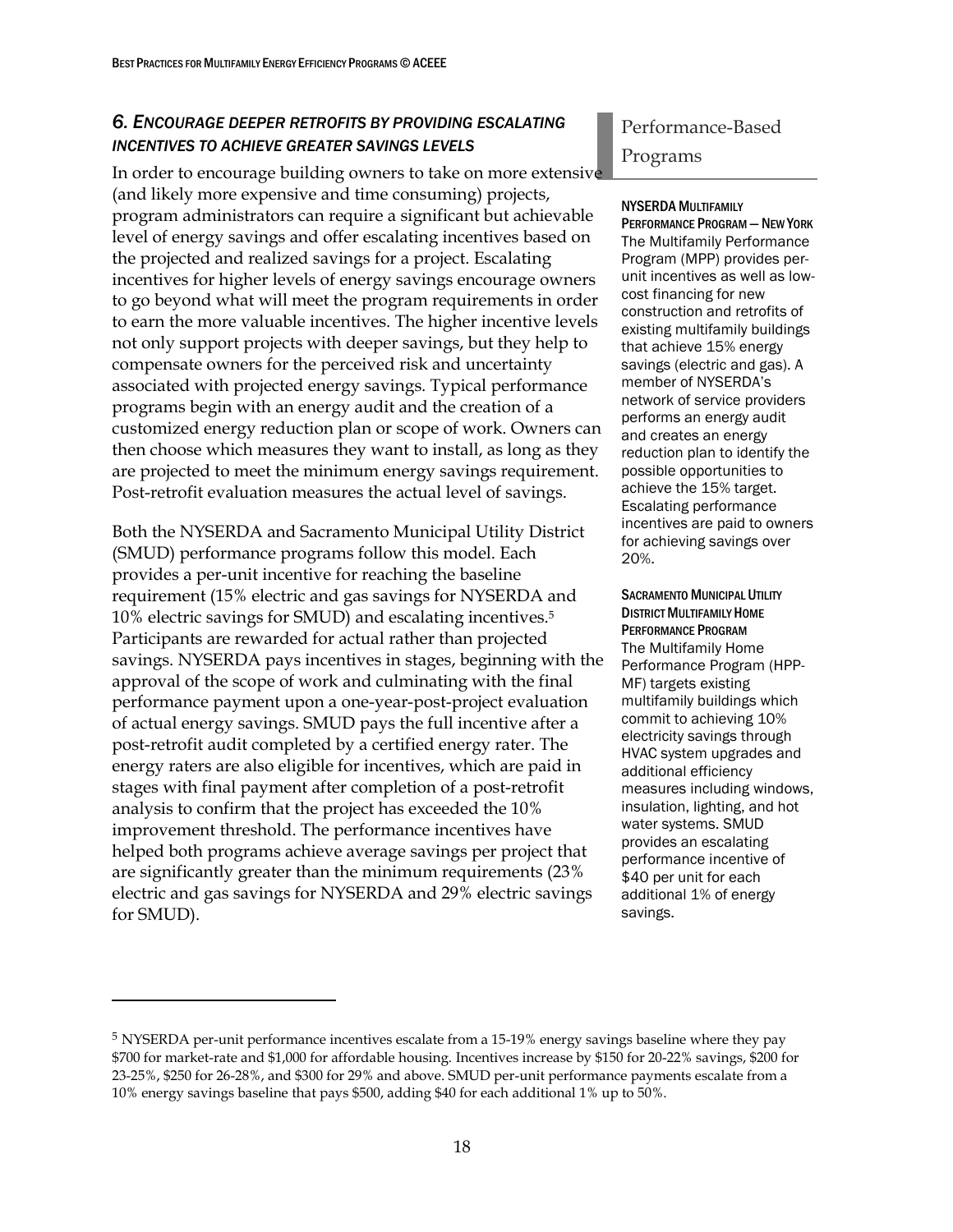### <span id="page-28-0"></span>*7. SERVE BOTH LOW-INCOME AND MARKET-RATE MULTIFAMILY HOUSEHOLDS*

Program administrators should account for the unique challenges faced by low-income property owners,<sup>6</sup> either through programs designed specifically for low-income housing or by providing extra services and incentives for low-incomequalified buildings. Affordable housing owners often operate with limited cash flow, and regulatory agreements may prevent them from applying cash reserves to the cost of upgrades or from monetizing the efficiency improvements in rents or property values (National Housing Trust 2013). In addition, the financing and development cycles for lowincome housing are long and do not always align well with utility-sponsored programs.

Many states require program administrators to dedicate a certain percentage of their budgets to serving low-income customers. Additionally, states often use lower cost-effectiveness testing thresholds in programs that benefit low-income customers. Thus program administrators can offer more generous incentives or provide energy efficiency services at no cost to the owner, given the lower ability of low-income households and building owners to pay.

NYSERDA, for example, offers higher incentives for income-qualified buildings through its Multifamily Performance Program. CenterPoint Energy recently began offering bonus incentives to low-income property owners in Minnesota through its commercial heating and hot-water rebate program. While low-income property owners were previously eligible for rebates, the new bonus

 $\overline{a}$ 

## Serving both Low-Income and Market-Rate Buildings

#### CENTERPOINT ENERGY LOW-INCOME MULTIFAMILY BONUS REBATES— MINNEAPOLIS

Starting in 2013, CenterPoint Energy in Minnesota began providing a 25% higher rebate for all prescriptive measures covered by their commercial rebate offerings for owners of lowincome multifamily properties. Eligible measures include HVAC, hot water, controls, and energy recovery ventilation. The bonus incentives help CenterPoint and its trade allies to directly target affordable housing owners. Even with the elevated incentive levels, the new program is projected to be highly cost effective.

EFFICIENCY VERMONT MARKET-RATE AND LOW-INCOME MULTIFAMILY RETROFIT PROGRAMS Efficiency Vermont's suite of programs for multifamily property owners targets both low-income and market-rate buildings. In partnership with local weatherization agencies, Efficiency Vermont supports weatherization and deep energy retrofits of existing lowincome housing through the Vermont Fuel Efficiency Partnership. The New Construction and Renovation program provides incentives and technical services to all developers to encourage energy-efficient buildings. Additional offerings provide equipment rebates, free easy-to-install measures, incentives for building shell improvements, and support for custom projects.

incentives allow CenterPoint to more directly target low-income housing owners and further lower the upfront cost of upgrades.

<sup>6</sup>Low-income households may live in assisted, public, or privately-owned market-rate properties. Assisted housing includes properties which receive federal, state, or local subsidies for maintaining low rents including Low Income Housing Tax Credits. However millions of lower-income households live in affordable but unassisted housing (Johnson and Mackres 2013, Joint Center for Housing 2011). These properties, typically older, lower-quality buildings, have naturally low and affordable rents and may not qualify for income-restricted programs.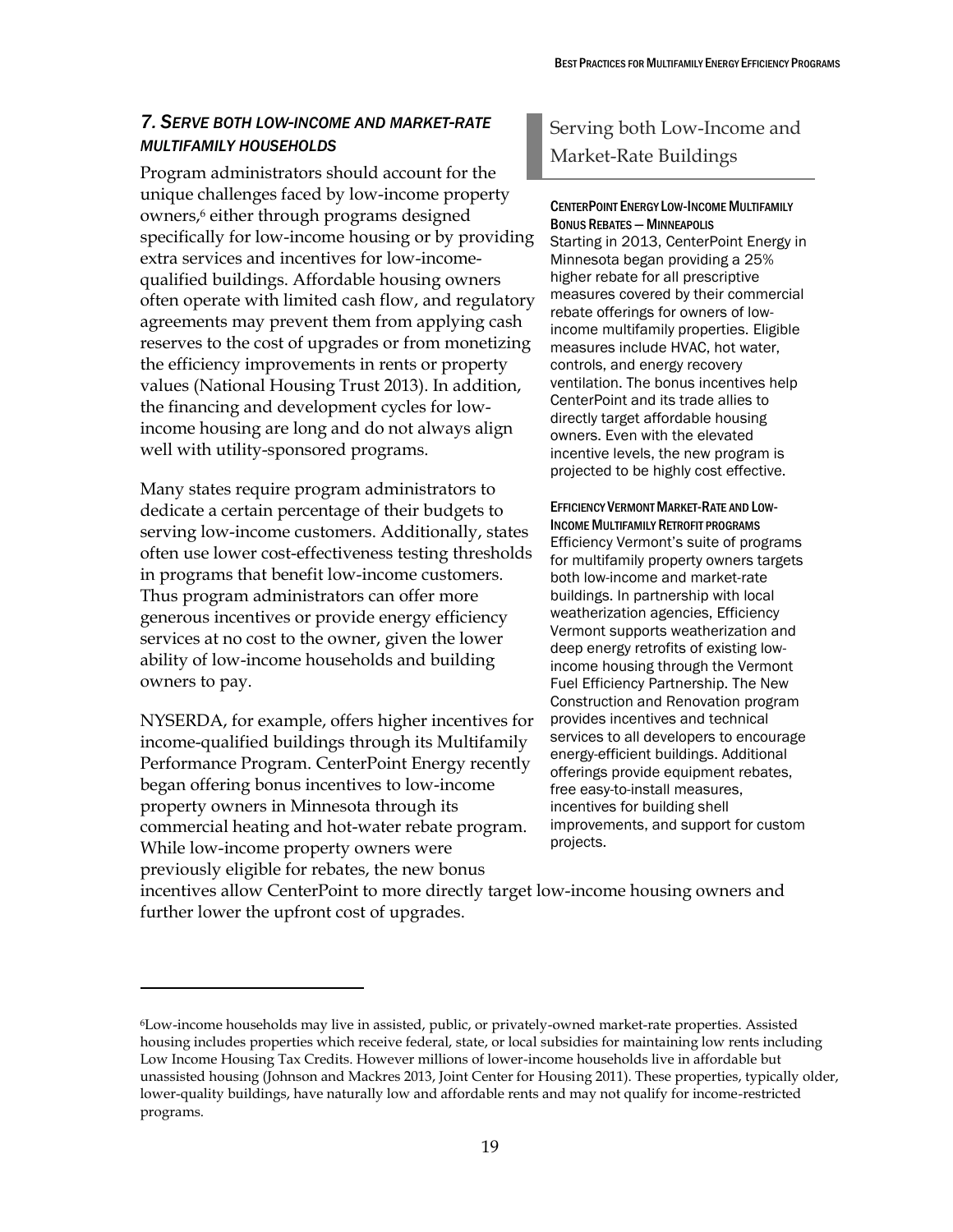Key to the success of low-income-qualified programs is establishing a definition of eligibility consistent with state and federal housing assistance programs. Then programs can make use of income data that owners have already obtained in order to streamline the eligibility determination process. However, it is important to note that by virtue of their low rents many multifamily properties are affordable without receiving assistance from public programs and may not qualify for low-income utility programs. Therefore, in order to broadly reach affordable multifamily properties, program administrators need to target multifamily properties beyond traditional low-income programs.

Efficiency Vermont has long-running and highly successful renovation, weatherization, and new construction programs for both low-income and market-rate buildings. Efficiency Vermont has strong partnerships with the state's weatherization agencies (which implement the federally funded Weatherization Assistance Program) and nonprofit affordable housing providers, as well as outreach to architects and contractors. Offerings include rebates for equipment and appliances, free CFLs and low-flow water fixtures, and incentives for insulation and air sealing. Virtually all affordable housing newly built or renovated by nonprofit developers in Vermont has taken advantage of the Efficiency Vermont programs over the last ten years.

At the same time, while 92% of Vermont's apartments house families that earn less than 80% of area median income, nonprofit providers own less than 30% of these apartments. In 2002 Efficiency Vermont began to expand its multifamily programs to include offerings for all income-qualified and market-rate multifamily properties. These included properties that did not meet low-income qualifications and ones that were not identified by their owners as low-income but were nonetheless affordable. Similarly, in Massachusetts, the utility program administrators sponsor both the low-income multifamily retrofit program described above and a statewide multifamily retrofit program for all property owners through Mass Saves.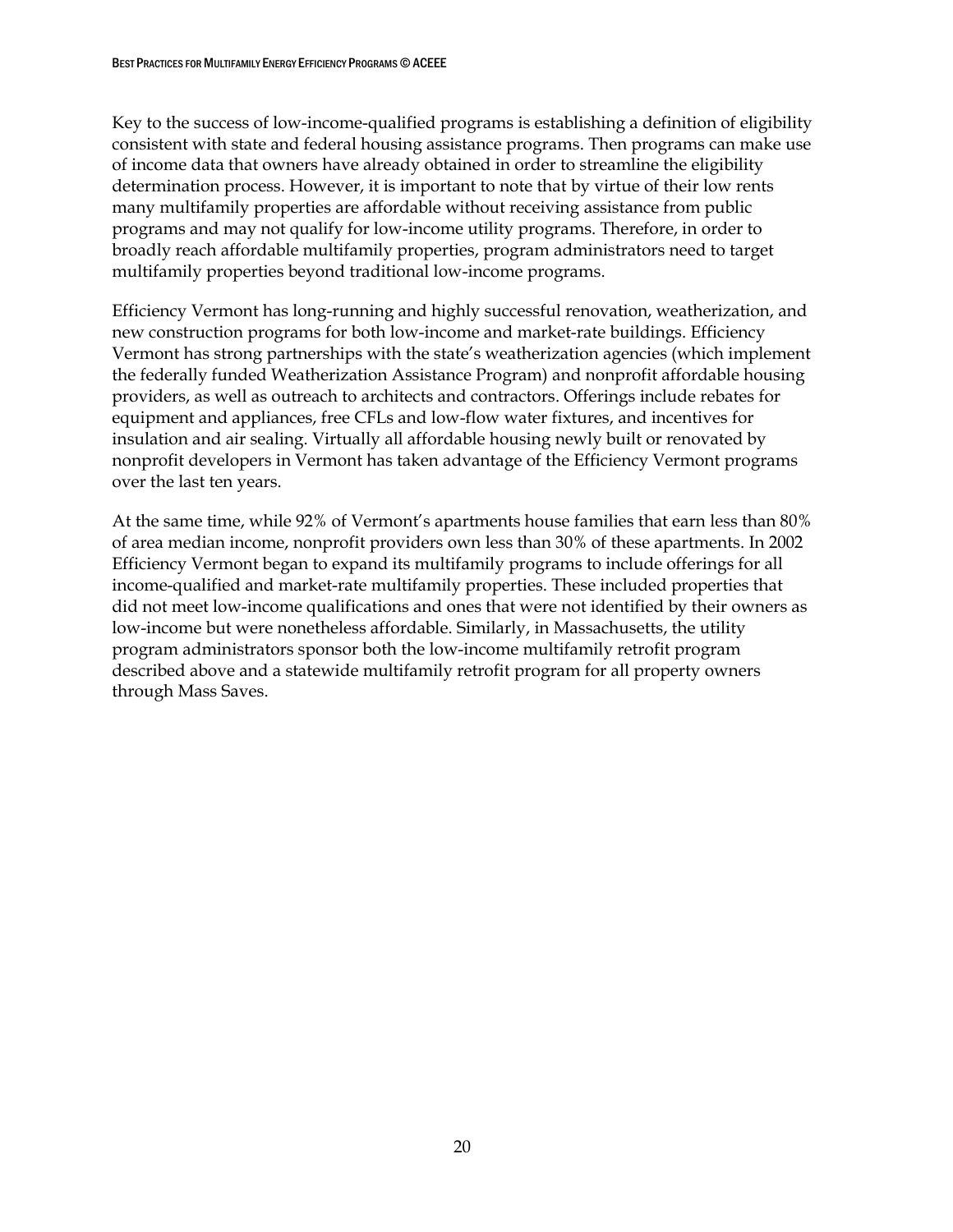### <span id="page-30-0"></span>*8. COMBINE UTILITY-CUSTOMER-FUNDED PROGRAMS WITH PUBLIC FUNDING AVAILABLE AT TIME OF AFFORDABLE HOUSING REFINANCE*

State housing finance agencies provide funding to a pipeline of affordable housing rehabilitation projects through Low-Income Housing Tax Credits (LIHTC) and other sources. Annually, about 100,000 new and rehabilitated housing units receive LIHTC financing. Incorporating utility-customer funding at the time of such refinancing can yield deeper, more comprehensive energy efficiency improvements including replacing outdated building systems. Utility-customer funds can be used to help cover the incremental cost of installing more efficient equipment than would otherwise be required. Once installed, these building systems can last for decades.

Reaching owners when they are redeveloping their properties can provide relatively inexpensive but deep and long lasting energy savings. The challenge is aligning the timing of energy efficiency programs with redevelopment project cycles that can span several years.

The DC Sustainable Energy Utility (DC SEU) Low-Income Multifamily Comprehensive Program exclusively targets substantial redevelopment and new construction projects. These large-scale projects often take multiple years, and DC SEU staff are

Align Programs with Affordable Housing Finance Programs

DC SUSTAINABLE ENERGY UTILITY (DC SEU) LOW-INCOME MULTIFAMILY COMPREHENSIVE PROGRAM — WASHINGTON DC The DC SEU Low Income Multifamily (LIMF) Comprehensive Program offers financial incentives and technical assistance to affordable housing developers and property owners who work together with the DC SEU. The program incorporates energyefficient systems and measures in the new development, redevelopment, and rehabilitation of affordable housing in DC. DC SEU is involved in the design and construction of these long-term projects to identify deep and long-lasting opportunities for energy savings.

involved through the design and construction stages to provide technical assistance and help owners, architects, and contractors identify opportunities for energy savings. Timing is critical for the program: the earlier DC SEU is involved in the project, the more flexibility they have to incorporate energy efficiency into the design of the redevelopment. DC SEU staff build relationships directly with owners, leading them to reach out to DC SEU when they receive initial financing for new redevelopment projects. In addition to technical assistance, DC SEU offers custom incentives based on the scope of work for the project. The value of the incentive is determined by measure life and projected energy savings. While all projects will have a payback that makes sense and can be incorporated into project financing without incentives, the upfront incentives help to overcome owner split incentives and provide energy savings to tenants.

The DC SEU focus on deep and long-term savings is reflected in the results from the first full year of the program. The per-unit electricity savings achieved by participants, more than 2000 kWh per year, were the highest of all the programs included in this report. The average estimated lifetime of the energy efficiency measures (both electric and gas) installed by the program in 2012 was just over 17 years.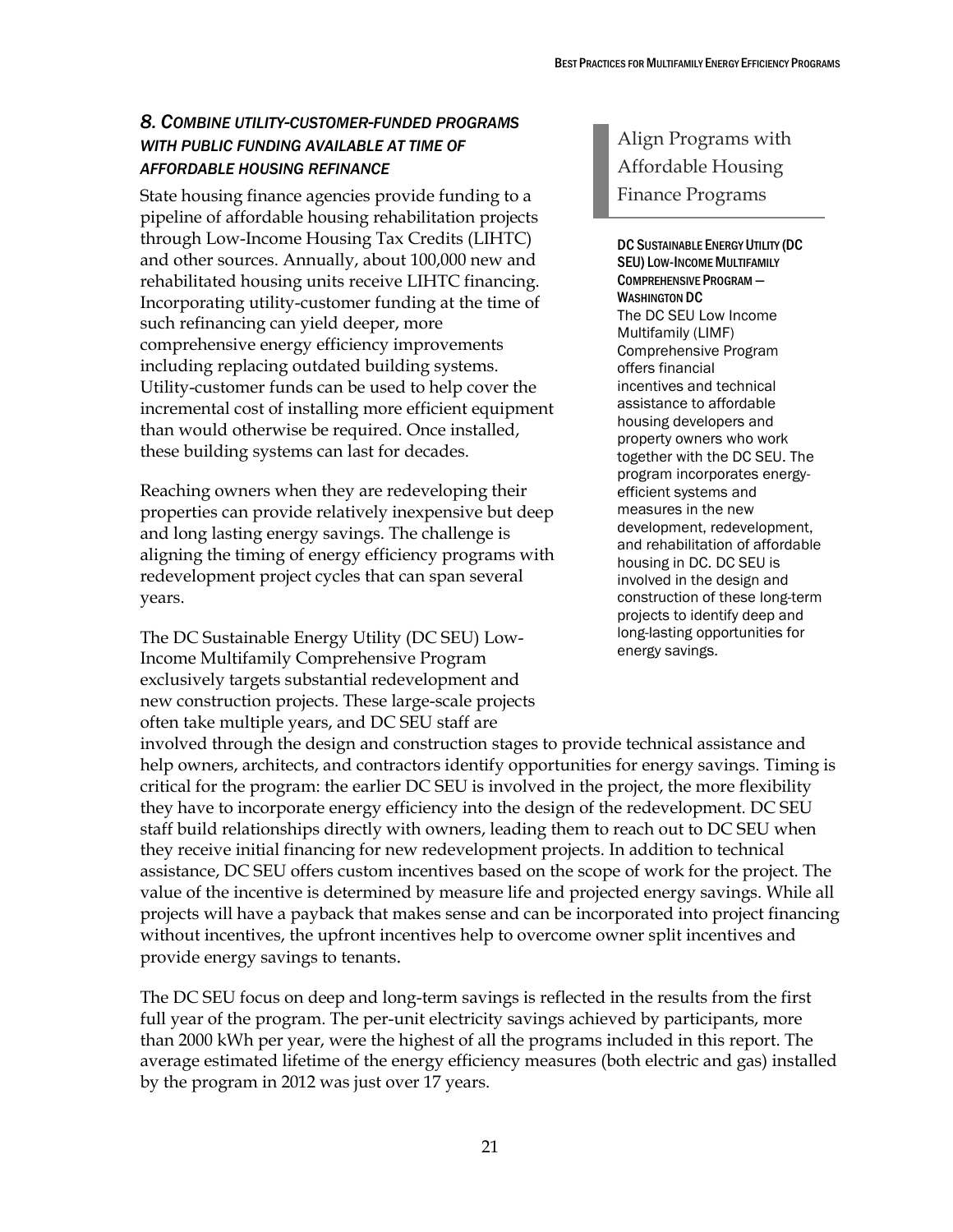### <span id="page-31-0"></span>*9. PARTNER WITH THE LOCAL MULTIFAMILY HOUSING INDUSTRY TO MARKET PROGRAMS DIRECTLY TO BUILDING OWNERS AND MANAGERS*

While the multifamily housing sector is complex, it is relatively well organized, with robust local networks of property managers and owners. Due to the market confusion noted above, building owners and managers can be difficult to reach through mass marketing. Programs can identify and connect directly with potential participants by creating partnerships with local associations of multifamily owners, managers, and contractors. These associations can provide program administrators with valuable insight into the local multifamily housing stock and the typical equipment found in their buildings.

Austin Energy's multifamily programs have a longstanding relationship with the Austin Apartment Association, which includes owners and managers of larger multifamily properties, and with its affiliate organization for small independent owners. The relationship has helped Austin Energy spread awareness of its programs throughout Austin's network of onsite and portfolio property managers and owners, and to adapt its programs to better meet their needs.

In addition to local associations of property managers and owners, nonprofit housing developers and owners often belong to local or regional associations of Community Development Corporations (CDCs), and they can also be reached through the state housing finance agencies and community development financial institutions (CDFIs) that provide them financing.

The Low-Income Energy Affordability Network (LEAN), which oversees the Massachusetts Low-Income Multi-Family Retrofit program, is an association of community action agencies that have been providing energy efficiency and weatherization services since 1997. In order to meet the needs of the state's low-income housing providers, LEAN created the Multi-Family Advisory Committee to bring together representatives from the utility, housing finance, community development, tenant, and ownership communities. The committee members help

## Partner with the Local Multifamily Housing Industry

#### AUSTIN ENERGY AND THE AUSTIN APARTMENT **ASSOCIATION**

The Austin Apartment Association has been a key partner of Austin Energy's multifamily program for more than 15 years. The association helps spread the word about the program to owners and property managers, including harder-to-reach small and independent owners. Austin Energy listens and adapts to concerns raised by association members in order to improve its program.

#### THE LOW-INCOME ENERGY AFFORDABILITY NETWORK (LEAN)

The LEAN Multi-Family Advisory Committee oversees the implementation of the Massachusetts Low-Income Multi-Family Retrofit program. It brings together representatives from the electric and gas utilities, public housing authorities, community development corporations, tenants organizations, and other multifamily property owners. In addition to designing a successful program for low-income housing owners, the committee helps with outreach to the various actors in the multifamily housing market, including a geographically diverse group of public and private property owners.

#### EFFICIENCY VERMONT AND VERMONT HOUSING AND CONSERVATION BOARD

Efficiency Vermont collaborates with the Vermont Housing and Conservation Board to help develop energy efficiency standards for the affordable housing projects the board funds. Longstanding relationships with nonprofit affordable housing developers have contributed to the success of Efficiency Vermont's programs for new construction and substantial renovations.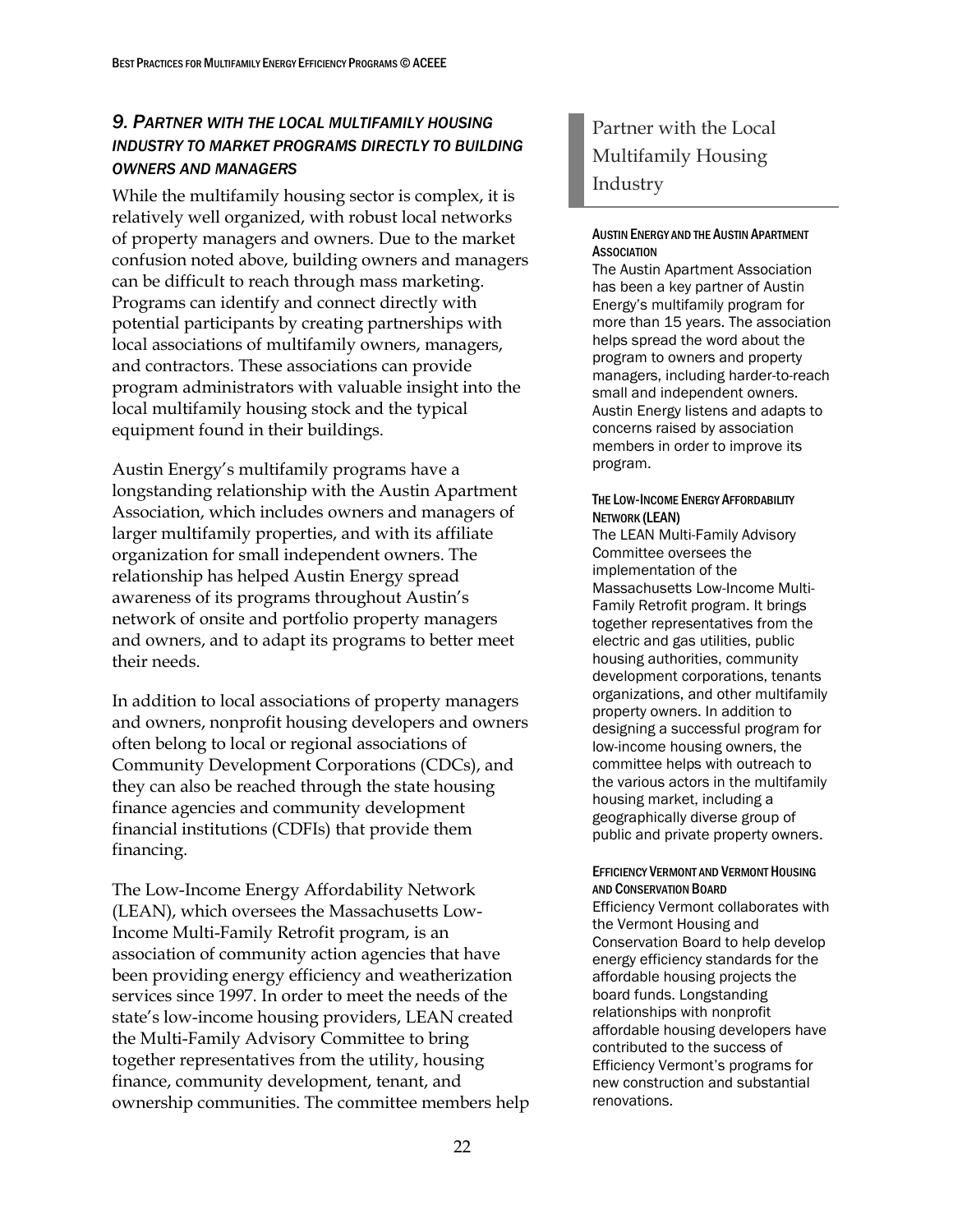with outreach to each of their communities and address program implementation challenges.

Partnering with affordable housing providers has also been a cornerstone of Efficiency Vermont's programs. As a result, 100% of the newly constructed affordable multifamily housing in Vermont has followed ENERGY STAR standards, and 100% of the major renovations have participated in Efficiency Vermont programs. Efficiency Vermont has also collaborated with the Vermont Housing and Conservation Board (the state housing finance agency) to develop energy efficiency standards for the projects they fund.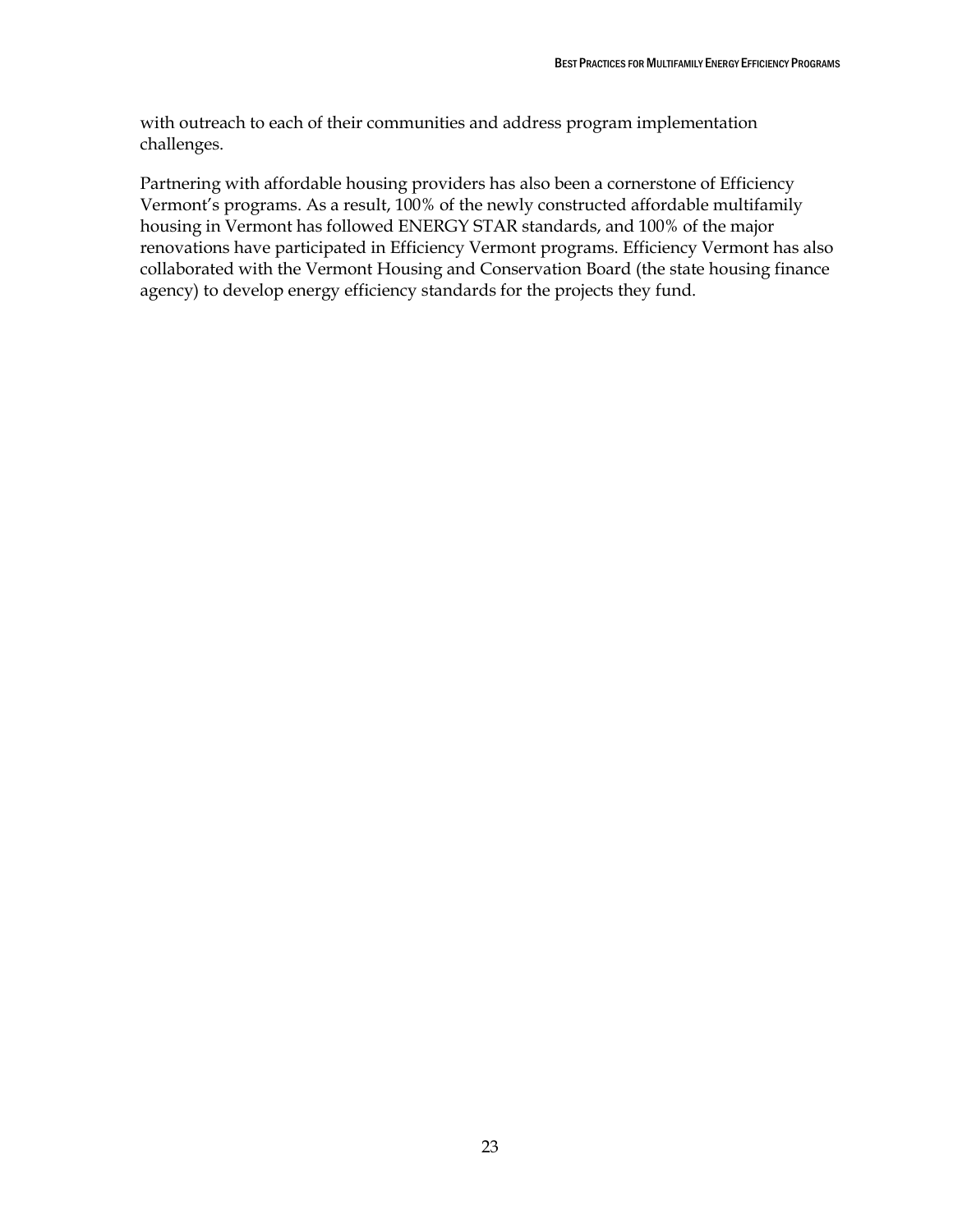### <span id="page-33-0"></span>*10. OFFER MULTIPLE PATHWAYS FOR PARTICIPATION TO REACH MORE BUILDINGS*

Not every building owner will be ready, financially or otherwise, to take on a substantial retrofit project. By offering multiple pathways to participate, programs can build relationships with building owners who are initially interested in faster, less extensive projects. Such owners may only be thinking of prescriptive rebates for lighting and replacing in-unit appliances at present, but they may also have a plan for capital improvements to boilers, hot water, or HVAC systems in the near future. A program that combines prescriptive rebates with performance-based custom incentives for major renovation projects can attract owners at both stages. Like programs that integrate direct installation with incentives and rebates, multiple-pathway programs and their trade partners should be sure to follow up with owners who have chosen a less intensive path, guiding them to pursue additional projects when they fit with capital improvement schedules, or when equipment fails.

Many of the program administrators highlighted throughout this report offer multiple pathways for participation in their programs. Puget Sound Energy and the Energy Trust of Oregon provide free onsite assessments to help owners identify all the opportunities for energy savings in their buildings and then allow them the flexibility to pursue projects individually based on their current needs. These initiatives have among the highest cumulative rates of participation (49% and 16% respectively) among eligible customers of the programs featured. SMUD and NYSERDA also offer alternatives to their performance-based incentive programs. SMUD continues to offer prescriptive rebates to owners who are initially unable to invest in multiple measures. NYSERDA offers a fast-track program for small- and medium-sized buildings that streamlines the energy assessment and inspection process, allowing projects to get underway and completed on a shorter timeline. The DC SEU offers a no-cost direct installation program for buildings that are not undergoing substantial renovations.

# Multiple Pathways for Participation

The following program administrators profiled throughout the report offer multiple pathways for properties to participate:

SMUD: Performance program which requires 10% improvement; prescriptive rebates.

DC SEU: Comprehensive wholebuilding incentives for new construction and substantial renovation; no-cost direct installation.

NYSERDA: Multifamily Performance Program and Fast Track Program for small- to medium-size buildings.

PUGET SOUND ENERGY: No-cost direct installation; appliance replacement; cash incentives for equipment upgrades.

ENERGY TRUST OF OREGON: No-cost direct installation of instant savings measures; cash incentives for existing buildings; performancebased incentives for new construction and substantial renovation.

EFFICIENCY VERMONT: New construction and major renovation program, Lowincome weatherization and deep energy retrofits through the Vermont Fuel Efficiency Partnership; rebates and incentives for individual measures and projects.

COMED, NICOR GAS, PEOPLES GAS, AND NORTH SHORE GAS: No-cost direct installation and energy assessments; prescriptive and custom rebates for equipment purchases; discounted installation services through trade allies.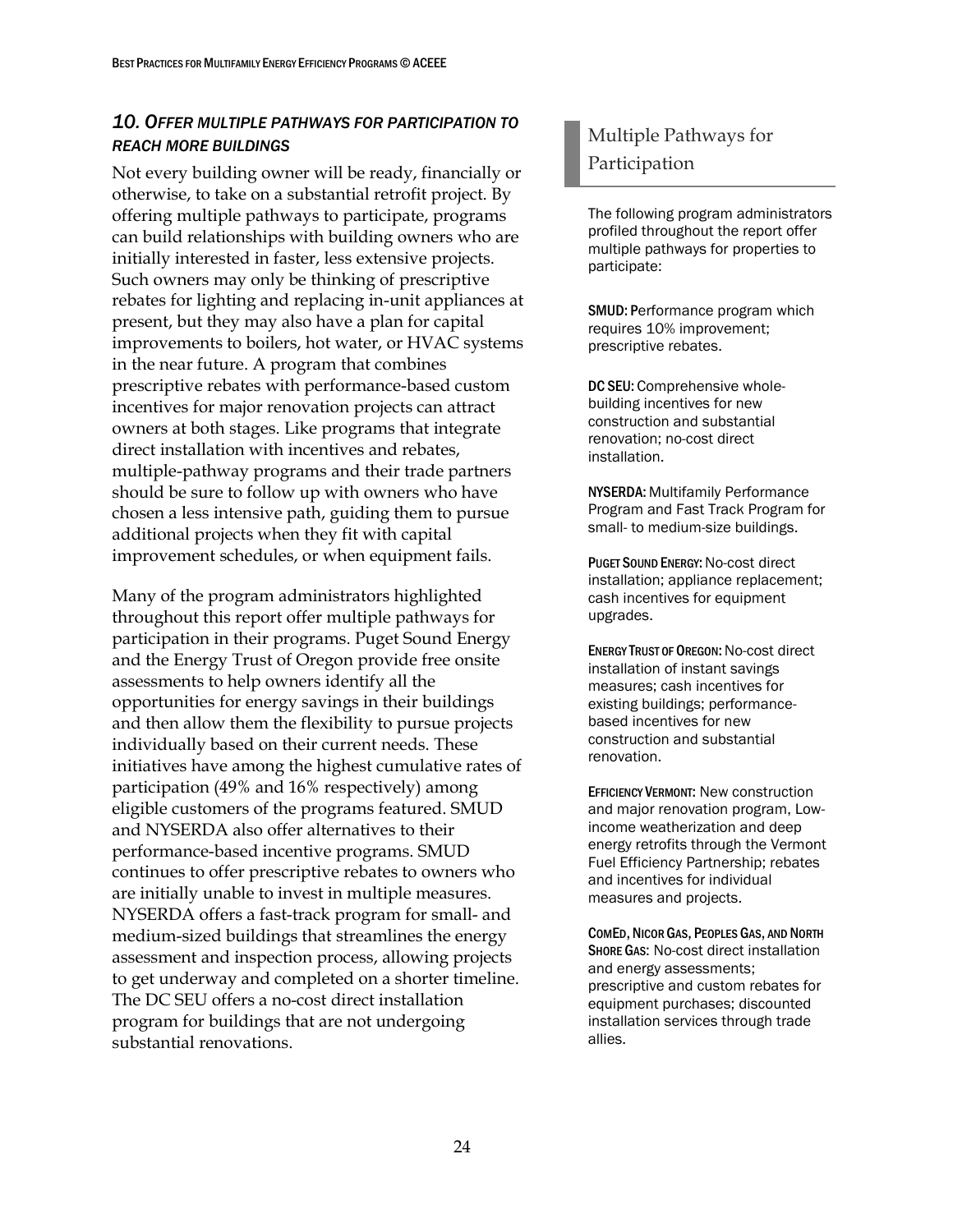# <span id="page-34-0"></span>Analysis of the Results from Leading Programs

The programs featured in this report show that well-designed multifamily energy efficiency programs that use the best practices recommended above can deliver significant savings while overcoming many of the challenges traditionally associated with the multifamily sector. The following section summarizes the data collected on the performance of each program and interviews with many of the program administrators. Program descriptions and results are provided in the appendix.

Table 2 below summarizes the participation and savings achieved by each of the programs for which we completed case studies. Annual figures are for the most recent year available unless noted. The median savings per unit among all the programs was 757 kWh and 69 therms. The average savings per unit varied across the program administrators (from 433 to 2,222 kWh of electricity and 2 to 240 therms of natural gas per unit), based largely on the predominant fuel uses in each market served. Not surprisingly, programs in colder areas with higher heating demands (e.g., New York, Massachusetts, and Chicago) achieved the highest natural gas savings per unit. Programs that targeted comprehensive whole-building energy efficiency projects (like DC SEU's Low-Income Comprehensive Program for electricity and CNT Energy's Energy Savers program for gas) resulted in the deepest savings per unit. At the same time, the prescriptive and custom rebate programs offered by the Energy Trust of Oregon and Puget Sound Energy both achieved significant per-unit energy savings. (Both have separate programs for new construction and substantial rehabilitation projects that are not included here.) The average percentage savings per project was available for four of the programs, each demonstrating savings above 20% per project compared to pre-participation energy use.

| <b>Established programs</b>                                                    | Program type                                          | <b>Annual savings</b>              | Annual<br>participation                             | Annual<br>savings per<br>unit           | Percentage<br>savings     |
|--------------------------------------------------------------------------------|-------------------------------------------------------|------------------------------------|-----------------------------------------------------|-----------------------------------------|---------------------------|
| <b>CNT Energy</b><br><b>Energy Savers</b>                                      | Comprehensive                                         | 2,681,900 kWh<br>990,240 therms    | Units: 4,126<br>Projects: 110                       | 650 kWh<br>240 therms                   | 20-26%<br>$(gas)^1$       |
| <b>Austin Energy</b><br><b>Power Saver Multifamily</b><br>Rebates              | Prescriptive and<br>custom rebates                    | 7,886,000 kWh                      | Units: 18,213                                       | 433 kWh                                 | Not available             |
| Energy Trust of Oregon<br><b>Existing Multifamily</b><br>Program               | Direct install,<br>prescriptive and<br>custom rebates | 15,909,686 kWh<br>96,767 therms    | Units: 21,765<br>Sites: 1,080                       | 731 kWh<br>4 therms                     | Not available             |
| <b>LEAN Massachusetts</b><br>Low-Income Multi Family<br><b>Energy Retrofit</b> | Comprehensive,<br>low-income qualified                | 17,574,000 kWh<br>1,110,072 therms | Units:<br>6,715 (gas),<br>14,535<br>(electric)      | 1209 kWh<br>165 therms                  | Approx. 20%<br>(gas)      |
| <b>NYSERDA</b><br><b>Multifamily Performance</b><br>Program                    | Comprehensive                                         | 27,347,000 kWh<br>2,490,230 therms | Units: 28,429<br>Buildings:<br>411<br>Projects: 172 | 526 kWh<br>69 therms<br>$(2007 - 2012)$ | 23% (electric<br>and gas) |
| Puget Sound Energy                                                             | Direct install,                                       | 22,952,000 kWh                     | Units: 39,489                                       | 581 kWh                                 | Not available             |

### Table 2. Participation and Energy Savings by Program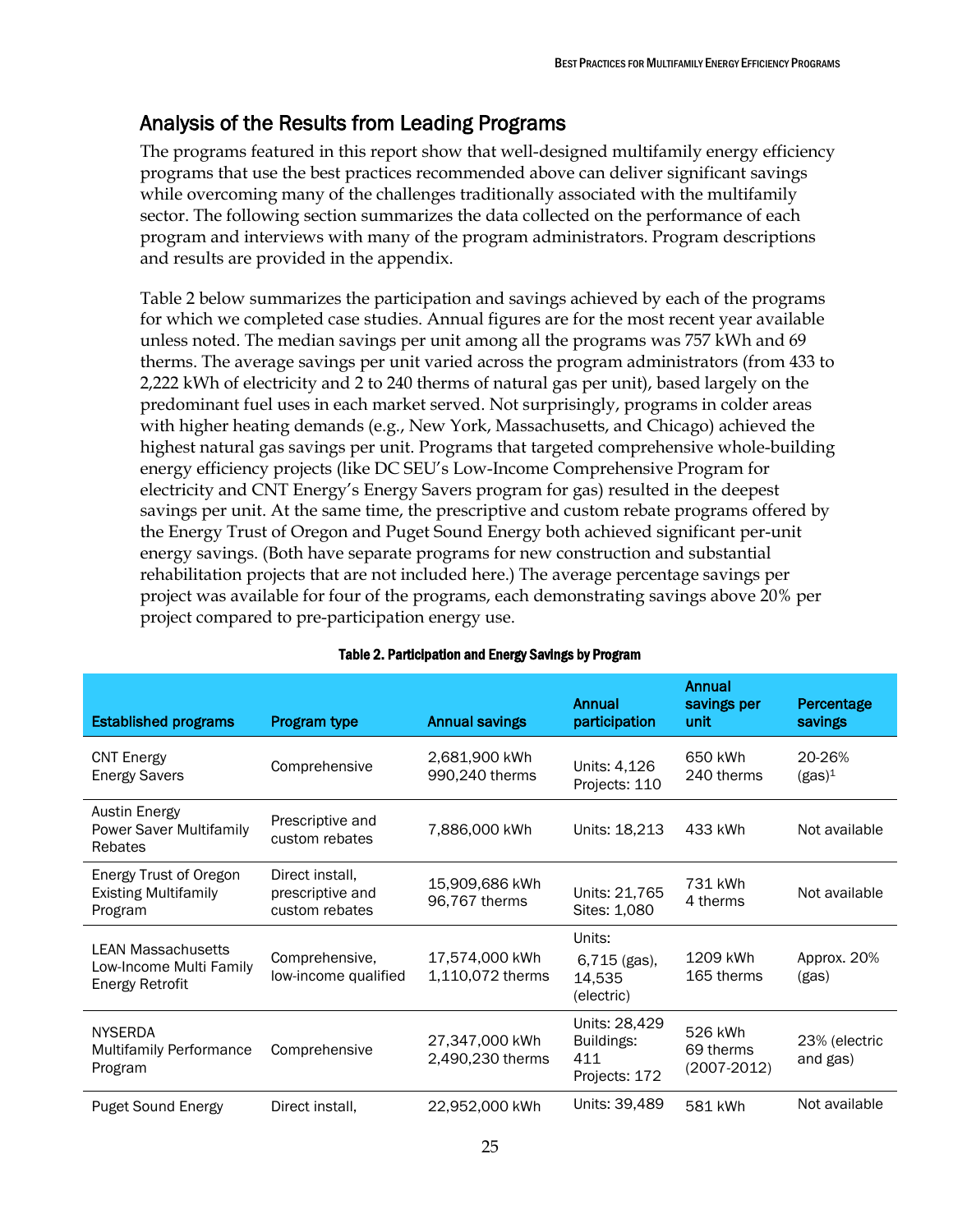| <b>Established programs</b>                                                                                   | Program type                                                             | <b>Annual savings</b>                                  | Annual<br>participation                            | Annual<br>savings per<br>unit                      | Percentage<br>savings           |
|---------------------------------------------------------------------------------------------------------------|--------------------------------------------------------------------------|--------------------------------------------------------|----------------------------------------------------|----------------------------------------------------|---------------------------------|
| <b>Existing Multifamily</b><br>Retrofit Program                                                               | prescriptive and<br>custom rebates                                       | 90,156 therms                                          |                                                    | 2 therms                                           |                                 |
| PSE&G Residential<br>Multi-Family                                                                             | Comprehensive                                                            | 1,858,715 kWh<br>352,135 therms                        | Units: 2,295<br>Buildings: 79<br>Projects: 11      | 810 kWh<br>153 therms                              | Not available                   |
|                                                                                                               | Comprehensive,                                                           |                                                        |                                                    |                                                    |                                 |
| <b>Efficiency Vermont</b><br><b>Multifamily Program</b>                                                       | prescriptive and<br>custom rebates.<br>low-income qualified              | 2,091,000 kWh<br>62,390 therms                         | Not available                                      | Not available                                      | Not available                   |
| <b>SMUD Multifamily Home</b><br>Performance Program                                                           | Comprehensive,<br>prescriptive and<br>custom rebates                     | 2,000,000 kWh<br>(goal)                                | Units: 1,200<br>(goal)                             | 1,980 kWh<br>42 therms per<br>unit (2009-<br>2012) | 29.5%<br>electricity<br>savings |
| <b>New and Notable</b><br><b>Programs</b>                                                                     |                                                                          |                                                        |                                                    |                                                    |                                 |
| CenterPoint Energy Low-<br>Income Multifamily<br>rebates                                                      | Prescriptive and<br>custom rebates,<br>low-income qualified              | 270,000 therms<br>(goal)                               | Not yet<br>available                               | Not yet<br>available                               | Not available                   |
| ComEd, Nicor Gas, and<br>People's Gas Multifamily<br><b>Comprehensive Energy</b><br><b>Efficiency Program</b> | Comprehensive,<br>prescriptive, and<br>custom rebates,<br>direct install | 38,800,000 kWh<br>(goal)<br>4,900,000 therms<br>(goal) | Units: 88,750<br>(goal)<br>Projects: 900<br>(goal) | 437 kWh<br>(goal)<br>101 therms<br>(goal)          | Not available                   |
| DC SEU Low-Income<br>Multifamily<br>Comprehensive                                                             | Comprehensive,<br>low-income qualified                                   | 773,311 kWh<br>11,393 therms                           | <b>Units: 348</b><br>Projects: 5                   | 2,222 kWh<br>33 therms                             | Not available                   |

<sup>1</sup>Actual measured savings using pre and post utility billsis 26%. Program evaluation using regression analysis to compare actual use with projected use estimated 19.8% (Navigant 2013).

Table 3 shows the annual budgets and cost-effectiveness criteria for each of the programs. The levelized cost of saved energy<sup>7</sup> ranges from \$0.025 (Energy Trust of Oregon) to \$0.145 (LEAN) per kilowatt hour for electricity and from \$0.16 (CenterPoint Energy) to \$1.24 (LEAN) per therm for natural gas. To compare, a forthcoming report from ACEEE found that the average levelized cost of saved energy across 18 states was \$.029 for all program types and \$.036 for residential programs (Molina 2014 forthcoming).<sup>8</sup> While some of the

 $\overline{a}$ 

<sup>7</sup> The levelized cost of saved energy represents the costs to the program administrator or utility of acquiring the lifetime energy savings resulting from the program. It is calculated by discounting the costs of the program over the lifetime of the savings. Discount rates vary based on state regulatory guidelines. One calculation, which uses the same method by which supply side resources are evaluated is:

Total cost of saved energy (in  $\frac{f}{k}$ Wh) = (C) x (capital recovery factor)/(D)

Capital recovery factor =  $[A*(1+A)^B]/[(1+A)^B-1]$ 

where A = discount rate, B = estimated measure life in years, C = total annual program cost, D = total kWh saved that year by the energy efficiency program (Friedrich et al. 2009).

<sup>8</sup> Levelized cost figures are preliminary and subject to change prior to the publication of the report.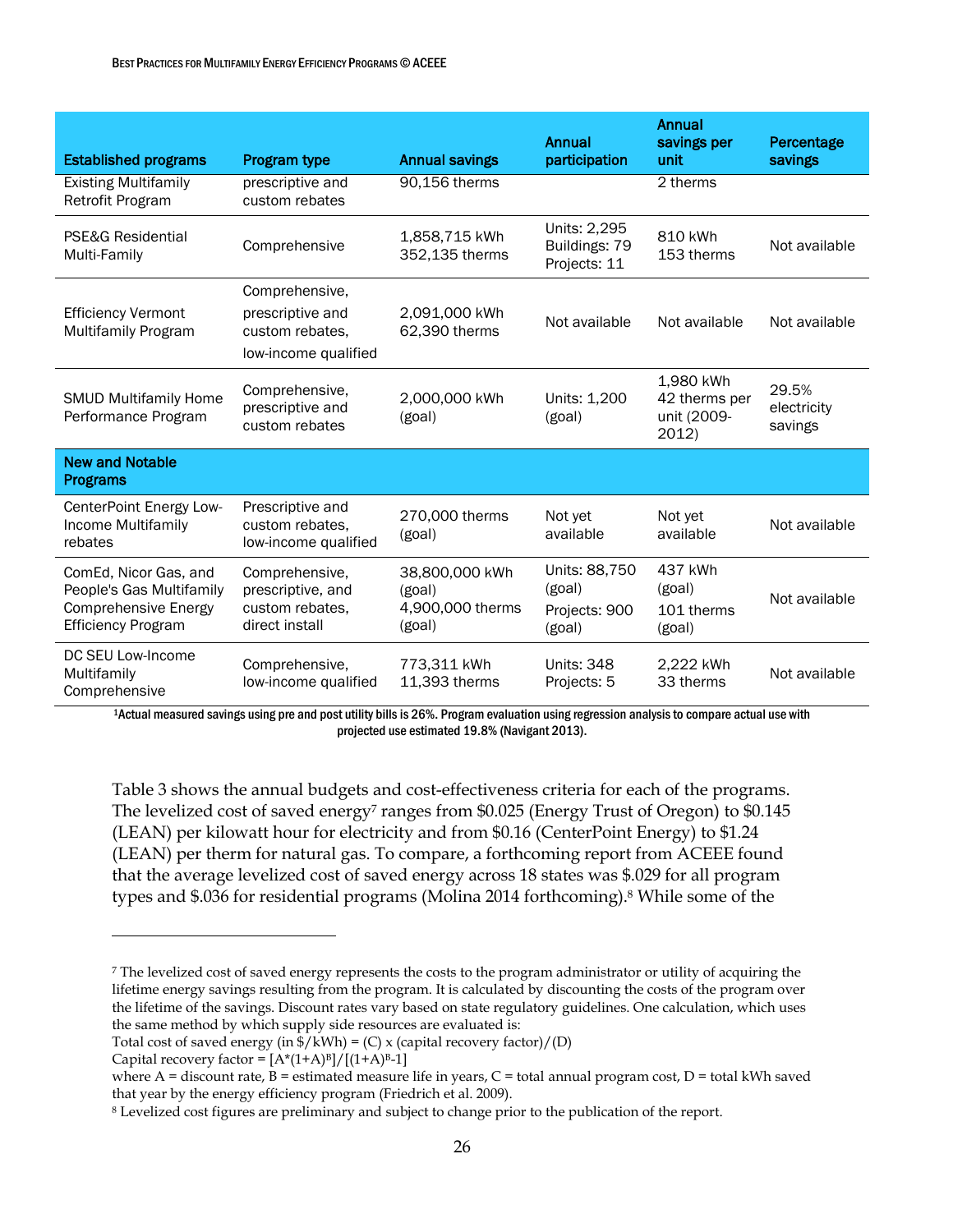programs are more expensive than these averages, they deliver savings to an important and often underserved sector. Low-income programs in particular are often designed to spend more per unit because of the limited resources of low-income customers and the additional societal benefits of helping these residents and property owners save on their energy bills and maintaining housing affordability. As a result, low-income programs are often not subject to the same cost-effectiveness testing requirements as other programs. In order to provide equal customer access to programs that multifamily residents and property owners contribute to funding via their utility bills, it is important that multifamily customers are also served by energy efficiency programs designed to help them save energy.

Even with the (in some cases) higher than average cost of saved energy, all the programs exceeded their cost-effectiveness requirements with benefit-cost ratios greater than one across the various methodologies used by the program administrators. The one exception was the total resource cost test (TRC) for the gas aspects of the Puget Sound Energy program, although the program as whole surpassed the requirements. The multifamily programs are especially cost effective from a societal perspective as shown by the high societal cost test (SCT) ratios. This test takes into account environmental and other benefits beyond energy savings, such as improved health and safety of buildings, property values, and tenant comfort. <sup>9</sup> The results of utility cost tests (UCT) show how cost effective the programs are from the perspective of the utility and compare the avoided cost of the energy savings with the cost of the program. The UCT results range from 1.39 to 4.56, demonstrating that from a utility perspective, multifamily programs can deliver high-value energy savings.

| Program                                                                         | <b>Annual budget</b> | Levelized cost of saved<br>energy (\$ per kWh or<br>therm $)^1$ | Benefit-cost ratios <sup>2</sup>                             |
|---------------------------------------------------------------------------------|----------------------|-----------------------------------------------------------------|--------------------------------------------------------------|
| <b>CNT Energy</b><br><b>Energy Savers</b>                                       | \$2,505,952          | Electric: \$0.10<br>Gas: \$1.00                                 | TRC: 2.10                                                    |
| <b>Austin Energy</b><br><b>Power Saver Multifamily Rebates</b>                  | \$1,600,000          | Electric: \$0.073                                               | TRC: 1.3<br><b>UCT: 2.18</b>                                 |
| <b>Energy Trust of Oregon</b><br><b>Existing Multifamily Program</b>            | \$6,046,110          | Electric: \$0.025<br>Gas: \$0.41                                | UCT: 2.7<br>SCT: 4.7                                         |
| <b>LEAN Massachusetts</b><br>Low-Income Multi Family Energy<br>Retrofit         | \$38,372,271         | Electric: \$0.145<br>Gas: \$1.24 <sup>2</sup>                   | TRC: 1.73 electric, 1.43 gas                                 |
| <b>NYSERDA</b><br>Multifamily Performance Program                               | \$49,099,9213        | Electric: \$.0394                                               | S.I.R: 1.8                                                   |
| <b>Puget Sound Energy</b><br>Existing Multifamily Retrofit Program <sup>5</sup> | \$10,296,500         | Electric: \$0.037<br>Gas: \$0.36                                | TRC: 2.42 electric, 0.91 gas<br>UCT: 2.96 electric, 2.63 gas |

#### Table 3. Program Budgets and Cost Effectiveness

 $\overline{a}$ 

<sup>9</sup>The common reference for definitions of the five basic benefit-cost tests is the California Standard Practice Manual (CPUC 2001).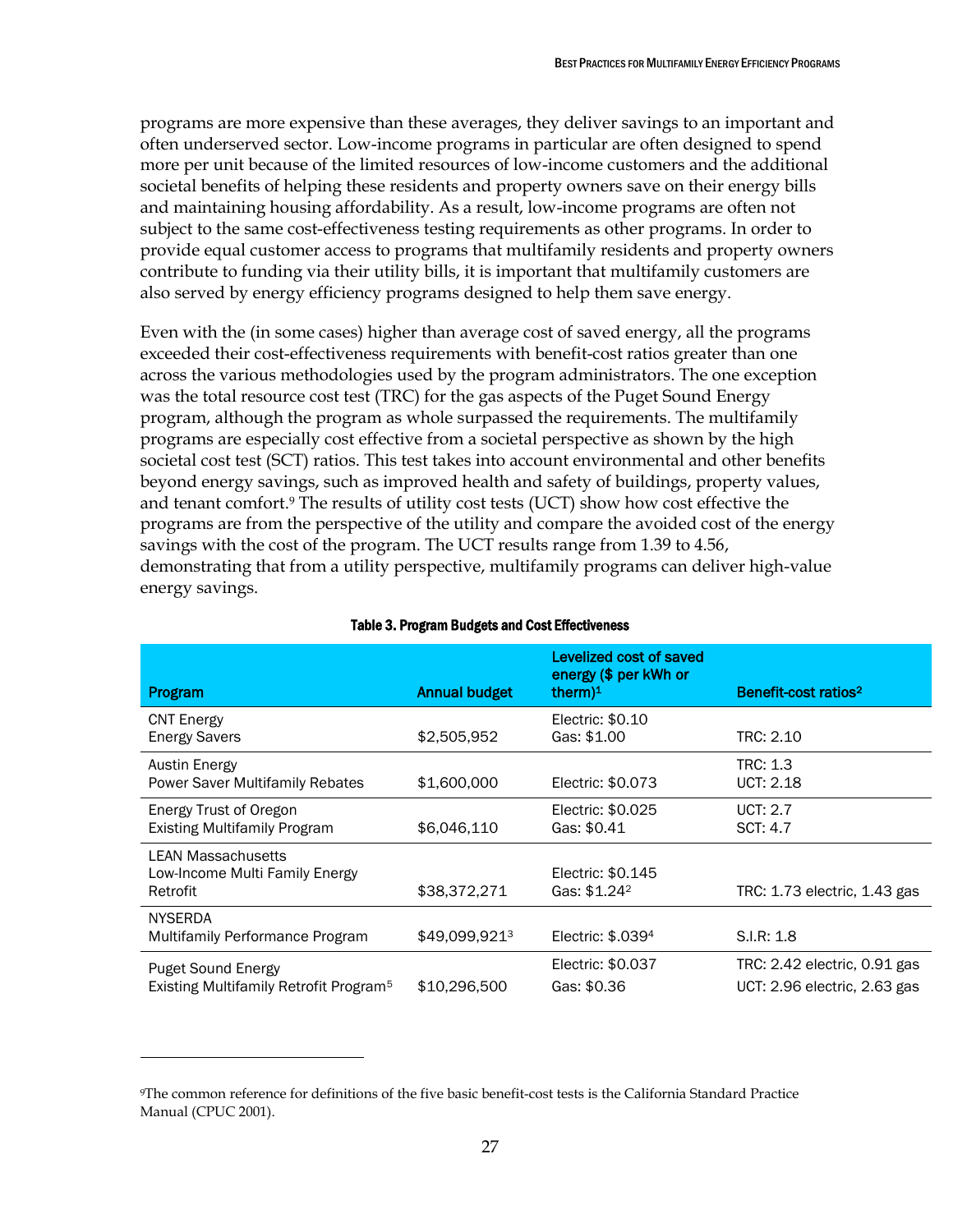|                                                                                                     |               | Levelized cost of saved<br>energy (\$ per kWh or |                                            |
|-----------------------------------------------------------------------------------------------------|---------------|--------------------------------------------------|--------------------------------------------|
| Program                                                                                             | Annual budget | therm $)^1$                                      | Benefit-cost ratios <sup>2</sup>           |
| PSE&G<br>Residential Multi-Family                                                                   | \$14,042,4576 | Electric: approx. \$0.03 to<br>\$0.05            | UCT: 1.39<br>TRC: 2.9                      |
| <b>Efficiency Vermont</b><br>Multifamily Program <sup>7</sup>                                       | \$1,940,381   | Electric: \$.07                                  | TRC: 2.79                                  |
| <b>SMUD</b><br><b>Multifamily Home Performance</b><br>Program                                       | \$1,700,000   | Electric: \$0.08                                 | Not available                              |
| New & Notable Programs                                                                              |               |                                                  |                                            |
| CenterPoint Energy Low-Income<br>Multifamily rebates <sup>8</sup>                                   | \$287,250     | Gas: \$0.16                                      | <b>UCT: 4.56</b><br>SCT: 4.70<br>PCT: 6.70 |
| ComEd, Nicor Gas, and People's Gas<br>Multifamily Comprehensive Energy<br><b>Efficiency Program</b> | \$19,000,000  | Not available                                    | Not available                              |
| DC SEU Low-Income Multifamily<br>Comprehensive                                                      | \$1,200,000   | Not available                                    | SCT: 1.88                                  |

Notes: 1 Levelized costs are as reported unless noted. 2Benefit-cost ratios are as reported by each program based on the standard testing they are required to use for reporting purposes. The standard methods include the Total Resource Cost Test (TRC), Utility Cost Test (UCT), Societal Cost Test (SCT), and Savingsto Investment Ratios (S.I.R). A value of 1 means the program costs and benefits, which are defined differently depending on the methodology used, are equal. For a discussion of the various methods see Neme and Kushler 2010. 32007- 2015 budget, annualized. 4Levelized cost of saved energy for System Benefit Charge funded activities only using a 5.5% discount rate as reported in NYSERDA 2012, Table 2-12.<sup>5</sup> ACEEE calculated the cost of saved energy for Puget Sound Energy using a 5% discount rate and reported savings, expenditure, and average measure life for 2012. Benefit-cost ratios are as reported in PSE 2013. 6Actual PSE&G 2012 expenditure as reported in Nowak et al 2013. 72012 expenditure. Levelized cost of saved energy calculated by ACEEE using 3% real discount rate approved by the Vermont Public Service Board, 2012 total resource acquisition costs, first-year electric savings, and 17 year measure life.8Levelized cost of saved energy calculated by ACEEE using 2013 budget, savings goal, estimated measure life, and 5% discount rate.

Table 4 summarizes the number of units that have participated in each of the established programs and the share of the total number of eligible customers they have reached annually and cumulatively. Austin Energy's long-running rebate program has reached the largest share of eligible customers. Puget Sound Energy has also reached a large share (nearly half) of their eligible multifamily customers through their direct installation and rebate program. In some cases, properties may have participated in these programs more than once, so the total participation is likely higher that the absolute number of units served. The programs that focus on whole building retrofits (compared to rebates for individual measures and direct installation services) including NYSERDA, CNT Energy, SMUD, PSE&G, and the comprehensive services from Efficiency Vermont, are reaching about 1% of eligible customers each year, reflecting the programs' focus on deep savings per participant and the narrower market to which a comprehensive retrofit is appealing and appropriate.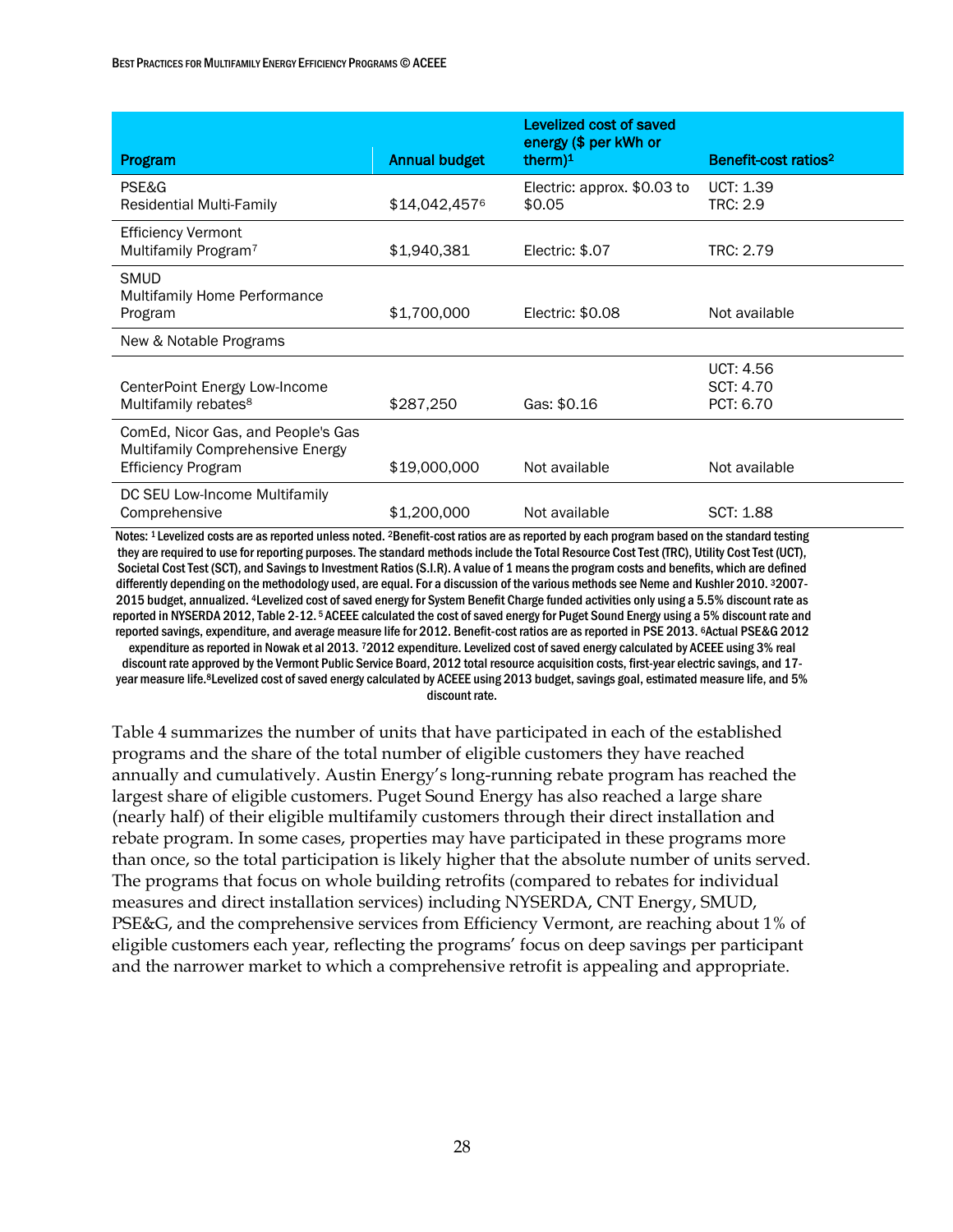#### Table 4. Summary of participation by program

|                                                                                | Year     | <b>Annual participation</b><br>(units in the most | <b>Annual</b><br>participation<br>rate<br>(% of<br>eligible | <b>Cumulative</b><br>participation | <b>Cumulative</b><br>participation<br>rate<br>(% of<br>eligible |
|--------------------------------------------------------------------------------|----------|---------------------------------------------------|-------------------------------------------------------------|------------------------------------|-----------------------------------------------------------------|
| Program                                                                        | launched | recent year)                                      | customers)                                                  | (units)                            | customers)                                                      |
| <b>Austin Energy</b><br><b>Power Saver Multifamily</b><br>Rebates <sup>1</sup> | 1989     | 18,213                                            | 9%                                                          | 191,309                            | 93% <sup>2</sup>                                                |
| <b>Puget Sound Energy</b><br><b>Existing Multifamily Retrofit</b><br>Program   | 2006     | 39,489                                            | 16%                                                         | 120,000                            | 49%                                                             |
| <b>Energy Trust of Oregon</b><br><b>Existing Multifamily Program</b>           | 2011     | 21,765                                            | 10%                                                         | 35,718                             | 16%                                                             |
| <b>SMUD</b><br>Multifamily Home Performance<br>Program                         | 2012     | 1,200                                             | 1%                                                          | 12,100                             | 10%                                                             |
| <b>NYSERDA</b><br><b>Multifamily Performance</b><br>Program                    | 2007     | 28,429                                            | 1%                                                          | 180,352                            | 7%                                                              |
| <b>CNT Energy</b><br><b>Energy Savers</b>                                      | 2007     | 4,126                                             | 1%                                                          | 14,422                             | 4%                                                              |
| <b>Efficiency Vermont</b><br>Multifamily Program                               | 1998     | 450<br>(comprehensive<br>projects only)           | 1%                                                          | Not<br>available                   | Not<br>available                                                |
| PSE&G<br><b>Residential Multi-Family</b>                                       | 2010     | 2,295                                             | .5%                                                         | 10,322                             | 2%                                                              |
| <b>LEAN Massachusetts</b><br>Low-Income Multi Family<br><b>Energy Retrofit</b> | 2010     | $6,715$ gas,<br>14,535 electric                   | Not<br>available                                            | 10,715 gas,<br>28,524<br>electric  | Not<br>available                                                |

Notes: <sup>1</sup>Austin Energy's eligible customers estimated using the number of households living in buildings with 3 or more units according to the 2011 American Community Survey (United States Census Bureau 2011). <sup>2</sup>Due to the longevity of Austin Energy's program, this percentage is slightly misleading since many of the buildings and units may have participated multiple times as the installed energy efficiency measures reached the end of their life cycle. Units are only counted once per year, regardless of how many measures are installed.

## **Conclusion**

In conversations with each of the program administrators, several common themes and lessons learned emerged, including:

- The need to partner with the local multifamily housing industry through trade associations and trade allies in order to market programs successfully and understand the unique challenges multifamily building owners face
- The importance of providing upfront incentives to overcome owner split incentives and address capital constraints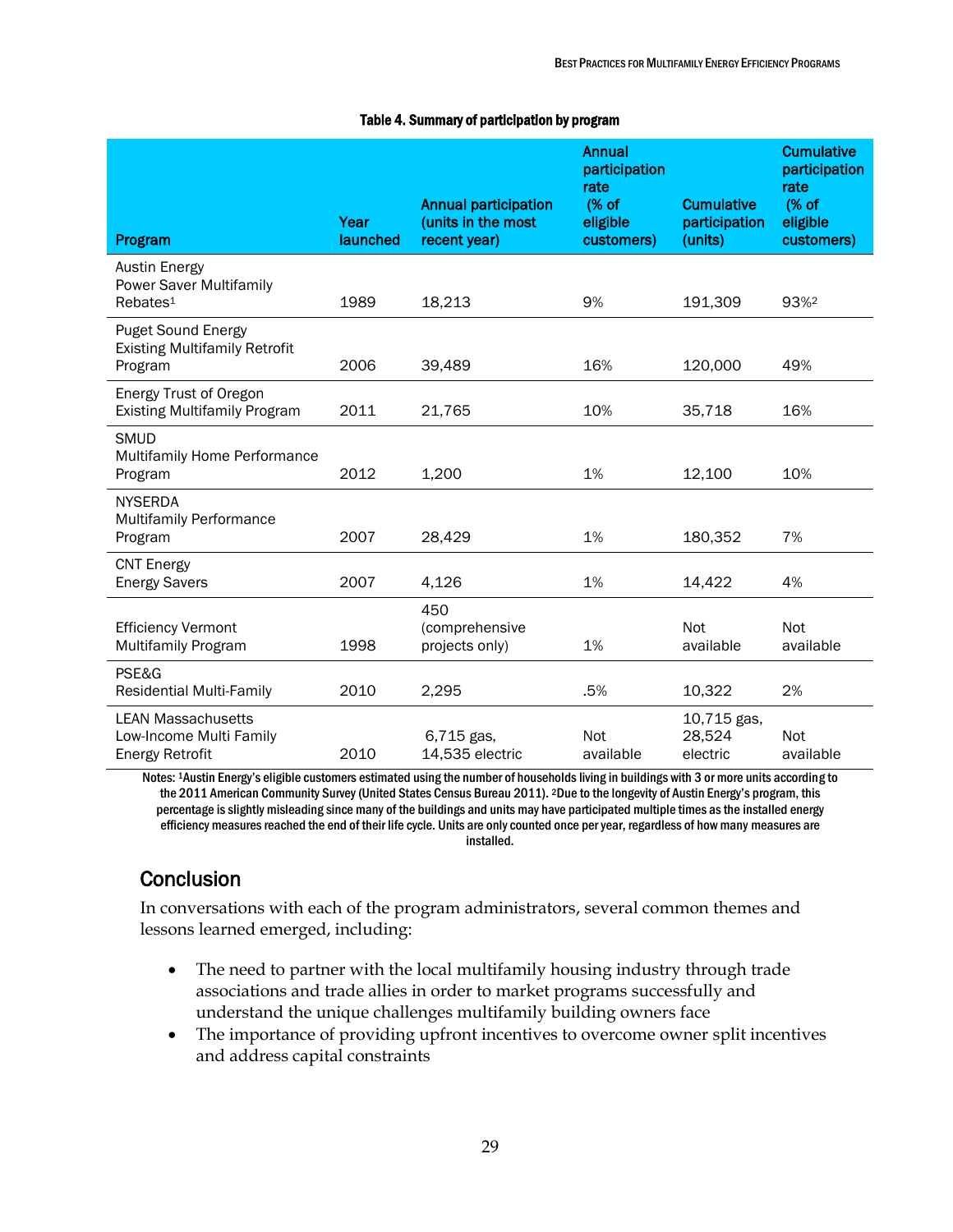- Flexibility on the part of program administrators to meet owners' needs for financial and technical assistance, and to align programs with the timing of capital and budget planning
- The important role of dedicated program staff or trained contractors and trade allies to help reduce transaction costs for building owners and guide them through the application process

In order to use many of the best practices recommended, program administrators need the support and encouragement of utility regulators. Regulators can support effective multifamily programs by:

- Enabling the integration of programs across utilities and accounting for the dual commercial-residential nature of multifamily buildings, a duality requiring regulatory guidance for planning, budgeting, and reporting
- Providing flexibility in determining the cost effectiveness of comprehensive wholebuilding projects that deliver both electric and gas savings to tenants and owners as well as substantial non-energy benefits. These benefits—often primary drivers of investments in energy efficiency for building owners—include improved tenant comfort, increased property values, and lower operations and maintenance costs.
- Allowing cost-effectiveness tests to be applied at the project or portfolio level rather than for individual measures. Program administrators noted that this reform would help them meet the needs of their customers and unique building situations.
- Partnering with and convening stakeholders from the multifamily housing community to clarify the barriers building owners and program administrators face and to help align utility-funded programs with housing finance programs

The nine established programs included in this report have cumulatively reached over 600,000 apartment units and achieved total savings of 344 million kWh and 17.9 million therms. These programs, coupled with the dozens of other utility-funded multifamily programs across the country, show that significant progress is being made to deliver energy efficiency to the multifamily sector. Yet there are millions of multifamily households that have not yet been reached. In order to achieve the full potential for savings and to reach the greatest number of multifamily households, existing multifamily programs must continue to adapt and improve, and program administrators not currently serving the multifamily sector should expand their programs using the best practices recommended here. The opportunity for energy savings in the more than 20 million multifamily units nationwide is tremendous, making the energy savings from apartment buildings well worth the hunt. The best practices illustrated by the programs featured in this report can help program administrators and regulators get on track to reach this large and growing sector.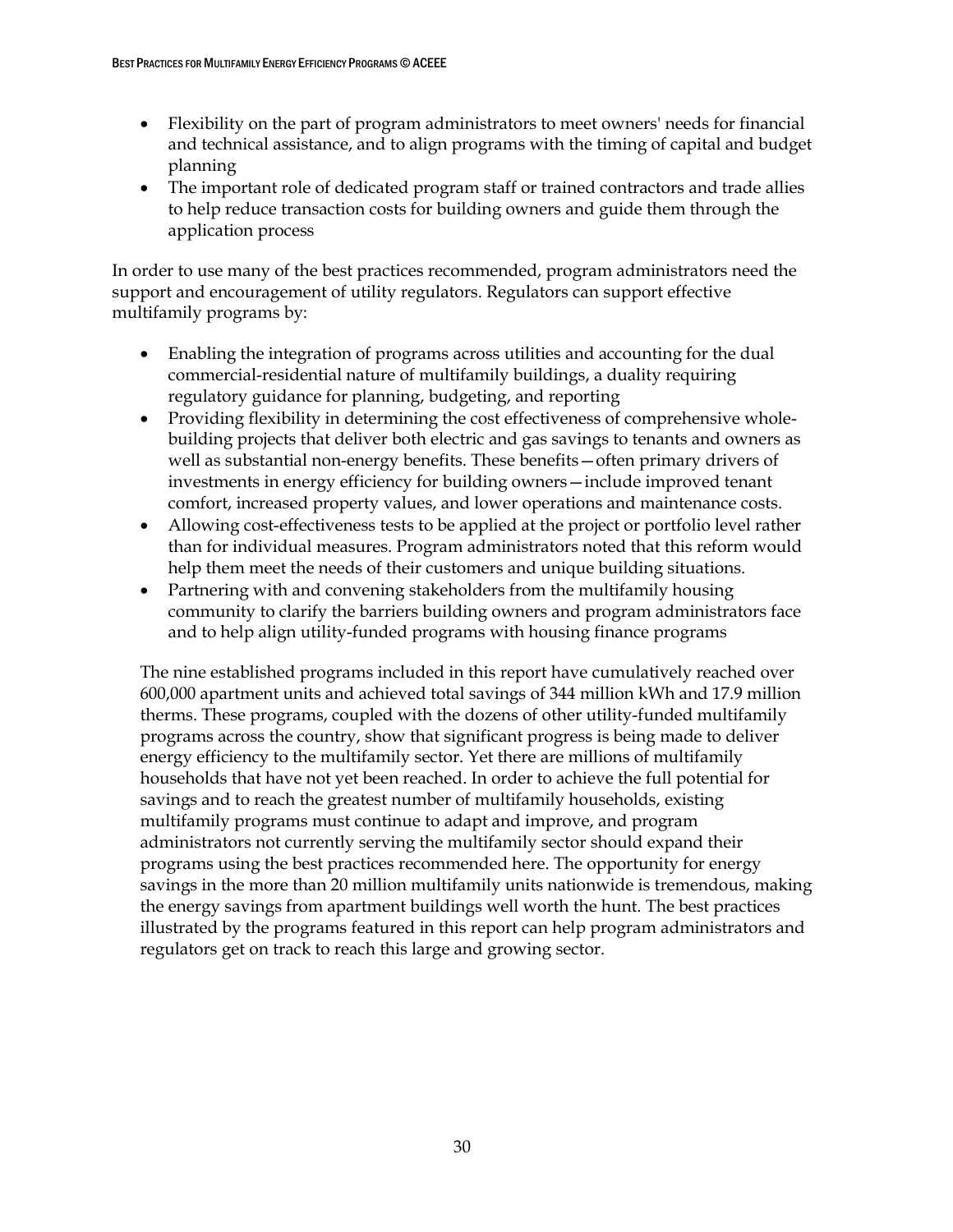### References

- Affordable Housing Finance. 2012. *2012 LIHTC Yearbook: Housing Tax Credit Creates Affordable Homes and Jobs for Americans.*  [http://www.rentalhousingaction.org/files/ahf-lihtc-yearbook-2012.pdf](http://www.rentalhousingaction.org/files/AHF-LIHTC-YEARBOOK-2012.pdf)
- Austin Energy. 2013*. Distributed Energy Services Annual Report: Fiscal Year 2012.* Austin: Austin Energy.
- Bamberger, L. 2010. *Scaling the Nationwide Energy Retrofit of Affordable Multifamily Housing: Innovations and Policy Recommendations*. Washington, DC: Brookings Institution.
- Benningfield Group. 2009. *US Multifamily Energy Efficiency Potential by 2020.* Folsom, CA: The Benningfield Group.
- [CPUC] California Public Utility Commission. 2001. *California Standard Practice Manual: Economic Analysis of Demand-Side Programs and Projects.*  [http://www.energy.ca.gov/greenbuilding/documents/background/07](http://www.energy.ca.gov/greenbuilding/documents/background/07-J_CPUC_STANDARD_PRACTICE_MANUAL.PDF) [j\\_cpuc\\_standard\\_practice\\_manual.pdf](http://www.energy.ca.gov/greenbuilding/documents/background/07-J_CPUC_STANDARD_PRACTICE_MANUAL.PDF)
- Cities of Berkeley, Oakland, and Emeryville. 2011. *Increasing Energy Efficiency in Existing Multifamily Buildings: An Overview of Challenges, Opportunities, and Policy Tools.*
- Curtis, N. 2013 (Vermont Energy Investment Corporation). Personal communication. October 30.
- Dyson, C., C. Chen and S. Samuillah. 2010. "The Split Incentive Barrier: Theory or Practice in the Multifamily Sector?" *Proceedings of the ACEEE 2010 Summer Study on Energy Efficiency in Buildings,* 7:64-75. Washington, DC: American Council for an Energy-Efficient Economy.
- Forrest, B. 2013. *Energy Trust of Oregon Existing Multifamily Program Market Research Results.*  Portland: Forrest Marketing. Available at [http://energytrust.org/library/reports/Multifamily\\_Results\\_130606.pdf](http://energytrust.org/library/reports/Multifamily_Results_130606.pdf)
- Fredericks, R. P. 2013 (Public Service Electric and Gas). Personal communication. September 11.
- Gõmez, J. D. 2013 (Austin Energy). Personal communication. August 7.
- Harak, C. 2010. *Up the Chimney: How HUD's Inaction Costs Taxpayers Millions and Drives Up Utility Bills for Low-Income Families.* National Consumer Law Center.
- Institute for Market Transformation. 2013. BuildingRating.Org U.S. Commercial Benchmarking Policy Comparison Matrix. Available at <http://www.buildingrating.org/content/policy-comparison>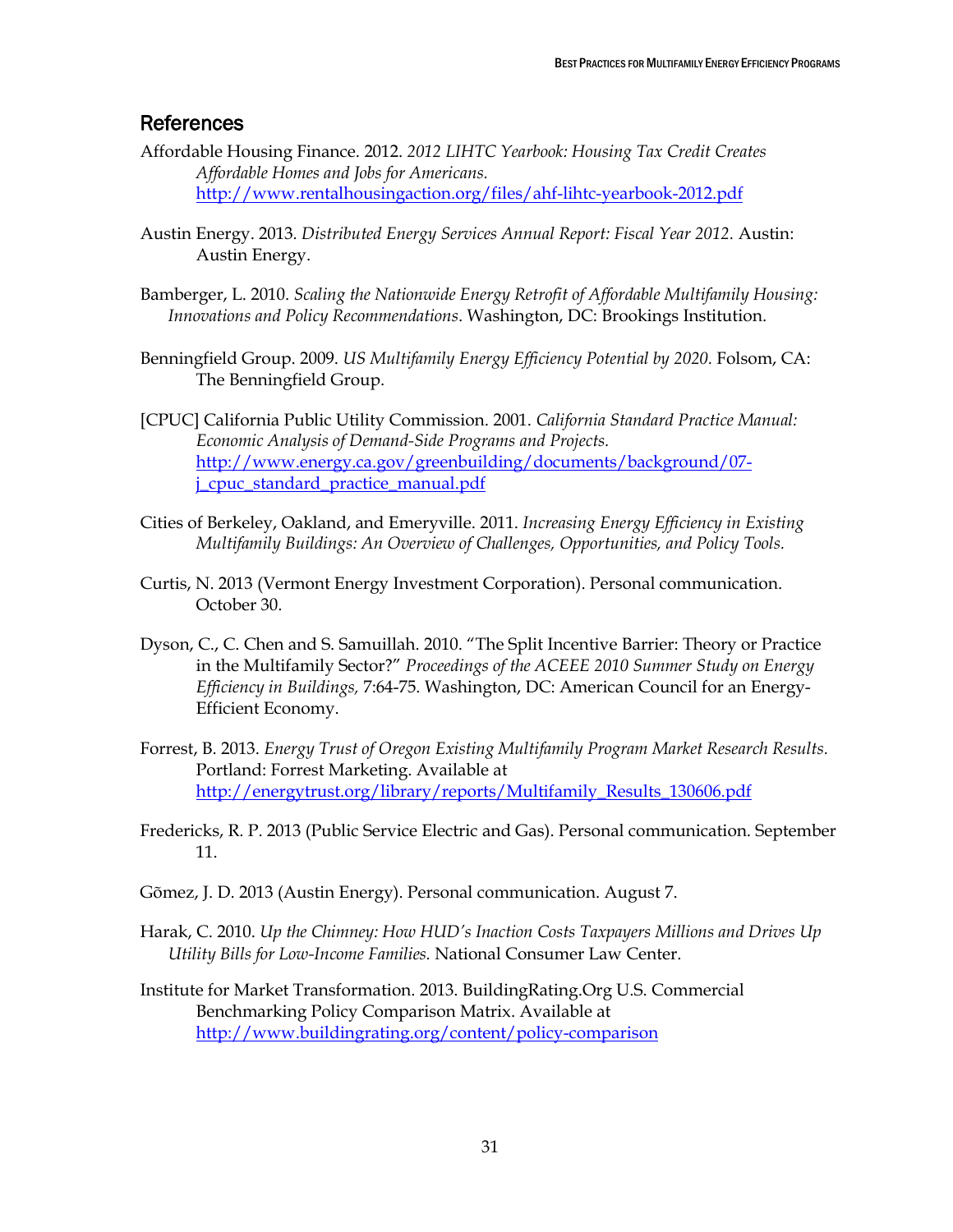Johnson, K. and E. Mackres. 2013. *Scaling Up Multifamily Energy Efficiency Programs: A Metropolitan Area Assessment.* Washington, DC: American Council for an Energy-Efficient Economy.

King, M. (Nicor Gas) and J. Hollensbe (ComEd). 2013. Personal communication. October 2.

- Kushler, M., S. Nowak, and P. White. 2012. *A National Survey of State Policies and Practices for the Evaluation of Ratepayer-Funded Energy Efficiency Programs.* Washington, DC: American Council for an Energy-Efficient Economy.
- [MA EEAC] Massachusetts Energy Efficiency Advisory Committee. 2013. *Quarterly Report of the Program Administrators: Fourth Quarter, 2012.* [http://www.ma](http://www.ma-eeac.org/Docs/5.3_Quarterly%20Reports/2012/2012%20Q4%20PA%20Quarterly%20Report.pdf)[eeac.org/Docs/5.3\\_Quarterly%20Reports/2012/2012%20Q4%20PA%20Quarterly%2](http://www.ma-eeac.org/Docs/5.3_Quarterly%20Reports/2012/2012%20Q4%20PA%20Quarterly%20Report.pdf) [0Report.pdf](http://www.ma-eeac.org/Docs/5.3_Quarterly%20Reports/2012/2012%20Q4%20PA%20Quarterly%20Report.pdf)
- Mark, N. 2013 (CenterPoint Energy). Personal communication. August 28.
- Mass Saves. 2012. *2013-2015Massachusetts Joint Statewide Three-Year Electric and Gas Energy Efficiency Plan.* <http://www.ma-eeac.org/Three%20Year%20Plans.html>
- McKibbin, A. 2013. *Engaging as Partners: Introducing Utilities to the Energy Efficiency Needs of Multifamily Buildings and Their Owners.* Washington, DC: American Council for an Energy-Efficient Economy.
- McKibbin, A., A. Evens, S. Nadel and E. Mackres. 2012. *Engaging as Partners in Energy Efficiency: Multifamily Buildings and Utilities.* Washington, DC: American Council for an Energy-Efficient Economy.
- Molina, M. 2014 (forthcoming). *Still the First Fuel: National Review of Utility-Sector Energy Efficiency Program Cost-Effectiveness.* Washington, DC: American Council for an Energy-Efficient Economy.
- National Housing Trust. 2013. *Partnering for Success: An Action Guide for Advancing Utility Energy Efficiency Funding for Multifamily Rental Housing.* Washington, DC: National Housing Trust.
- Neme, C. & Kushler, M. 2010. "Is It Time to Ditch the TRC? Examining Concerns with Current Practice in Benefit‐Cost Analysis." ACEEE Summer Study on Energy Efficiency in Buildings.
- Nowak, S., M. Kushler, P. Witte and D. York. 2013. *Leaders of the Pack: ACEEE's Third National Review of Exemplary Energy Efficiency Programs.* Washington, DC: American Council for an Energy-Efficient Economy.
- [NYSERDA] New York State Energy Research and Development Authority. 2012. *New York's System Benefits Charge Programs Evaluation and Status Report Year Ending December 31, 2011.* Albany: NYSERDA. [http://www.nyserda.ny.gov/publications/program-planning-status-and-](http://www.nyserda.ny.gov/publications/program-planning-status-and-evaluation-reports/-/media/files/publications/ppser/nyes%20program/2012/2011-nyes-evaluation.ashx)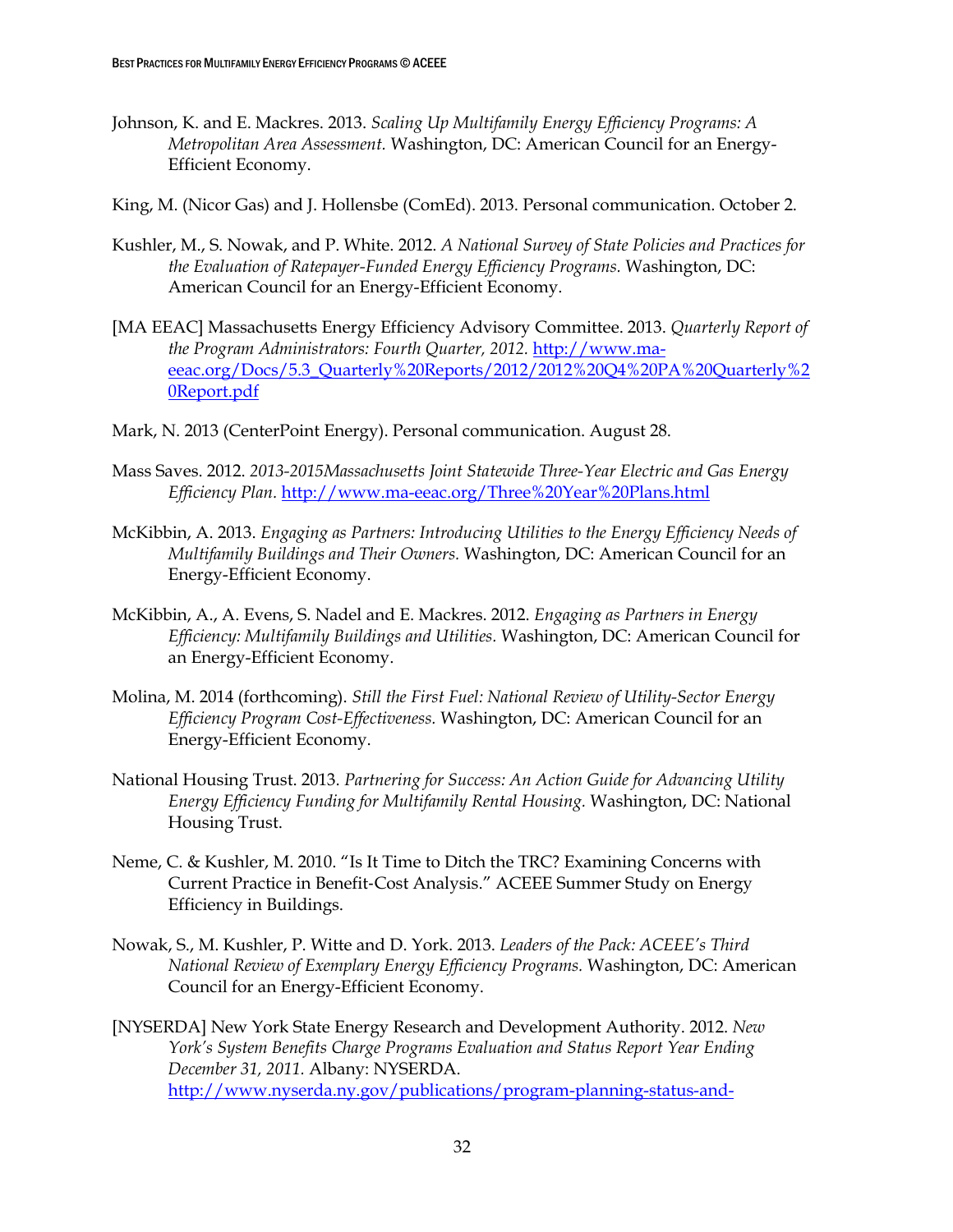[evaluation-reports/-](http://www.nyserda.ny.gov/publications/program-planning-status-and-evaluation-reports/-/media/files/publications/ppser/nyes%20program/2012/2011-nyes-evaluation.ashx) [/media/files/publications/ppser/nyes%20program/2012/2011-nyes](http://www.nyserda.ny.gov/publications/program-planning-status-and-evaluation-reports/-/media/files/publications/ppser/nyes%20program/2012/2011-nyes-evaluation.ashx)[evaluation.ashx](http://www.nyserda.ny.gov/publications/program-planning-status-and-evaluation-reports/-/media/files/publications/ppser/nyes%20program/2012/2011-nyes-evaluation.ashx)

- Poodt, J. 2013 (District of Columbia Sustainable Energy Utility). Personal communication. August 28.
- [PSE] Puget Sound Energy. 2013. *2012 Annual Report of Energy Conservation Accomplishments, Exhibit 2: 2012 Program-Level Cost*-*Effectiveness.* Report to the Washington Department of Commerce, Docket No. UE 111881. [http://www.wutc.wa.gov/rms2.nsf/vwdktshformchange/282E826B68C57B4788257](http://www.wutc.wa.gov/rms2.nsf/vwDktShFormChange/282E826B68C57B4788257B11007BD7BF) [B11007BD7BF](http://www.wutc.wa.gov/rms2.nsf/vwDktShFormChange/282E826B68C57B4788257B11007BD7BF)

Ransby-Sporn, J. 2013 (CNT Energy). Personal communication. August 22.

Research into Action. 2013. *Process Evaluation: Energy Trust of Oregon 2012 Multifamily Program.* Funded by the Energy Trust of Oregon. Prepared by Research Into Action. Available online at: [http://energytrust.org/about/policy-and-reports/reports.aspx](http://energytrust.org/About/policy-and-reports/Reports.aspx)

Sweringen, S. V. 2013 (Energy Trust of Oregon). Personal communication. August 21.

- Sarkovich, M. 2013 (Sacramento Municipal Utility District). Personal communication. August 23.
- U.S. Census Bureau. 2011. *2009-2011 American Community Survey.* Washington, DC: U.S. Census Bureau.
- Young, R. 2013. *Saving Water and Energy Together: Helping Utilities Build Better Programs.*  Washington, DC: American Council for an Energy-Efficient Economy. <http://aceee.org/research-report/e13h>
- Wells, J. 2013 (Action for Boston Community Development). Personal communication. August 20.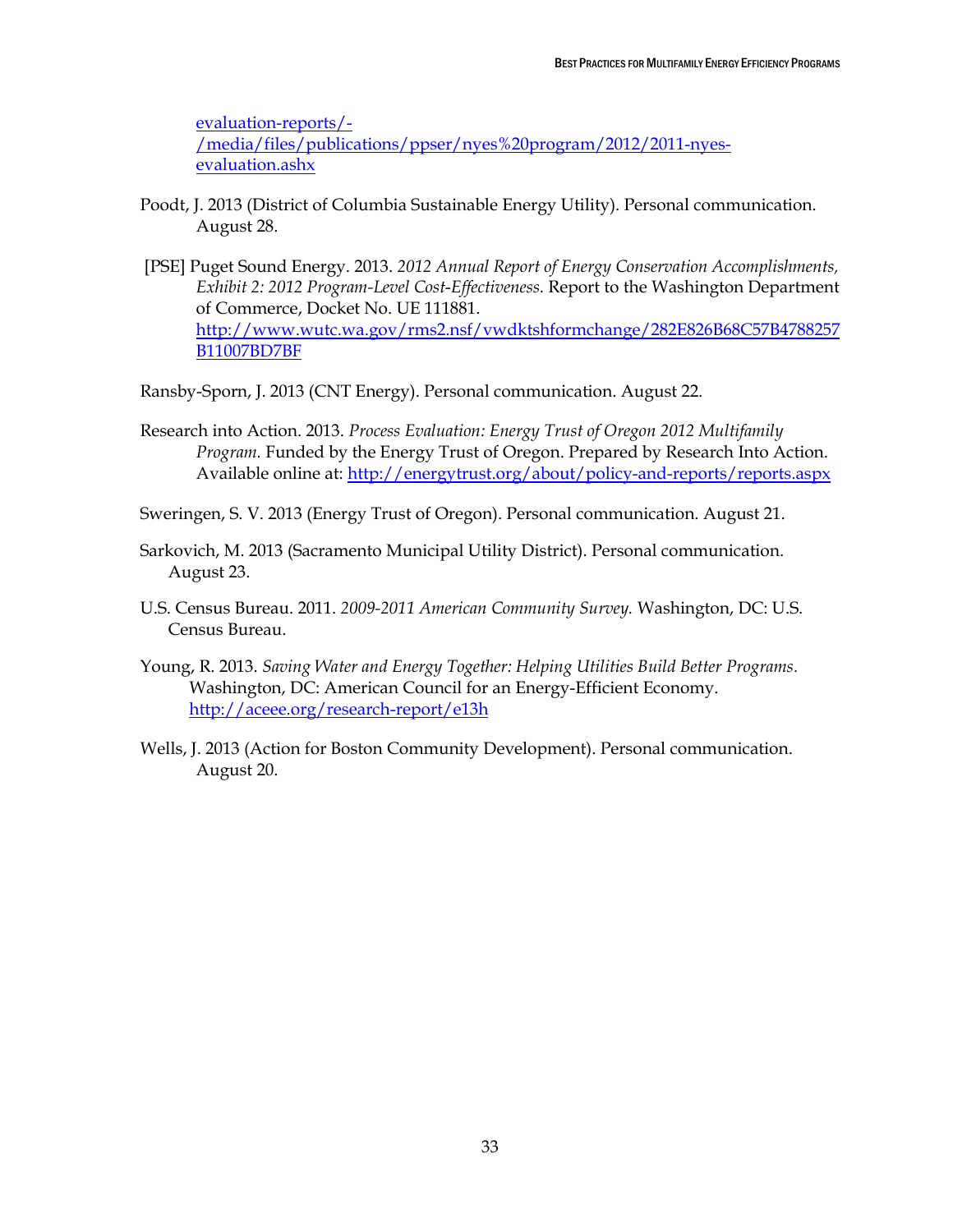# Appendix A: Case Studies of Leading Programs

Data presented in the following case studies are as reported by each of the programs in response to an information request from ACEEE unless otherwise noted.

### *AUSTIN ENERGY — POWER SAVER MULTIFAMILY PROGRAM*

PROGRAM DESCRIPTION. Austin Energy has been offering energy efficiency rebates to multifamily property owners since 1989. The program currently provides prescriptive rebates of up to \$200,000 per customer for common area and in-unit measures including windows (replacement and solar screens), insulation, roof coating, duct systems, HVAC, and lighting. Potential measures and rebate levels are determined by an onsite rebate audit. The guidelines for participation require that all measures chosen (except for HVAC systems) must be installed throughout the property, including in all tenant units. This requirement encourages owners to invest in tenant spaces and helps to overcome split incentives.

Austin Energy also implements the Energy Conservation Audit and Disclosure (ECAD) ordinance, a unique policy adopted by the city of Austin which requires multifamily and commercial buildings to disclose their energy use. It also requires very high relative energy users to make energy efficiency improvements. The two programs coordinate marketing and outreach. Information from the energy audit required by ECAD can be used to determine eligibility for rebates in lieu of the rebate audit.

In October 2013, Austin Energy will launch a redesigned program that will support more comprehensive whole-building retrofits. The new program builds on a pilot program funded by the U.S. Department of Energy Better Building Neighborhood Program. Rather than rebates for individual measures, it will award a total custom rebate based on the projected energy savings of all the measures chosen by the owner. The value of the incentive will increase with projected level of savings.

PROGRAM SUCCESSES AND LESSONS LEARNED. Austin Energy's longstanding partnership with the Austin Apartment Association has been a key driver of success. The strong network of property managers has helped build awareness and spread adoption of the program as managers move around to various properties and companies. Austin Energy also works with the Independent Renters and Owners Committee (IROC) that represents owners of multiple smaller properties and that educates onsite managers and maintenance staff that can influence decision making on the ground.

The redesign of the program draws on best practices and lessons learned during the comprehensive retrofit pilot. The application process will be simplified and deeper rebates will be offered to increase participation. The custom incentives will no longer be based on energy modeling completed by contractors, a process requiring intensive time and resources to manage and review. Instead, Austin Energy has developed a rebate calculator that estimates savings based on the average of the past performance for each measure. The program will be delivered by preferred contractors who have been trained to use the calculator at the time of the audit to provide an estimated rebate. This delivery model will require less staff time from Austin Energy at the front end on projects that never move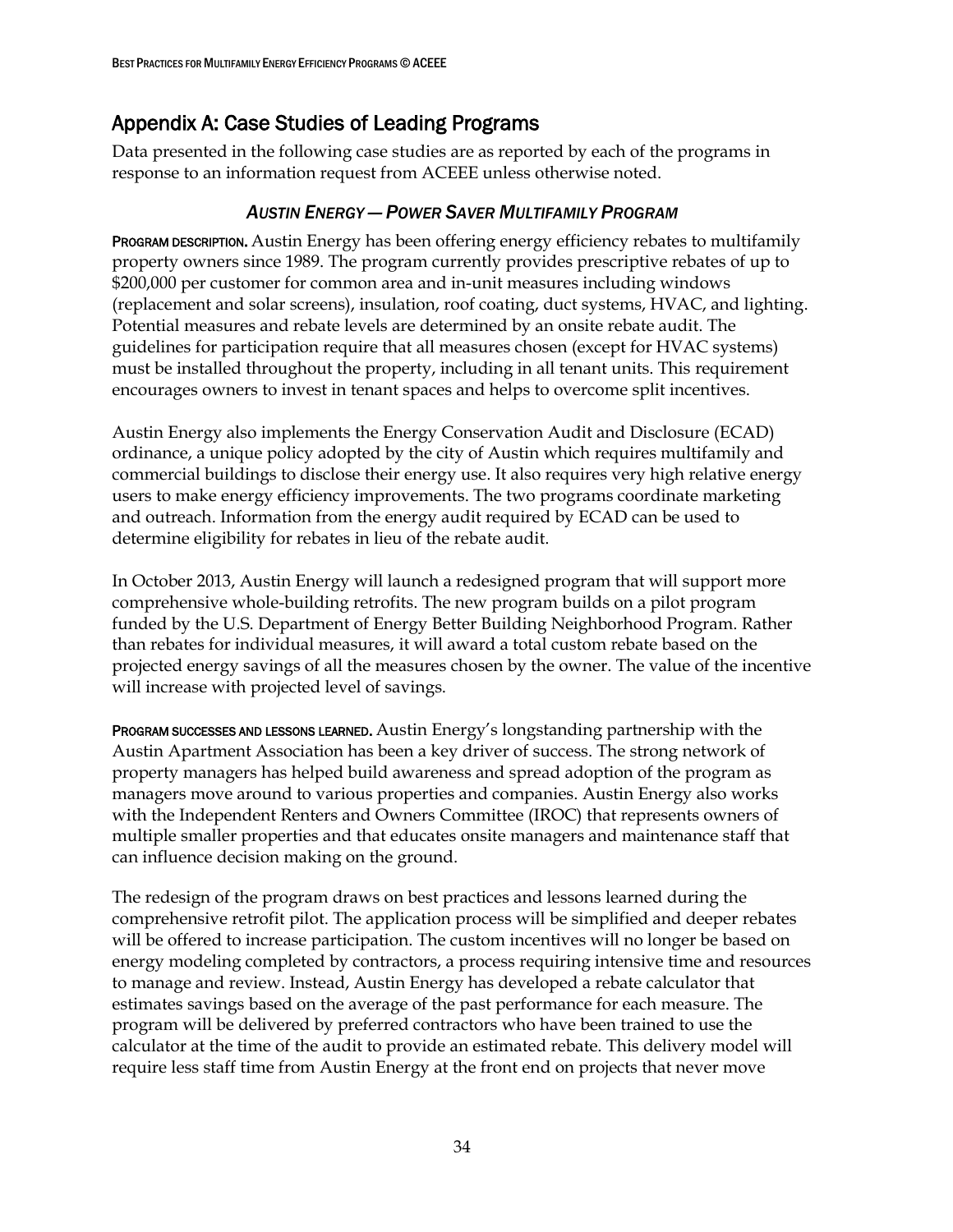beyond the audit phase. The custom approach also allows flexibility to offer incentives for new measures including appliances and occupancy sensors.

#### PROGRAM AT A GLANCE

 $\overline{a}$ 

| General program information                                           |                                                                                                                                                                                                                                                                                                                         |  |  |
|-----------------------------------------------------------------------|-------------------------------------------------------------------------------------------------------------------------------------------------------------------------------------------------------------------------------------------------------------------------------------------------------------------------|--|--|
| Program name                                                          | Power Saver Multifamily Program                                                                                                                                                                                                                                                                                         |  |  |
| Program sponsor and administrator                                     | <b>Austin Energy</b>                                                                                                                                                                                                                                                                                                    |  |  |
| Program implementer                                                   | <b>Austin Energy</b>                                                                                                                                                                                                                                                                                                    |  |  |
| Website                                                               | Austinenergy.com/go/rebates                                                                                                                                                                                                                                                                                             |  |  |
| Best person to contact for<br>information                             | Jaime D. Gómez<br>mfrebates@austinenergy.com                                                                                                                                                                                                                                                                            |  |  |
| Program start date                                                    | Original program: 1989<br>Re-designed program: October 2013                                                                                                                                                                                                                                                             |  |  |
| Targeted segment(s) of multifamily<br>market                          | All existing buildings with 4 units and up                                                                                                                                                                                                                                                                              |  |  |
| Eligibility                                                           | Existing building with 4 or more units, or any combination of duplex, triplex<br>and fourplex buildings on contiguous lots that have a single point of<br>contact for the project                                                                                                                                       |  |  |
| Types of energy efficiency measures<br>covered                        | Rebates provided for windows (replacement and solar screens),<br>insulation, roof coating, duct system remediation, HVAC, and lighting.<br>Each energy efficiency measure chosen must be completed throughout<br>the entire property, except for HVAC replacement, which requires at least<br>four systems be replaced. |  |  |
| Service provider model                                                | Currently use of approved contractors is required for duct sealing but<br>owner selects their own contractor for all other measures. New program<br>will use registered and approved contractors only.                                                                                                                  |  |  |
| Quality assurance and quality<br>control procedures                   | Installation progress inspections for any work requiring entry to dwellings.<br>One-time final inspection for all other measures.                                                                                                                                                                                       |  |  |
| Participation and savings                                             |                                                                                                                                                                                                                                                                                                                         |  |  |
| Annual and cumulative participation                                   | Annual 2011:<br>Annual 2012 <sup>10</sup> :<br>Cum. 1989-2012:<br>18,213 units<br>191,309 units<br>10,989 units                                                                                                                                                                                                         |  |  |
| Estimate of total eligible customers                                  | 1,372 multifamily communities<br>206,410 households <sup>1</sup>                                                                                                                                                                                                                                                        |  |  |
| Participation rate (percentage of<br>eligible customers) <sup>2</sup> | 2012 annual: 9% of households<br>Cumulative 1989-2012: 93% of households                                                                                                                                                                                                                                                |  |  |
| Savings achieved in most recent<br>year                               | 2012 First year annual savings: 7,886,000 kWh, 5.5 MW<br>2012 Lifetime savings: 47,316,000 kWh                                                                                                                                                                                                                          |  |  |

<sup>10</sup>The significant increase in participation in 2012 was due in part to American Reinvestment and Recovery Act (ARRA) grant funding and a one-time increase in program budgets and incentives.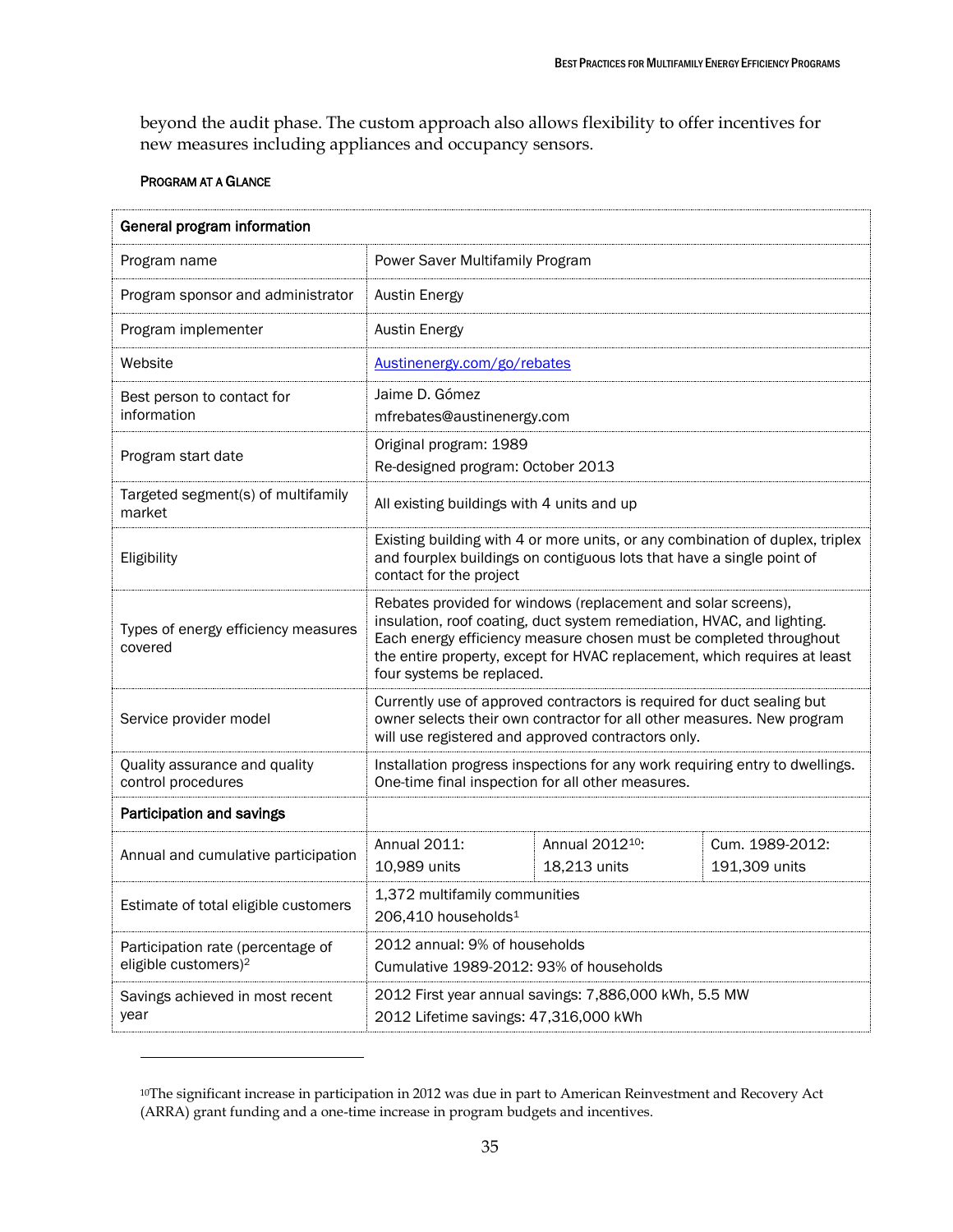| Cumulative annual savings<br>achieved to date                                | 1989-2012: 139,372,000 kWh                                                                                                                                                       |
|------------------------------------------------------------------------------|----------------------------------------------------------------------------------------------------------------------------------------------------------------------------------|
| Average percentage savings by<br>participant compared to pre-<br>program use | Not available                                                                                                                                                                    |
| Estimated average measure life                                               | 6 years                                                                                                                                                                          |
| <b>Budgets and expenditures</b>                                              |                                                                                                                                                                                  |
| Total annual energy efficiency<br>budget                                     | \$17 million (2012 total expenditure)                                                                                                                                            |
| Cumulative multifamily program<br>budget                                     | Not available                                                                                                                                                                    |
| Annual multifamily program budget                                            | 2013: \$1.6 million                                                                                                                                                              |
| Annual multifamily budget<br>breakdown: incentives                           | \$1.6 million                                                                                                                                                                    |
| Annual multifamily budget<br>breakdown: marketing                            | \$55,000 shared with ECAD implementation                                                                                                                                         |
| Multifamily program expenditure in<br>most recent year                       | 2012: \$3,025,156 (included ARRA grant funds)                                                                                                                                    |
| Levelized cost of saved energy                                               | \$.0732 per kWh, \$552 per KW                                                                                                                                                    |
| Cost effectiveness: Benefit-to-cost<br>ratio(s)                              | <b>TRC: 1.3</b><br><b>UCT: 2.18</b>                                                                                                                                              |
| <b>Funding sources</b>                                                       | FY 2012 and prior years: Conservation Rebates and Incentives Fund<br>(CRIF), Austin Energy budget line item<br>FY 2013: Community Benefit Charge (part of customer utility bill) |

Notes: All figures are as reported by Austin Energy (Gomez 2013; Austin Energy 2013). 1Estimated number of Austin metropolitan area households in buildings with 3 or more units (U.S. Census Bureau 2011). <sup>2</sup>Due to the longevity of Austin Energy's program, this percentage is slightly misleading since many of the buildings and units may have participated multiple times as the installed energy efficiency measures reached the end of their life cycle. Units are only counted once per year, regardless of how many measures are installed at a given time.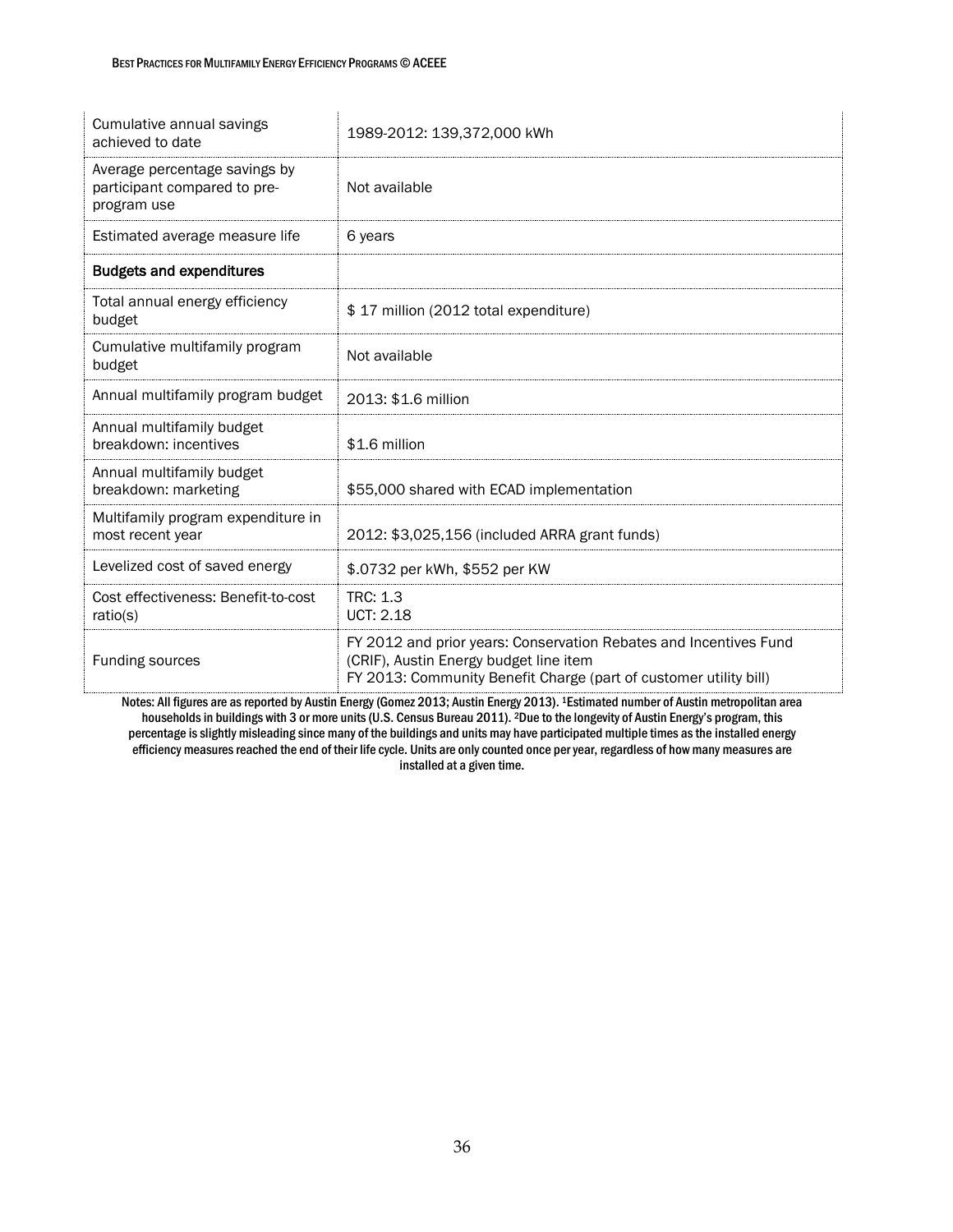### *CNT ENERGY AND COMMUNITY INVESTMENT CORPORATION — ENERGY SAVERS*

PROGRAM DESCRIPTION**:** Energy Savers is an energy retrofit program for existing affordable multifamily buildings in the Chicago area. It was founded in 2007 by CNT Energy and the Community Investment Corporation, two local nonprofit organizations, as part of an initiative to preserve affordable rental housing. The program uses a one-stop-shop approach to provide building owners with technical assistance, utility-funded incentives, and low-cost financing for comprehensive energy efficiency retrofits. Services include:

- Free energy assessment and report conducted by CNT Energy
- Financial guidance and support in securing incentives from utility-sponsored programs, and access to a 3% fixed-rate, seven-year-term loan through the Community Investment Corporation
- Construction support and oversight including developing a scope of work, reviewing bids, hiring contractors, and scheduling and monitoring installation
- Monitoring, education, and continuing engagement to ensure that buildings are maintained and operated efficiently once the improvements are complete

Each building receives customized recommendations for comprehensive energy efficiency retrofits. Common measures targeted include insulation, air sealing, pipe insulation, highefficiency boilers, high-efficiency hot water heaters, new boiler controls, and high-efficiency appliances.

PROGRAM SUCCESSES AND LESSONS LEARNED: The one-stop-shop model has been key to the success of Energy Savers, which has completed 356 projects. The model breaks down the traditional barriers that discourage building owners from undertaking energy efficiency projects by creating a hub of financial and technical assistance. The program team communicates with and guides building owners throughout the process and responds to their needs. CNT Energy has simplified its energy assessment reports to focus less on building science and more on the cost and energy savings projections that matter most to building owners. This has helped improve the percentage of audited buildings that move on to implement energy efficiency upgrades.

Energy Savers has also partnered extensively with the local housing community, including builders groups, housing authorities, and professional associations, to provide trusted messengers for program outreach. The program helps building owners who have completed projects to share their stories via case studies, building tours, and features in publications. . In addition to providing project financing, the Community Investment Corporation has helped the program identify potential participants through its multifamily lending activities.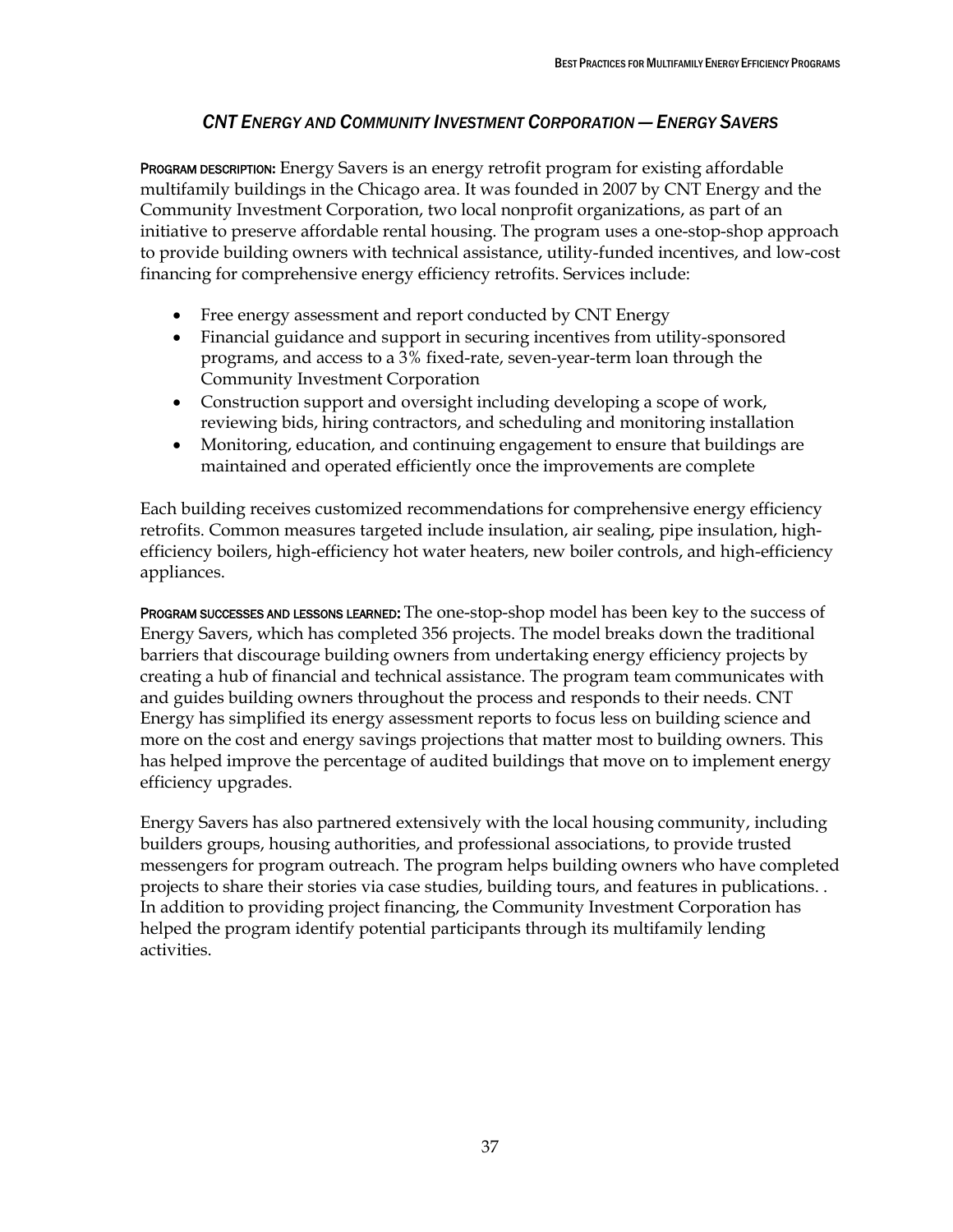| General program information                                                  |                                                                                                                                                                                                                                                                                                          |  |  |
|------------------------------------------------------------------------------|----------------------------------------------------------------------------------------------------------------------------------------------------------------------------------------------------------------------------------------------------------------------------------------------------------|--|--|
| Program name                                                                 | <b>Energy Savers</b>                                                                                                                                                                                                                                                                                     |  |  |
| Program administrator                                                        | CNT Energy and the Community Investment Corporation                                                                                                                                                                                                                                                      |  |  |
| Website                                                                      | http://www.cntenergy.org/buildings/energysavers/multifamily/                                                                                                                                                                                                                                             |  |  |
| Best person to contact for<br>information                                    | Jason Ransby-Sporn<br>Multifamily Program Manager, CNT Energy<br>(773) 269-4053. jransby-sporn@cntenergy.org                                                                                                                                                                                             |  |  |
| Program start date                                                           | September 2007                                                                                                                                                                                                                                                                                           |  |  |
| Targeted segment(s) of multifamily<br>market                                 | Mid-to-low income, affordable, and subsidized properties                                                                                                                                                                                                                                                 |  |  |
| Eligibility                                                                  | Buildings must have a minimum of 5 residential units, and tenant<br>incomes or corresponding rents must fall at or below 80% AMI.<br>Condominiums are excluded.                                                                                                                                          |  |  |
| Types of energy efficiency measures<br>covered                               | Measures recommended are based on savings projections for each<br>building and their relative cost effectiveness. The measures commonly<br>recommended and installed are air sealing and insulation, balancing and<br>optimizing heating systems, and heating and domestic hot water pipe<br>insulation. |  |  |
| Service provider model                                                       | CNT Energy staff complete an energy assessment and develop a scope of<br>work with building owners. Owners are encouraged to choose from a<br>database of prequalified contractors to complete installations.                                                                                            |  |  |
| Quality assurance and quality<br>control procedures                          | CNT Energy inspects 100% of contractor-proposed and -installed projects<br>for quality. The chief engineer reviews 5% of all reports and field audits.                                                                                                                                                   |  |  |
| Participation and savings                                                    |                                                                                                                                                                                                                                                                                                          |  |  |
| Annual and cumulative participation                                          | Cumulative (Sep 2008 - Aug<br>Annual (Jun 2012 - May 2013):<br>2013)<br>4,126 units<br>14,422 units<br>110 projects<br>365 projects                                                                                                                                                                      |  |  |
| Estimate of total eligible customers                                         | 401,083 affordable multifamily housing units (less than 80% AMI) in<br>Illinois                                                                                                                                                                                                                          |  |  |
| Participation rate (percentage of<br>eligible customers) <sup>2</sup>        | Annual: 1% of eligible units<br>Cumulative: 3.6% of eligible units                                                                                                                                                                                                                                       |  |  |
| Savings achieved in most recent<br>year                                      | First-year annual savings (2012 program year)<br>990,240 therms, 2,681,900 kWh                                                                                                                                                                                                                           |  |  |
| Cumulative annual savings<br>achieved to date                                | Sep 2008 to Aug 2013:<br>3,461,280 therms, 9,374,300 kWh                                                                                                                                                                                                                                                 |  |  |
| Average percentage savings by<br>participant compared to pre-<br>program use | Actual measured natural gas savings (weather-adjusted): 26%<br>Average natural gas savings across participants based on third-party<br>regression analysis: 20% <sup>1</sup>                                                                                                                             |  |  |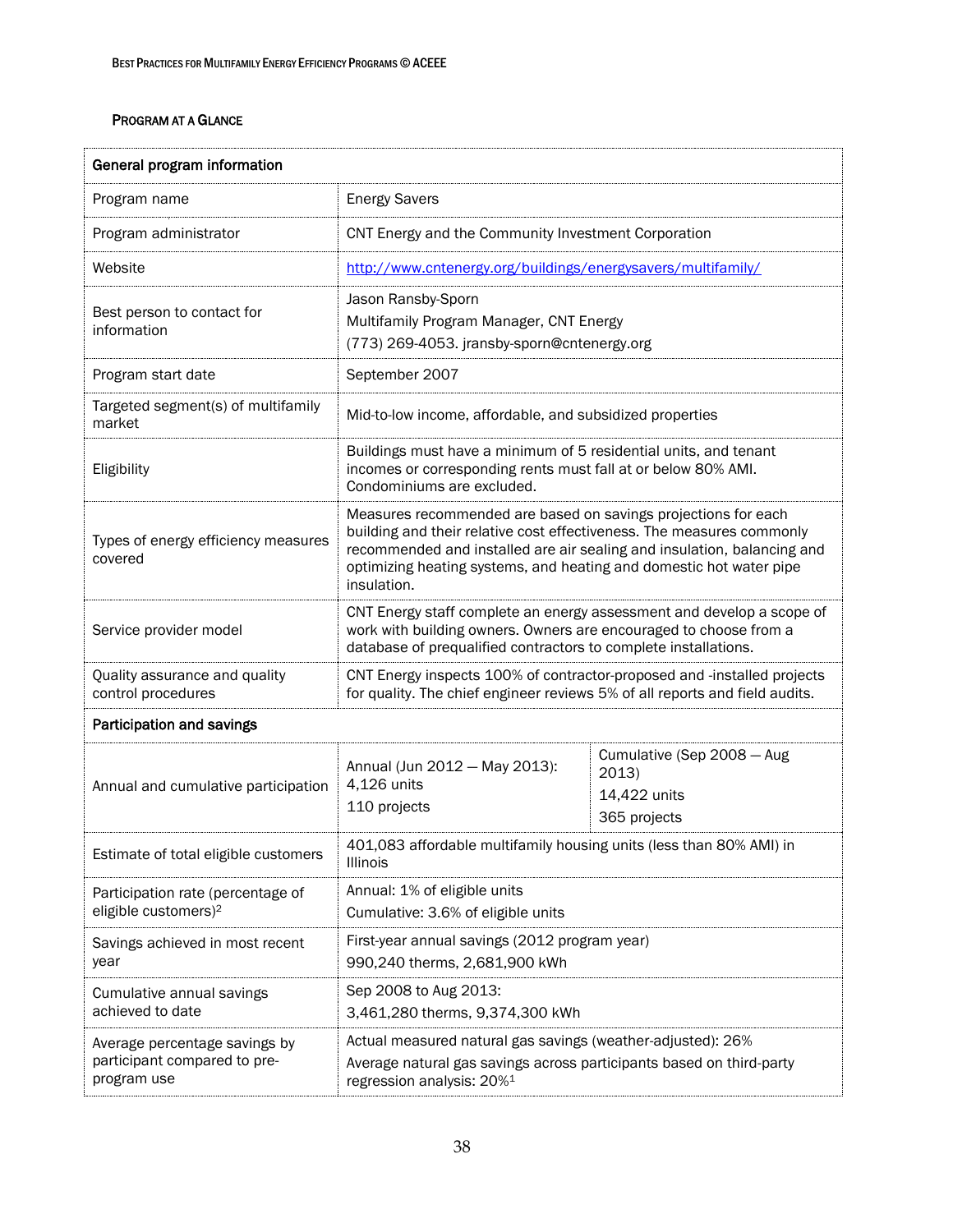| Estimated average measure life                             | Typical lifetime range is 10-20 years.                                                                                                                                                                                                                               |  |  |
|------------------------------------------------------------|----------------------------------------------------------------------------------------------------------------------------------------------------------------------------------------------------------------------------------------------------------------------|--|--|
| <b>Budgets and expenditures</b>                            |                                                                                                                                                                                                                                                                      |  |  |
| Total annual energy efficiency<br>budget                   | Not applicable; program leverages multiple funding sources.                                                                                                                                                                                                          |  |  |
| Cumulative program budget                                  | Not available                                                                                                                                                                                                                                                        |  |  |
| Annual multifamily program budget                          | Not available                                                                                                                                                                                                                                                        |  |  |
| Annual multifamily budget<br>breakdown: incentives         | \$5.269.0942                                                                                                                                                                                                                                                         |  |  |
| Annual multifamily budget<br>breakdown: marketing          | \$2,505,951 (not including the values of loans provided)                                                                                                                                                                                                             |  |  |
| Multifamily program expenditure in<br>most recent year     | Not available                                                                                                                                                                                                                                                        |  |  |
| Levelized cost of saved energy                             | \$0.10 per kWh<br>\$1.00 per therm                                                                                                                                                                                                                                   |  |  |
| Cost effectiveness in terms of<br>benefit-to-cost ratio(s) | Total Resource Cost: 2.10                                                                                                                                                                                                                                            |  |  |
| Funding sources                                            | Energy Savers is supported by utility-customer funds through the State<br>Energy Efficiency Portfolio Standard (EEPS) in partnership with the Illinois<br>Department of Commerce and Economic Opportunity and the investor-<br>owned utilities in Northern Illinois. |  |  |

Notes: All figures are as reported by CNT Energy (Ransby-Sporn 2013). 1Actual measured savings using pre- and post-retrofit utility bills are 26%. Program evaluation using regression analysis to compare actual-use with projected-use estimated savings at 19.8% (Navigant 2013). 2Expenditures include program overhead, incentives, and the sum of private investment in the form of energy efficiency loans taken out.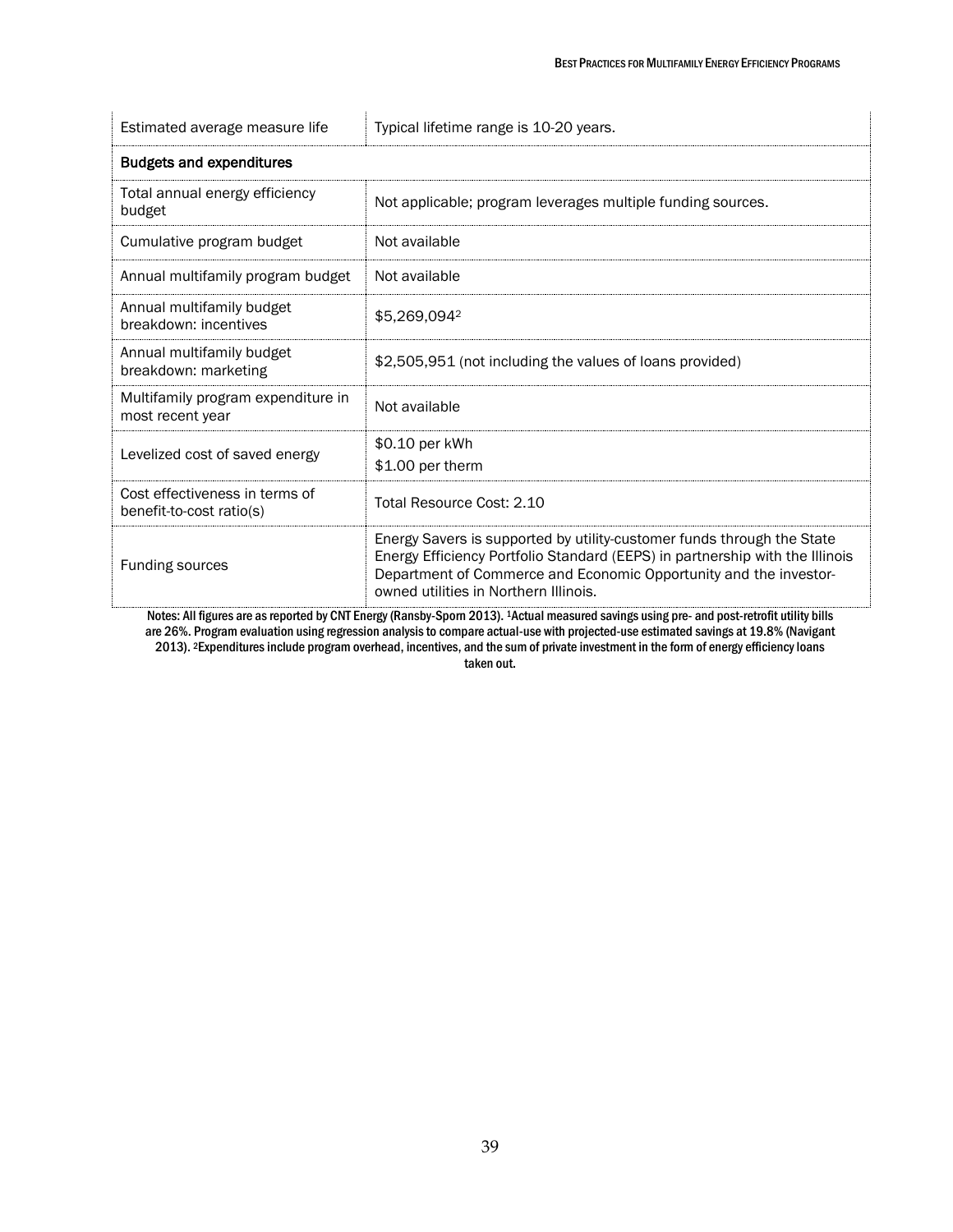### *ENERGY TRUST OF OREGON — EXISTING MULTIFAMILY PROGRAM*

PROGRAM DESCRIPTION**:** The Energy Trust of Oregon Existing Multifamily Program has operated as a standalone initiative since 2011. The program targets existing buildings across the multifamily sector and provides no-cost energy assessments and direct installation of Instant Savings Measures (ISMs) as well as cash incentives for a variety of energy efficiency upgrades. Standard prescriptive incentives cover upgrades to windows, insulation, water heaters, demand controls, central air conditioning units, appliances, HVAC, and lighting. Custom incentives are also available for projects not covered by the standard incentives. The Energy Trust uses business development leads who specialize in a particular segment of the multifamily market in addition to general market-rate properties (condominiums, assisted and senior living, affordable housing, and campus living). They reach out directly to building owners to take a portfolio-wide approach to upgrading their properties. The business development leads guide owners throughout the process, including helping them complete applications, secure contractors, and complete any necessary inspections.

The Energy Trust also works with upstream equipment distributors in order to capture opportunities for energy savings at the point at which equipment fails and is replaced. When equipment fails, onsite maintenance staff can often make replacement decisions and use their preferred contractors without going through an owner approval process. In order to reach the onsite staff making these decisions, the Energy Trust provides incentives directly to the equipment distributors. The distributors then apply a discount to the sales price, eliminating the price premium for higher efficiency equipment and the need for building staff to apply for the incentive.

PROGRAM SUCCESSES AND LESSONS LEARNED: The Energy Trust recently completed a process evaluation (Research into Action 2013) and market research (Forrest 2013) that confirmed that decision making about energy efficiency in the multifamily sector is highly complex and segmented. Owners, portfolio managers, and onsite property managers have varying levels of authority and involvement in decision making depending on the type of project. While onsite property managers can schedule direct installation services and energy assessments, decisions about capital projects are made at the ownership level. This limits the ability of direct installation to serve as a gateway to larger projects. Based on the findings of their market research, the Energy Trust is working to developing messaging and market materials that target the varying levels of decision makers as well as the different sectors of the multifamily market. The Energy Trust has learned that different language and information are needed to influence market-rate as opposed to affordable building owners. The Energy Trust has also learned that multifamily building owners, like their commercial counterparts, are motivated by earning a return on their investment and improving the value of their properties, rather than by saving energy for their tenants as a marketing and retention strategy. As a result, the Trust's business development leads are now working with owners to get energy efficiency upgrades included in budget and capital improvement planning cycles.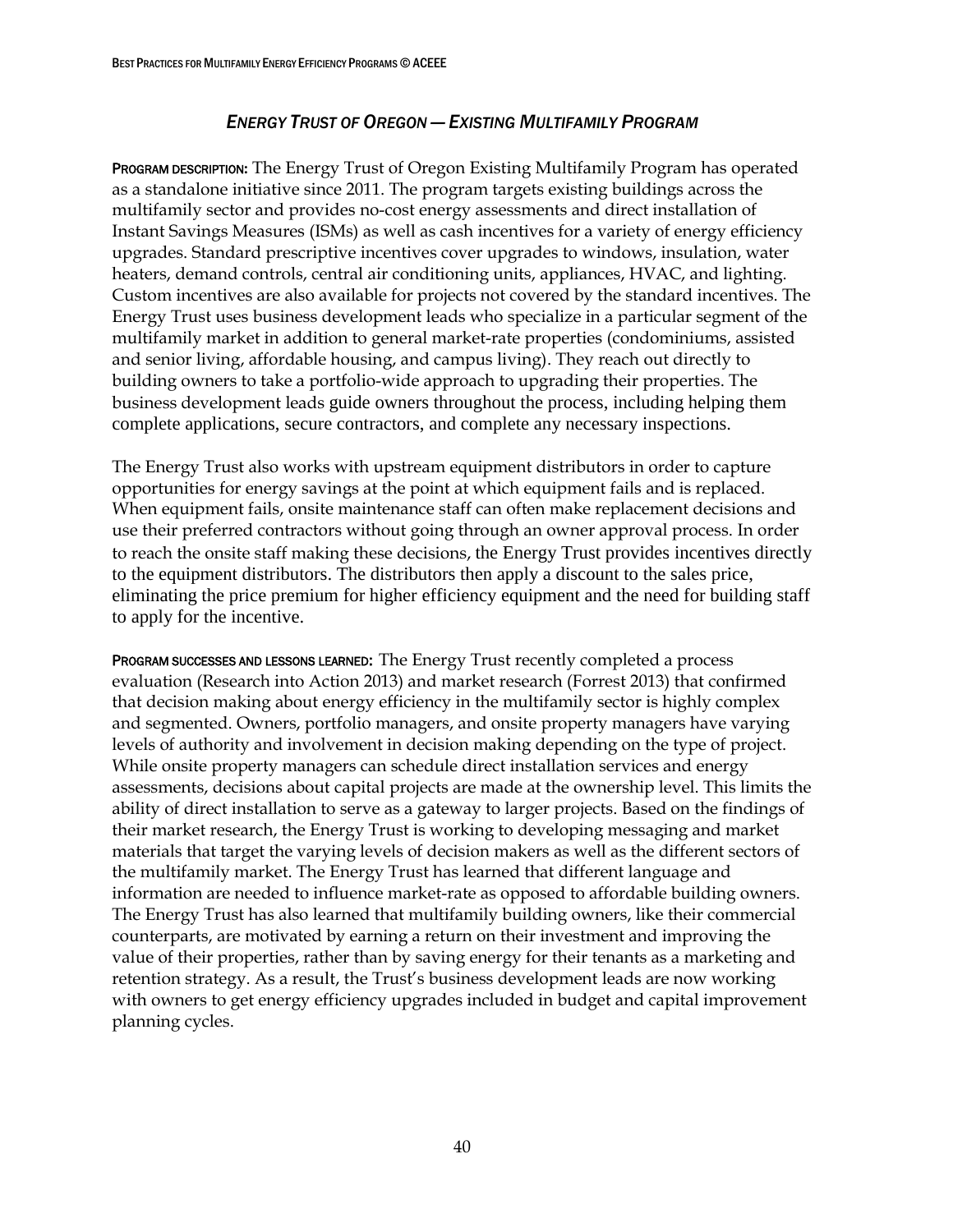| General program information                                           |                                                                                                                                                                                                                                                                                                                                                                                                                                                    |  |  |
|-----------------------------------------------------------------------|----------------------------------------------------------------------------------------------------------------------------------------------------------------------------------------------------------------------------------------------------------------------------------------------------------------------------------------------------------------------------------------------------------------------------------------------------|--|--|
| Program name                                                          | <b>Existing Multifamily Program</b>                                                                                                                                                                                                                                                                                                                                                                                                                |  |  |
| Program sponsor and administrator                                     | Energy Trust of Oregon                                                                                                                                                                                                                                                                                                                                                                                                                             |  |  |
| Program implementer                                                   | Lockheed Martin Services, Inc.                                                                                                                                                                                                                                                                                                                                                                                                                     |  |  |
| Website                                                               | http://energytrust.org/commercial/multifamily/                                                                                                                                                                                                                                                                                                                                                                                                     |  |  |
| Best person to contact for<br>information                             | Scott V. Swearingen<br>Senior Project Manager, Multifamily<br>(503) 546-3625. scott.swearingen@energytrust.org                                                                                                                                                                                                                                                                                                                                     |  |  |
| Program start date                                                    | January 1, 2011                                                                                                                                                                                                                                                                                                                                                                                                                                    |  |  |
| Targeted segment(s) of multifamily<br>market                          | Existing multifamily structures including market-rate, affordable,<br>retirement/assisted living, campus living, condo/townhome, homeowners<br>associations                                                                                                                                                                                                                                                                                        |  |  |
| Eligibility                                                           | 2+ attached units served by Portland General Electric, Pacific Power, NW<br>Natural, or Cascade Natural Gas in Oregon                                                                                                                                                                                                                                                                                                                              |  |  |
| Types of energy efficiency measures<br>covered                        | Direct installs of CFLs and faucet aerators in the tenant spaces, energy<br>surveys and custom incentive solutions, as well as cash incentives for<br>common-area lighting, appliances, insulation, windows, hot water, and<br><b>HVAC</b>                                                                                                                                                                                                         |  |  |
| Service provider model                                                | Direct installation of instant savings measures (showerheads, aerators,<br>and CFLs) completed by the subcontractor to Lockheed Martin. All other<br>work is installed by contractors affiliated with Energy Trust's Trade Ally<br>Network or owner-selected own contractors.                                                                                                                                                                      |  |  |
| Quality assurance and quality<br>control procedures                   | Post-install verification on all measures, including lighting, that receive<br>more than \$3,000 in financial incentives, all weatherization projects, and<br>all self-installed projects regardless of incentive amount. In addition, the<br>PMC randomly selects 3% of projects that receive less than \$3,000 for<br>post-install verification. Energy Trust also performs quarterly audits of<br>physical project folders and project entries. |  |  |
| Participation and savings                                             |                                                                                                                                                                                                                                                                                                                                                                                                                                                    |  |  |
| Annual and cumulative participation                                   | Annual 2012:<br>Cumulative 2011-12:<br>21,765 units<br>35,718 units<br>1,080 sites<br>1,591 sites                                                                                                                                                                                                                                                                                                                                                  |  |  |
| Estimate of total eligible customers                                  | 229,000 rental units in 55,000 buildings in Energy Trust service territory                                                                                                                                                                                                                                                                                                                                                                         |  |  |
| Participation rate (percentage of<br>eligible customers) <sup>2</sup> | Annual: 10% of eligible units<br>Cumulative: 16% of eligible units                                                                                                                                                                                                                                                                                                                                                                                 |  |  |
| Savings achieved in most recent<br>year                               | First-year annual savings 2012: 15,909,686 kWh, 96,767 therms<br>Lifetime savings 2012: 195,370,944 kWh, 1,262,815 therms                                                                                                                                                                                                                                                                                                                          |  |  |
| Cumulative annual savings<br>achieved to date                         | 2011-12: 29,677,984 kWh, 148,342 therms                                                                                                                                                                                                                                                                                                                                                                                                            |  |  |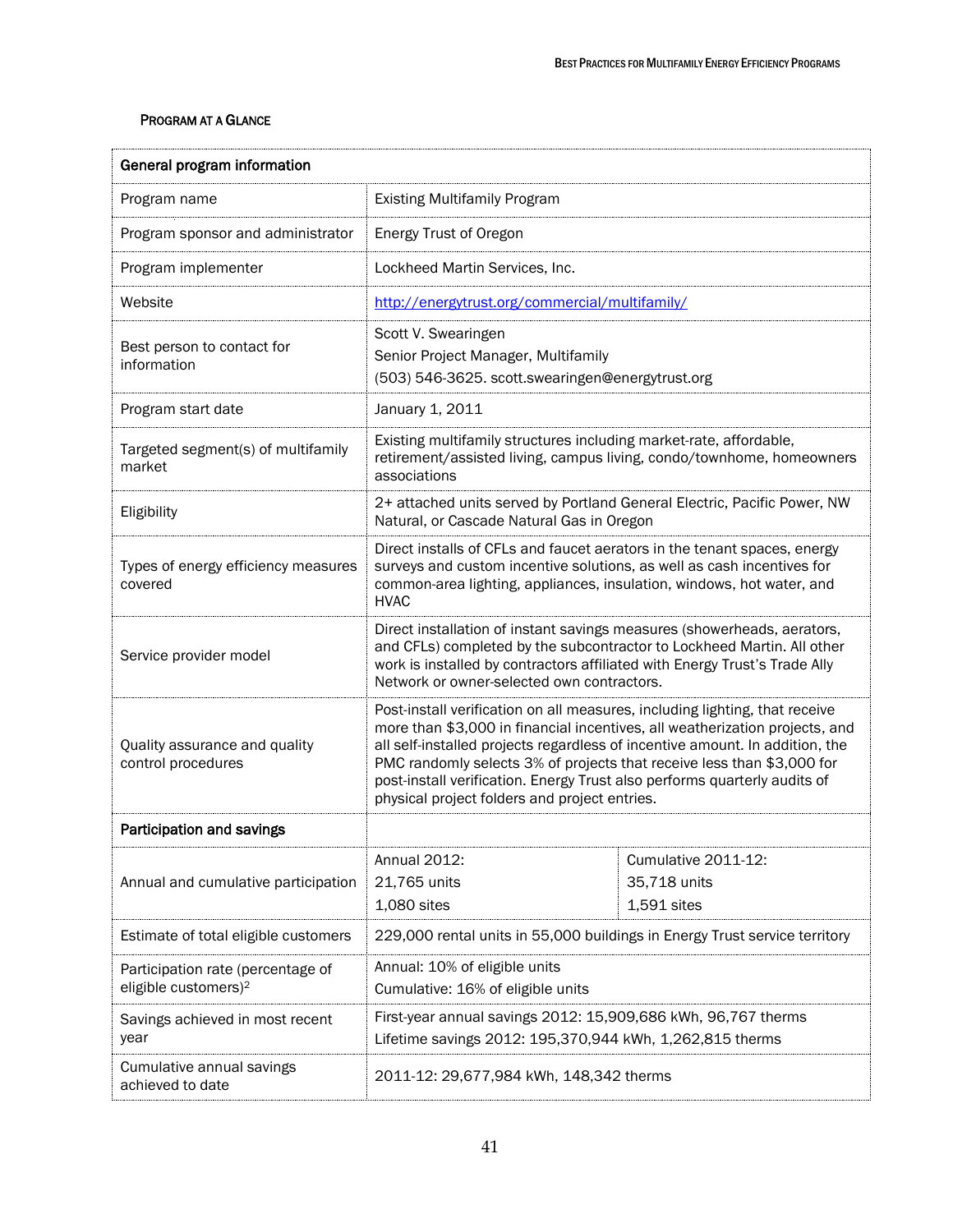| Average percentage savings by<br>participant compared to pre-<br>program use | Not available                                                                                                                                                                                                                                                                                                                                                                                                                                                                                                                                                                                                                                                                                                       |                                                               |                                                 |  |
|------------------------------------------------------------------------------|---------------------------------------------------------------------------------------------------------------------------------------------------------------------------------------------------------------------------------------------------------------------------------------------------------------------------------------------------------------------------------------------------------------------------------------------------------------------------------------------------------------------------------------------------------------------------------------------------------------------------------------------------------------------------------------------------------------------|---------------------------------------------------------------|-------------------------------------------------|--|
| Estimated average measure life                                               | 2012: 12.3 years electric measures, 13.1 years gas measures                                                                                                                                                                                                                                                                                                                                                                                                                                                                                                                                                                                                                                                         |                                                               |                                                 |  |
| <b>Budgets and expenditures</b>                                              |                                                                                                                                                                                                                                                                                                                                                                                                                                                                                                                                                                                                                                                                                                                     |                                                               |                                                 |  |
| Total annual energy efficiency<br>budget                                     |                                                                                                                                                                                                                                                                                                                                                                                                                                                                                                                                                                                                                                                                                                                     | 2013: \$154 million (not including renewable energy programs) |                                                 |  |
| Cumulative program budget                                                    | Not available                                                                                                                                                                                                                                                                                                                                                                                                                                                                                                                                                                                                                                                                                                       |                                                               |                                                 |  |
| Annual multifamily program budget                                            | 2013 \$6,046,110                                                                                                                                                                                                                                                                                                                                                                                                                                                                                                                                                                                                                                                                                                    |                                                               |                                                 |  |
| Annual multifamily budget<br>breakdown: incentives                           | 2013 \$3,334,770                                                                                                                                                                                                                                                                                                                                                                                                                                                                                                                                                                                                                                                                                                    |                                                               |                                                 |  |
| Annual multifamily budget<br>breakdown: marketing                            | 2013 \$250,000                                                                                                                                                                                                                                                                                                                                                                                                                                                                                                                                                                                                                                                                                                      |                                                               |                                                 |  |
| Multifamily program expenditure in<br>most recent year                       | 2012 \$3,966,924                                                                                                                                                                                                                                                                                                                                                                                                                                                                                                                                                                                                                                                                                                    |                                                               |                                                 |  |
| Levelized cost of saved energy                                               | Electric: \$0.025<br>Gas: \$0.412                                                                                                                                                                                                                                                                                                                                                                                                                                                                                                                                                                                                                                                                                   |                                                               |                                                 |  |
| Cost effectiveness in terms of<br>benefit-to-cost ratio(s)                   | 2012 electric and gas:<br>Utility: 2.7<br>Societal: 4.7                                                                                                                                                                                                                                                                                                                                                                                                                                                                                                                                                                                                                                                             | 2012 electric only:<br>Utility: 2.8<br>Societal: 5.0          | 2012 gas only:<br>Utility: 1.7<br>Societal: 2.7 |  |
| Funding sources                                                              | Energy Trust is funded by the ratepayers of Portland General Electric,<br>Pacific Power, NW Natural, and Cascade Natural Gas who pay a small<br>percentage on their utility bills into a public-purpose charge fund. Energy<br>Trust receives the majority of these funds to invest in energy efficiency<br>and renewable energy for the benefit of ratepayers. Other public-purpose<br>fund recipients are Oregon Housing and Community Services for low-<br>income housing and weatherization, and the Oregon Department of<br>Energy for energy efficiency in schools. Energy Trust is overseen by the<br>Oregon Public Utility Commission and submits quarterly and annual<br>reports and financial statements. |                                                               |                                                 |  |

All figures are as reported by Energy Trust of Oregon (Swearingen 2013).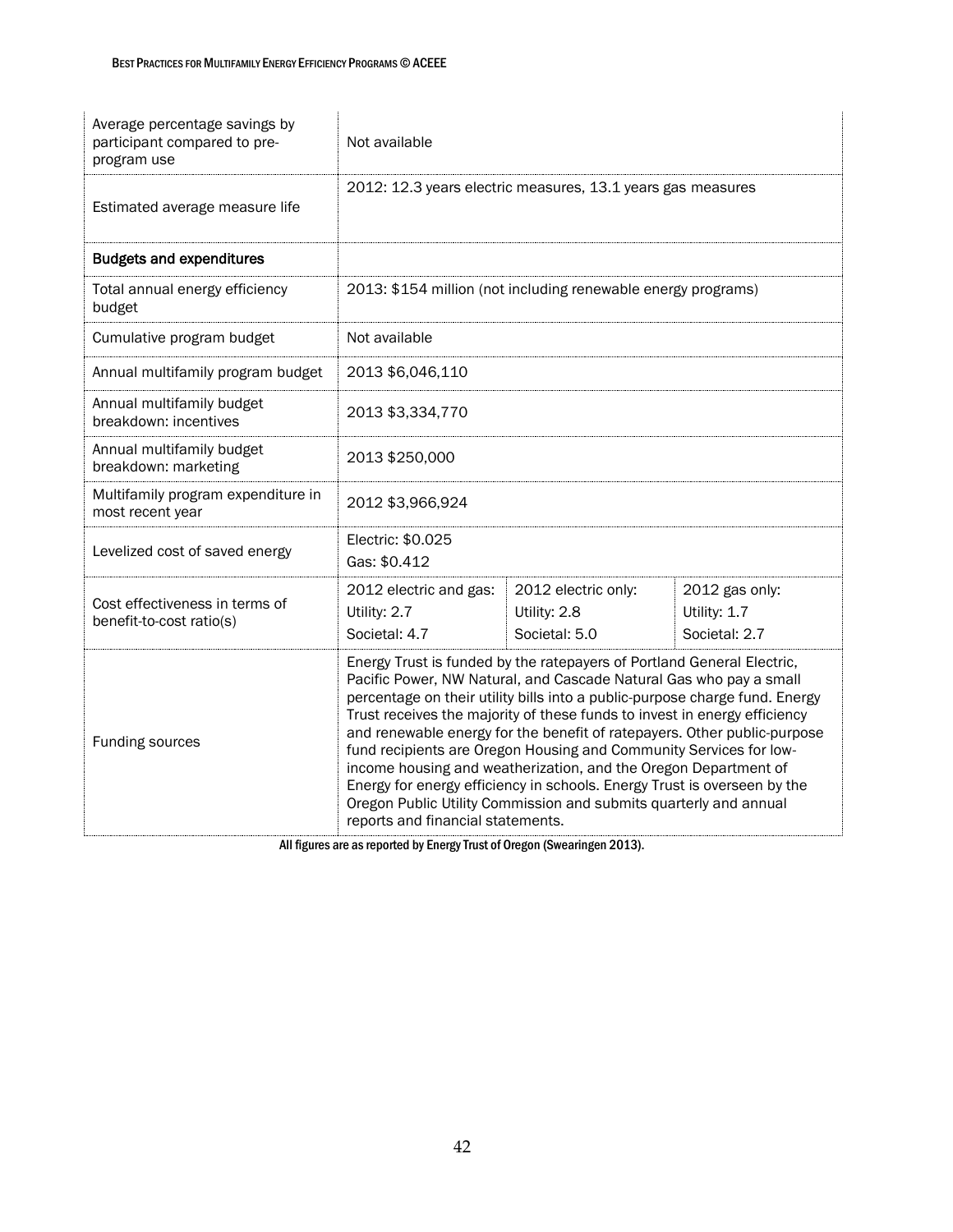### *LEAN MASSACHUSETTS — LOW-INCOME MULTI FAMILY ENERGY RETROFITS*

PROGRAM DESCRIPTION**:** The Massachusetts Low-Income Multi-Family Energy Retrofit program is a statewide initiative targeting privately and publicly owned low-income housing. It is sponsored by the Massachusetts electric and gas utilities and overseen by the Low-Income Energy Affordability Network (LEAN) and its Multi-Family Advisory Committee. The program arose to address barriers that the affordable housing community faced in accessing the existing multifamily programs offered by the utility program administrators. These barriers included the complexity of navigating multiple programs with varying requirements and incentives, and an inability to afford copayments.

The program is now fully integrated across the utilities and in most cases provides funding for the full cost of energy efficiency upgrades to existing multifamily properties. The program is implemented by Action for Boston Community Development (ABCD) and Action, Inc. Gloucester, both community action agencies with experience in the Weatherization Assistance Program. The implementation agencies help owners complete an onsite energy assessment, develop and approve a scope of work, procure contractors, and inspect the work along the way. The program generally covers the full cost of the project and pays contractors directly, with no direct cost to the building owners.

PROGRAM SUCCESSES AND LESSONS LEARNED: One key to the program's success is its replacement of separately administered multifamily programs with a single point of contact. Another key is the program's statewide coordination across the utilities and the affordable housing community through the Advisory Committee. This group includes representatives of electric and gas utilities, public housing authorities, community development corporations, tenant organizations, and multifamily property owners. Committee members work together to solve problems and market the program to their constituencies. A Best Practices Group which includes the utility program administrators meets regularly to help align the program incentives and requirements across the utilities and to consider how to incorporate new measures.

Aligning the program across the utilities is an ongoing challenge. Utilities still lack a single system for determining the cost effectiveness of eligible measures and approving project proposals, contracting guidelines, and preferred vendors. The program is also constrained by the substantially higher statewide budgets for electricity measures compared to natural gas. The uneven budgets do not always reflect the biggest opportunities for energy savings and allow the program implementers to pursue and meet the full demand for energy efficiency heating systems in particular.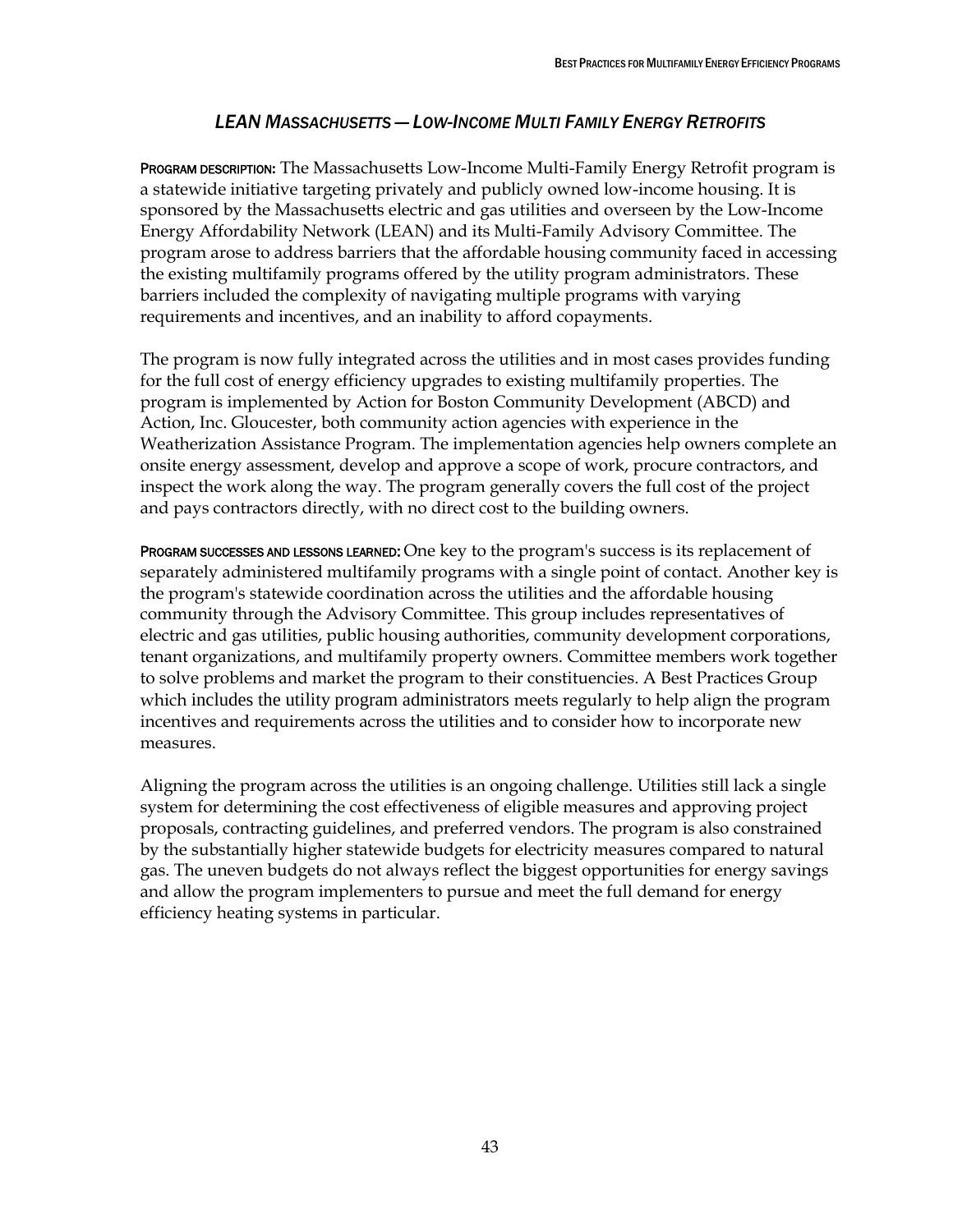| General program information                         |                                                                                                                                                                                                                                                                                                                                                   |                                                      |  |
|-----------------------------------------------------|---------------------------------------------------------------------------------------------------------------------------------------------------------------------------------------------------------------------------------------------------------------------------------------------------------------------------------------------------|------------------------------------------------------|--|
| Program name                                        | Low-Income Multi Family Energy Retrofits                                                                                                                                                                                                                                                                                                          |                                                      |  |
| Program sponsor and administrator                   | NSTAR, National Grid, Western Massachusetts Electric, Unitil, Columbia<br>Gas, Berkshire Gas, New England Gas, Blackstone Gas, Cape Light<br>Compact                                                                                                                                                                                              |                                                      |  |
| Program implementer                                 | Action for Boston Community Development (ABCD) as lead vendor for<br>NSTAR and Columbia Gas; Action, Inc. Gloucester as lead vendor for<br>National Grid.                                                                                                                                                                                         |                                                      |  |
| Website                                             | http://leanmultifamily.org/                                                                                                                                                                                                                                                                                                                       |                                                      |  |
| Best person to contact for<br>information           | John Wells<br>Action for Boston Community Development                                                                                                                                                                                                                                                                                             |                                                      |  |
| Program start date                                  | 2010                                                                                                                                                                                                                                                                                                                                              |                                                      |  |
| Targeted segment(s) of multifamily<br>market        | Low-income multifamily properties owned by public housing authorities,<br>nonprofit organizations, and for-profit developers. The program aims for<br>an equal split in participation between public, nonprofit, and for-profit<br>owners.                                                                                                        |                                                      |  |
| Eligibility                                         | Multifamily properties (5+ units) that meet the income qualifications (50%<br>of tenants at 60% of AMI)                                                                                                                                                                                                                                           |                                                      |  |
| Types of energy efficiency measures<br>covered      | The program conducts building assessments to help determine cost-<br>effective energy efficiency opportunities. All measures that are cost<br>effective are covered including replacement or repair of heating and hot-<br>water heating systems, air sealing and insulation, lighting upgrades,<br>appliance upgrades, and ventilation upgrades. |                                                      |  |
| Service provider model                              | The program implementers provide a full range of services, including<br>access to the WegoWise benchmarking tool, energy audits, project<br>management, assigning a contractor to carry out the work, and quality<br>assurance. In some cases owners can use their own qualified contractors.                                                     |                                                      |  |
| Quality assurance and quality<br>control procedures | Regular in-process inspections and final inspection conducted by auditor<br>for all insulation and air sealing projects. Heating systems include<br>inspection and commission by manufacturers' representatives                                                                                                                                   |                                                      |  |
| Participation and savings <sup>1</sup>              |                                                                                                                                                                                                                                                                                                                                                   |                                                      |  |
| Annual and cumulative participation                 | Annual 2012:<br>6,715 gas units<br>14,535 electric units                                                                                                                                                                                                                                                                                          | 2011-12:<br>10715 gas units<br>28,524 electric units |  |
| Estimate of total eligible customers                | Not available                                                                                                                                                                                                                                                                                                                                     |                                                      |  |
| Savings achieved in most recent<br>year             | 2012 annual savings (preliminary): 17,574MWh, 1,110,072 therms<br>2012 lifetime savings (preliminary): 143,785 MWh, 25,458,394 therms                                                                                                                                                                                                             |                                                      |  |
| Cumulative annual savings<br>achieved to date       | Not available                                                                                                                                                                                                                                                                                                                                     |                                                      |  |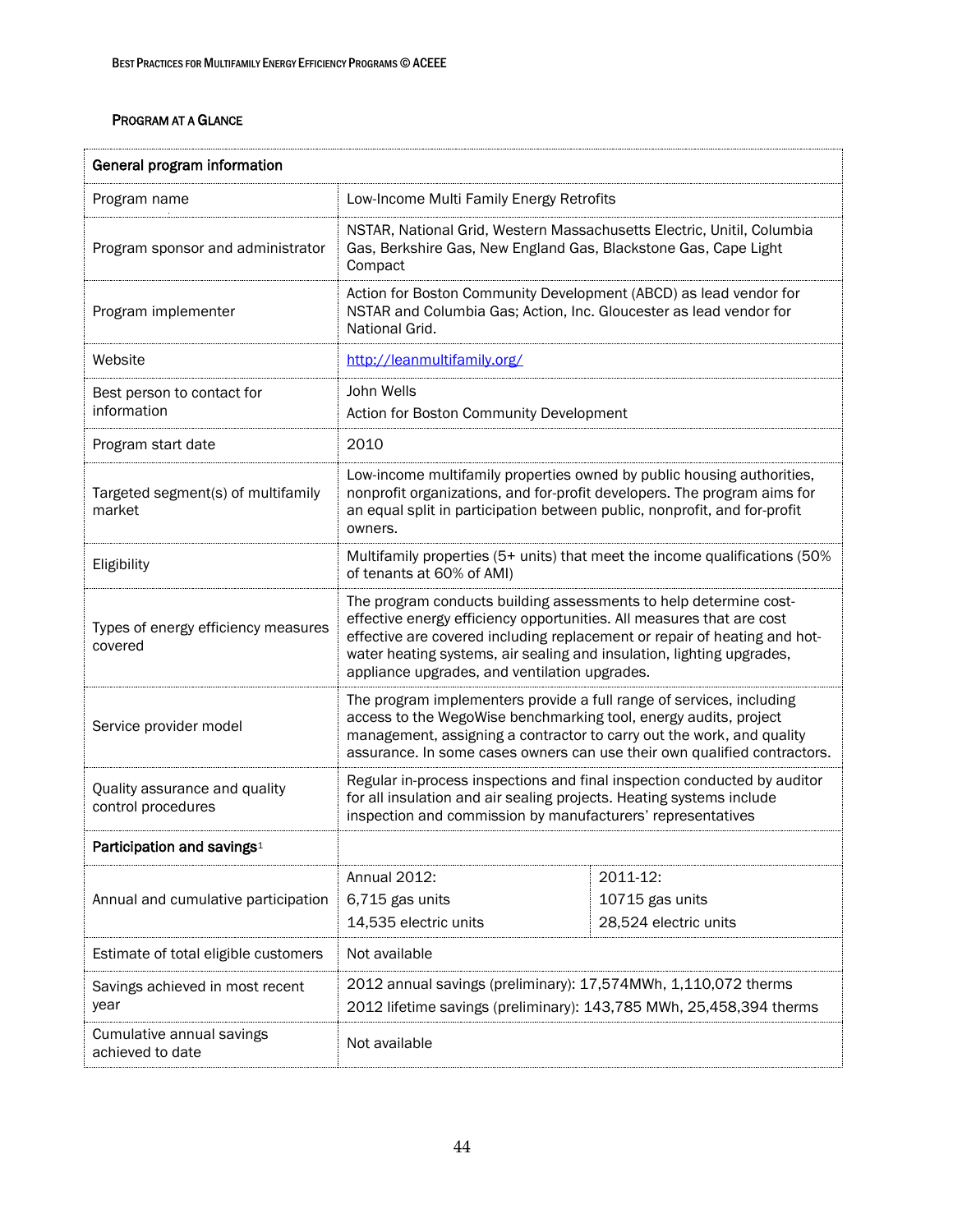| Average percentage savings by<br>participant compared to pre-<br>program use | Estimate 20% or more for heating systems, 20-30% for building shell<br>improvements, 4-5 year payback for lighting upgrades                                                                 |
|------------------------------------------------------------------------------|---------------------------------------------------------------------------------------------------------------------------------------------------------------------------------------------|
| Estimated average measure life                                               | Electric: 8 years<br>Gas: 23 years                                                                                                                                                          |
| <b>Budgets and expenditures</b>                                              |                                                                                                                                                                                             |
| Total annual energy efficiency<br>budget                                     | Statewide program administrator budget for 2013: \$706,166,252                                                                                                                              |
| Cumulative program budget                                                    | 2013-15: \$119,558,838                                                                                                                                                                      |
| Annual multifamily program budget                                            | 2013: \$38,372,271                                                                                                                                                                          |
| Annual multifamily budget<br>breakdown: incentives                           | Not available                                                                                                                                                                               |
| Annual multifamily budget<br>breakdown: marketing                            | Not available                                                                                                                                                                               |
| Multifamily program expenditure in<br>most recent year                       | 2012: \$18,592,972 (gas), \$16,489,865 (electric), \$35,082,837 (total)                                                                                                                     |
| Levelized cost of saved energy                                               | Electric: \$.14per kWh<br>Gas: \$1.24 per therm                                                                                                                                             |
| Cost effectiveness in terms of<br>benefit-to-cost ratio(s)                   | For the 2013-15 planning period:<br>TRC: 1.73 electric, 1.43 gas                                                                                                                            |
| Funding sources                                                              | Utility customer funding from all of the Massachusetts program<br>administrators including all of the investor-owned electric and gas<br>distribution companies and the Cape Light Compact. |

Notes and sources: All information is as reported by the program implementers(Wells 2013) except where noted. 12012 annual savings, expenditure, and participation figures are for all program administrators statewide as reported by the Massachusetts Energy Efficiency Advisory Council (MA EEAC 2013, Electric Summary Comparison Table).2Calculated by dividing the preliminary lifetime savings by the preliminary annual savings as reported. 3Budgets and benefit cost ratios are from the joint three-year plan filed by all program administrators with the Massachusetts Energy Efficiency Advisory Council (Mass Saves 2012).4Calculated using 2012 reported annual savings, measure life, and an assumed 5% real discount rate.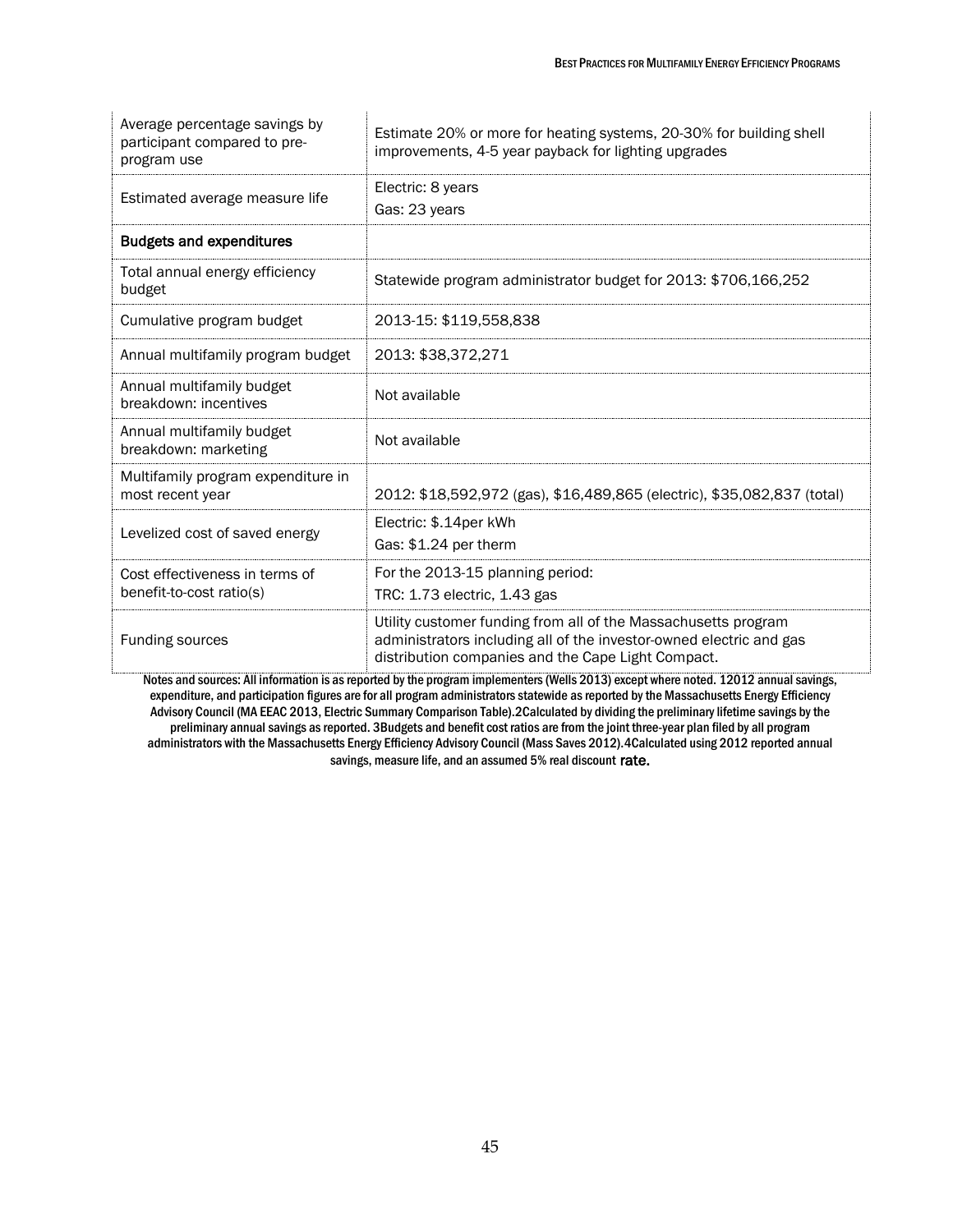### *NEW YORK STATE ENERGY RESEARCH AND DEVELOPMENT AUTHORITY (NYSERDA) — MULTIFAMILY PERFORMANCE PROGRAM*

PROGRAM DESCRIPTION**:** The NYSERDA Multifamily Performance Program (MPP) provides incentives and low-cost financing for existing multifamily building retrofits and new construction projects that achieve at least a 15% reduction in energy use. Incentives escalate as buildings achieve a higher energy use reduction. The program relies on a network of service providers called Multifamily Performance Partners (MPPs) with whom building owners are required to work to guide them through the program and provide the necessary technical services. These include completion of an energy audit (or energy modeling for new construction projects) and creation of a customized energy reduction plan. The energy reduction plan identifies the opportunities for cost-effective energy efficiency improvements and the estimated reduction in energy use and corresponding incentive level. Owners are free to choose whichever energy efficiency measures they prefer, as long as the projected savings are above the 15% program requirement. The performance partners then arrange for the necessary inspections. One year after completion of the project, they evaluate the actual energy usage information to confirm the realized energy savings. Incentives are paid to owners in stages, with the final installment of any bonus incentives (for savings above 15%) paid upon completion of the one-year follow-up evaluation. By structuring the bonus incentive payments in this way, NYSERDA rewards actual energy performance and encourages performance partners to accurately project energy savings.

PROGRAM SUCCESSES AND LESSONS LEARNED: Since its inception in 2007, the program has proved that its 15% energy reduction requirement is achievable, with an average of 23% savings achieved per project. The program also has shown that their network of partners can provide a one-stop shop of services to guide building owners throughout the process. In addition to the required audit and energy reduction plan, many partners offer optional services such assistance with bid solicitation, contractor selection, and construction management. NYSERDA does not provide incentives directly to their partners, who are free to structure their fees as they choose. They often use the projected value of the NYSERDA incentives paid to building owners to offset their fees for completing the audit and energy reduction plan.

In order to minimize time and participation costs for smaller buildings (5-49 units), NYSERDA has developed a Fast Track program that requires a less intensive energy audit and fewer inspections. In addition, NYSERDA constantly tries to make it easier for owners to identify and connect with MPPs. Benchmarking incentives help owners who may not be ready for comprehensive projects to learn more about their building's current performance, work with a multifamily performance partner, and acquire information about low- and nocost efficiency opportunities.

While most owners are brought into the program directly by an MPP, some owners will need to find and connect with one. The Locate-a-Partner tool on NYSERDA's website helps owners find MPPs serving their area and lets them filter the list by the partners' building types and level of services. The tool also lists the number and size of the MPP projects completed by the Partner. To make it even easier for owners to get started, NYSERDA is planning to add a feature which will allow owners to send service requests to MPPs directly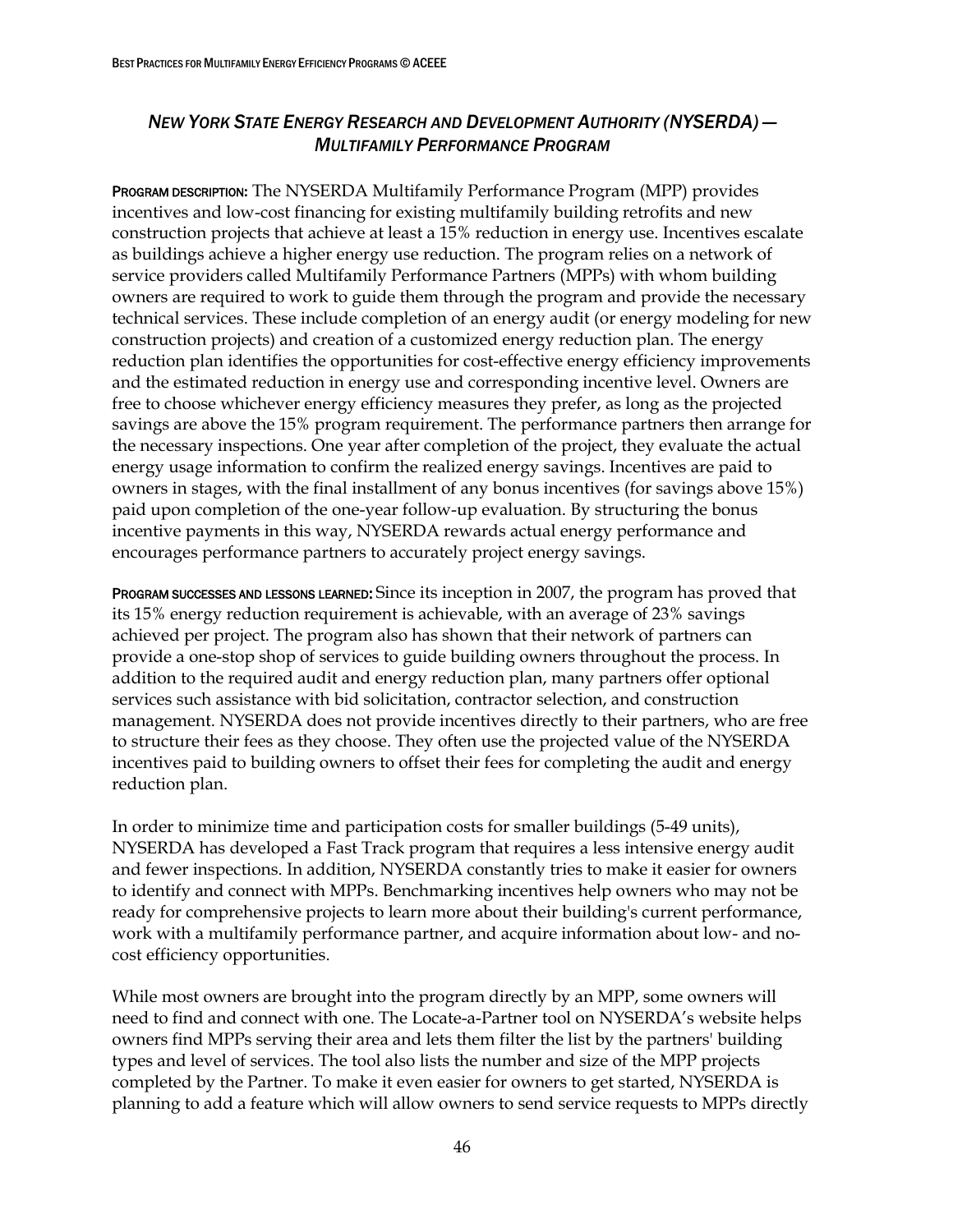through the website, cutting down on the time the owners need to spend following up with partners.

| General program information                         |                                                                                                                                                                                                                                                                                                                                                                                                                                                                                                    |                                                                                                                                        |  |  |
|-----------------------------------------------------|----------------------------------------------------------------------------------------------------------------------------------------------------------------------------------------------------------------------------------------------------------------------------------------------------------------------------------------------------------------------------------------------------------------------------------------------------------------------------------------------------|----------------------------------------------------------------------------------------------------------------------------------------|--|--|
| Program name                                        | Multifamily Performance Program                                                                                                                                                                                                                                                                                                                                                                                                                                                                    |                                                                                                                                        |  |  |
| Program sponsor and administrator                   | New York State Energy Research and Development Authority (NYSERDA)                                                                                                                                                                                                                                                                                                                                                                                                                                 |                                                                                                                                        |  |  |
| Program implementer                                 |                                                                                                                                                                                                                                                                                                                                                                                                                                                                                                    | NYSERDA in collaboration with its implementation contractor, TRC<br>Solutions and its quality assurance contractor, Taitem Engineering |  |  |
| Website                                             | http://www.nyserda.ny.gov/BusinessAreas/Energy-Efficiency-and-<br>Renewable-Programs/Multifamily-Performance-Program/Multifamily-<br>Performance-Program.aspx                                                                                                                                                                                                                                                                                                                                      |                                                                                                                                        |  |  |
| Best person to contact for<br>information           | For Program information:<br><b>Lindsay Robbins</b><br>(212) 971-5342 x3008.<br>Irr@nyserda.ny.gov                                                                                                                                                                                                                                                                                                                                                                                                  | For potential participants:<br>Ryan Romard<br>(212) 971-5342 x3614<br>rmr@nyserda.ny.gov                                               |  |  |
| Program start date                                  | May 2007                                                                                                                                                                                                                                                                                                                                                                                                                                                                                           |                                                                                                                                        |  |  |
| Targeted segment(s) of multifamily<br>market        | Existing buildings (both low-income and market-rate) and new<br>construction (both low-income and market-rate)                                                                                                                                                                                                                                                                                                                                                                                     |                                                                                                                                        |  |  |
| Eligibility                                         | All buildings with 5 or more units qualify, although depending on system<br>configuration, some low-rise buildings may be served by NYSERDA<br>residential programs for 1-4 unit buildings. In order to qualify for low-<br>income incentives, a property must show that 25% or more of its units are<br>affordable to those making 80% or less SMI, or the building must meet<br>one of the low-income proxies which are based mainly on the reception of<br>certain federal and state subsidies. |                                                                                                                                        |  |  |
| Types of energy efficiency measures<br>covered      | Every project develops a customized energy efficiency workscope that<br>must reduce overall energy usage in the building by 15% or more. Any<br>type of efficiency measure is allowed as long as it meets minimum<br>performance standards.                                                                                                                                                                                                                                                        |                                                                                                                                        |  |  |
| Service provider model                              | MPP has a network of service providers called multifamily performance<br>partners. Building owners are required to work with a certified partner to<br>guide them through program participation and provide technical<br>assistance to design and install the energy efficiency workscope. Owners<br>can choose their own contractors or do the work in house.                                                                                                                                     |                                                                                                                                        |  |  |
| Quality assurance and quality<br>control procedures | NYSERDA and TRC staff provide quality control. NYSERDA or TRC staff<br>must approve energy models and workscopes and inspect all measure<br>installation. Taitem provides quality assurance analysis on the program as<br>a whole and conducts formative evaluation on a sample of projects.                                                                                                                                                                                                       |                                                                                                                                        |  |  |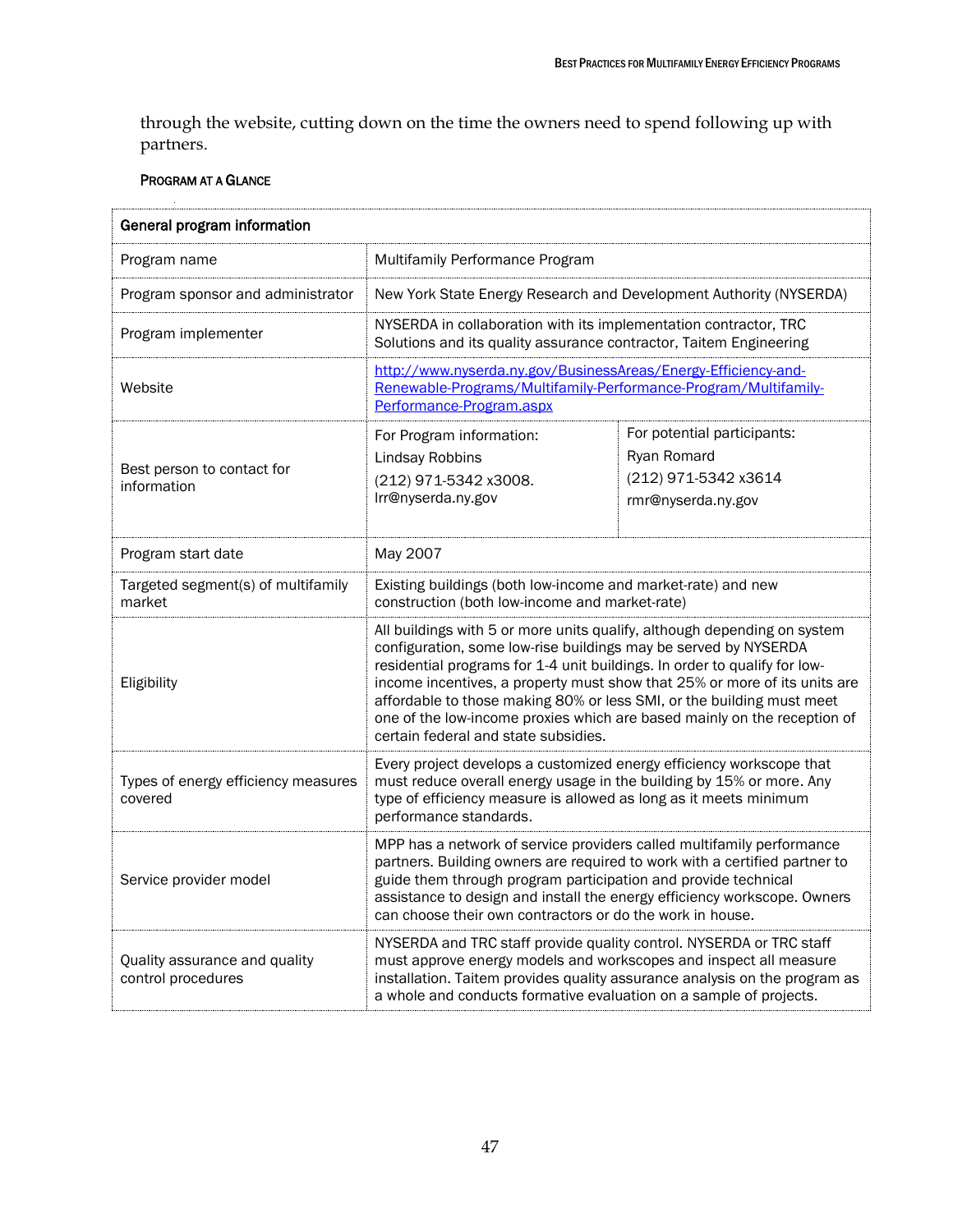| Participation and savings                                                    |                                                                                                                                                                              |                                         |                                                                                    |                                       |
|------------------------------------------------------------------------------|------------------------------------------------------------------------------------------------------------------------------------------------------------------------------|-----------------------------------------|------------------------------------------------------------------------------------|---------------------------------------|
| Annual and cumulative participation                                          | 2012 participation:<br>Projects: 172<br>Buildings: 411<br>Units: 28,429                                                                                                      |                                         | Cumulative participation:<br>Projects: 1,127<br>Buildings: 4,663<br>Units: 180,352 |                                       |
| Estimate of total eligible customers                                         | New York State has approximately 2.6 million dwelling units located in<br>multifamily buildings with 5 or more units                                                         |                                         |                                                                                    |                                       |
| Participation rate (percentage of<br>eligible customers)                     | Annual: 1% of units<br>Cumulative: 7% of units                                                                                                                               |                                         |                                                                                    |                                       |
| Savings achieved in most recent<br>year                                      | Not available. Savings are tracked cumulatively.                                                                                                                             |                                         |                                                                                    |                                       |
| Cumulative annual savings<br>achieved to date                                | Since 2007:<br>1,236,287.65 mmBtu, 12,362,877 therms<br>94,882,032 kWh                                                                                                       |                                         |                                                                                    |                                       |
| Average percentage savings by<br>participant compared to pre-<br>program use | 23% (electric and gas)                                                                                                                                                       |                                         |                                                                                    |                                       |
| Estimated average measure life                                               | 17.1 years                                                                                                                                                                   |                                         |                                                                                    |                                       |
| <b>Budgets and expenditures</b>                                              |                                                                                                                                                                              |                                         |                                                                                    |                                       |
| Total annual energy efficiency<br>budget                                     | Not available                                                                                                                                                                |                                         |                                                                                    |                                       |
| Cumulative multifamily program<br>budget <sup>1</sup>                        | \$392,799,368.90 (2007-2015)                                                                                                                                                 |                                         |                                                                                    |                                       |
| Annual multifamily budget<br>breakdown: incentives                           | \$348,466,849.38 (2007-2015)                                                                                                                                                 |                                         |                                                                                    |                                       |
| Annual multifamily budget<br>breakdown: marketing                            | \$8,498,492.38 (2007-2015)                                                                                                                                                   |                                         |                                                                                    |                                       |
| Multifamily program expenditure in<br>most recent year                       | (2007-2015) \$238,209,613                                                                                                                                                    |                                         |                                                                                    |                                       |
| Levelized cost of saved energy                                               | \$.039 per kWh <sup>2</sup>                                                                                                                                                  |                                         |                                                                                    |                                       |
| Cost effectiveness in terms of<br>benefit-to-cost ratios                     | Savings to<br>Investment<br>Ratio: 1.8                                                                                                                                       | <b>Total Resource</b><br>Cost Test: 1.3 | Program<br>Administrator<br>Cost Test: 3.2                                         | <b>Participant Cost</b><br>Test: 2.63 |
| Funding sources                                                              | Systems Benefit Charge Rate Payer Funds (2007-2009), Energy Efficiency<br>Portfolio Standard Rate Payer Funds and Regional Greenhouse Gas<br>Initiative Funds (2010-present) |                                         |                                                                                    |                                       |

Notes: 1NYSERDA does not budget annually. Budgets shown are for the entire program period (2007-2015).<sup>2</sup>Levelized cost of saved energy for System Benefit Charge funded activities only using a 5.5% discount rate as reported in NYSERDA 2012, Table 2-12). 3TRC, PACT, and PCT results for System Benefit Charge funded projects through 2011 (NYSERDA 2012).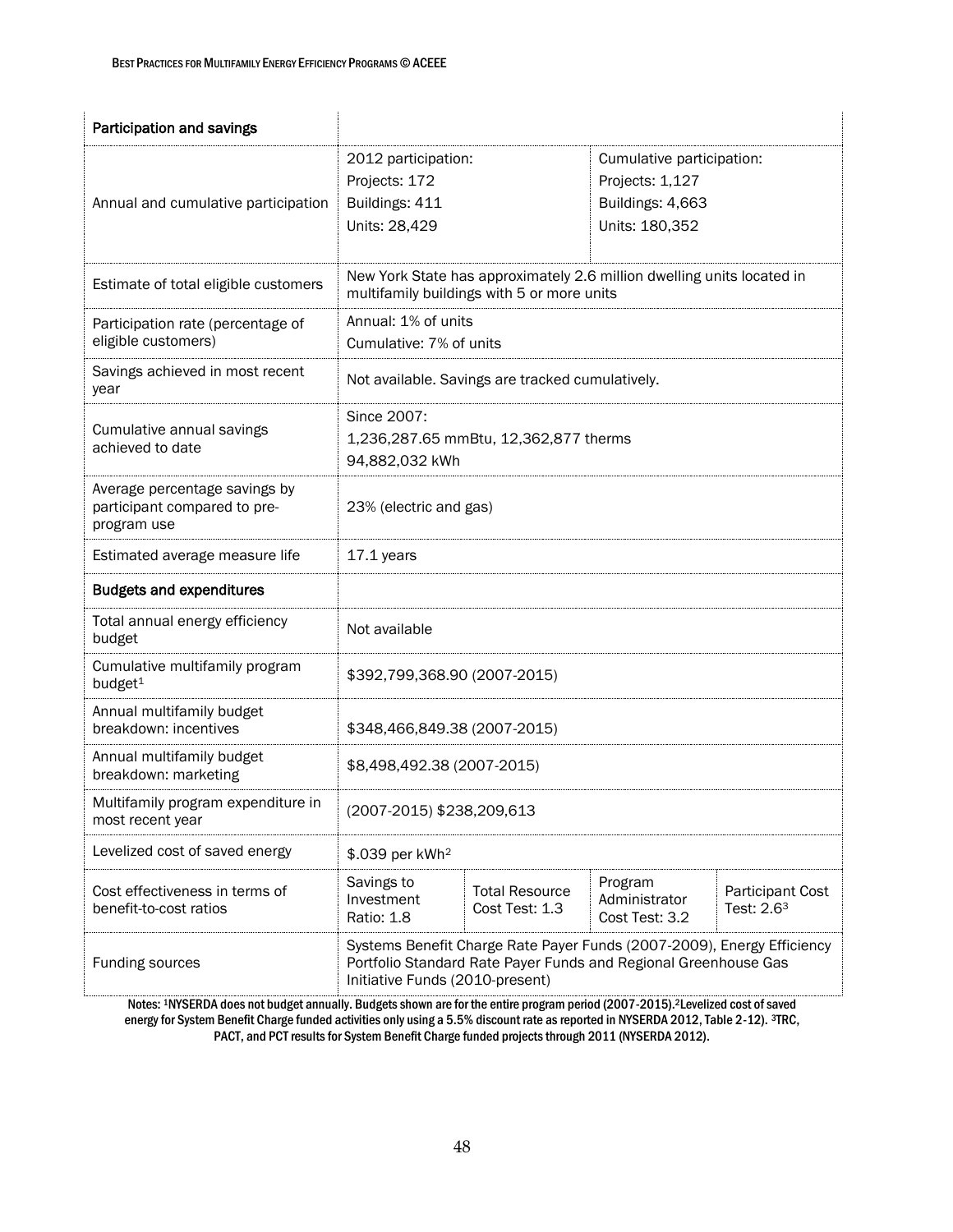### *PUBLIC SERVICE ELECTRIC AND GAS (PSE&G) — RESIDENTIAL MULTI-FAMILY PROGRAM*

PROGRAM DESCRIPTION**:** In 2010 PSE&G began offering the Residential Multifamily Housing Program to customers in its service territory, which includes many of New Jersey's urban areas and has a high proportion of affordable multifamily housing. The program was designed to eliminate the upfront cost to building owners through incentives and on-bill financing for the customer share of the program costs. Building owners receive an energy audit of their building(s) at no cost, and all cost-effective energy efficiency measures identified by the audit as having a simple payback of 15 years or less may be eligible for installation under the program. Owners can then choose their own contractors to complete the work, with oversight and assistance from PSE&G. Incentives are paid to owners throughout the project to buy down the upfront cost, and then owners repay their remaining share of the costs over time on their PSE&G utility bill, interest free. The program incentives will buy down project costs by up to seven and not less than two years. Lowincome-qualified multifamily projects that receive New Jersey Housing and Mortgage Finance Agency (NJHMFA) funding repay their share of the program costs over ten years; non-NJHMFA projects repay over five years.

PROGRAM SUCCESSES AND LESSONS LEARNED: PSE&G partnered with NJHMFA to develop the program to specifically address the unique needs of multifamily affordable housing, namely, owners' limited cash flow and lack of capital for building upgrades. The NJHMFA goal was to reduce upward pressure on rates by lowering operating costs in the properties it financed while minimizing the debt owners needed to take on to undertake energy efficiency upgrades. The PSE&G on-bill payment option offers an alternative to traditional financing and allows building owners to start saving with no upfront costs. The partnership with NJHMFA and their portfolio of multifamily properties also gave PSE&G direct access to interested building owners and projects. More than 42 projects with over 10,000 units are currently in the program pipeline.

PSE&G has learned the importance of incorporating flexibility into their program's structure to align it with the customer's project lifecycle. The substantial renovation projects targeted by the program have long lifecycles, sometimes up to 24 months, resulting in long lag times between the dates an audit is conducted, contractors are hired, and work is completed. PSE&G has planned their program resources accordingly to stretch beyond an annual time frame. The incentive payment schedule was also adapted to align with participants' construction schedules and cash flow. Initially the program provided three equal incentive payments at set points in the project cycle; now it offers smaller, multiple payments timed to match the cash flow needs of the project.

PSE&G has also adapted its energy audit requirements to make it easier for smaller and newer properties to participate. For many of these properties, a less intensive audit (ASHRAE Level II) is appropriate at a cost significantly lower than the investment grade audit (ASHRAE Level III) initially required for all participants. In some cases the cost differential made the difference in determining a project's cost effectiveness and eligibility to participate in the programs. Providing simpler, less costly audits where appropriate also saves the program money and allows a greater number of participants to use program funding.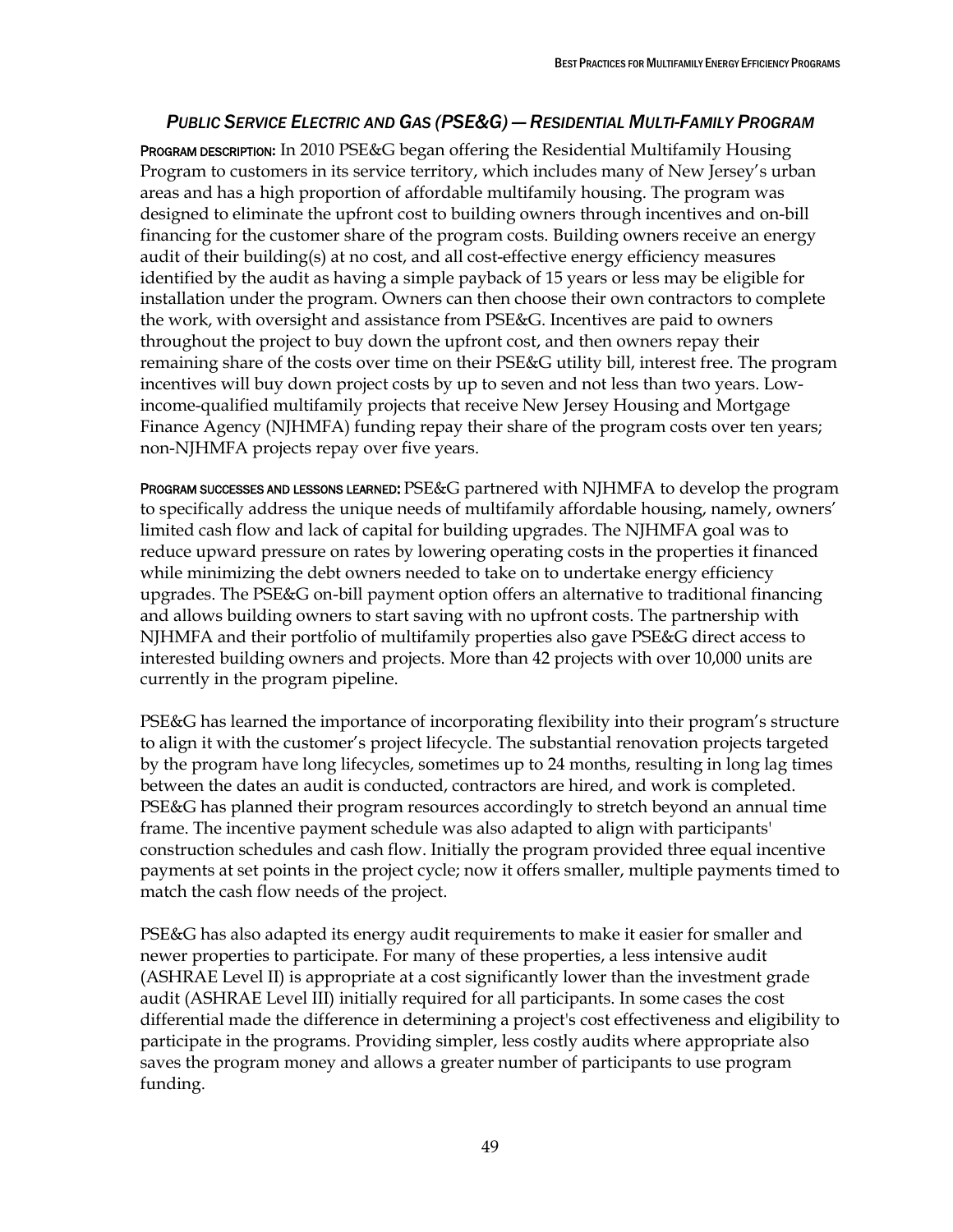| General program information                                           |                                                                                                                                                                                                                                                                                                                                                                                                                                                |                                                                                                               |  |
|-----------------------------------------------------------------------|------------------------------------------------------------------------------------------------------------------------------------------------------------------------------------------------------------------------------------------------------------------------------------------------------------------------------------------------------------------------------------------------------------------------------------------------|---------------------------------------------------------------------------------------------------------------|--|
| Program name                                                          | Residential Multi-Family Program                                                                                                                                                                                                                                                                                                                                                                                                               |                                                                                                               |  |
| Program sponsor and administrator                                     | <b>Public Service Electric and Gas</b>                                                                                                                                                                                                                                                                                                                                                                                                         |                                                                                                               |  |
| Program implementer                                                   | <b>Public Service Electric and Gas</b>                                                                                                                                                                                                                                                                                                                                                                                                         |                                                                                                               |  |
| Best person to contact for<br>information                             | Rachael P Fredericks<br>(732) 939-2401, rachael.fredericks@pseg.com                                                                                                                                                                                                                                                                                                                                                                            |                                                                                                               |  |
| Program start date                                                    | 2010                                                                                                                                                                                                                                                                                                                                                                                                                                           |                                                                                                               |  |
| Targeted segment(s) of multifamily<br>market                          | Existing multifamily buildings in PSE&G service territory including high-<br>rise/low-rise, mass-metered/individually metered units, and market-<br>rate/low-income properties                                                                                                                                                                                                                                                                 |                                                                                                               |  |
| Eligibility                                                           | units.                                                                                                                                                                                                                                                                                                                                                                                                                                         | PSE&G electric and gas customers. Multifamily buildings must be 5+                                            |  |
| Types of energy efficiency measures<br>covered                        | All cost-effective energy conservation measures identified by the energy<br>audit as having a simple payback of 15 years or less. Measures may<br>include energy-efficient lighting/CFLs, low-flow aerators and showerheads,<br>corridor and stairwell lighting, ventilation improvements, ENERGY STAR<br>refrigerators, programmable thermostats, boiler upgrades, motors, energy<br>recovery, heating and cooling upgrades, and air sealing. |                                                                                                               |  |
| Service provider model                                                | PSE&G uses third-party vendors hired through a competitive bid process<br>to perform the audit, project engineering, and site inspections. Building<br>owners select their own installation contractor. PSE&G provides<br>assistance in the form of bid-ready documents and engineering.                                                                                                                                                       |                                                                                                               |  |
| Quality assurance and quality<br>control procedures                   | PSE&G inspects projects throughout the construction phase as required.<br>At a minimum, site inspections are conducted at the 50% and 100%<br>complete phases. PSE&G also requires copies of all contracts, invoices,<br>and receipts to verify project progress.                                                                                                                                                                              |                                                                                                               |  |
| Participation and savings                                             |                                                                                                                                                                                                                                                                                                                                                                                                                                                |                                                                                                               |  |
| Annual and cumulative participation                                   | Annual (2012 completed projects):<br>11 projects<br>79 buildings<br>2,295 units                                                                                                                                                                                                                                                                                                                                                                | Cumulative (including projects<br>currently in construction):<br>42 projects<br>277 buildings<br>10,322 units |  |
| Estimate of total eligible customers                                  | Approximately 500,000 multifamily rental units statewide                                                                                                                                                                                                                                                                                                                                                                                       |                                                                                                               |  |
| Participation rate (percentage of<br>eligible customers) <sup>2</sup> | Annual 2012: 0.5% of eligible units<br>Cumulative (projects currently in construction): 2%                                                                                                                                                                                                                                                                                                                                                     |                                                                                                               |  |
| Savings achieved in most recent<br>year                               | Annual savings (2012):<br>1,858,715 kWh<br>352,135 therms                                                                                                                                                                                                                                                                                                                                                                                      | Lifetime savings (2012):<br>27,880,725 kWh<br>6,338,430 therms                                                |  |
| Cumulative annual savings<br>achieved to date                         | Same as above                                                                                                                                                                                                                                                                                                                                                                                                                                  |                                                                                                               |  |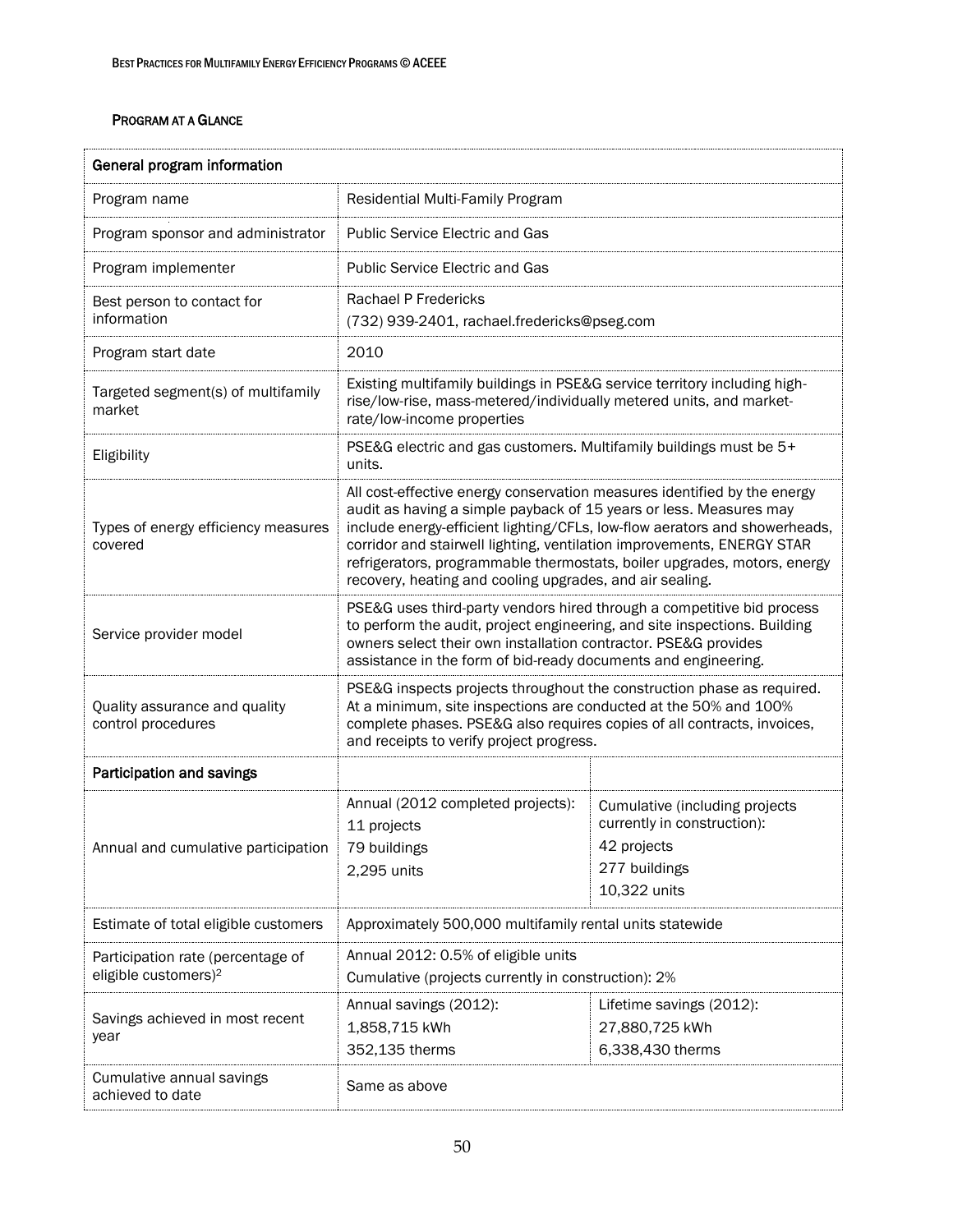| Average percentage savings by<br>participant compared to pre-<br>program use | Not available                                                                                                                                                                                                                                                                                                                                                            |
|------------------------------------------------------------------------------|--------------------------------------------------------------------------------------------------------------------------------------------------------------------------------------------------------------------------------------------------------------------------------------------------------------------------------------------------------------------------|
| Estimated average measure life                                               | 15-18 years                                                                                                                                                                                                                                                                                                                                                              |
| <b>Budgets and expenditures</b>                                              |                                                                                                                                                                                                                                                                                                                                                                          |
| Cumulative multifamily program<br>budget                                     | Phase 1: \$19 million<br>Phase 2: \$20 million                                                                                                                                                                                                                                                                                                                           |
| Annual multifamily program budget                                            | Program budgets are not planned on a per-year basis, but rather a lump<br>sum as filed with the New Jersey Board of Public Utilities. The initial<br>program budget was \$19 million; an extension of the program provided<br>another \$20 million in funding. PSE&G expects to propose additional<br>program funding at significantly higher levels in the near future. |
| Multifamily program expenditure in<br>most recent year                       | \$14,042,457 (2012)                                                                                                                                                                                                                                                                                                                                                      |
| Cost of saved energy                                                         | Earlier in the program with fewer projects the cost was \$.05 per kWh. Now<br>with a greater number of projects the cost is estimated at \$.03-.04 per<br>kWh.                                                                                                                                                                                                           |
| Cost effectiveness in terms of<br>benefit-to-cost ratio(s)                   | 2011 UCT: 1.39<br>2011 TRC: 2.9                                                                                                                                                                                                                                                                                                                                          |
| Funding sources                                                              | PSE&G investment. PSE&G will submit a request for rate recovery after<br>investment.                                                                                                                                                                                                                                                                                     |
| All figures as reported by PSE&G (Fredericks 2013).                          |                                                                                                                                                                                                                                                                                                                                                                          |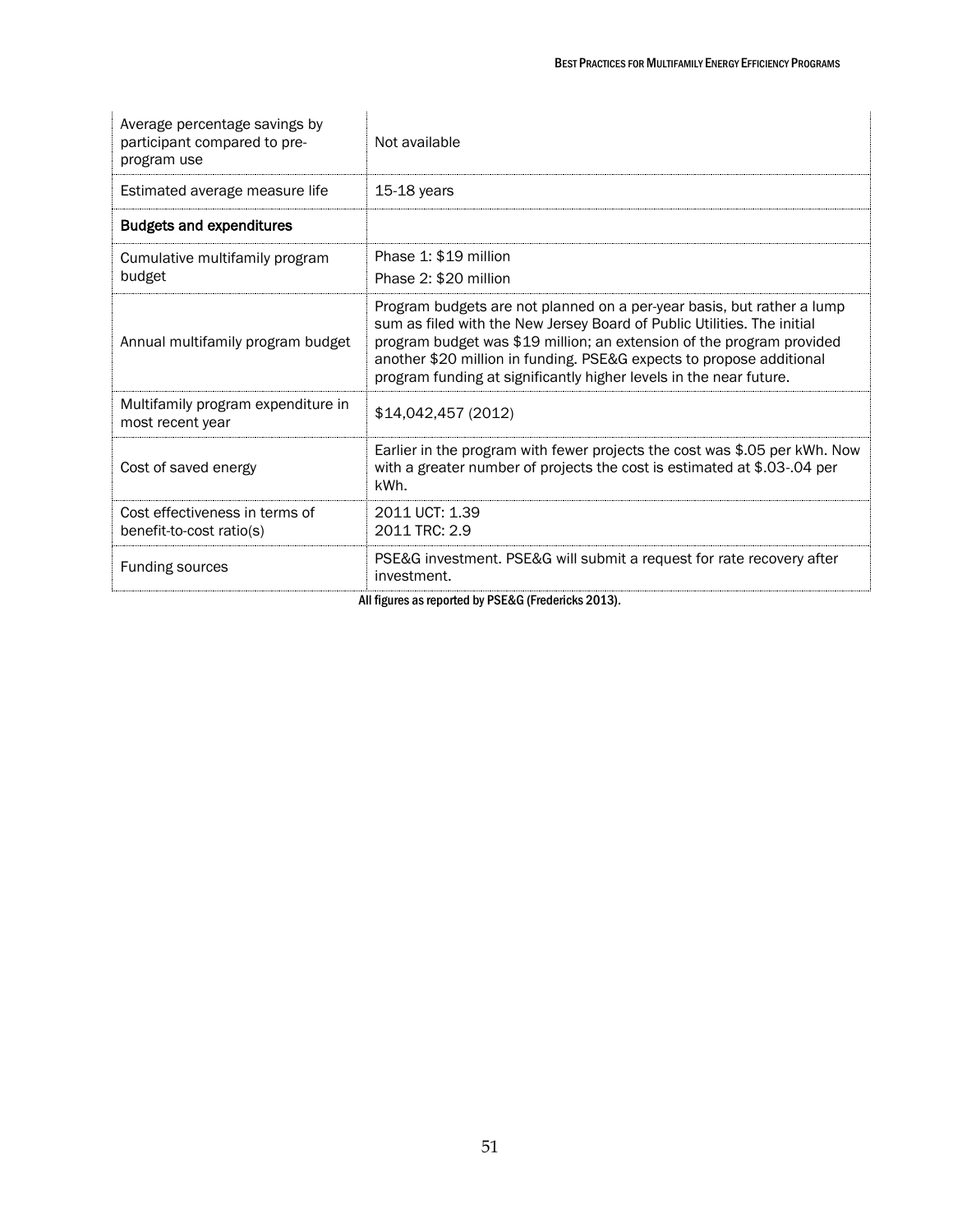### *PUGET SOUND ENERGY — EXISTING MULTIFAMILY RETROFIT PROGRAM*

PROGRAM DESCRIPTION**.** The Puget Sound Energy (PSE) Existing Multifamily Retrofit Program offers no-cost installation of energy efficiency measures, appliance replacement, and incentives for additional upgrades to appliances, windows, insulation, lighting, and heating and hot water systems. The program targets existing multifamily buildings and complexes, excluding low-income buildings and new construction, which are served through separate programs.<sup>11</sup> As a first step, PSE conducts a free walk-through energy audit to identify potential energy efficiency upgrades, ensuring that owners know the full range of opportunities. The audit also provides PSE with information on the complex that it can use to market future program offerings. Owners can then choose to schedule direct installation of no-cost measures including lighting (LED and CFL), low-flow fixtures, and water pipe insulation. Once contractors are onsite for the installation, they evaluate whether the in-unit appliances are eligible for free replacement. Additional measures are installed by contractors selected from PSE's network or chosen by the owner. While owners can choose which additional measures they want to install and in what order, PSE does require insulation to be upgraded with any window replacement projects.

PROGRAM SUCCESSES AND LESSONS LEARNED. A driver of the program's success has been the relationships that PSE has built with both owners and contractors. In order to build relationships and minimize the burden for owners, the program provides seamless services and a single point of contact, even when internal coordination is needed for custom projects such as boiler replacements that require review by the PSE engineering team. Contractors are both the program's workforce and its sales force. PSE offers them the opportunity to join their Contractor Alliance Network, which provides them with customer referrals and allows them to co-brand their services with PSE. The network allows PSE to follow up on audits by providing owners with contractor referrals, helping them to coordinate bids. The three-way relationship between PSE, contractors, and owners has helped encourage owners to undertake multiple projects. The flexibility of the program allows owners to undertake projects as they are able and when they fit with their capital improvement schedules.

In order to streamline the application process and reduce upfront costs, PSE now allows owners to assign the incentives they receive directly to their contractors. This strategy reduces the amount owners have to pay up front to contractors and motivates contractors to ensure that their installations will meet PSE requirements. It also gives them a marketing tool as they are able to offer discounted pricing.

 $\ddot{\phantom{a}}$ 

<sup>11</sup>PSE's program for low-income weatherization funds county agencies which combine PSE, state, and federal funds to weatherize both single and multifamily low-income housing. Properties that are eligible for the lowincome program may also receive incentives through the standard multifamily program if the measures are not provided by the local weatherization agencies.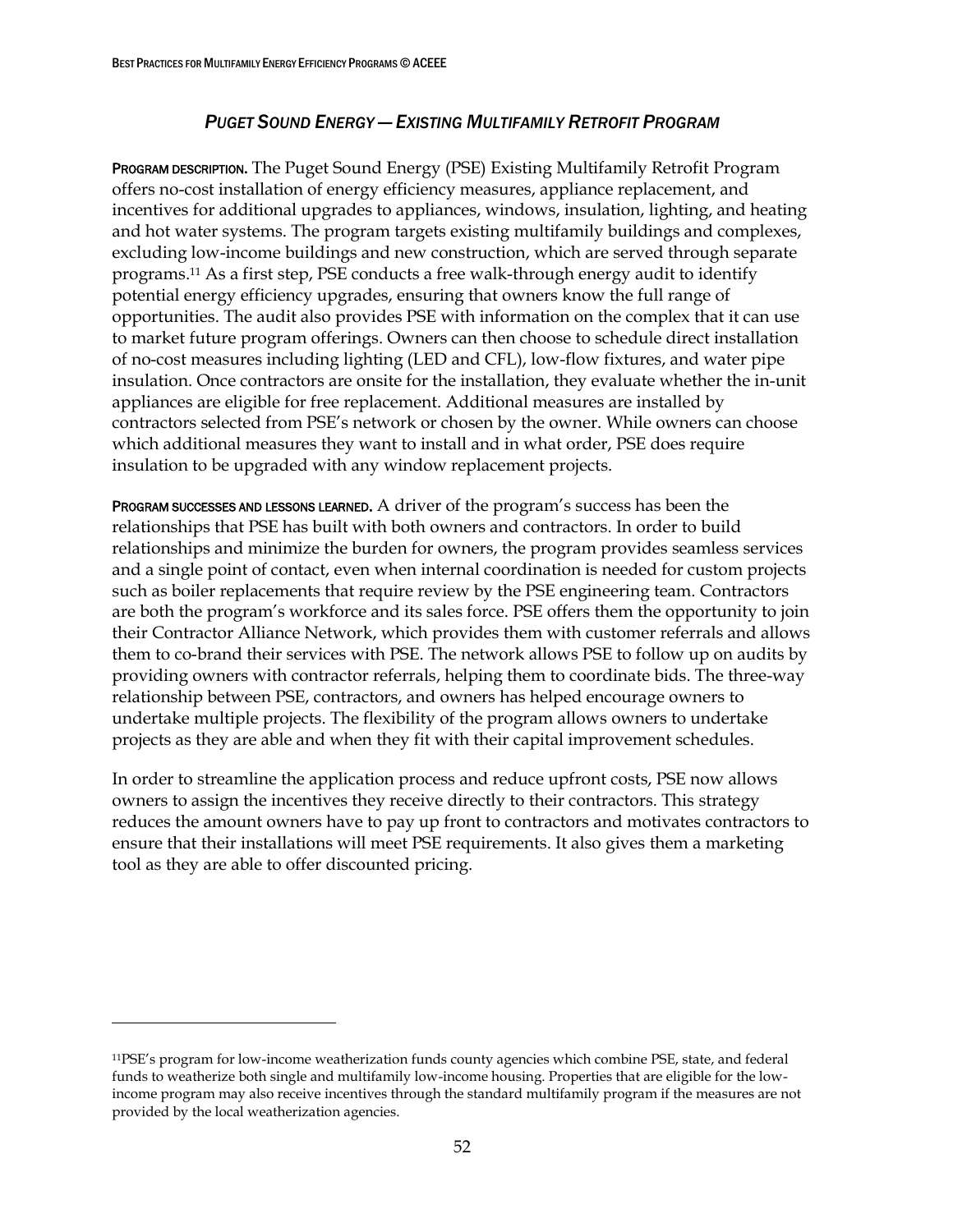| General program information                                                  |                                                                                                                                                                                                                                                                                                                                                                                                        |                                        |  |
|------------------------------------------------------------------------------|--------------------------------------------------------------------------------------------------------------------------------------------------------------------------------------------------------------------------------------------------------------------------------------------------------------------------------------------------------------------------------------------------------|----------------------------------------|--|
| Program name                                                                 | <b>Existing Multifamily Retrofit Program</b>                                                                                                                                                                                                                                                                                                                                                           |                                        |  |
| Program sponsor and administrator                                            | <b>Puget Sound Energy</b>                                                                                                                                                                                                                                                                                                                                                                              |                                        |  |
| Program implementer                                                          | Puget Sound Energy and Ecova Inc.                                                                                                                                                                                                                                                                                                                                                                      |                                        |  |
| Website                                                                      | http://pse.com/savingsandenergycenter/ForCondosApartments/Pages/def<br>ault.aspx                                                                                                                                                                                                                                                                                                                       |                                        |  |
| Best person to contact for<br>information                                    | John Forde<br>(415) 456-2616. john.forde@pse.com,                                                                                                                                                                                                                                                                                                                                                      |                                        |  |
| Program start date                                                           | August 2006                                                                                                                                                                                                                                                                                                                                                                                            |                                        |  |
| Targeted segment(s) of multifamily<br>market                                 | Existing non-low-income multifamily buildings/campuses, both apartments<br>and condominiums. PSE operates separate multifamily low income and new<br>construction programs.                                                                                                                                                                                                                            |                                        |  |
| Eligibility                                                                  | 5+ more attached units. If buildings located in a multifamily campus are less<br>than 5 attached units or there are nonresidential buildings (cabana, laundry<br>facilities, offices, etc.), the program will serve the entire campus.                                                                                                                                                                 |                                        |  |
| Types of energy efficiency measures<br>covered                               | Measures include window and insulation upgrades, air sealing, appliance,<br>lighting, HVAC and water heating upgrades, and calculated commercial<br>upgrades including boilers and solar pool heaters.                                                                                                                                                                                                 |                                        |  |
| Service provider model                                                       | PSE directly installs in-unit measures including lighting (CFL and LED),<br>showerhead replacements, appliance replacements (fridges and clothes<br>washers), and pipe wrap. Owners are free to choose their own contractors<br>for other installed measures. Contractors may join the PSE Contractor<br>Alliance Network; PSE refers contractors to customers, and contractors co-<br>brand with PSE. |                                        |  |
| Quality assurance and quality<br>control procedures                          | Contractor training prior to installation of incentivized measures, in-progress<br>verifications, post-installation verification of up to 15% of units affected.                                                                                                                                                                                                                                       |                                        |  |
| Participation and savings                                                    |                                                                                                                                                                                                                                                                                                                                                                                                        |                                        |  |
| Annual and cumulative participation                                          | Annual 2012:<br>39,489 units                                                                                                                                                                                                                                                                                                                                                                           | Cumulative 2006-2012:<br>120,000 units |  |
| Estimate of total eligible customers                                         | Approximately 245,000 multifamily customers                                                                                                                                                                                                                                                                                                                                                            |                                        |  |
| Participation rate (percentage of<br>eligible customers) <sup>2</sup>        | 2012 annual: 16%. Cumulative (2006-2012): 49% of customers                                                                                                                                                                                                                                                                                                                                             |                                        |  |
| Savings achieved in most recent<br>year                                      | 2012 first-year annual savings: 22,952,000 kWh, 90,156 therms<br>2012 lifetime savings: 393,057 kWh, 1,982,772 therms                                                                                                                                                                                                                                                                                  |                                        |  |
| Cumulative annual savings achieved<br>to date                                | 2006-2012: 94,000,000 kWh, 275,000 therms                                                                                                                                                                                                                                                                                                                                                              |                                        |  |
| Average percentage savings by<br>participant compared to pre-<br>program use | Not available                                                                                                                                                                                                                                                                                                                                                                                          |                                        |  |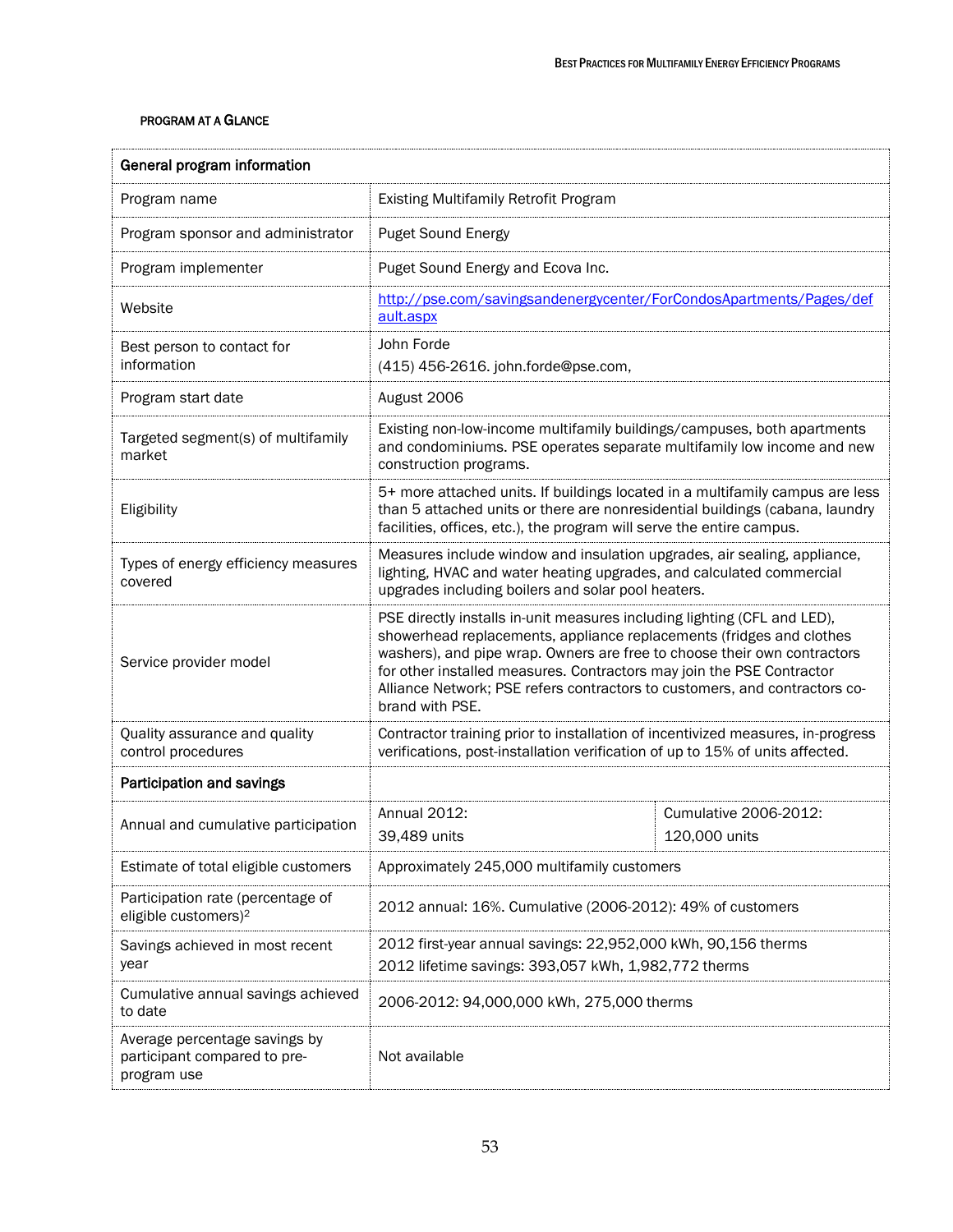| Estimated average measure life                             | Blended average is 18 years (22 years for gas, 18 years for electric)                                                          |                                                   |
|------------------------------------------------------------|--------------------------------------------------------------------------------------------------------------------------------|---------------------------------------------------|
| <b>Budgets and expenditures</b>                            |                                                                                                                                |                                                   |
| Total annual energy efficiency<br>budget                   | 2012: \$111 million                                                                                                            |                                                   |
| Cumulative program budget                                  | 2006-2012: \$30,962,000                                                                                                        |                                                   |
| Annual multifamily program budget                          | 2013: \$10,066,500 (electric), \$230,000 (gas)                                                                                 |                                                   |
| Annual multifamily budget<br>breakdown: incentives         | \$8,866,00 (electric), \$169,000 (gas)                                                                                         |                                                   |
| Annual multifamily budget<br>breakdown: marketing          | \$42,000 (electric), \$2,500 (gas)                                                                                             |                                                   |
| Multifamily program expenditure in<br>most recent year     | 2012: \$10,247,241 (electric), \$451,953 (gas)                                                                                 |                                                   |
| Levelized cost of saved energy                             | \$.037 per kWh<br>\$.36 per therm                                                                                              |                                                   |
| Cost effectiveness in terms of<br>benefit-to-cost ratio(s) | 2013 TRC estimate:<br>Electric: 2.42<br>Gas: .91                                                                               | 2013 UCT estimate:<br>Gas: 2.63<br>Electric: 2.96 |
| <b>Funding sources</b>                                     | Funding is realized from a customer contribution included in residential<br>customers' electric and natural gas utility bills. |                                                   |

Notes and sources: All figures are as reported by PSE (Forde 2013) unless noted. Levelized cost of saved energy calculated using 2012 savings, utility costs, and estimated average measure life as reported to Washington Department of Commerce (PSE 2013, Exhibit 2) and a 5% real discount rate. 2Benefit-cost ratios are based on 2012 results (PSE 2013, Exhibit 2).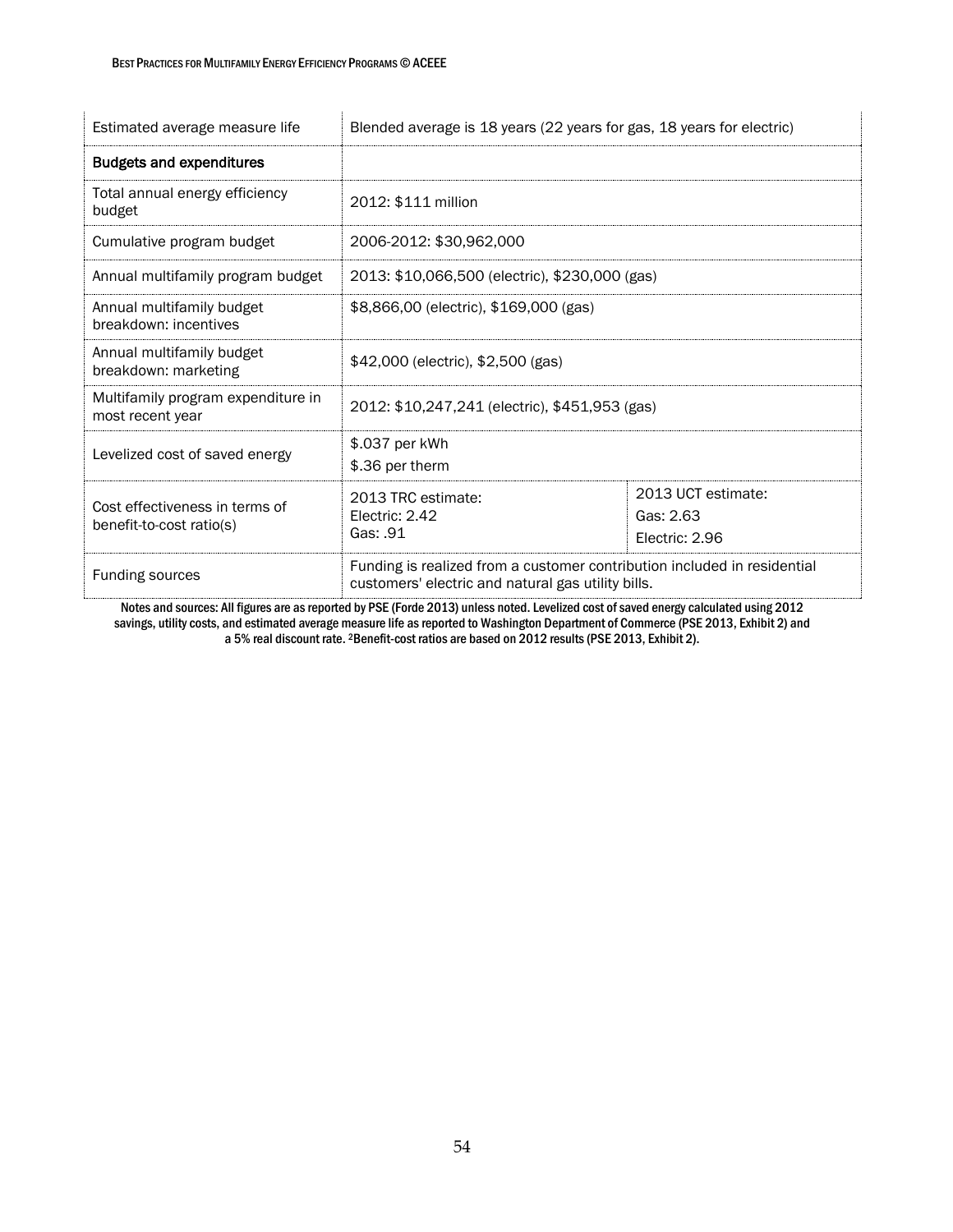### *SACRAMENTO MUNICIPAL UTILITY DISTRICT — MULTIFAMILY HOME PERFORMANCE PROGRAM*

PROGRAM DESCRIPTION**:** The Sacramento Municipal Utility District (SMUD) launched the Multifamily Home Performance Program (HPP-MF) n 2009 to support comprehensive energy retrofits of existing buildings with federal funding from the American Recovery and Reinvestment Act. In 2012 SMUD launched a new version of the program funded by its utility-customer public benefit funds. The current HPP-MF program requires projects to achieve energy savings of 10% over existing use and provides performance-based incentives that increase with the level of energy savings achieved.<sup>12</sup> The federal grant funds helped create a workforce of certified energy raters (HERS II). SMUD now relies on these raters to complete energy audits pre- and post-installation, help owners identify potential energy efficiency improvements, and provide oversight and quality insurance throughout the project. The raters are paid incentives of \$85 to \$150 a unit depending on the size of the building, allowing many to offer energy audits at no cost to the building owner.

The HPP-MF pathway requires building owners to install at least two energy efficiency measures including HVAC system upgrades throughout their properties. In addition, SMUD offers lower prescriptive rebates for individual measures. The HPP-MF program remains the focus and accounts for all but approximately 5% of projects.

PROGRAM SUCCESSES AND LESSONS LEARNED: In 2012, SMUD began transitioning from grant funding in order to make the program more cost effective and sustainable. SMUD now manages and funds the project rather than using an outside program implementation contractor. By simplifying program delivery, gradually lowering incentive levels, and allowing owners to use their own contractors, SMUD has lowered overhead costs and improved the cost effectiveness of the program. Its core remains the same: owners may choose any costeffective measures that enable them to meet the 10% requirement, and incentives escalate with higher energy savings. Even with the lower incentive levels, the program maintains a waiting list and is fully subscribed for 2014.

While the program remains expensive in terms of dollars per kilowatt saved, SMUD recognizes its importance in reaching previously underserved customers. Prior to the grant program, SMUD provided rebates for common-area improvements but had not delivered savings directly to tenants. The current program offers incentives high enough to offset a significant portion of the installation cost of in-unit measures. Savings for both the tenants and the building owners typically result from the escalating performance incentives and the requirement that owners install at least two separate types of energy efficiency measures (HVAC replacement and at least one additional measure including cool roofs, windows, insulation, indoor lighting, and water hearers).

 $\overline{a}$ 

<sup>12</sup>SMUD only provides electricity, so the performance requirement and measures are for electric savings only. Potential heating system retrofits are referred to Pacific Gas and Electric's multifamily rebate program.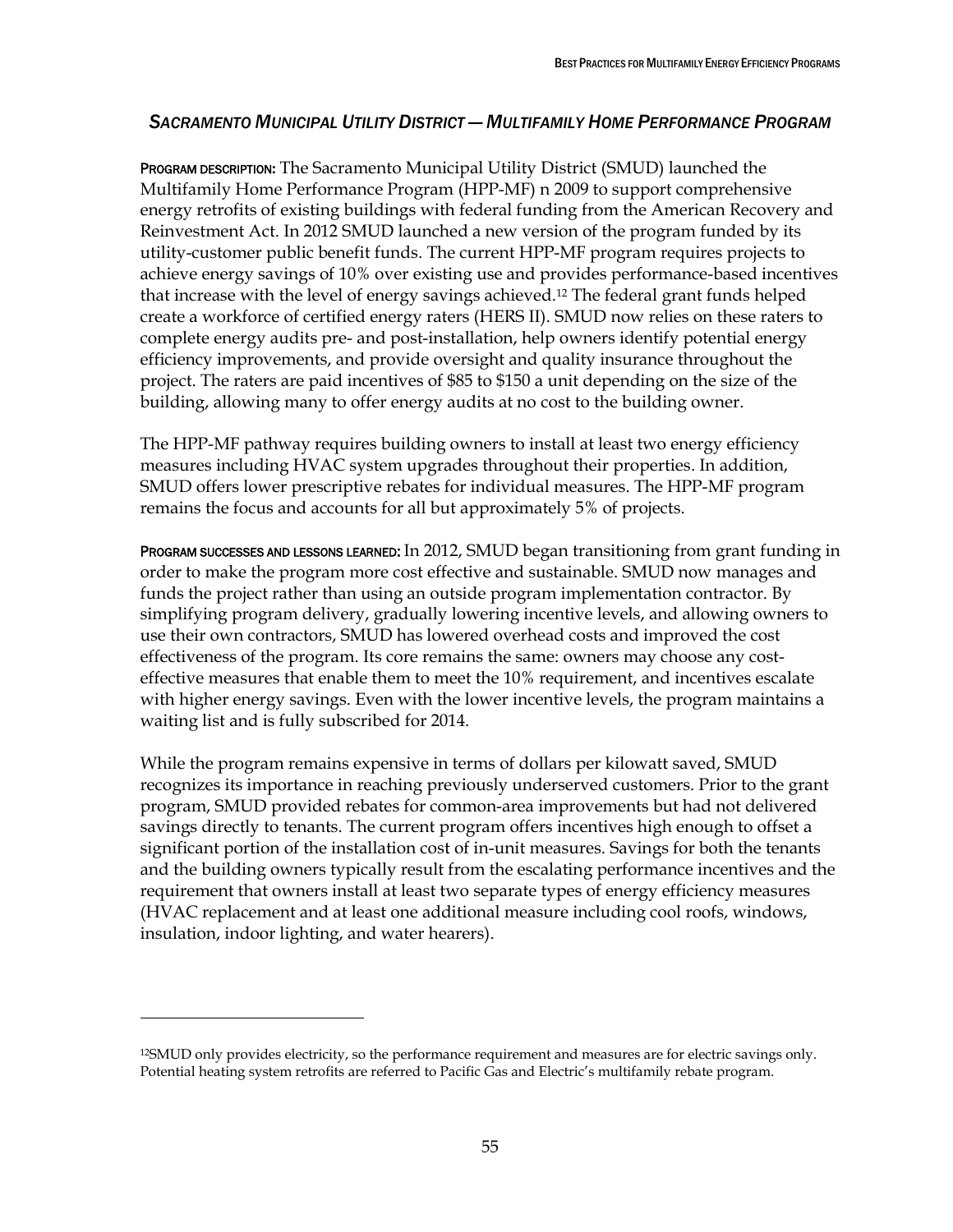| General program information                                           |                                                                                                                                                                                                                                                                                                                                                                                                                                                      |                                           |
|-----------------------------------------------------------------------|------------------------------------------------------------------------------------------------------------------------------------------------------------------------------------------------------------------------------------------------------------------------------------------------------------------------------------------------------------------------------------------------------------------------------------------------------|-------------------------------------------|
| Program name                                                          | Multifamily Home Performance Program                                                                                                                                                                                                                                                                                                                                                                                                                 |                                           |
| Program sponsor and administrator                                     | Sacramento Municipal Utility District (SMUD)                                                                                                                                                                                                                                                                                                                                                                                                         |                                           |
| Program implementer                                                   | SMUD staff                                                                                                                                                                                                                                                                                                                                                                                                                                           |                                           |
| Website                                                               | smud.org/en/residential/save-energy/rebates-incentives-<br>financing/multifamily-housing.htm                                                                                                                                                                                                                                                                                                                                                         |                                           |
| Best person to contact for<br>information                             | Misha Sarkovich<br>(916) 732-6484. msarkov@SMUD.org,                                                                                                                                                                                                                                                                                                                                                                                                 |                                           |
| Program start date                                                    | Current program design launched April 1, 2012                                                                                                                                                                                                                                                                                                                                                                                                        |                                           |
| Targeted segment(s) of multifamily<br>market                          | Existing multifamily buildings (market rate and affordable multifamily<br>housing) with 3+ units                                                                                                                                                                                                                                                                                                                                                     |                                           |
| Eligibility                                                           | To qualify for the performance-based incentives, multifamily properties<br>must contain 3+ units and improve energy efficiency levels by a minimum<br>of 10%.                                                                                                                                                                                                                                                                                        |                                           |
| Types of energy efficiency measures<br>covered                        | There are two program pathways. The Home Performance Program for<br>Multifamily (HPP-MF) provides comprehensive retrofits of existing<br>buildings (at least two changes to an existing building's envelope, electric<br>water-heating system, space-conditioning system, or lighting system.<br>Prescriptive rebates are offered to property owners who are not willing or<br>able to invest in major comprehensive energy efficiency improvements. |                                           |
| Service provider model                                                | SMUD provides HPP-MF or prescriptive rebates directly to the property<br>owners, who are free to select their own contractors.                                                                                                                                                                                                                                                                                                                       |                                           |
| Quality assurance and quality<br>control procedures                   | HPP-MF requires HERS II rater participation, HERS II raters provide<br>oversight and quality control assistance, for which SMUD pays separate<br>incentives to the raters (on average \$85 per unit).                                                                                                                                                                                                                                                |                                           |
| Participation and savings                                             |                                                                                                                                                                                                                                                                                                                                                                                                                                                      |                                           |
| Annual and cumulative participation                                   | Annual participation goal 2014:<br>1,200 units                                                                                                                                                                                                                                                                                                                                                                                                       | Cumulative (2009-present):<br>5,500 units |
| Estimate of total eligible customers                                  | Approximately 125,000 units in SMUD service territory                                                                                                                                                                                                                                                                                                                                                                                                |                                           |
| Participation rate (percentage of<br>eligible customers) <sup>2</sup> | Annual: 1%<br>Cumulative (2009-present): 4%                                                                                                                                                                                                                                                                                                                                                                                                          |                                           |
| Savings achieved in most recent<br>year                               | Not yet available. 2014 program goal is 2,000,000 kWh and 0.8 MW                                                                                                                                                                                                                                                                                                                                                                                     |                                           |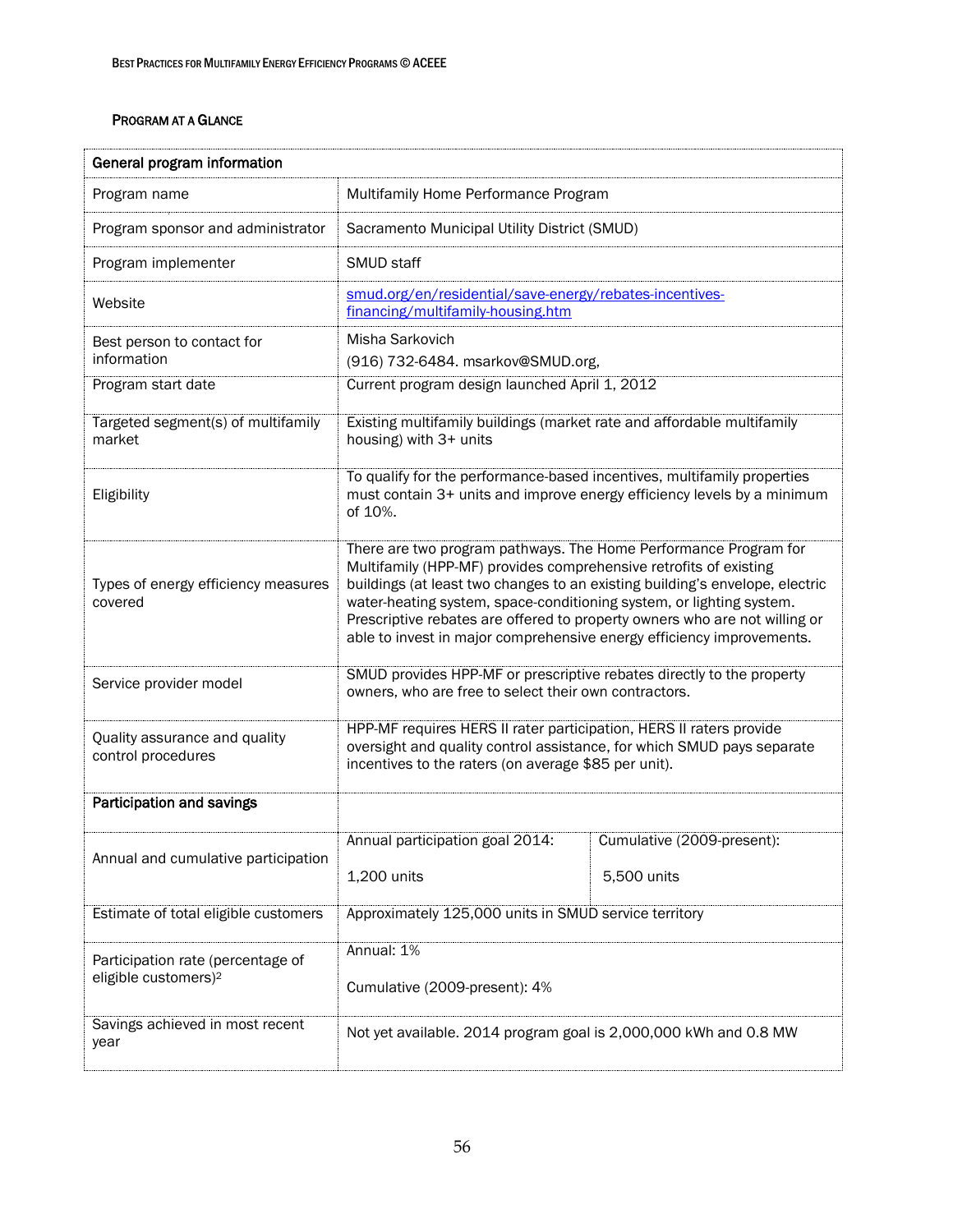| Cumulative annual savings<br>achieved to date                                | 2009-2013: 10, 800,000 kWh, 1.75 MW                                       |
|------------------------------------------------------------------------------|---------------------------------------------------------------------------|
| Average percentage savings by<br>participant compared to pre-<br>program use | Since program inception: 29.5%                                            |
| Estimated average measure life                                               | Most common measures (window replacement and HVAC) have 20+ years<br>life |
| <b>Budgets and expenditures</b>                                              |                                                                           |
| Total annual energy efficiency<br>budget                                     | 2014: \$37.6 million                                                      |
| Cumulative program budget                                                    | 2009-2013: \$10.75 million                                                |
| Annual multifamily program budget                                            | 2014: \$1.7 million                                                       |
| Annual multifamily budget<br>breakdown: incentives                           | 2014: \$1.57 million                                                      |
| Annual multifamily budget<br>breakdown: marketing                            | 2014: None; full waiting list for 2014                                    |
| Multifamily program expenditure in<br>most recent year                       | Not yet available                                                         |
| Levelized cost of saved energy                                               | \$0.08 KWh                                                                |
| Cost effectiveness in terms of<br>benefit-to-cost ratio(s)                   | Not available                                                             |
| Funding sources                                                              | SMUD ratepayer public service funds                                       |

All figures are as reported by SMUD (Sarkovich 2013).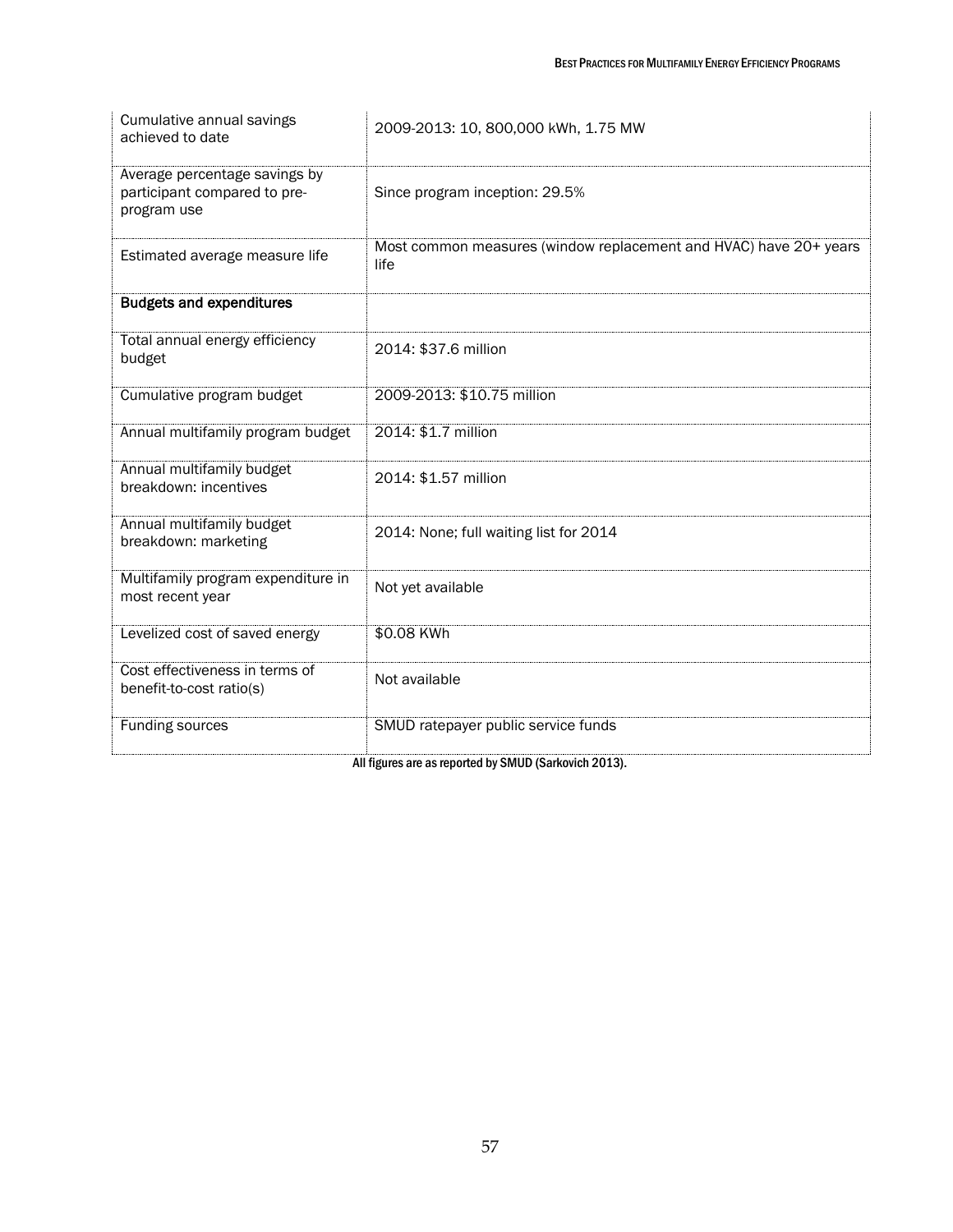### *EFFICIENCY VERMONT — MULTIFAMILY PROGRAMS*

PROGRAM DESCRIPTION**:** Efficiency Vermont offers a suite of programs targeting both new and existing multifamily buildings. The Building Performance program provides incentives for contractor-installed insulation, air sealing and ventilation system improvements. The New Construction and Renovation program provides developers with technical assistance and financial incentives to support above-code and ENERGY STAR certified building projects. Existing property owners can take advantage of a range of both custom and prescriptive rebates for appliances and equipment upgrades. Since most multifamily building owners in Vermont do not pay for any of their tenants' utilities, the incentives for equipment and appliance replacement are higher for rental property owners than for homeowners to help overcome split incentives.

In addition to these programs that are open to all property owners, Efficiency Vermont partners with the local weatherization agencies in the Vermont Fuel Efficiency Partnership to provide additional funding for weatherization services for income-qualified properties. Efficiency Vermont funds allow the weatherization agencies to install electric measures in addition to the thermal measures covered by federal funding and achieve deeper savings than traditional weatherization projects, specifically in multifamily buildings. The Partnership provides project management and higher incentives for energy retrofits that achieve at least 25% savings. These projects often include replacing heating systems and installation of solar technologies.

PROGRAM SUCCESSES AND LESSONS LEARNED: Since its inception, Efficiency Vermont has maintained strong relationships with the nonprofit affordable housing providers in the state. As a result of these relationships and outreach to architects and designers, virtually all the multifamily housing that has been built or renovated in Vermont by the nonprofit community over the last ten years has participated in Efficiency Vermont programs. However, while 92% of Vermont's apartments house families earning less than 80% of area median income, nonprofit providers own less than 30% of apartments. Recognizing the need to reach multifamily properties beyond the affordable housing community, in 2002 Efficiency Vermont sought to expand participation in its programs. They learned, however, that the small, independent owners of much of Vermont's multifamily housing stock were less willing to undertake major rehabilitation projects, especially as few of them paid any of the buildings' utilities themselves. In order to serve this part of the market, Efficient Vermont developed its Building Performance and residential rental property rebate programs to provide owners incentives for whatever energy efficiency projects made sense for their buildings. Efficiency Vermont has developed a partnership with the Vermont Apartment Association in order to reach these owners directly through the Association's newsletter and events.

While Efficiency Vermont funding comes largely from electricity customers, its programs have successfully leveraged thermal energy and water savings by incentivizing projects with multiple benefits. State regulators encourage seeking such opportunities for multiple benefits and allow Efficiency Vermont to apply the additional energy and water savings towards the total resource benefits used to evaluate the cost effectiveness of their programs. The fact that Efficiency Vermont is able to use its funding to deliver comprehensive savings is attractive to building owners, who are more likely to pay for water themselves.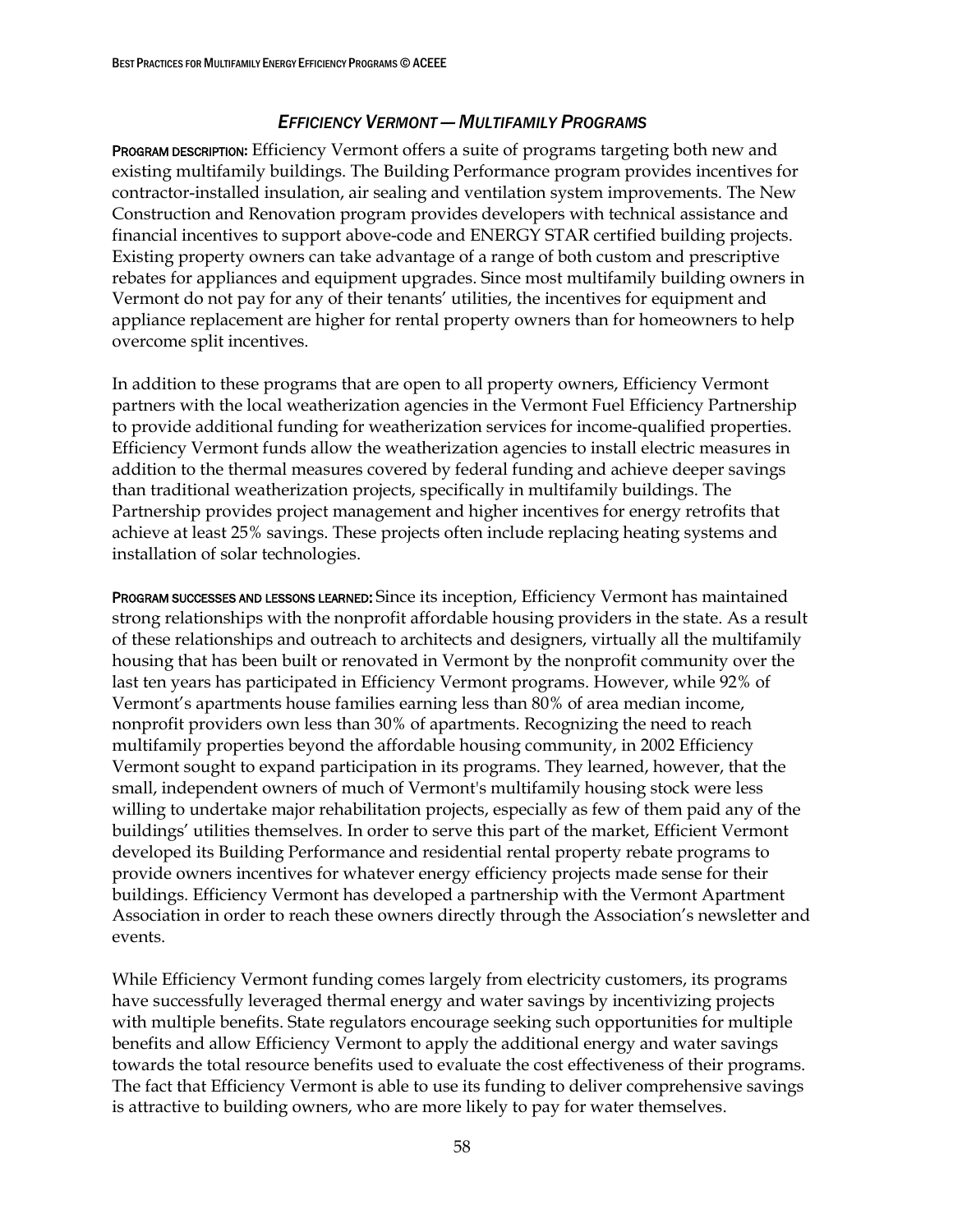| General program information                    |                                                                                                                                                                                                                                                                                                                                                                                                                                                                                                                                                                                                                                                                                                                                                                                                                                                                                                                                                                                                                                                                                                                                                                                                                                                                                                                                                |  |
|------------------------------------------------|------------------------------------------------------------------------------------------------------------------------------------------------------------------------------------------------------------------------------------------------------------------------------------------------------------------------------------------------------------------------------------------------------------------------------------------------------------------------------------------------------------------------------------------------------------------------------------------------------------------------------------------------------------------------------------------------------------------------------------------------------------------------------------------------------------------------------------------------------------------------------------------------------------------------------------------------------------------------------------------------------------------------------------------------------------------------------------------------------------------------------------------------------------------------------------------------------------------------------------------------------------------------------------------------------------------------------------------------|--|
| Program name                                   | <b>Multifamily Services</b>                                                                                                                                                                                                                                                                                                                                                                                                                                                                                                                                                                                                                                                                                                                                                                                                                                                                                                                                                                                                                                                                                                                                                                                                                                                                                                                    |  |
| Program sponsor and administrator              | State of Vermont Public Service Board, Efficiency Vermont                                                                                                                                                                                                                                                                                                                                                                                                                                                                                                                                                                                                                                                                                                                                                                                                                                                                                                                                                                                                                                                                                                                                                                                                                                                                                      |  |
| Program implementer                            | Vermont Energy Investment Corporation                                                                                                                                                                                                                                                                                                                                                                                                                                                                                                                                                                                                                                                                                                                                                                                                                                                                                                                                                                                                                                                                                                                                                                                                                                                                                                          |  |
| Website                                        | http://www.efficiencyvermont.com                                                                                                                                                                                                                                                                                                                                                                                                                                                                                                                                                                                                                                                                                                                                                                                                                                                                                                                                                                                                                                                                                                                                                                                                                                                                                                               |  |
| Best person to contact for<br>information      | <b>Neil Curtis</b><br>(802) 540-7612. ncurtis@veic.org                                                                                                                                                                                                                                                                                                                                                                                                                                                                                                                                                                                                                                                                                                                                                                                                                                                                                                                                                                                                                                                                                                                                                                                                                                                                                         |  |
| Program start date                             | 1998                                                                                                                                                                                                                                                                                                                                                                                                                                                                                                                                                                                                                                                                                                                                                                                                                                                                                                                                                                                                                                                                                                                                                                                                                                                                                                                                           |  |
| Targeted segment(s) of multifamily<br>market   | New construction and existing buildings<br>Market rate and low income<br>Comprehensive and individual measures                                                                                                                                                                                                                                                                                                                                                                                                                                                                                                                                                                                                                                                                                                                                                                                                                                                                                                                                                                                                                                                                                                                                                                                                                                 |  |
| Eligibility                                    | 5 units or more; smaller building and scattered site projects may be<br>served by on a case-by-case basis.                                                                                                                                                                                                                                                                                                                                                                                                                                                                                                                                                                                                                                                                                                                                                                                                                                                                                                                                                                                                                                                                                                                                                                                                                                     |  |
| Types of energy efficiency measures<br>covered | Measures vary by program pathway:<br>Weatherization Add-On Program: Partnering with low income<br>weatherization program providers, provides funding for electric saving<br>materials and their installation.<br>Vermont Fuel Efficiency Partnership: Collaboration between energy<br>efficiency and affordable housing programs to provide technical<br>assistance and cash incentives for comprehensive energy efficiency<br>retrofits. http://vfep.org/<br>New Construction/Major Retrofit: Per-unit rebate for comprehensive high-<br>performance building measures. Includes technical assistance, plan<br>review, construction inspections, and ENERGY STAR certification.<br>Rental Property Rebate Program: Free CFLs, low-flow showerheads and<br>faucet aerators; rebates on refrigerators and ventilator fans provided<br>directly to multifamily property owners.<br>Commercial Lighting Rebates: Rebates for common-area lighting<br>Building Performance Program: Up to \$5,100 in incentives for whole-<br>building efficiency improvements including air sealing, insulation, and<br>heating system upgrades. For buildings with 5+ apartments and less than<br>10,000 square feet. (Home Performance with ENERGY STAR program<br>serves 1-4 units)<br>HVAC Rebates: For boilers, furnaces, heat pumps, pellet heating systems |  |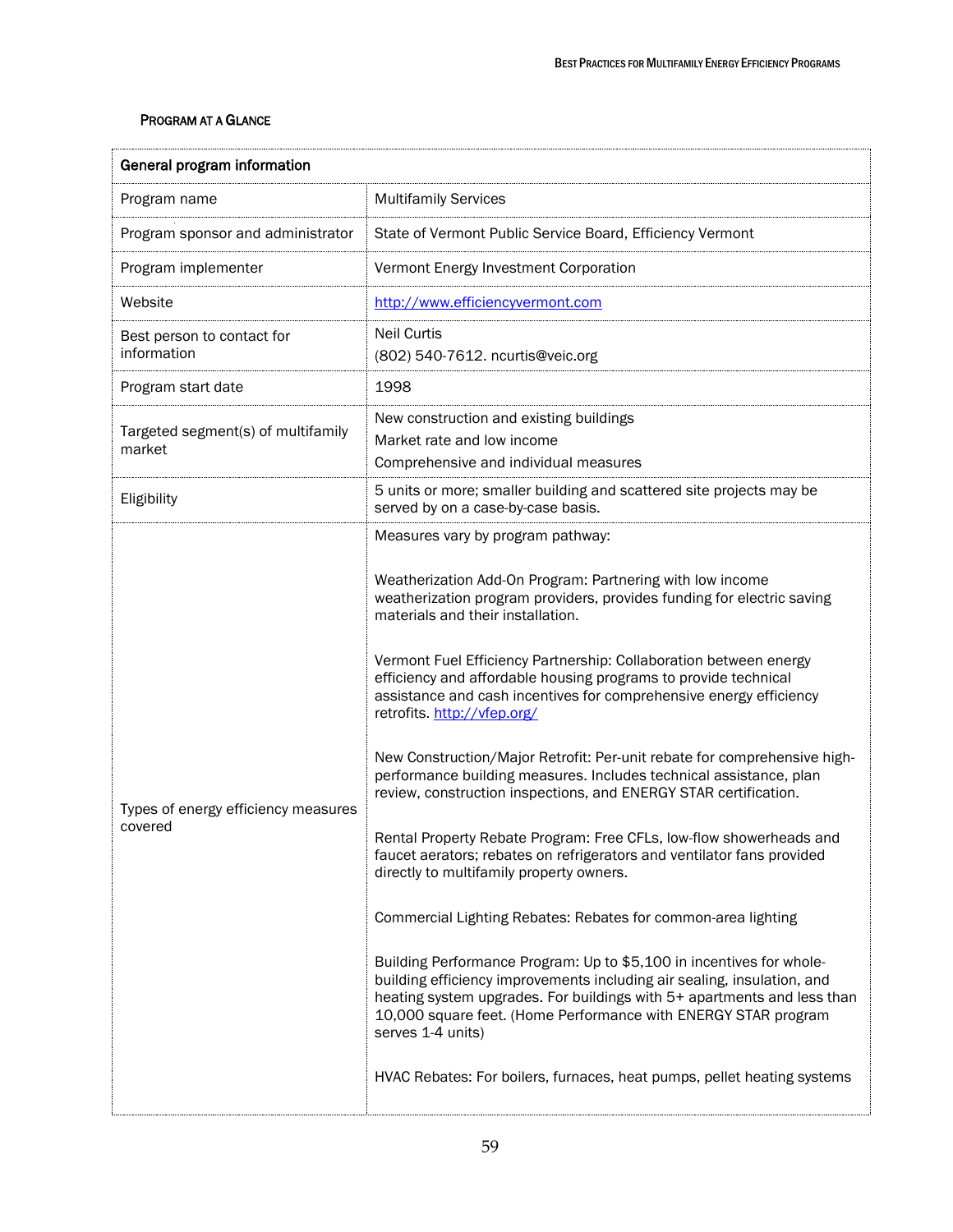|                                                                              | Custom: For projects that do not fall within the initiatives listed above,<br>property owners can request a custom incentive, and will be assigned an<br>energy consultant for review and analysis of project.                                                                                                                                                                                                                          |
|------------------------------------------------------------------------------|-----------------------------------------------------------------------------------------------------------------------------------------------------------------------------------------------------------------------------------------------------------------------------------------------------------------------------------------------------------------------------------------------------------------------------------------|
|                                                                              | Weatherization Add-On Program: Contracted to Vermont's Low Income<br><b>Weatherization Network</b>                                                                                                                                                                                                                                                                                                                                      |
| Service provider model                                                       | VT Fuel Efficiency Partnership: Program implementation subcontracted to<br>Central Vermont Community Action Council (a WAP provider)                                                                                                                                                                                                                                                                                                    |
|                                                                              | New Construction/Major Rehabilitation: Efficiency Vermont engineering<br>staff provide direct technical assistance and confirm completed projects<br>meet specifications.                                                                                                                                                                                                                                                               |
|                                                                              | Rental Property Rebate Program: Free products provided directly. Rebates<br>are provided for some products (refrigerators, ventilation fans).                                                                                                                                                                                                                                                                                           |
|                                                                              | Commercial Lighting and HVAC Rebates: Preferred contractor/trade ally<br>network. Property owners submit rebate application and proof of<br>purchase.                                                                                                                                                                                                                                                                                   |
|                                                                              | Building Performance Program: Preferred contractor/trade ally network.                                                                                                                                                                                                                                                                                                                                                                  |
| Quality assurance and quality<br>control procedures                          | All Efficiency Vermont services are included in annual audit provided<br>through funding contract. Site inspections are performed for a sample of<br>projects enrolled in all contractor-based programs, including<br>Weatherization Add-On, Vermont Fuel Efficiency Partnership, and Building<br>Performance. Rental Property Rebate program includes phone discussion<br>with property owner and site visits to a sample of projects. |
| Participation and savings                                                    |                                                                                                                                                                                                                                                                                                                                                                                                                                         |
| Annual and cumulative participation                                          | Multiple initiatives may provide services to a single apartment, but<br>bundled through a single energy consultant for ease of service. Overall<br>apartment participation numbers are not available.                                                                                                                                                                                                                                   |
|                                                                              | Deep/comprehensive services provided to approximately 450 apartments<br>per year. Many more apartments are served through narrower appliance<br>and lighting retrofit initiatives.                                                                                                                                                                                                                                                      |
| Estimate of total eligible customers                                         | 44,000 apartments                                                                                                                                                                                                                                                                                                                                                                                                                       |
| Participation rate (percentage of<br>eligible customers) <sup>2</sup>        | Annual: approx. 1% (deep/comprehensive services)<br>Cumulative: not available                                                                                                                                                                                                                                                                                                                                                           |
| Savings achieved in most recent<br>year                                      | First year annual savings 2012: 2,091,000 kWh; 6,239 mmBtu<br>(equivalent to 62,390 therms)                                                                                                                                                                                                                                                                                                                                             |
|                                                                              | Lifetime savings 2012: 34,122 MWh, net at generation; 98,703 mmBtu<br>(equivalent to 987,030 therms)                                                                                                                                                                                                                                                                                                                                    |
| Cumulative annual savings<br>achieved to date                                | 2000-2012: 67,688,000 kWh                                                                                                                                                                                                                                                                                                                                                                                                               |
| Average percentage savings by<br>participant compared to pre-<br>program use | Not available                                                                                                                                                                                                                                                                                                                                                                                                                           |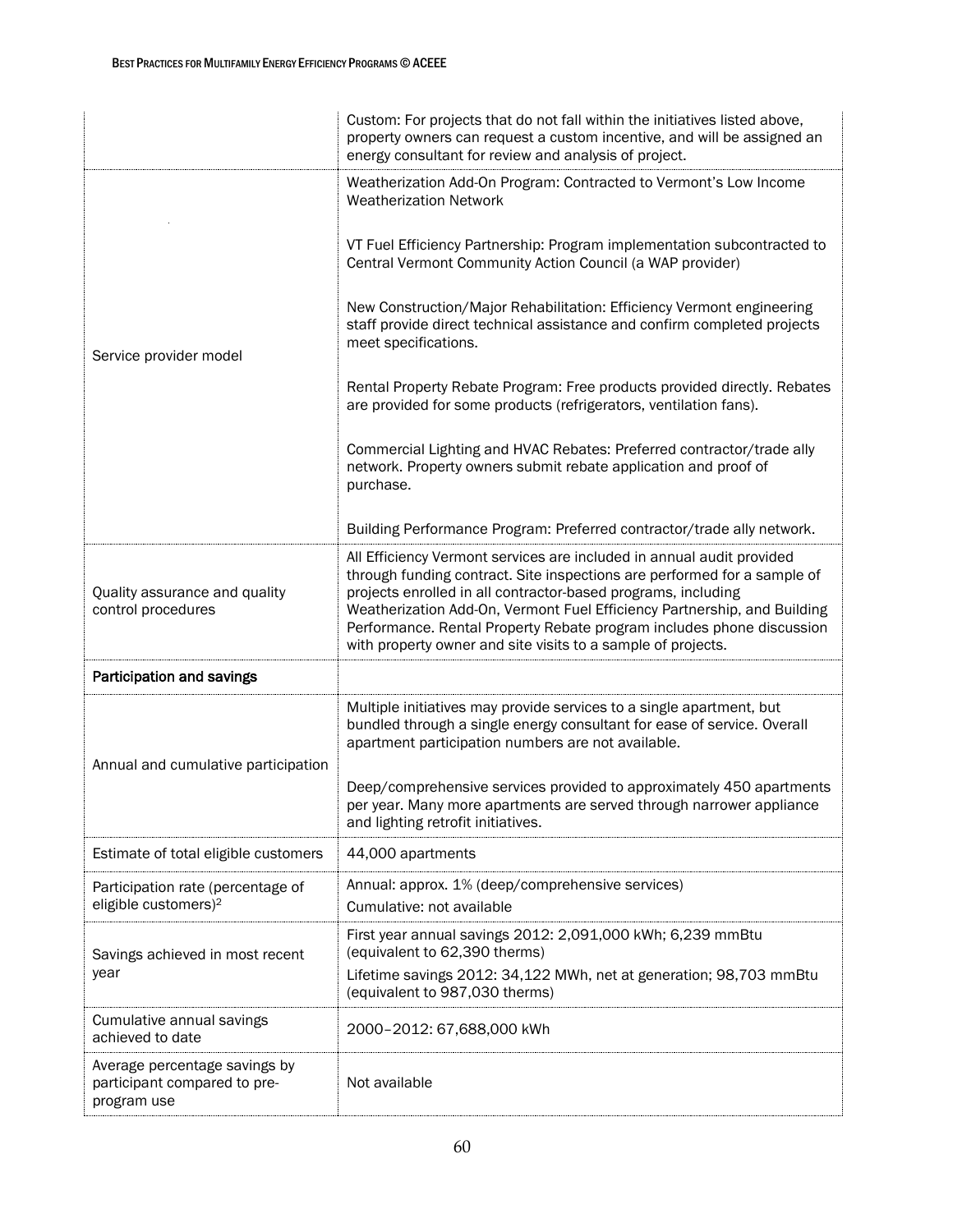| Estimated average measure life                             | 17 years                                                                                                                                                     |
|------------------------------------------------------------|--------------------------------------------------------------------------------------------------------------------------------------------------------------|
| <b>Budgets and expenditures</b>                            |                                                                                                                                                              |
| Total annual energy efficiency<br>budget                   | 2012 resource acquisition costs: \$31,999,637                                                                                                                |
| Cumulative program budget                                  | 2000-2012 multifamily resource acquisition costs: \$13,380,496                                                                                               |
| Annual multifamily program budget                          | 2012 multifamily resource acquisition costs: \$1,940,381                                                                                                     |
| Annual multifamily budget<br>breakdown: incentives         | 2012 incentives: \$546,017                                                                                                                                   |
| Annual multifamily budget<br>breakdown: marketing          | Not available                                                                                                                                                |
| Cost effectiveness in terms of<br>benefit-to-cost ratio(s) | Multifamily total resource benefits, year 2012: \$5,420,671<br>Multifamily resource acquisition costs, year 2012: \$1,940,381<br>Benefit-to-cost ratio: 2.79 |
| <b>Funding sources</b>                                     | Vermont Electric Systems Benefits Charge<br>Northeast Regional Greenhouse Gas Initiative<br><b>Forward Capacity Market</b>                                   |

All figures are as reported by VEIC (Curtis 2013).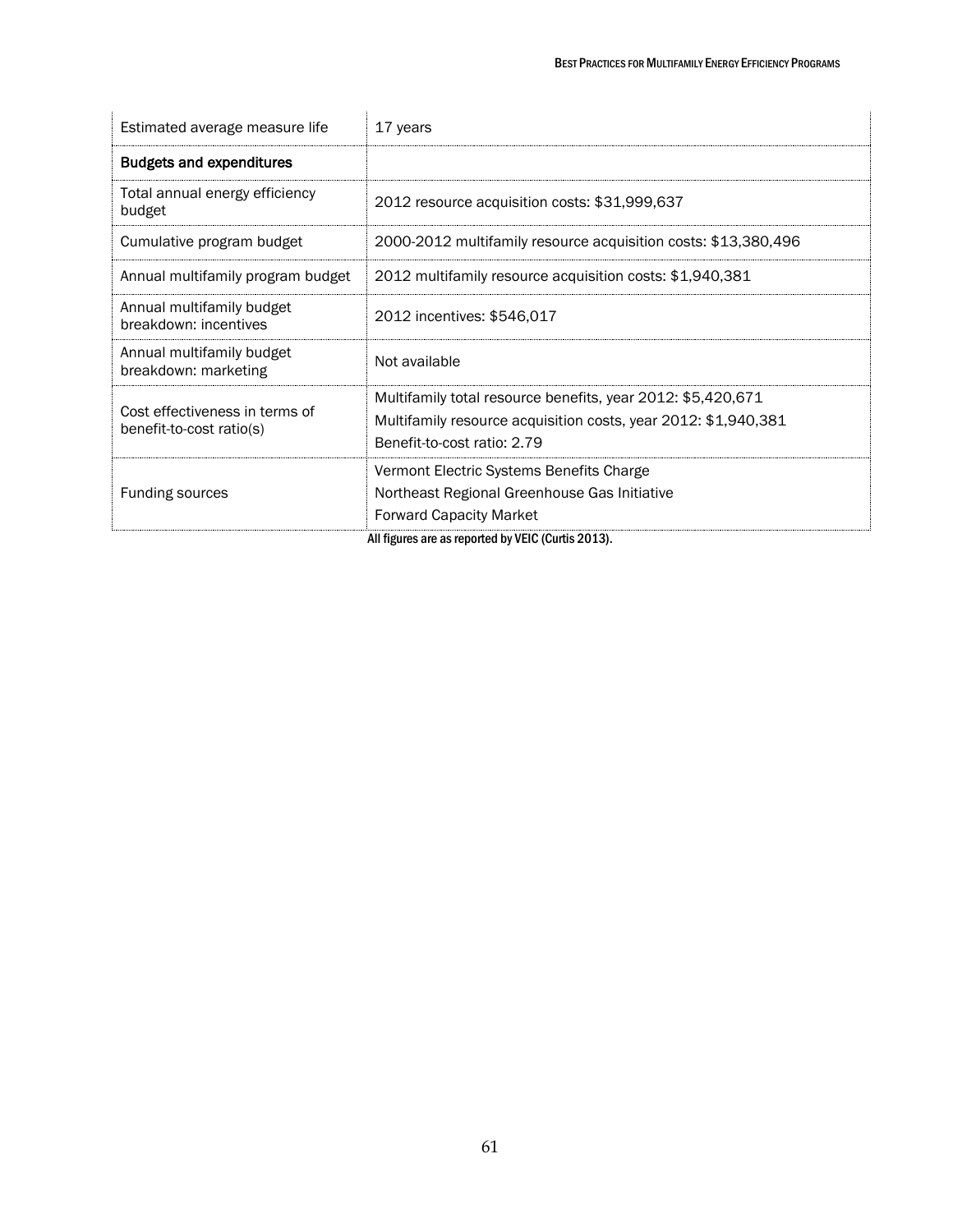# Appendix B: Case Studies of New and Notable Programs

The following programs have recently launched, and while it may be too early to evaluate their performance, they are demonstrating innovative approaches to serving the multifamily sector and may serve as examples to program administrators looking for new program ideas.

### *DC SUSTAINABLE ENERGY UTILITY (DC SEU) — LOW-INCOME MULTIFAMILY COMPREHENSIVE PROGRAM*

The DC SEU, which is a project of the Vermont Energy Investment Corporation under contract to the District Department of the Environment, launched the Low-Income Multifamily Comprehensive program in March 2012 to achieve deep and lasting energy savings in new and substantially renovated affordable housing. By targeting developers at the point of redevelopment, the DC SEU gets involved early in the planning phase, providing technical assistance and financial incentives to offset the incremental cost of improving the project's energy efficiency. Using an account manager model, DC SEU staff work with project stakeholders including owners, architects, and contractors throughout the design and construction process. Flexible incentives meet the needs of each project, and incentive levels are determined by measure life and efficiency to encourage deeper and longer-term savings. All projects have a payback that makes financial sense without incentives, but the incentives motivate developers to invest in energy efficiency measures that deliver savings to their tenants as well as reduce their own operating costs. The following table provides an overview of the program and a snapshot of the initial results.

| General program information                  |                                                                                                                                                                            |
|----------------------------------------------|----------------------------------------------------------------------------------------------------------------------------------------------------------------------------|
| Program name                                 | Low-Income Multifamily Comprehensive                                                                                                                                       |
| Program sponsor and/or<br>administrator      | District of Columbia Sustainable Energy Utility (DC SEU)                                                                                                                   |
| Program implementer                          | DC SEU                                                                                                                                                                     |
| Best person(s) to contact                    | Jogchum Poodt<br>(202) 479-2222. info@dcseu.com                                                                                                                            |
| Website                                      | http://www.dcseu.com/for-your-business/low-income-multifamily                                                                                                              |
| Program start date                           | <b>March 2012</b>                                                                                                                                                          |
| Targeted segment(s) of multifamily<br>market | New construction and substantial rehabilitation or redevelopment of existing<br>buildings                                                                                  |
| Eligibility                                  | All properties must be income qualified showing that at least 66% of the<br>units per building are occupied by residents earning 60% or less of the area<br>median income. |
| Participation and savings                    |                                                                                                                                                                            |
| Savings goals                                | FY2012: 319.000kWh                                                                                                                                                         |

### General program information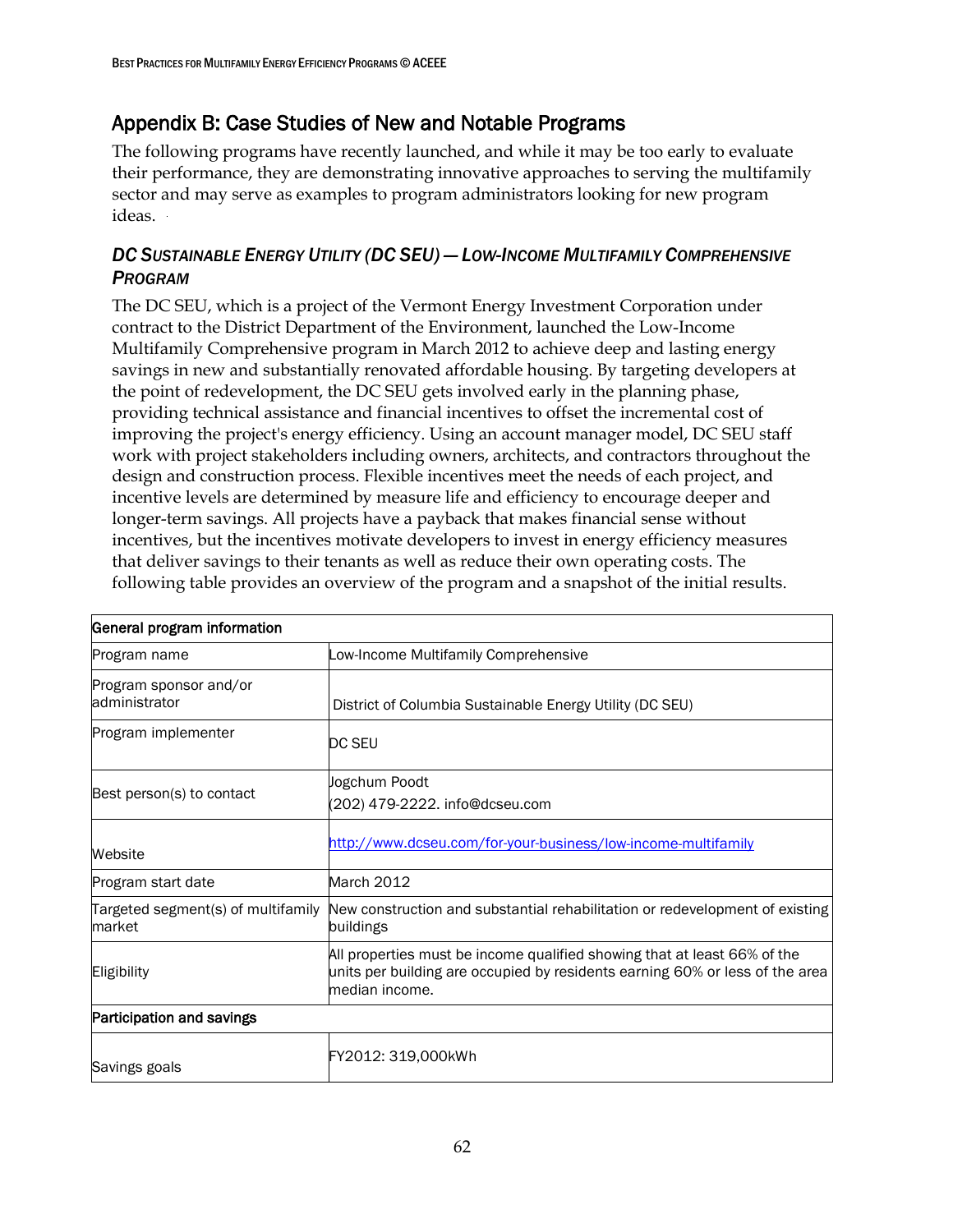| Estimate of total eligible<br>customers/buildings          | Estimated 65,000 multifamily affordable housing units in DC                                                            |                                           |  |
|------------------------------------------------------------|------------------------------------------------------------------------------------------------------------------------|-------------------------------------------|--|
| Estimated average measure life                             | FY2012: 17.229 years                                                                                                   |                                           |  |
| Savings achieved in most recent<br>year                    | FY2012 first-year annual savings:<br>773,311 kWh                                                                       | FY2012 lifetime savings:<br>11,339,943kWh |  |
| <b>Budgets and expenditures</b>                            |                                                                                                                        |                                           |  |
| Total annual energy efficiency<br>budget                   | FY2013: \$15.4million                                                                                                  |                                           |  |
| Annual multifamily program budget                          | FY2013: \$1.2million                                                                                                   |                                           |  |
| Annual multifamily budget<br>breakdown: incentives         | FY2013: \$954,501                                                                                                      |                                           |  |
| Annual multifamily budget<br>breakdown: marketing          | FY2013: \$150,000                                                                                                      |                                           |  |
| Cost effectiveness in terms of<br>benefit-to-cost ratio(s) | Societal Cost Test: 1.88                                                                                               |                                           |  |
| <b>Funding sources</b>                                     | DC ratepayers fund the Sustainable Energy Trust Fund through a surcharge<br>on monthly Pepco and Washington Gas bills. |                                           |  |

## All figures are as reported by DC SEU (Poodt 2013)

Ï

## COMED, NICOR GAS, PEOPLES GAS, AND NORTH SHORE GAS - MULTIFAMILY COMPREHENSIVE *ENERGY EFFICIENCY PROGRAM (MCEEP)*

In 2013, the four Chicago-area electric and gas utilities launched a new integrated program to provide comprehensive energy efficiency services to multifamily building owners. ComEd supplies electricity throughout most of northern Illinois, while gas is supplied by one of three utilities: Peoples Gas, North Shore Gas, or Nicor Gas. The utilities recognized the benefits to themselves and to building owners of offering both electric and gas measures through one integrated program, and they began coordinating their no-cost direct installation program for multifamily buildings in 2011. Building on this earlier collaboration, the new program provides incentives for an expanded set of electric and gas measures through one streamlined process. Now, in addition to a free onsite energy assessment and direct installation of in-unit measures at no cost, owners can apply for a variety of prescriptive and custom rebates and receive discounted installation services from the utilities' trade ally partners. The utilities coordinate program budgets, planning, and reporting behind the scenes. MCEEP incorporates many of the best practices recommended throughout this report, including integrating direct installation and rebate programs and providing and streamlining the process to minimize transaction costs for owners.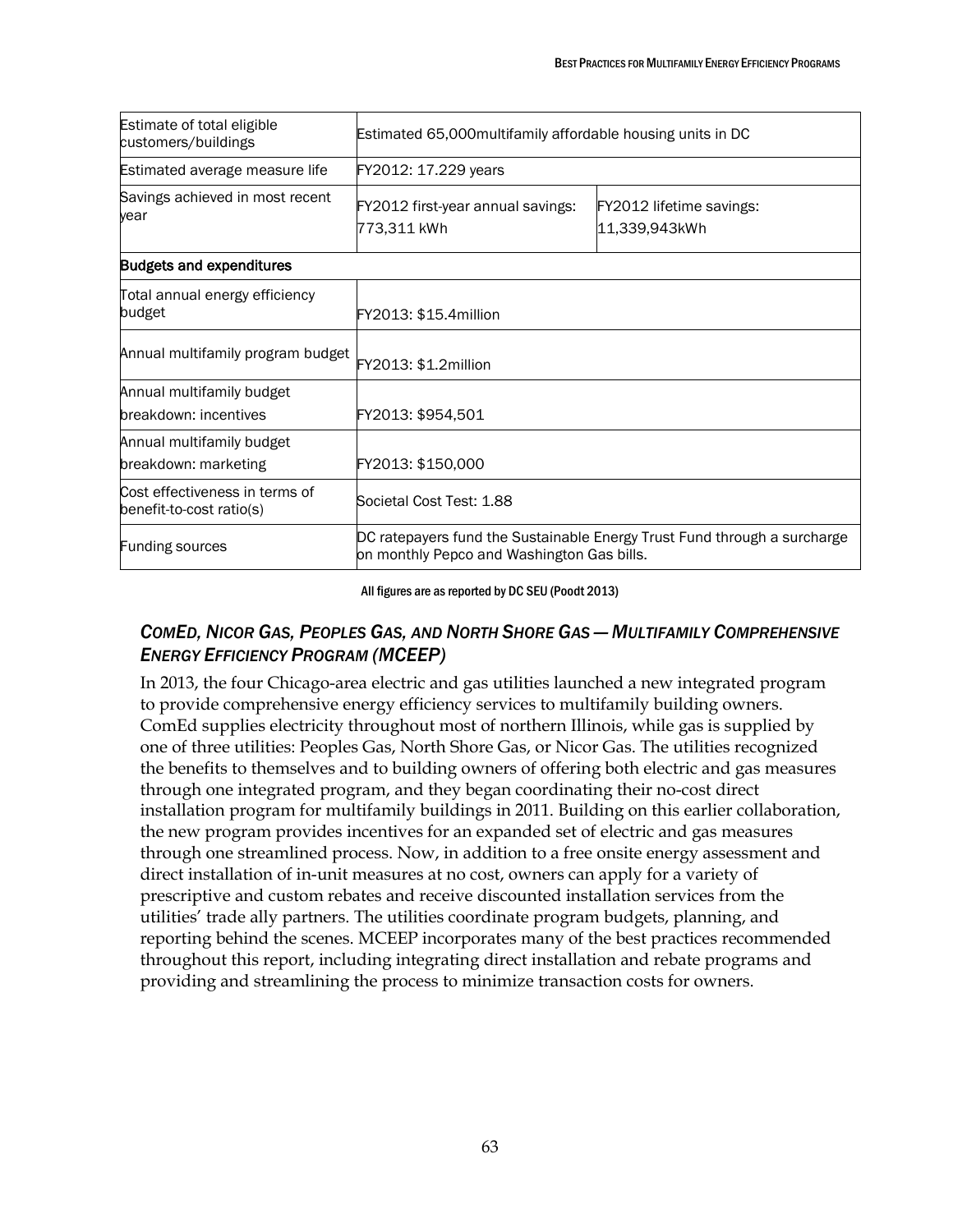| General program information                                    |                                                                                                                                                                                                                                                                                                                                                                                                                                                                                                                                                                                                                            |                                                                |
|----------------------------------------------------------------|----------------------------------------------------------------------------------------------------------------------------------------------------------------------------------------------------------------------------------------------------------------------------------------------------------------------------------------------------------------------------------------------------------------------------------------------------------------------------------------------------------------------------------------------------------------------------------------------------------------------------|----------------------------------------------------------------|
| Program name                                                   | Multi-Family Comprehensive Energy Efficiency Program                                                                                                                                                                                                                                                                                                                                                                                                                                                                                                                                                                       |                                                                |
| Program sponsor and/or<br>administrator                        | ComEd, Nicor Gas, North Shore Gas, and Peoples Gas                                                                                                                                                                                                                                                                                                                                                                                                                                                                                                                                                                         |                                                                |
| Program implementer                                            | <b>Franklin Energy</b>                                                                                                                                                                                                                                                                                                                                                                                                                                                                                                                                                                                                     |                                                                |
| Best person(s) to contact for<br>information about the program | ComEd: Julie Hollensbe<br>Nicor Gas: Mike King                                                                                                                                                                                                                                                                                                                                                                                                                                                                                                                                                                             |                                                                |
| Website                                                        | http://www.nicorgasrebates.com/programs/mceep                                                                                                                                                                                                                                                                                                                                                                                                                                                                                                                                                                              |                                                                |
| Program start date                                             | June 2013 (new program design launched)                                                                                                                                                                                                                                                                                                                                                                                                                                                                                                                                                                                    |                                                                |
| Targeted segment(s) of multifamily<br>market                   | <b>Existing buildings</b>                                                                                                                                                                                                                                                                                                                                                                                                                                                                                                                                                                                                  |                                                                |
| Eligibility                                                    | Nicor Gas: 5+ units<br>North Shore Gas and Peoples Gas: 3+ units<br>Low-income qualified properties are served separately by the Department<br>of Commerce and Economic Opportunity (DCEO).                                                                                                                                                                                                                                                                                                                                                                                                                                |                                                                |
| Types of energy efficiency<br>measures covered                 | Direct installation: CFLs, water measures, pipe insulations, programmable<br>thermostats, vending misers<br>Discounted trade ally services: a network of participating trade allies<br>installs measures at fixed pricing. This includes a specific list of products<br>including lighting, lighting controls, steam pipe insulation, and boiler tune-<br>ups.<br>Standard rebates: lighting, HVAC, building insulation, domestic hot water<br>systems and other energy-efficient products.<br>Custom Rebates: incentives for other energy-efficient products and<br>services not included in the standard rebate process. |                                                                |
| Service provider model                                         | 3 options: direct installation, trade ally network, self-selection of<br>contractors                                                                                                                                                                                                                                                                                                                                                                                                                                                                                                                                       |                                                                |
| Participation and savings goals                                |                                                                                                                                                                                                                                                                                                                                                                                                                                                                                                                                                                                                                            |                                                                |
| Annual participation goal (June<br>2013-2014) <sup>1</sup>     | Units<br>Nicor Gas: 48,750<br>North Shore Gas/Peoples Gas:<br>40,000                                                                                                                                                                                                                                                                                                                                                                                                                                                                                                                                                       | Projects<br>Nicor Gas: 400<br>North Shore Gas/Peoples Gas: 500 |
| Annual savings goals (June 2013-<br>2014)                      | ComEd: 38,800 gross MWh<br>Nicor Gas: 4,900,000 gross therms                                                                                                                                                                                                                                                                                                                                                                                                                                                                                                                                                               |                                                                |
| Estimate of total eligible<br>customers/buildings              | 1.2 million ComEd multifamily customers, including low-income customers<br>eligible for Illinois Department of Commerce and Economic Opportunity<br>funding                                                                                                                                                                                                                                                                                                                                                                                                                                                                |                                                                |
| Estimated average measure life                                 | 12 years                                                                                                                                                                                                                                                                                                                                                                                                                                                                                                                                                                                                                   |                                                                |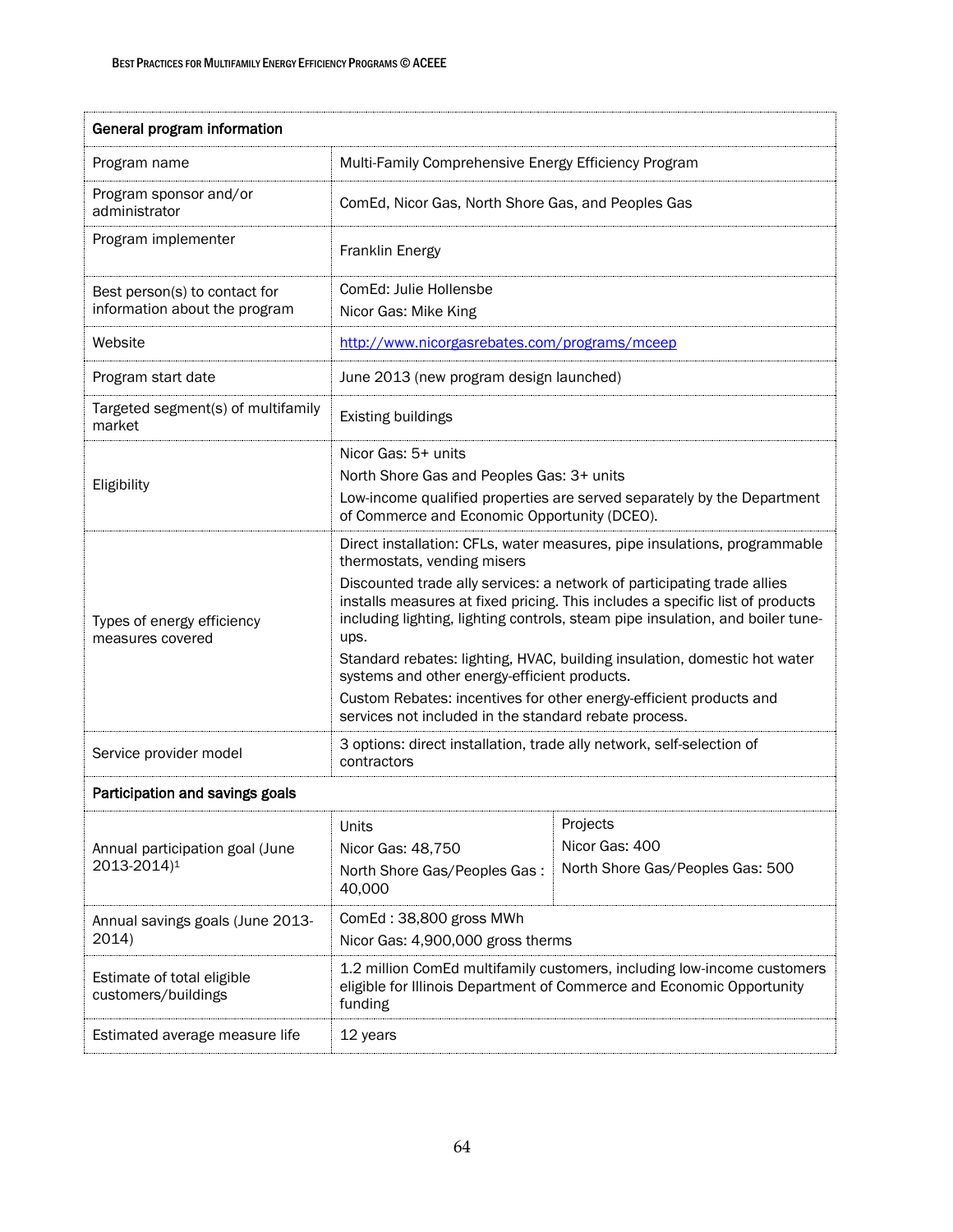÷

| <b>Budgets and expenditures</b>                            |                                                                                                     |  |
|------------------------------------------------------------|-----------------------------------------------------------------------------------------------------|--|
| Total annual energy efficiency<br>budget (June 2013-2014)  | ComEd: \$155 million (includes Illinois Power Authority funded programs)<br>Nicor Gas: \$35 million |  |
| Annual multifamily program budget<br>(June 2013- May 2014) | \$19 million (total for four utilities)                                                             |  |
| Annual multifamily budget<br>breakdown: incentives         | \$10.5 million (does not include labor)                                                             |  |
| Annual multifamily budget<br>breakdown: marketing          | \$300,000                                                                                           |  |
| <b>Funding sources</b>                                     | Rate payer funded                                                                                   |  |

## Budgets and expenditures

÷

Notes and sources: All figures as reported by ComEd and Nicor Gas (King and Hollensbe 2013). 1All units served will be ComEd electricity customers and either Nicor or North Shore/People's gas customers.

## *CENTERPOINT ENERGY — LOW-INCOME MULTIFAMILY REBATES*

Recognizing low-income housing owners' difficulty in paying the upfront cost of energy efficiency upgrades, in 2013 CenterPoint Energy began offering bonus rebates to lowincome multifamily property owners. The new program provides a 25% higher rebate for measures covered under the existing Commercial Heating and Water Heating program that is marketed directly to multifamily owners. During conversations between utility and housing regulators organized by the National Housing Trust, ACEEE, and the National Consumer Law Center, it became clear to CenterPoint that low-income multifamily property owners faced unique regulatory challenges that made it difficult for them to participate under the current utility regulatory framework. More work needs to be done to align housing and utility policies and program cycles to make it easier for owners to incorporate energy efficiency when they apply for redevelopment financing from the Minnesota Housing Finance Agency. But in the short term, CenterPoint recognized that they could at least help owners by further reducing the upfront cost of higher efficiency equipment. Current commercial program rebates, especially for heating and hot water systems, are highly cost effective, making it possible to increase the rebate level while maintaining cost effectiveness. The higher rebates reflect the fact that energy efficiency has the additional benefit of helping to preserve housing affordability.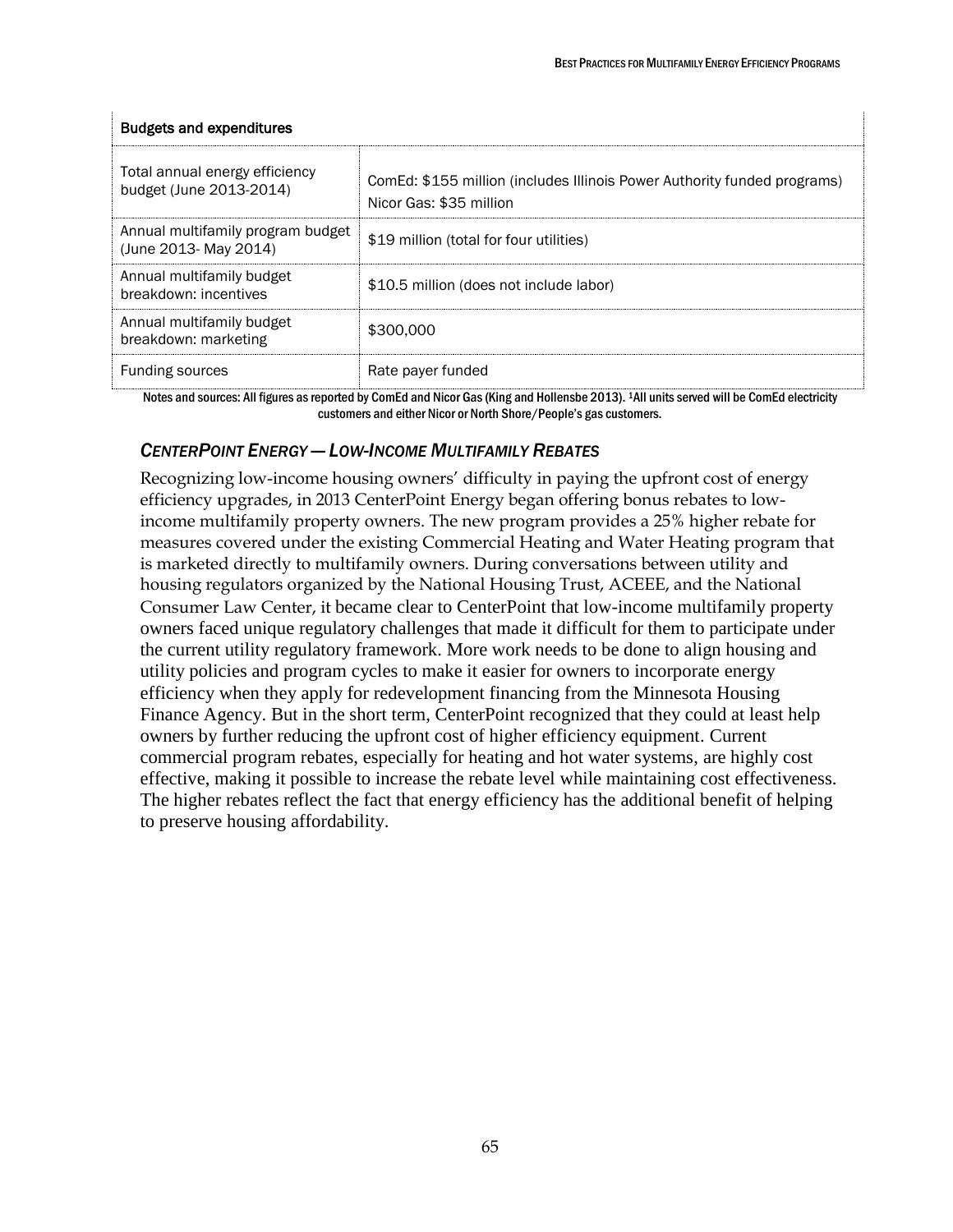| General program information                                                                                                 |                                                                                                                                                                                                                                                                                                                                                                                                                                   |  |
|-----------------------------------------------------------------------------------------------------------------------------|-----------------------------------------------------------------------------------------------------------------------------------------------------------------------------------------------------------------------------------------------------------------------------------------------------------------------------------------------------------------------------------------------------------------------------------|--|
| Program name                                                                                                                | Low-Income Multi-Family Building Rebates                                                                                                                                                                                                                                                                                                                                                                                          |  |
| Program sponsor and/or administrator                                                                                        | <b>CenterPoint Energy</b>                                                                                                                                                                                                                                                                                                                                                                                                         |  |
| Program implementer                                                                                                         | <b>CenterPoint Energy</b>                                                                                                                                                                                                                                                                                                                                                                                                         |  |
| Website                                                                                                                     | www.centerpointenergy.com/lowincomemultifamily                                                                                                                                                                                                                                                                                                                                                                                    |  |
| Best person(s) to contact                                                                                                   | <b>Nick Mark</b><br>(612) 321-4613. nick.mark@centerpointenergy.com                                                                                                                                                                                                                                                                                                                                                               |  |
| Program start date                                                                                                          | January 1, 2013                                                                                                                                                                                                                                                                                                                                                                                                                   |  |
| Targeted segment(s) of multifamily<br>market                                                                                | Low-income, existing buildings or new construction                                                                                                                                                                                                                                                                                                                                                                                |  |
| Eligibility                                                                                                                 | Commercially-metered 5+-unit buildings, Non-owner-occupied, minimum<br>66% of units occupied by low-income households, operated by recognized<br>low-income housing provider (including but not limited to: government<br>entities, nonprofit agencies, and private-market Section 8 providers)                                                                                                                                   |  |
| Types of energy efficiency measures<br>covered                                                                              | All prescriptive measures under CenterPoint Energy's commercial rebate<br>offerings are covered and receive a 25% higher rebate than would be paid<br>through the Commercial Heating and Water Heating rebate program.<br>Eligible measures include HVAC, hot water, controls, and energy recovery<br>ventilation.                                                                                                                |  |
| Service provider model                                                                                                      | Owner selects contractor and applies for rebate (standard rebate program<br>model); rebates through this program are 25% higher than for other<br>commercial customers. Trade allies are eligible for an incentive equivalent<br>to the trade ally incentive offered through the standard commercial<br>heating/water heating program.                                                                                            |  |
| Quality assurance and quality control<br>procedures                                                                         | Building owners and trade allies are responsible for ensuring measures<br>are installed correctly and appropriately. Periodic discussions between the<br>utility and providers of low-income multifamily rental housing and other<br>key stakeholders assess effectiveness of installed measures to achieve<br>operational energy savings, and determine overall impact on property<br>owners, operators, and low-income tenants. |  |
| Participation and savings                                                                                                   |                                                                                                                                                                                                                                                                                                                                                                                                                                   |  |
| Participation goal (in units or buildings)                                                                                  | 300 rebates                                                                                                                                                                                                                                                                                                                                                                                                                       |  |
| Savings goals                                                                                                               | 270,000 therms per year (program runs 2013-2015)                                                                                                                                                                                                                                                                                                                                                                                  |  |
| Estimated average measure life                                                                                              | 8 years                                                                                                                                                                                                                                                                                                                                                                                                                           |  |
| <b>Budgets and expenditures</b>                                                                                             |                                                                                                                                                                                                                                                                                                                                                                                                                                   |  |
| Total annual energy efficiency budget<br>(all energy efficiency programs,<br>including multifamily, in most recent<br>year) | 2013: \$24,633,371                                                                                                                                                                                                                                                                                                                                                                                                                |  |

2013: \$287,250 (low-income multifamily only)

Annual multifamily program budget